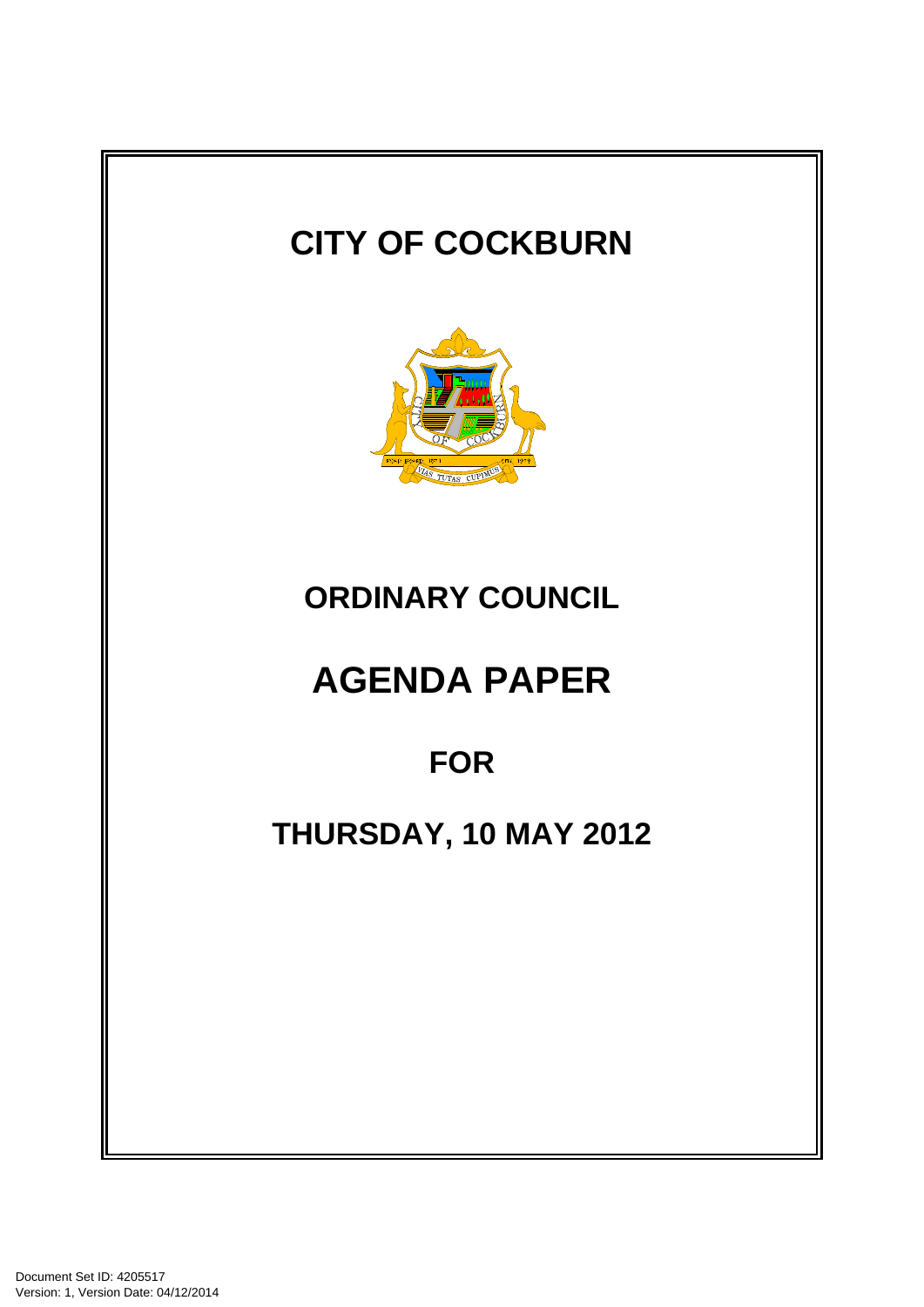# **CITY OF COCKBURN**

## **SUMMARY OF AGENDA TO BE PRESENTED TO THE ORDINARY COUNCIL MEETING TO BE HELD ON THURSDAY, 10 MAY 2012 AT 7:00 PM**

## **Page**

 $\overline{\phantom{a}}$ 

| 1.               |                                                                                                                     |                                                                                                                                                                  |  |
|------------------|---------------------------------------------------------------------------------------------------------------------|------------------------------------------------------------------------------------------------------------------------------------------------------------------|--|
| 2.               | APPOINTMENT OF PRESIDING MEMBER (IF REQUIRED)  1                                                                    |                                                                                                                                                                  |  |
| 3.               | DISCLAIMER (TO BE READ ALOUD BY PRESIDING MEMBER) 1                                                                 |                                                                                                                                                                  |  |
| $\overline{4}$ . | ACKNOWLEDGEMENT OF RECEIPT OF WRITTEN DECLARATIONS OF<br>FINANCIAL INTERESTS AND CONFLICT OF INTEREST (BY PRESIDING |                                                                                                                                                                  |  |
| 5.               |                                                                                                                     |                                                                                                                                                                  |  |
| 6.               | ACTION TAKEN ON PREVIOUS PUBLIC QUESTIONS TAKEN ON                                                                  |                                                                                                                                                                  |  |
| 7.               |                                                                                                                     |                                                                                                                                                                  |  |
| 8.               |                                                                                                                     |                                                                                                                                                                  |  |
|                  | 8.1                                                                                                                 | (OCM 10/05/2012) - ORDINARY COUNCIL MEETING - 12 APRIL                                                                                                           |  |
|                  | 8.2                                                                                                                 | (OCM 10/05/2012) - SPECIAL COUNCIL MEETING - 16 APRIL 2012                                                                                                       |  |
| 9.               |                                                                                                                     |                                                                                                                                                                  |  |
| 10.              |                                                                                                                     |                                                                                                                                                                  |  |
| 11.              | BUSINESS LEFT OVER FROM THE PREVIOUS MEETING (IF                                                                    |                                                                                                                                                                  |  |
| 12.              |                                                                                                                     | DECLARATION OF COUNCILLORS WHO HAVE NOT GIVEN DUE<br>CONSIDERATION TO MATTERS IN THE BUSINESS PAPER  3                                                           |  |
| 13.              |                                                                                                                     |                                                                                                                                                                  |  |
|                  | 13.1                                                                                                                | (OCM 10/05/2012) - MINUTES OF THE GRANTS AND DONATIONS<br>COMMITTEE MEETING 17 APRIL 2012 (CR/G/003) (R AVARD)                                                   |  |
| 14.              |                                                                                                                     |                                                                                                                                                                  |  |
|                  | 14.1                                                                                                                | (OCM 10/05/2012) - SINGLE DWELLING (TWO STOREY WITH<br>UNDERCROFT) - LOCATION: 35 BEACH ROAD, COOGEE -<br>OWNER: L & D QUEIROS - APPLICANT: SHAYNE LE ROY DESIGN |  |
|                  | 14.2                                                                                                                | (OCM 10/05/2012) - SINGLE DWELLING (TWO STOREY WITH<br>UNDERCROFT) - LOCATION: 46 CASTELLON CRESCENT,<br>COOGEE - OWNER: JUMOKEBJ PTY LTD - APPLICANT: ATRIUM    |  |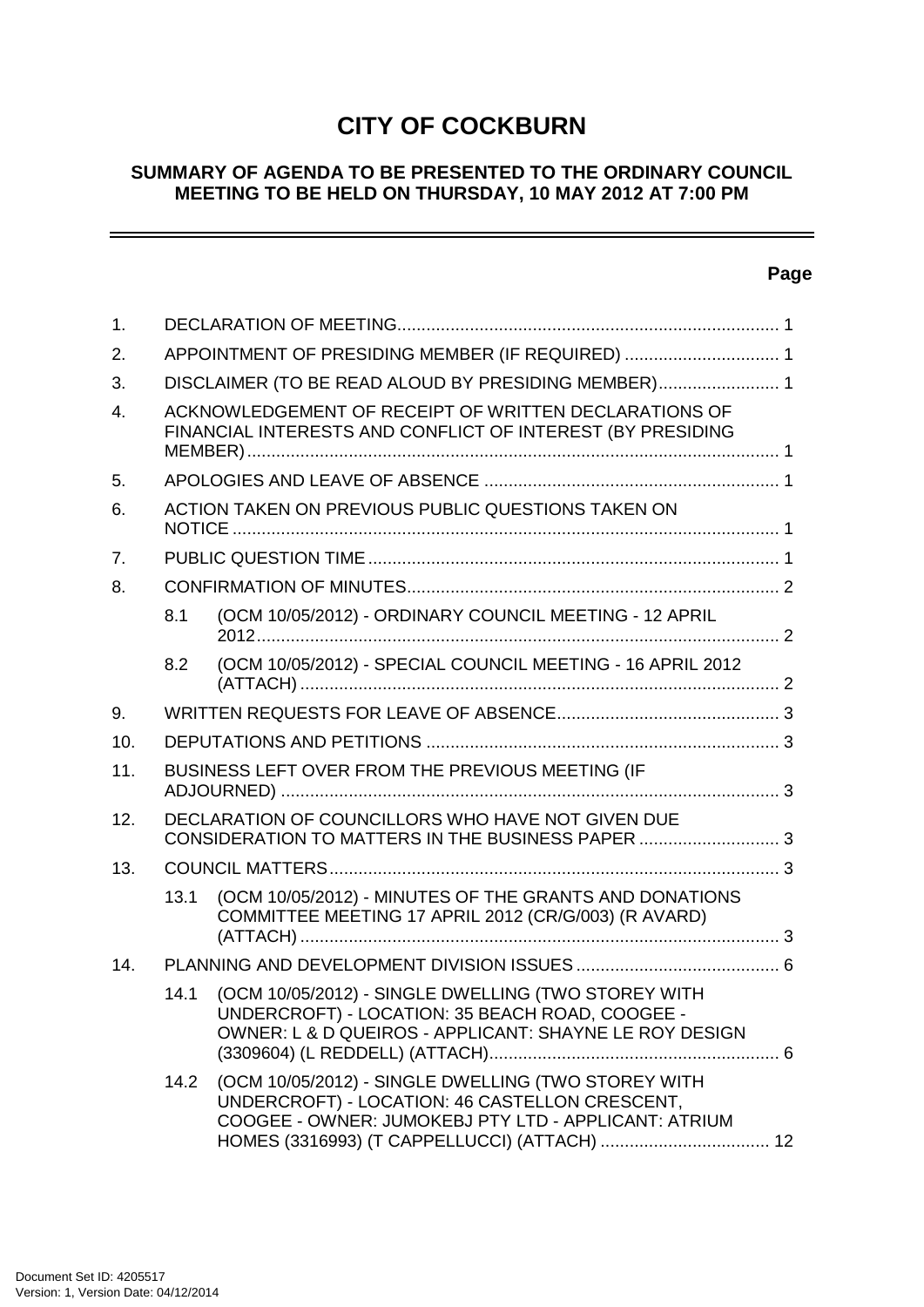|     | 14.3 | (OCM 10/05/2012) - CHANGE OF USE FROM WAREHOUSE TO<br>WAREHOUSE AND CONSULTING ROOM - LOCATION: 1/24<br>HAMMOND ROAD COCKBURN CENTRAL - OWNER: G & F<br><b>BUCCINI - APPLICANT: P MELSOM &amp; CARYN MINCHERTON</b>  |  |
|-----|------|----------------------------------------------------------------------------------------------------------------------------------------------------------------------------------------------------------------------|--|
|     |      | 14.4 (OCM 10/05/2012) - OFFER TO PURCHASE LAND FROM<br>DEPARTMENT OF HOUSING - LOCATION: PORTION OF LOT 341<br>LAKEFRONT AVENUE, BEELIAR - OWNER/APPLICANT:<br>DEPARTMENT OF HOUSING/PRM JOINT VENTURE (6007077) (K  |  |
|     | 14.5 | (OCM 10/05/2012) - SALE OF LAND - PORTION OF LOT 11<br>BRENCHLEY DRIVE, ATWELL - OWNER: CITY OF COCKBURN                                                                                                             |  |
|     | 14.6 | (OCM 10/05/2012) - CONSIDERATION OF DRAFT LEASE<br>AGREEMENT AND ASSOCIATED FUTURE MANAGEMENT OF<br>RESERVE 24308 (NAVAL BASE SHACKS) - OWNER: STATE OF<br>WESTERN AUSTRALIA - APPLICANT: CITY OF COCKBURN           |  |
|     | 14.7 | (OCM 10/05/2012) - CONSIDERATION TO PREPARE<br>CONSOLIDATION OF CITY OF COCKBURN TOWN PLANNING<br>SCHEME NO. 3 - LOCATION: CITY OF COCKBURN DISTRICT -<br>APPLICANT: CITY OF COCKBURN (9485) (A TROSIC) (ATTACH)  42 |  |
| 15. |      | FINANCE AND CORPORATE SERVICES DIVISION ISSUES 55                                                                                                                                                                    |  |
|     | 15.1 | (OCM 10/05/2012) - LIST OF CREDITORS PAID - MARCH 2012                                                                                                                                                               |  |
|     | 15.2 | (OCM 10/05/2012) - STATEMENT OF FINANCIAL ACTIVITY &<br>ASSOCIATED REPORTS - MARCH 2012 (FS/S/001) (N                                                                                                                |  |
|     | 15.3 | (OCM 10/05/2012) - PROPOSED MULTI-STOREY CAR PARK AT<br>COCKBURN CENTRAL (PS/L/001) (S DOWNING) (ATTACH) 62                                                                                                          |  |
|     | 15.4 | (OCM 10/05/2012) - PROPOSED DIFFERENTIAL RATES FOR<br>LAND CLASSIFIED SPECIAL INDUSTRIAL - CEMENT WORKS                                                                                                              |  |
| 16. |      |                                                                                                                                                                                                                      |  |
|     | 16.1 | (OCM 10/05/2012) - COOGEE BEACH SHARK EXCLUSION ZONE<br>FEASIBILITY STUDY (ES/V/001) (D VICKERY) (ATTACH) 69                                                                                                         |  |
| 17. |      |                                                                                                                                                                                                                      |  |
|     | 17.1 | (OCM 10/05/2012) - FINAL ADOPTION - PARKING AND PARKING<br>FACILITIES (AMENDMENT) LOCAL LAW 2012 (CC/P/099) (P                                                                                                       |  |
|     |      | 17.2 (OCM 10/05/2012) - TENDER NO. RFT 01/2012 - CONSULTANCY<br>SERVICES - MARKET RESEARCH SERVICES - CUSTOMER<br>SATISFACTION AND OTHER SURVEYS (PART RFT 01/20129) (S                                              |  |
|     | 17.3 | (OCM 10/05/2012) - TENDER NO. RFT 02/2012 -<br>ARCHITECTURAL SERVICES (DESIGN & PROJECT<br>MANAGEMENT) COCKBURN BOWLING & RECREATION CLUB<br>VISKO PARK YANGEBUP WA (R AVARD) (ATTACH) 85                            |  |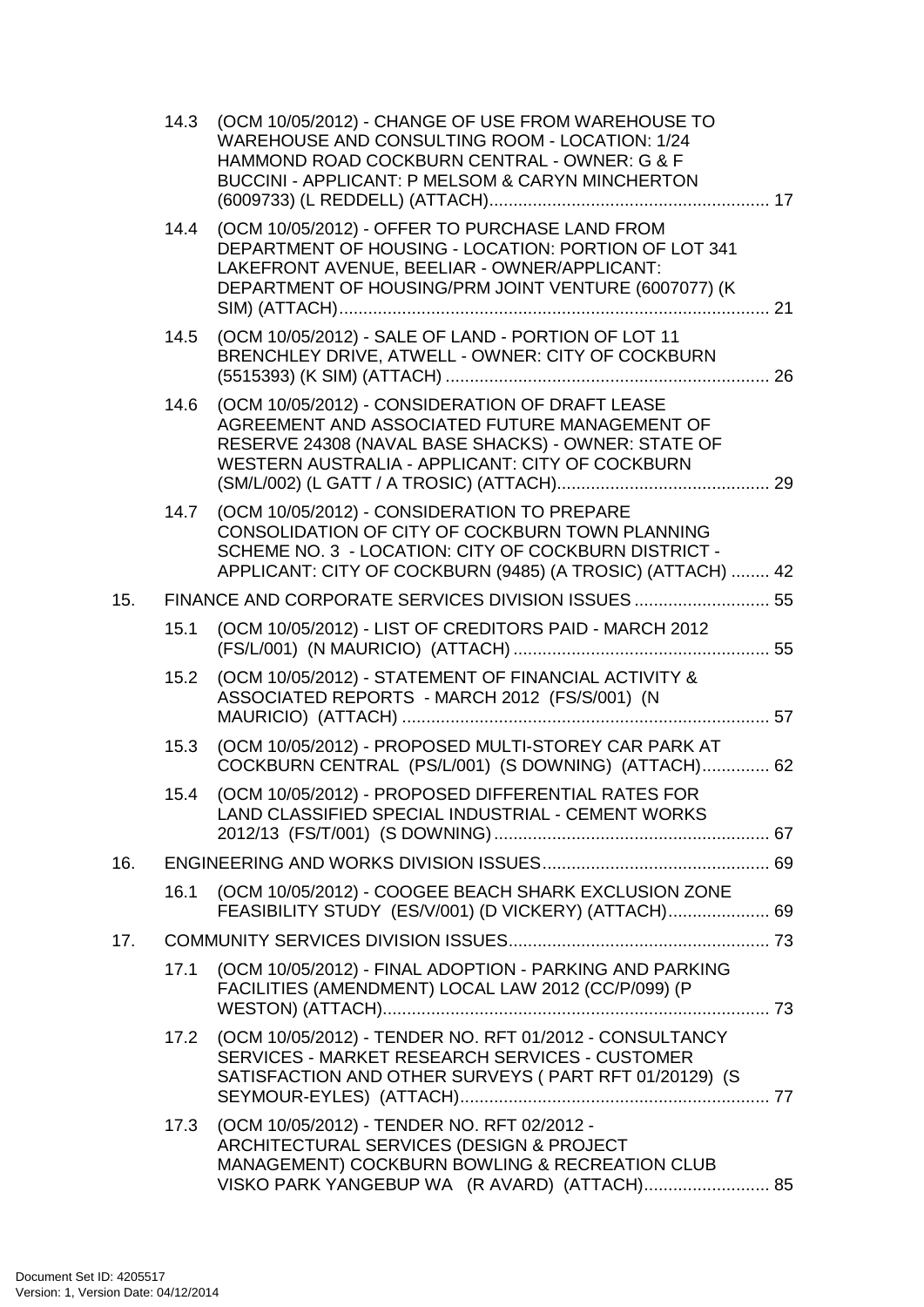| 18. |                                                                                                 |  |
|-----|-------------------------------------------------------------------------------------------------|--|
| 19. |                                                                                                 |  |
| 20. | NOTICES OF MOTION GIVEN AT THE MEETING FOR CONSIDERATION                                        |  |
| 21. | NEW BUSINESS OF AN URGENT NATURE INTRODUCED BY                                                  |  |
|     | (OCM 10/05/2012) - LOCAL GOVERNMENT REFORM -<br>21.1<br>SUBMISSION ON THE DRAFT FINDINGS OF THE |  |
| 22. | MATTERS TO BE NOTED FOR INVESTIGATION, WITHOUT DEBATE 93                                        |  |
| 23. |                                                                                                 |  |
| 24  | (OCM 10/05/2012) - RESOLUTION OF COMPLIANCE (SECTION 3.18(3),                                   |  |
| 25. |                                                                                                 |  |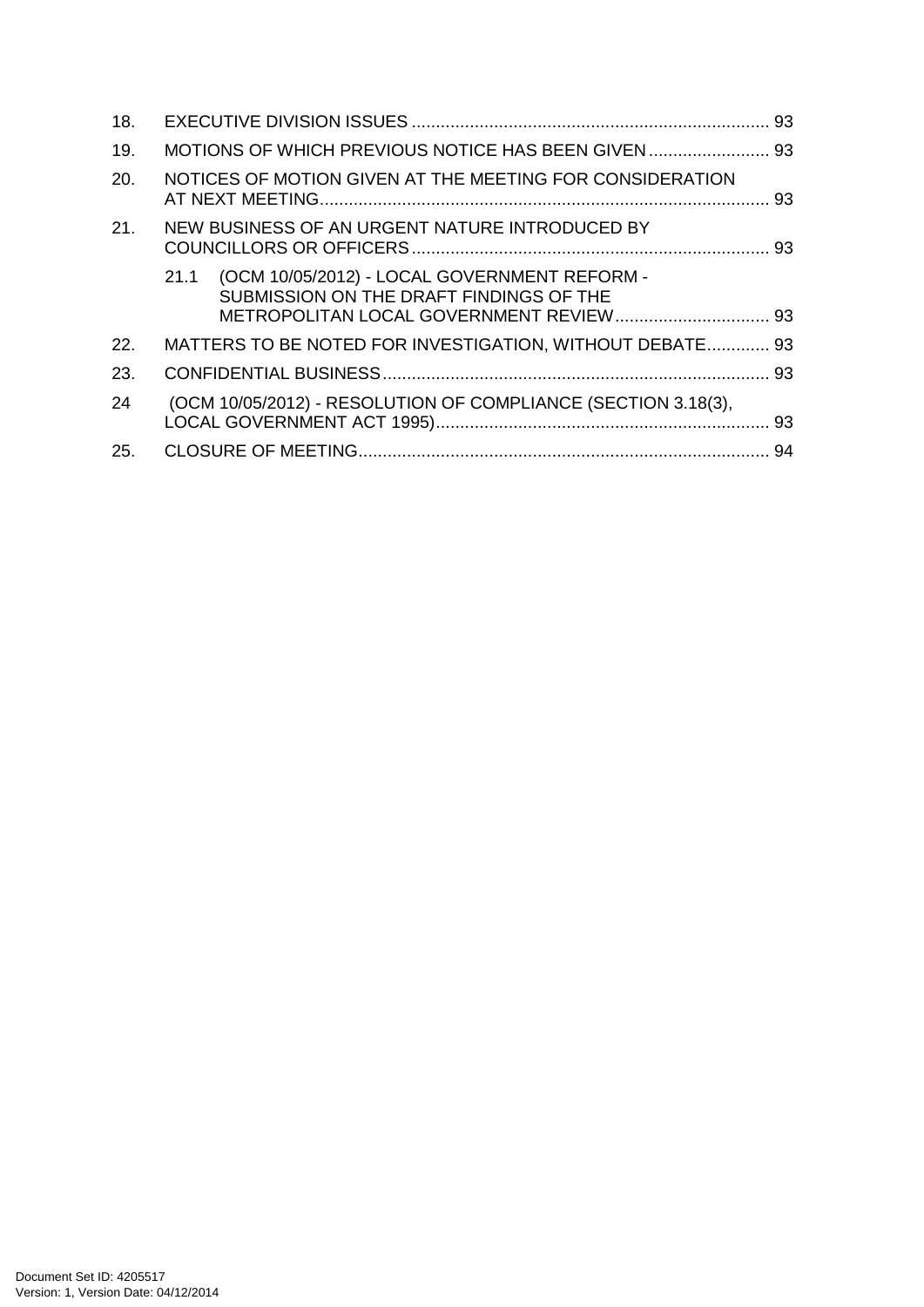# **CITY OF COCKBURN**

# **AGENDA TO BE PRESENTED TO THE ORDINARY COUNCIL MEETING TO BE HELD ON THURSDAY, 10 MAY 2012 AT 7:00 PM**

## **1. DECLARATION OF MEETING**

## **2. APPOINTMENT OF PRESIDING MEMBER (If required)**

## **3. DISCLAIMER (To be read aloud by Presiding Member)**

Members of the public, who attend Council Meetings, should not act immediately on anything they hear at the Meetings, without first seeking clarification of Council's position. Persons are advised to wait for written advice from the Council prior to taking action on any matter that they may have before Council.

## **4. ACKNOWLEDGEMENT OF RECEIPT OF WRITTEN DECLARATIONS OF FINANCIAL INTERESTS AND CONFLICT OF INTEREST (by Presiding Member)**

## **5. APOLOGIES AND LEAVE OF ABSENCE**

## **6. ACTION TAKEN ON PREVIOUS PUBLIC QUESTIONS TAKEN ON NOTICE**

## **7. PUBLIC QUESTION TIME**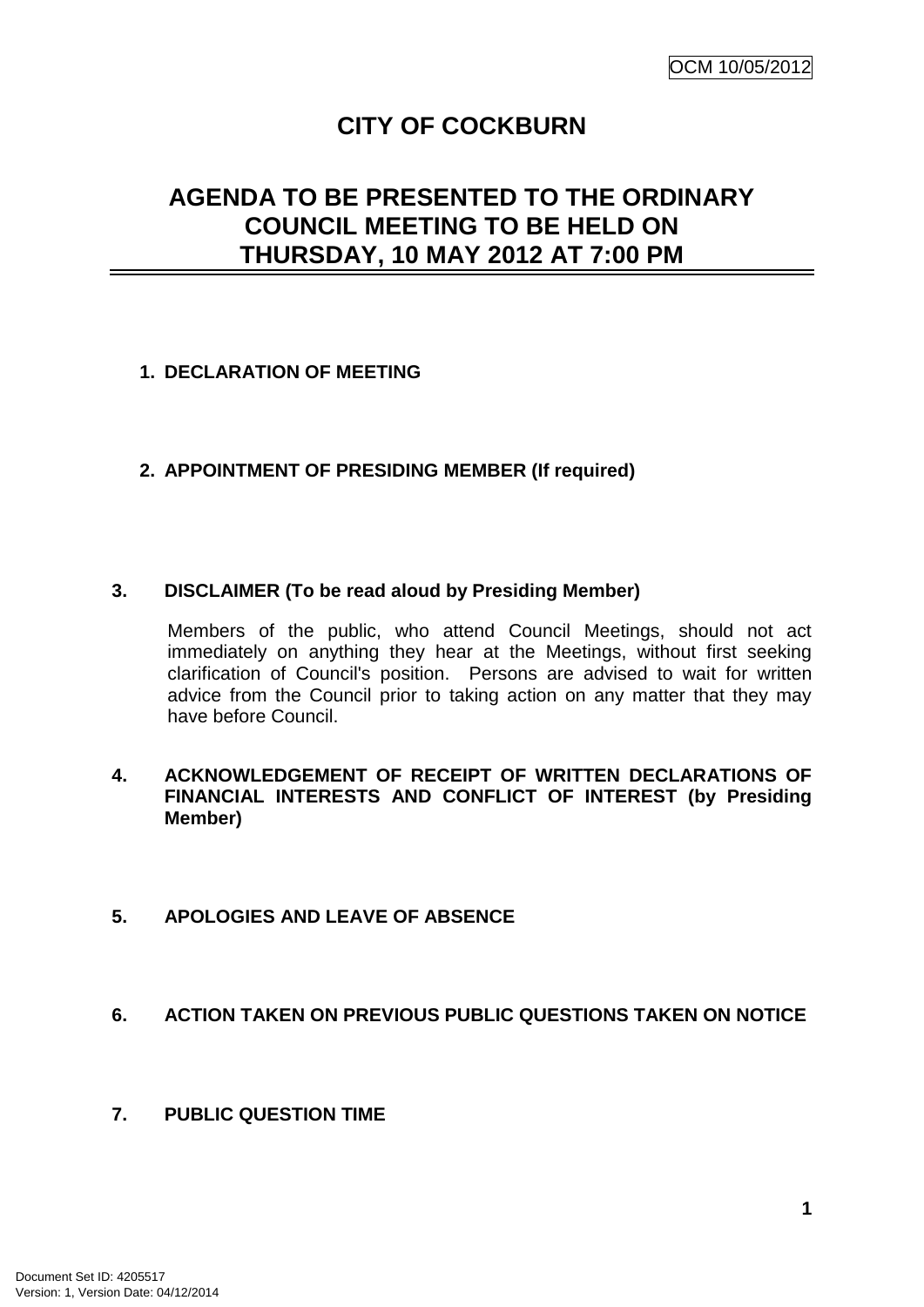## **8. CONFIRMATION OF MINUTES**

## **8.1 (OCM 10/05/2012) - ORDINARY COUNCIL MEETING - 12 APRIL 2012**

#### **RECOMMENDATION**

That Council adopt the Minutes of the Ordinary Council Meeting held on Thursday, 12 April 2012, as a true and accurate record.

**COUNCIL DECISION**

## **8.2 (OCM 10/05/2012) - SPECIAL COUNCIL MEETING - 16 APRIL 2012 (ATTACH)**

## **RECOMMENDATION**

That Council adopt the Minutes of the Special Council Meeting held on Monday, 16 April 2012, as a true and accurate record.

**COUNCIL DECISION**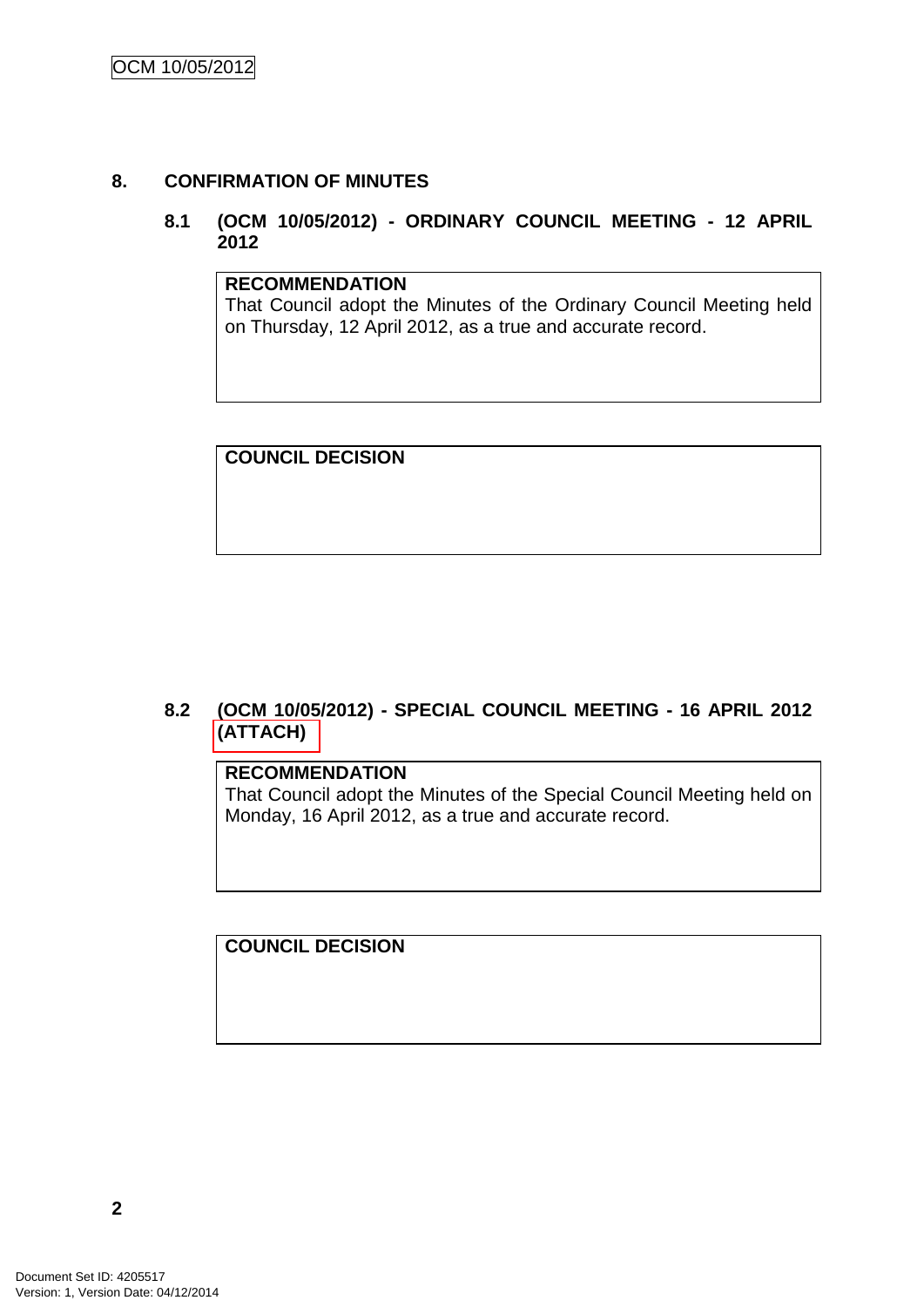- **9. WRITTEN REQUESTS FOR LEAVE OF ABSENCE**
- **10. DEPUTATIONS AND PETITIONS**

## **11. BUSINESS LEFT OVER FROM THE PREVIOUS MEETING (If adjourned)**

**12. DECLARATION OF COUNCILLORS WHO HAVE NOT GIVEN DUE CONSIDERATION TO MATTERS IN THE BUSINESS PAPER**

#### **13. COUNCIL MATTERS**

**13.1 (OCM 10/05/2012) - MINUTES OF THE GRANTS AND DONATIONS COMMITTEE MEETING 17 APRIL 2012 (CR/G/003) (R AVARD) (ATTACH)**

## **RECOMMENDATION**

That Council receive the Minutes of the Grants and Donations Committee Meeting held on 17 April 2012, and adopt the recommendations contained therein.

## **COUNCIL DECISION**

## **Background**

The Council of the City of Cockburn established the Grants and Donations Committee to recommend on the level and the nature of grants and donations provided to external organisations and individuals. The Committee is also empowered to recommend to Council on donations and sponsorships to specific groups and individuals.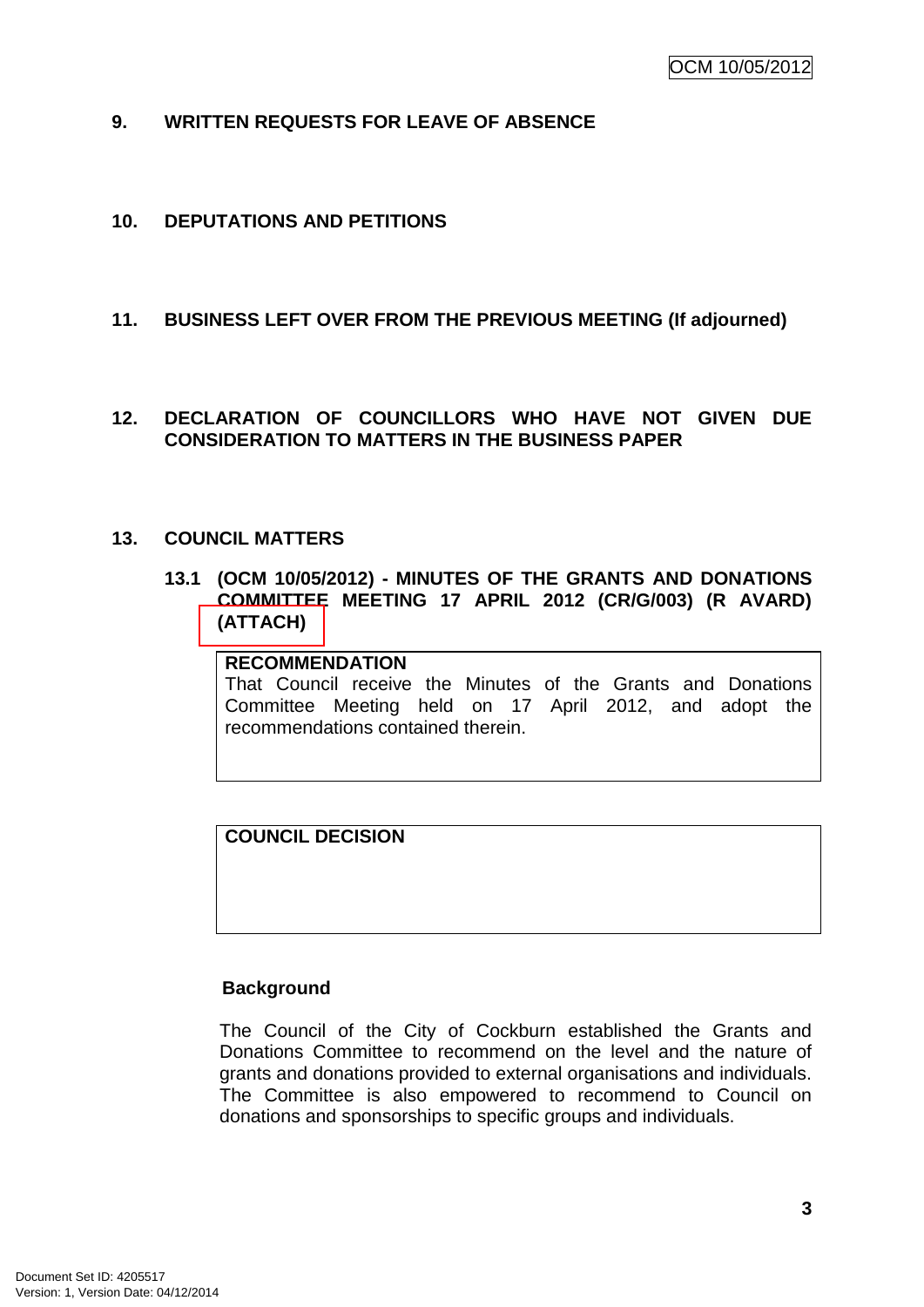#### **Submission**

To receive the Minutes of the Grants and Donations Committee and adopt the recommendations of the Committee.

#### **Report**

Council approved a budget for grants and donations for 2011/12 of \$806,000 to be distributed as grants, donations and sponsorship.

At its meeting of 26 July 2011 the Committee recommended a range of allocations of grants, donations and sponsorship which were duly adopted by Council on 11 August 2011.

Following the September 2011 round of grants, donations and sponsorship funding opportunities, the Committee, at its meeting of 1 November 2011, recommended a revised range of allocations which were duly adopted by Council on 10 November 2011.

The March 2012 round of grants, donations and sponsorship funding opportunities has now closed and the Committee at its meeting of 17 April 2012, considered revised allocations for the remainder of the 2011/12 grants and donations budget, as well as the following applications for donations and sponsorship.

A summary of the donations for general operating expenses recommended to Council are as follows:

| City of Cockburn Pipe Band                     | \$8,000  |
|------------------------------------------------|----------|
| Hamilton District Council (Chaplaincy)         | \$9,000  |
| Lakelands District Council of the CCE          | \$9,000  |
| South Lake Ottey Family & Neighbourhood Centre | \$10,000 |
| <b>Constable Care Child Safety Foundation</b>  | \$10,000 |
| <b>Business Foundations</b>                    | \$10,000 |
| <b>Yangebup Family Centre</b>                  | \$5,000  |
|                                                |          |

A summary of the sponsorship recommended by the Committee is as follows:

| Beeliar Primary School P & C                | \$500    |
|---------------------------------------------|----------|
| Caitlin Bridgland - Ironman and Long Course |          |
| <b>World Championships</b>                  | \$2,000  |
| Scott Uttley - 2012 Asia Pacific Deaf Games | \$2,000  |
| Melville Water Polo Club                    | \$10,000 |
|                                             | \$10,000 |
| <b>Phoenix Lacrosse Club</b>                | \$10,000 |
| Melville Cockburn Chamber of Commerce       | \$20,000 |
|                                             |          |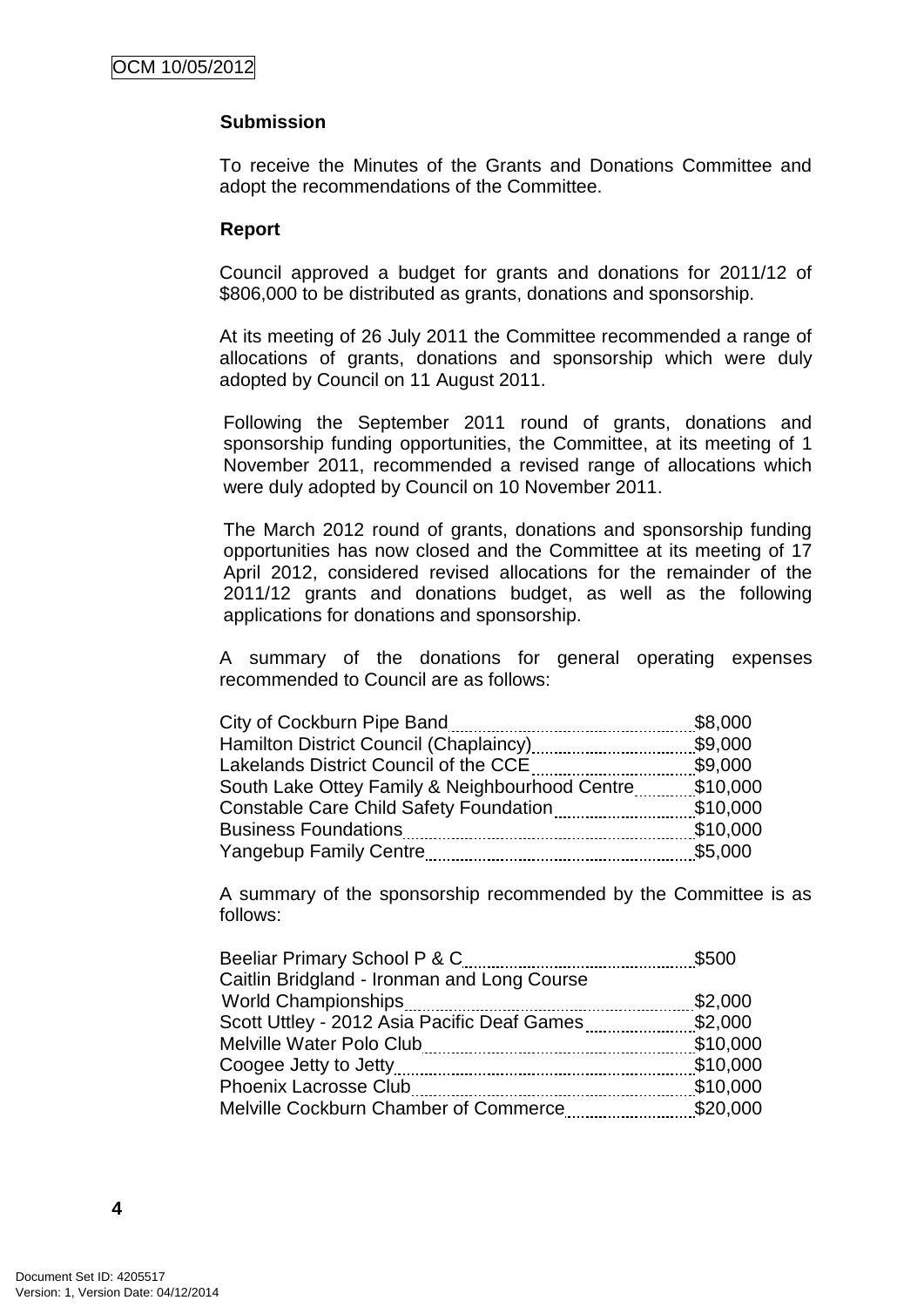## **Strategic Plan/Policy Implications**

#### **Governance Excellence**

• To conduct Council business in open public forums and to manage Council affairs by employing publicly accountable practices.

## **Budget/Financial Implications**

Council approved a budget for grants and donations for 2011/12 of \$806,000 to be distributed as grants, donations and sponsorship.

Following is a summary of the grants, donations and sponsorship allocations proposed by the Committee.

| <b>Description</b>     | <b>Allocated</b><br>2011/12 | <b>Proposed</b><br><b>Amended</b> | <b>Balance</b><br>remaining |
|------------------------|-----------------------------|-----------------------------------|-----------------------------|
|                        |                             | <b>Allocations</b>                |                             |
| Committed/Contractual  | \$195,776                   | \$198,329                         | \$0                         |
| Donation               |                             |                                   |                             |
| <b>Specific Grant</b>  | \$430,224                   | \$406,671                         | N/A                         |
| Programs*              |                             |                                   |                             |
| <b>Donations</b>       | \$140,000                   | 120,500<br>\$                     | \$0                         |
| Sponsorship            | 40,000                      | 80,500                            | \$0                         |
| <b>Total</b>           | \$806,000                   | \$806,000                         | \$0                         |
| <b>Balance 2011/12</b> |                             |                                   | \$0                         |

\* Specific Grant Programs include a range of funding programs with varying expenditure to date and committed future expenditure.

## **Legal Implications**

N/A

## **Community Consultation**

In the lead up to the March 2012 round, grants, donations and sponsorship funding opportunities were promoted through the local media and Council networks. The promotional campaign has comprised:

- Three advertisements running fortnightly in the Cockburn Gazette's City Update on 21/02/12, 6/03/12 and 20/03/12.
- Four advertisements running fortnightly in the City of Cockburn Email Newsletter.
- Advertisement in the February Cockburn Soundings.
- Promotion to community groups through the Community Development Service Unit email networks and contacts.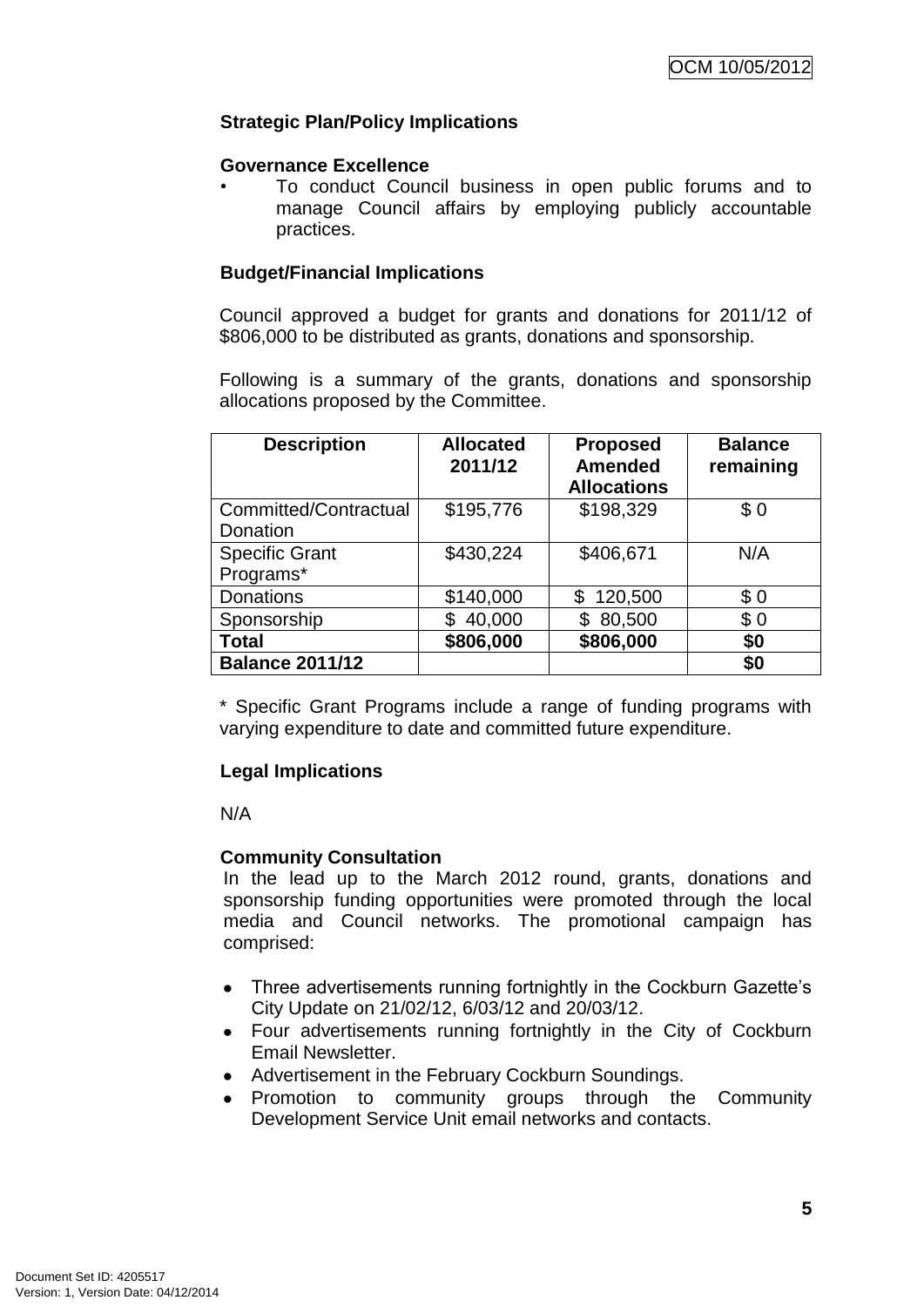All members of the Cockburn Community Development Group, Regional Parents Group and Regional Seniors Group have been encouraged to participate in the City"s grants program.

## **Attachment(s)**

Minutes of the Grants and Donations Committee Meeting on 17 April 2012.

## **Advice to Proponent(s)/Submissioners**

N/A

**Implications of Section 3.18(3) Local Government Act, 1995**

Nil.

## **14. PLANNING AND DEVELOPMENT DIVISION ISSUES**

**14.1 (OCM 10/05/2012) - SINGLE DWELLING (TWO STOREY WITH UNDERCROFT) - LOCATION: 35 BEACH ROAD, COOGEE - OWNER: L & D QUEIROS - APPLICANT: SHAYNE LE ROY DESIGN (3309604) (L REDDELL) (ATTACH)** 

## **RECOMMENDATION**

That Council

(1) grant Planning Approval for a single dwelling at No. 35 (Lot 35) Beach Road, Coogee, in accordance with the attached plans and subject to the following conditions and advice notes:

## **CONDITIONS**

- 1. All stormwater being contained and disposed of on-site to the satisfaction of the City.
- 2. No activities causing noise and/or inconvenience to neighbours being carried out after 7.00pm or before 7.00am, Monday to Saturday, and not at all on Sunday or Public Holidays.
- 3. The proposed crossover must be located and constructed in accordance with the City's requirements.
- 4. The development site must be connected to the reticulated sewerage system of the Water Corporation before commencement of any use.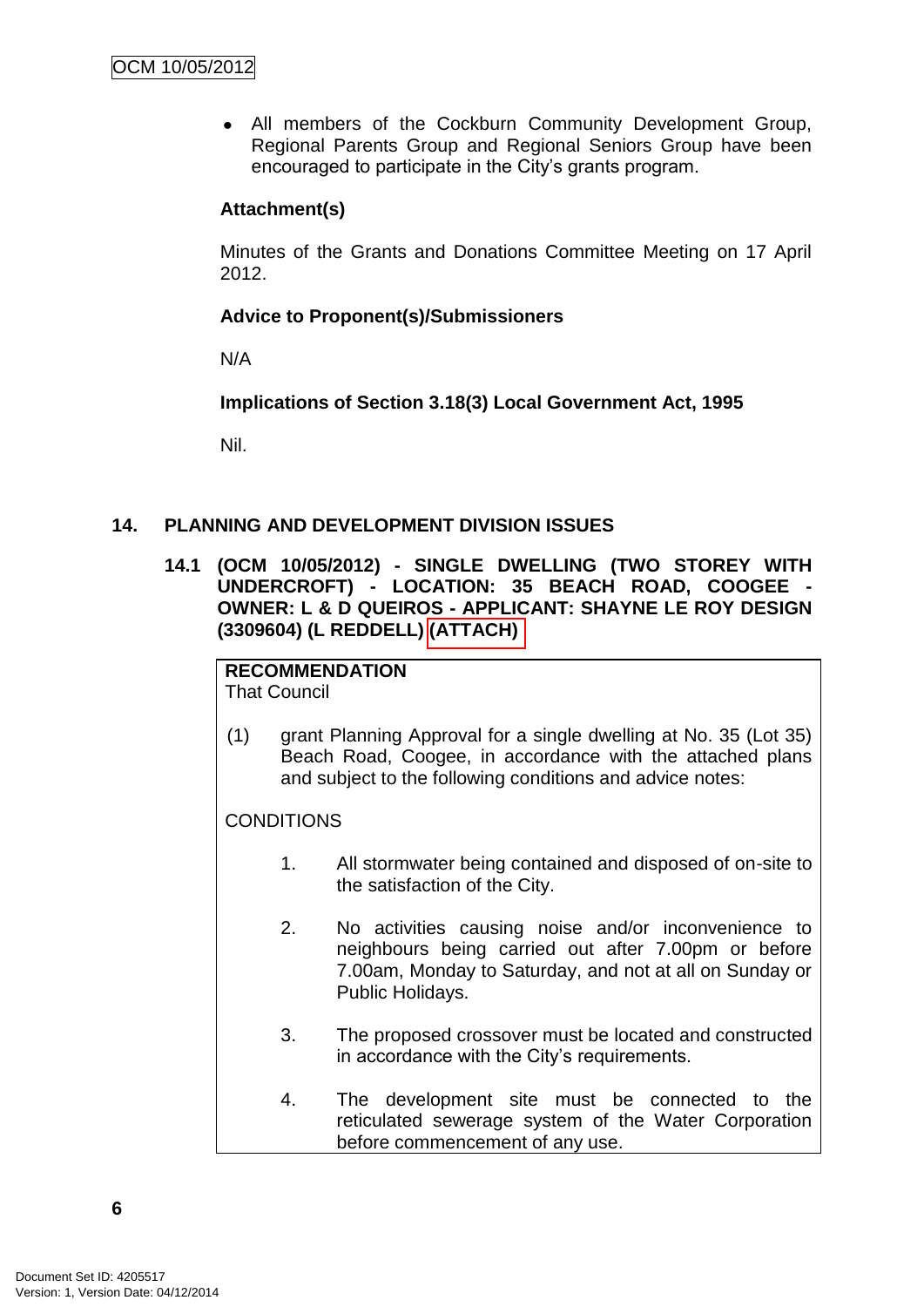## ADVICE NOTES

- 1. This is a Planning Approval only and does not remove the responsibility of the applicant/owner to comply with all relevant building, health and engineering requirements of the City, with any requirements of the City of Cockburn Town Planning Scheme No. 3, or the requirements of any other external agency.
- (2) In regard to Condition 1, the City requires the on-site storage capacity be designed to contain a 1 in 20 year storm of a five minute duration. This is based on the requirements to contain surface water by Building Codes of Australia.

## **COUNCIL DECISION**

## **Background**

| Zoning:    | MRS: Urban                   |
|------------|------------------------------|
|            | <b>TPS3: Residential R20</b> |
| Land use:  | Single House                 |
| Lot size:  | $1227m^2$                    |
| Use class: | D                            |

The subject site is located approximately 20m east of the intersection of Beach Road and Fairview Street in Coogee. The site is currently developed with a brick and tile dwelling and associated outbuildings.

The proposal does not comply with the City"s Local Policy APD 53 "Coogee Residential Height Requirements" with regard to maximum top of wall (roof over) heights and therefore requires Council determination.

The application was originally submitted on 22 September 2011 and showed wall heights of up to 8.6m above natural ground level and retaining of up to 2.2m on the front boundary. The applicant was advised that the City had serious concerns in respect to the bulk and scale of the proposal and the design was subsequently revised to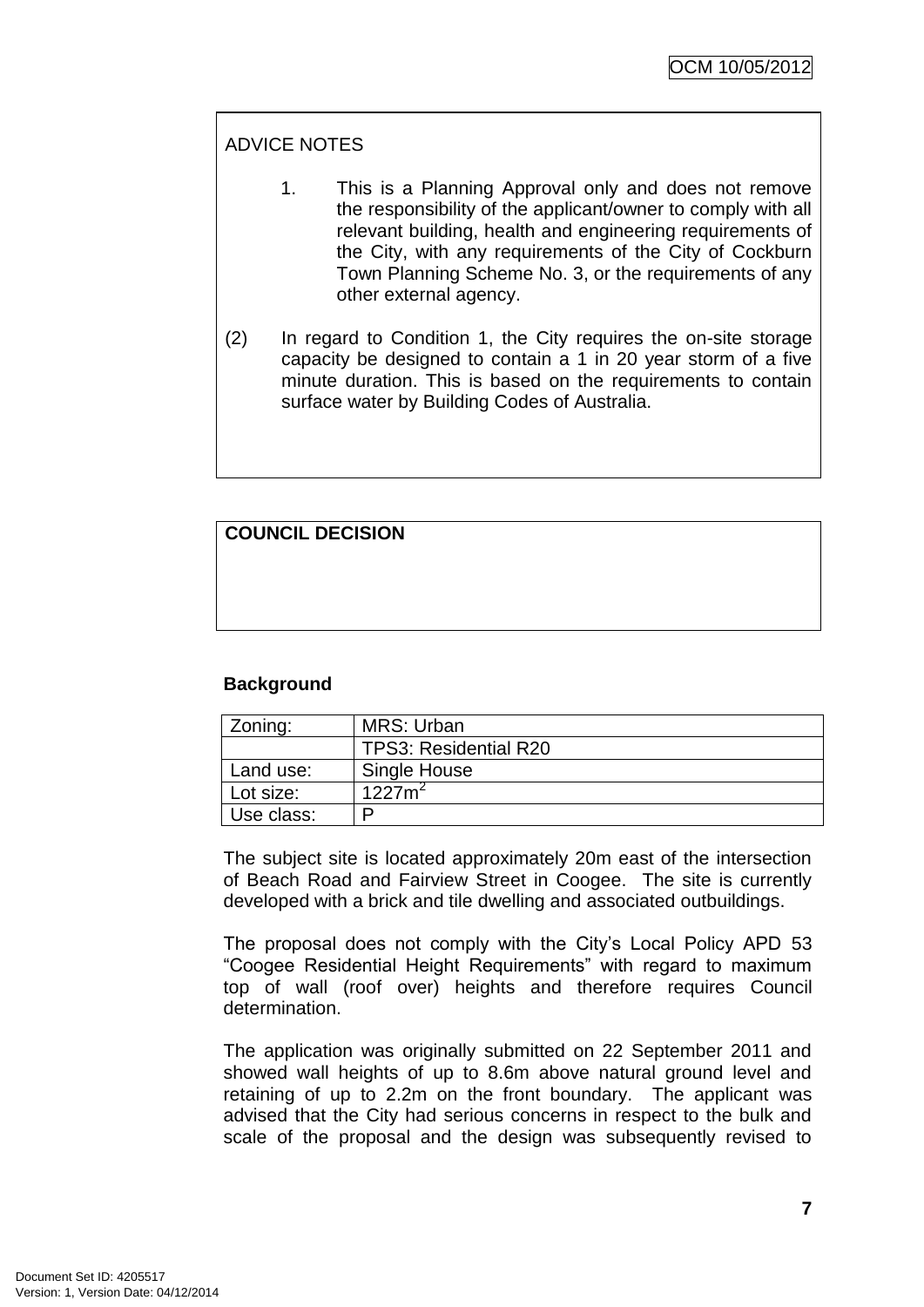reduce the overall height of the building and to minimise the need for retaining on the front boundary. This assessment is based on the plans submitted to the City on 30 March 2012.

#### **Submission**

The applicant seeks approval to construct a two-storey dwelling with an undercroft garage and storeroom. The proposed dwelling has a maximum wall height of 7.6 metres above natural ground level at the north-west corner of the house. This is the only section of the dwelling which does not comply with the requirements of APD 53.

Because the proposal does not comply with the 7m maximum wall height (roof over) specified by Part 1 of APD 53 the proposal is being referred to Council for determination

#### **Report**

The following section provides a discussion of the various issues affecting the proposal.

## **Coogee Residential Height Requirements Policy APD 53**

The Coogee Residential Height Requirements Policy APD 53 was prepared to guide the height of residential development in the suburb of Coogee and was adopted by Council on 14 August 2008. The policy states that:

*―Maximum building height of residential development shall be limited to:*

*(i) Top of wall (roof over) - 7m (ii) Top of Wall (parapet) – 8m (iii) Top of pitched roof – 10m‖*

The proposed development does not comply with this policy as the proposed maximum top of wall height (roof over) proposed is 7.6 metres at the north-west corner of the dwelling which exceeds the 7 metre maximum.

The policy states that building heights for residential development shall be limited to those specified in the policy and that any proposal which exceeds the specified requirements shall be advertised for public comment. The subject proposal was advertised to adjoining neighbours and one submission was received (refer to Community Consultation section of the report below).

The only section of the proposal which does not comply with the 7m maximum wall height is the north-west corner of the dwelling which is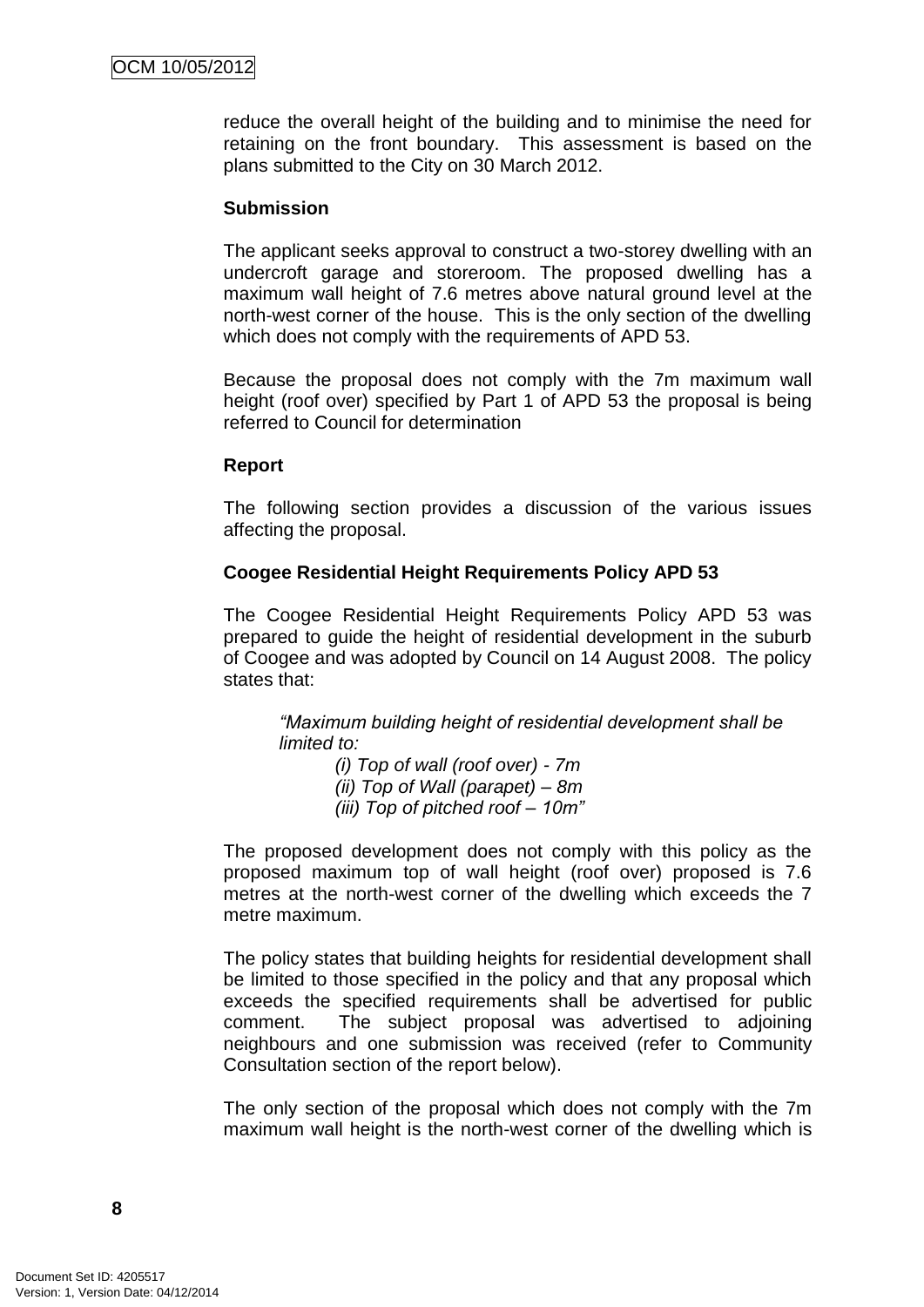punctuated by a large balcony under the main roof line. Refer to Attachment 2 which clearly demonstrates the minor extent of the variation to the building height limit.

While the R-Codes require outdoor living areas elevated more than 500mm above natural ground level to be calculated as a wall with a major opening, the location of a balcony at the highest point of the building achieves an open feeling to this corner of the building and helps to provide relief for the additional height. The variation in height above natural ground level across the front of the dwelling is a result of the fall across the site from east to west.

The siting of an undercroft garage on the western side of the frontage makes use of the natural fall across the site and prevents the need for excessive retaining to the street. The design is generally respectful of the natural contours of the land and the requirements of APD 53. The extent of the proposed variation is minor in nature and is not expected to have any significant impacts on the amenity of any adjoining dwelling.

The facade of the dwelling has been designed to be staggered allowing for shadow play across the frontage and comprises an appropriate mix of materials and finishes which provide good articulation and interest to the streetscape, with numerous windows and a balcony assisting in providing passive surveillance and activation of Beach Road. In addition, it is noted that a number of similarly proportioned dwellings are located in the immediate vicinity of the site, ensuring that the impact of the over height wall on the streetscape is limited.

## **R-Code Variations**

The proposal generally complies with the 'Single House' requirements of the R-Codes except in relation to the setbacks provided to the eastern side of the dwelling. Part 6.3.1 "Buildings Setback from the Boundary" requires a setback of 1.8m from the eastern boundary based on a wall height (with no major openings) of 4.2m and a length of 22m. The proposal provides setbacks of between 1.5-2.4m which means that only part of the eastern elevation complies with the setback requirements and a variation to the standard is required. Given the site is approximately 1.6m lower than the adjacent property to the east and only the second storey of the dwelling will be generally visible above boundary fence, the impact of the dwelling will be minimised. The proposal satisfies the performance criteria by ensuring that adequate sunlight and ventilation is available to the adjacent property, visual privacy is not compromised and there will be no unreasonable visual bulk. The proposed variation can therefore be supported.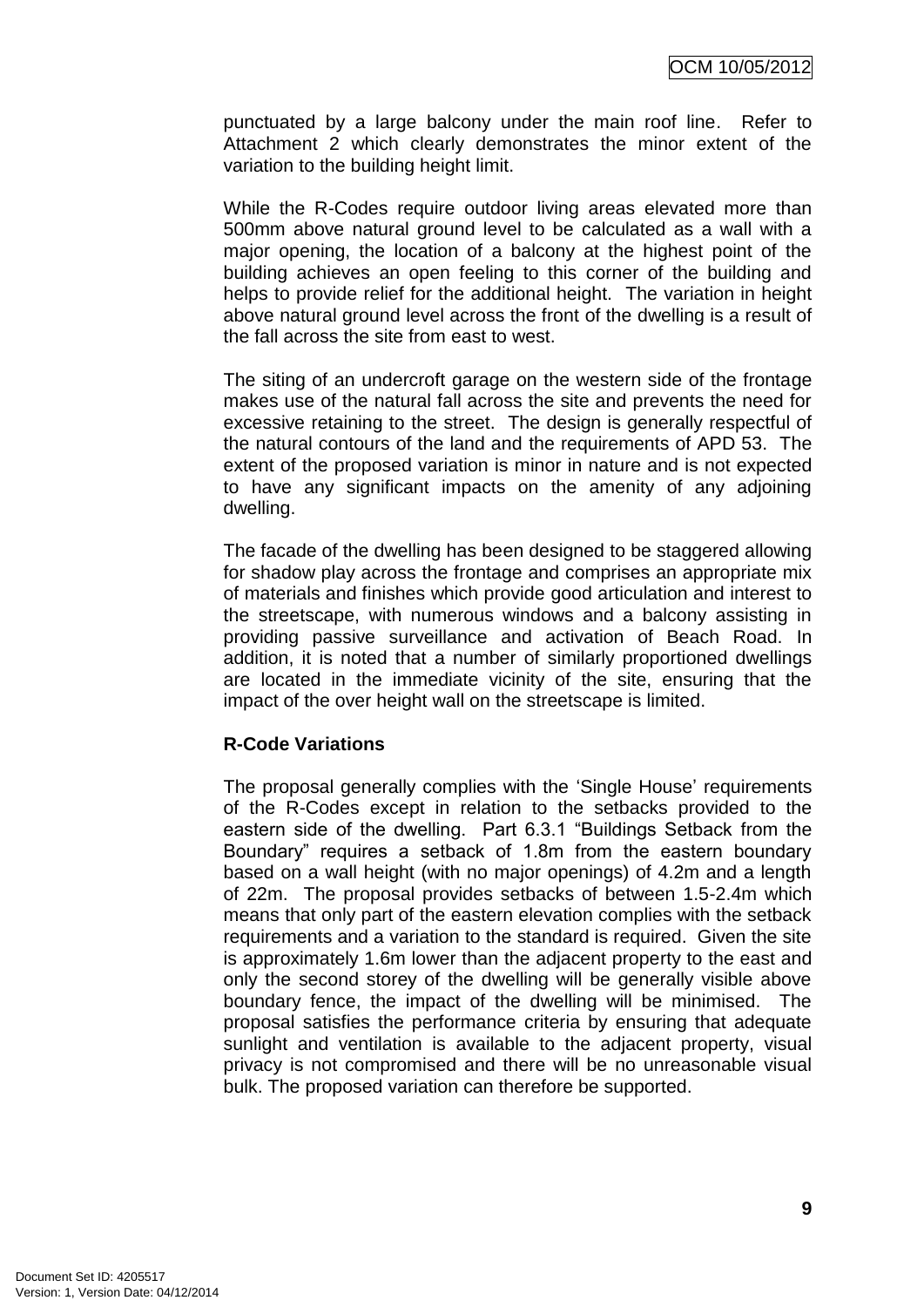It is noted that the wall height has been calculated as a height above the natural ground level of the adjacent property as the relevant performance criteria of the R-Codes in this instance are concerned with the impact of the proposal on the adjacent dwelling, not on the subject site itself.

#### **Conclusion**

In light of the above comments and recognising the proposal responds appropriately to the streetscape character of Beach Road and the amenity of the surrounding properties it is recommended that Council approve the application, subject to appropriate conditions.

## **Strategic Plan/Policy Implications**

#### **Demographic Planning**

- To ensure the planning of the City is based on an approach that has the potential to achieve high levels of convenience and prosperity for its citizens.
- To ensure development will enhance the levels of amenity currently enjoyed by the community.

#### **Budget/Financial Implications**

Nil.

## **Legal Implications**

Town Planning Scheme No 3 Planning and Development Act 2005 State Administrative Tribunal Regulations

## **Community Consultation**

In accordance with Council"s Local Policy APD53, the proposal was advertised to five surrounding (5) neighbours for comment.

One objection was received which raised concern in regard to overshadowing in winter, overlooking from the balcony on the northwest corner of the house and noise from the pool. The objection also questioned whether a retaining wall would be required on the boundary and whether stormwater could be accommodated on site.

In response to the points raised in the objection the following comments are made: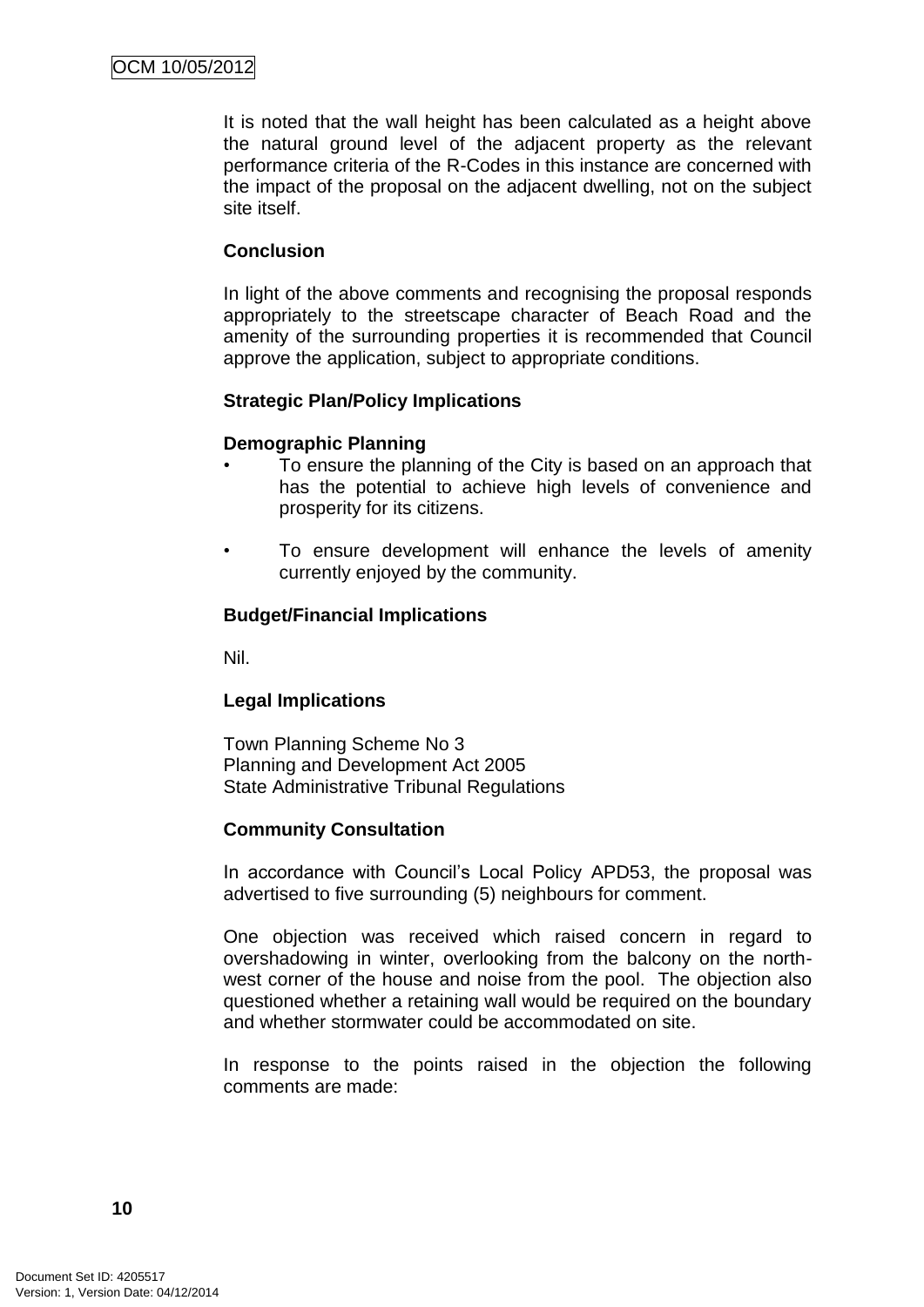- As per Part 6.9.1 of the R-Codes, overshadowing is measured at midday on 21 June. Given the north-south orientation of the lot, shadow cast at this time would only affect the subject site itself and not any adjacent property;
- The first floor balcony in the north-west corner of the proposed dwelling complies with the cone of vision requirements of Part 6.8.1 of the R-Codes. A 7.5m vertical cone of vision applied at 1.65m above the finished floor level of the balcony indicates that the proposal is compliant with the visual privacy provisions of the R-Codes. The potential for overlooking was inadvertently advertised to the neighbouring property to the west. As indicated above however, the proposal complies with the R-Codes;
- It is not expected that the noise resulting from activity in the pool area of the proposed dwelling would be any higher than the noise generated from any normal residential property and pool and is not a valid planning consideration;
- A retaining wall is not proposed on the western boundary of the site. Rather a retaining wall has been utilised on the eastern side of the 'right of way' to allow access to the rear of the property should it be subdivided in future;
- All stormwater will be required to be accommodated on site as a condition of any planning approval.

The application was not advertised to the properties to the rear as the proposed variations were not considered to have the potential to adversely affect the amenity of these properties.

## **Attachment(s)**

- 1. Location Plan
- 2. Variations to height limits
- 3. Submitted plans

## **Advice to Proponent(s)/Submissioners**

The Proponent(s) and those who lodged a submission on the proposal have been advised that this matter is to be considered at the 10 May 2012 Council Meeting.

## **Implications of Section 3.18(3) Local Government Act, 1995**

Nil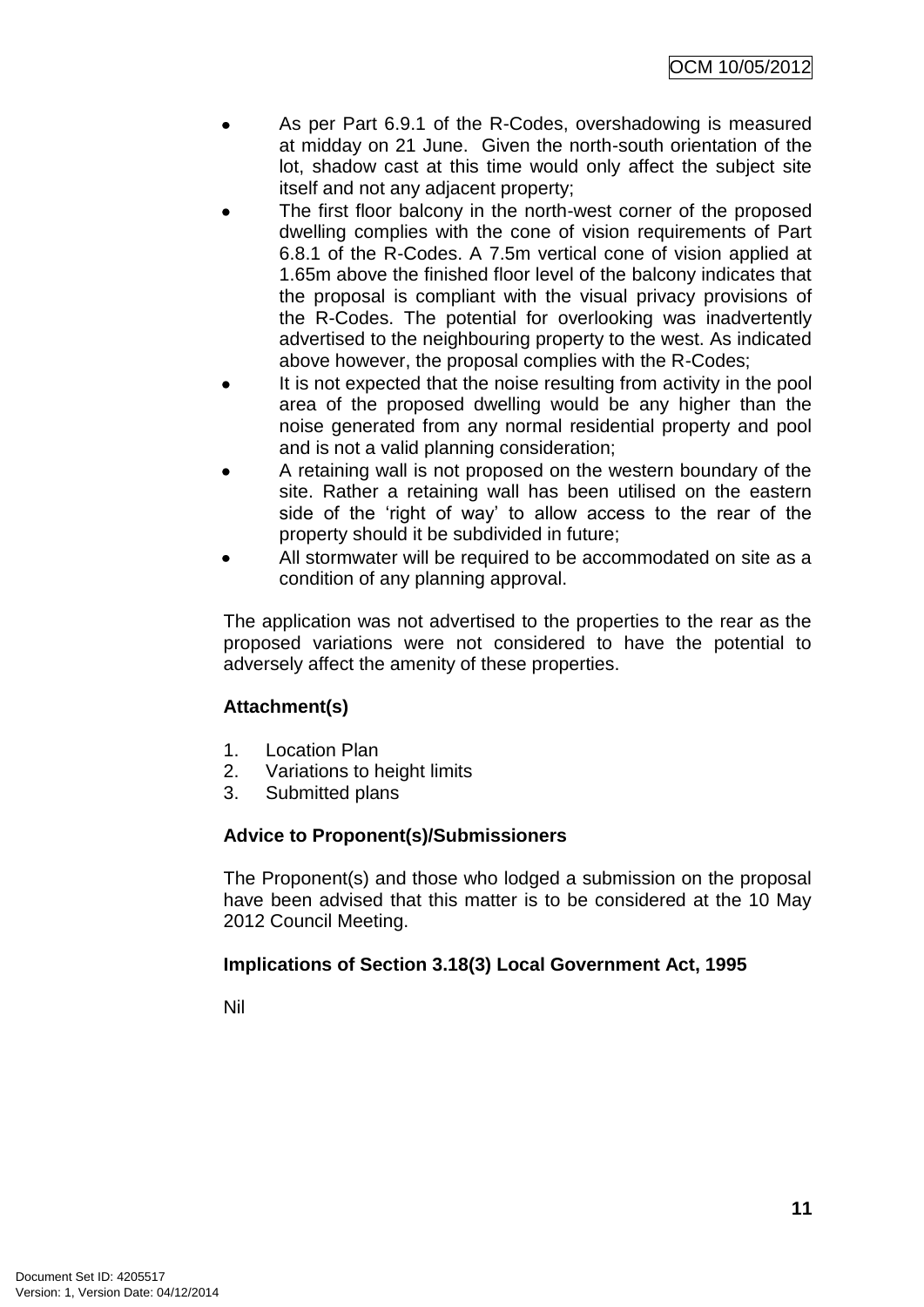## **14.2 (OCM 10/05/2012) - SINGLE DWELLING (TWO STOREY WITH UNDERCROFT) - LOCATION: 46 CASTELLON CRESCENT, COOGEE - OWNER: JUMOKEBJ PTY LTD - APPLICANT: ATRIUM HOMES (3316993) (T CAPPELLUCCI) (ATTACH)**

## **RECOMMENDATION**

That Council grant Planning Approval for a single dwelling at No. 46 (Lot 644) Castellon Crescent, Coogee, in accordance with the attached plans and subject to the following conditions and advice notes:

## **CONDITIONS**

- 1. Walls, fences and landscape areas are to be truncated within 1.5 metres of where they adjoin vehicle access points where a driveway and/or parking bay meets a public street or limited in height to 0.75 metres.
- 2. All stormwater being contained and disposed of on-site to the satisfaction of the City.
- 3. No activities causing noise and/or inconvenience to neighbours being carried out after 7.00pm or before 7.00am, Monday to Saturday, and not at all on Sunday or Public Holidays.
- 4. The proposed crossover must be located and constructed in accordance with the City"s requirements.
- 5. The development site must be connected to the reticulated sewerage system of the Water Corporation before commencement of any use.
- 6. **Prior to the application** for a Building Permit, revised plans are to be submitted showing the ground floor dining room windows on the southern elevation, in accordance with part 6.8 of the Residential Design Codes with a permanent obscure material and be non-openable to a minimum of 1.6 metres above the finished ground floor level. A permanent obscure material does not include a self-adhesive material or other material that is easily removed.

## ADVICE NOTES

1. This is a Planning Approval only and does not remove the responsibility of the applicant/owner to comply with all relevant building, health and engineering requirements of the City, with any requirements of the City of Cockburn Town Planning Scheme No. 3, or the requirements of any other external agency.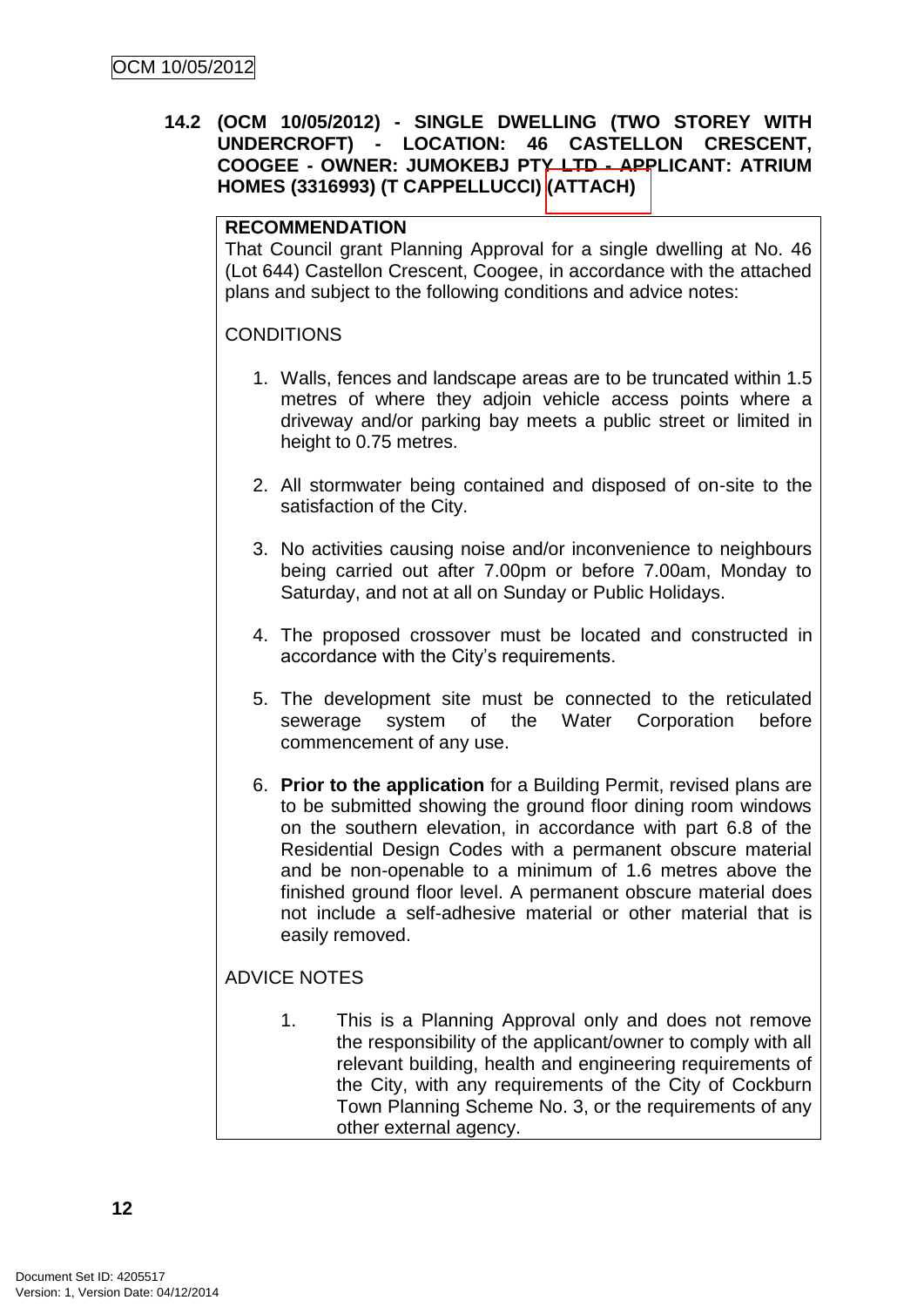2. In regard to Condition 2, the City requires the on-site storage capacity be designed to contain a 1 in 20 year storm of a 5 minute duration. This is based on the requirements to contain surface water by Building Codes of Australia.

## **COUNCIL DECISION**

## **Background**

| Zoning:    | MRS: Urban                   |
|------------|------------------------------|
|            | <b>TPS3: Residential R20</b> |
| Land use:  | Single Dwelling              |
| Lot size:  | 722m <sup>4</sup>            |
| Use class: |                              |

The subject site is located on the corner of Castellon Crescent and Luscombe Way in Coogee and is currently a vacant site.

The proposal does not comply with the City"s "Coogee Residential Height Requirements" Policy APD 53 with regard to maximum top of wall (roof over) and top of pitched roof heights. As the proposal is not in accordance with this Policy Council approval is required.

## **Submission**

The applicant seeks approval to construct a two-storey dwelling with undercroft garage. The proposed new dwelling results in a maximum top of wall (roof over) height of 7.85 metres as well as a maximum pitched roof height of 10.05 metres directly above natural ground levels on the southern elevation.

The proposal does not comply with the height limits specified in Council"s Coogee Residential Height Requirements Policy APD 53 which is why the proposal is being referred to Council for determination. The proposed variations were advertised to surrounding landowners. Three (3) submissions were received supporting the application and no objections were received.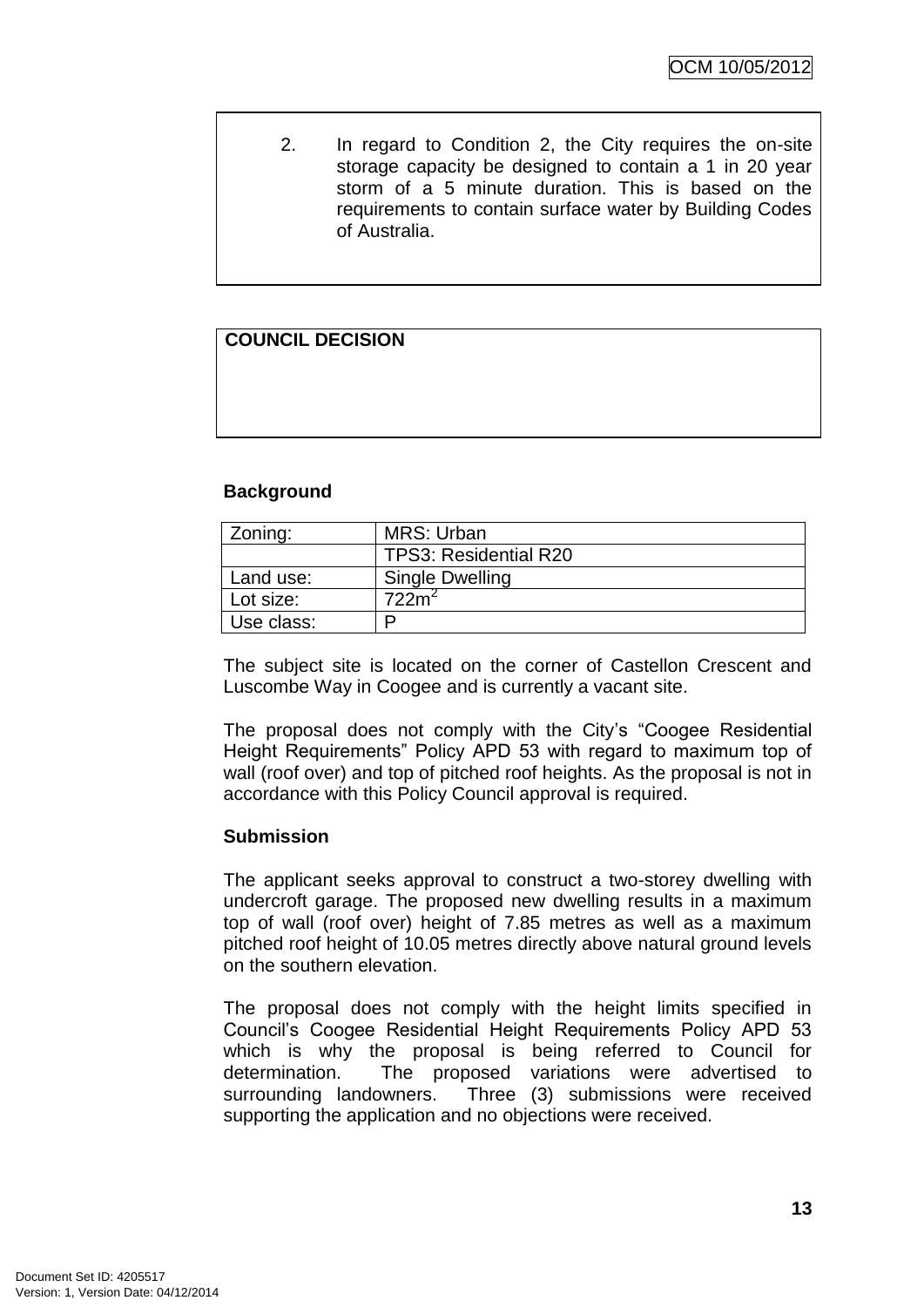## **Report**

The following section provides a discussion of the various issues affecting the proposal.

#### Coogee Residential Height Requirements Policy APD 53

The Coogee Residential Height Requirements Policy APD 53 was prepared to guide the height of residential development in the suburb of Coogee and was adopted by Council on 14 August 2008. The policy states that:

*―Maximum building height of residential development shall be limited to:*

> *(i) Top of wall (roof over) - 7m (ii) Top of Wall (parapet) – 8m (iii) Top of pitched roof – 10m‖*

The proposed development does not comply with this policy as the proposed maximum top of wall (roof over) height proposed is 7.85 metres on the southern elevation, which exceeds the maximum height of 7 metres In addition, the proposed maximum top of pitched roof height proposed is 10.05 metres on the southern elevation, which exceeds by 5 centimetres the maximum height allowed by this policy which is 10 metres.

The policy states that building heights for residential development shall be limited to those specified in the policy and that any proposal that exceeds the requirements is to be advertised for public comment. The subject proposal was advertised to adjoining neighbours where three submissions of support were received (refer to Community Consultation section of the report below).

#### Building Height

As mentioned above, the proposal will result in a building with a wall height exceeding the maximum wall height specified by Council policy by 0.85 metres. While the top of pitched roof height proposed on the southern elevation is 10.05 metres directly above natural ground level which exceeds the maximum pitched roof height by 5 centimetres.

Whilst the top of wall and top of pitched roof heights exceed Council"s policy on the southern elevation of the proposed development, the building on the southern elevation is compliant with boundary setbacks on both the ground and upper floors and the proposed overshadowing onto the southern property at No. 4 Luscombe Way complies with the requirements of the Residential Design Codes.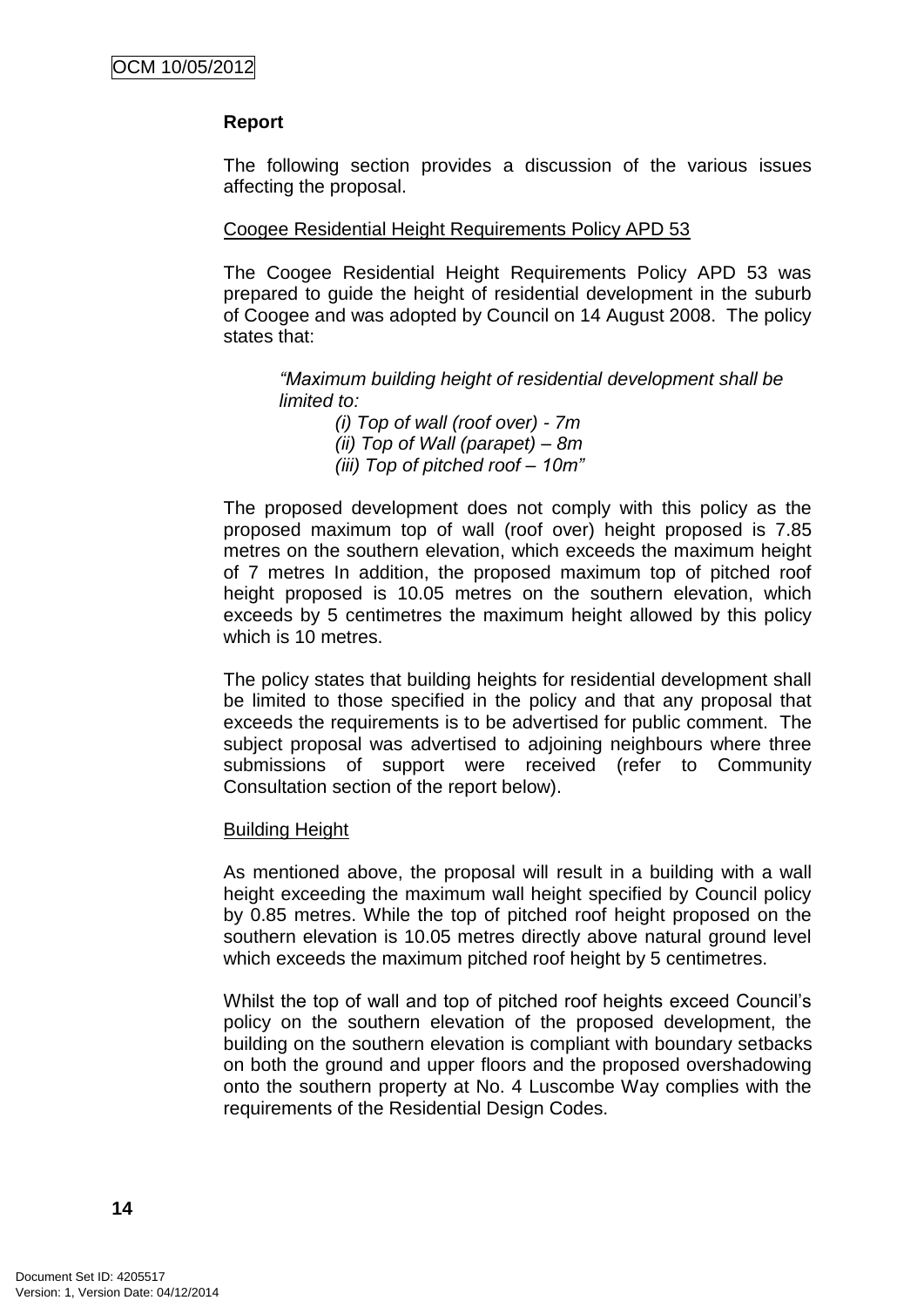The steep gradient of the land from the frontage of the block on Luscombe Way rising up to the rear means that the wall height variation is limited to the front left hand corner of the site (as viewed from the street). The dwelling has generally been designed in relation to the natural ground levels existing on-site by incorporating an undercroft level consisting of a garage as well as a raised ground floor in order to avoid the need for excessive retaining.

In regard to the 10.05 metre top of roof height in lieu of the maximum 10 metres policy APD 53 allows notes A1.1 (ii), (iii) and (iv) of the Residential Design Codes to be considered. Note (iii) of the Residential Design Codes in regards to building height is as follows:

#### *―Applies to ridges greater than 6 metres long. Short ridges: add 0.5 metres height for each 2 metre reduction in length‖.*

On the southern elevation, the length of the ridge were the maximum top of pitch roof height occurs is 1.7 metres in length and therefore, given the above, the height of the top of the roof can be an additional 1 metre in height (11 metres). Therefore, the permitted height of the ridge where the maximum top of pitched roof height occurs is 11 metres, and is therefore compliant with the Residential Design Codes requirements.

## Visual Privacy and Overlooking

The only variation to the R-Codes is the ground floor dining room windows on the southern elevation. However, the applicant has indicated that the proposed ground floor windows to the dining room will be applied with a film to 1.65 metres above the finished floor level of the dining room. This is not an acceptable treatment under the R-Codes. To ensure that suitable screening is applied, condition no. 7 is recommended as permanent screening is required to eliminate overlooking of the neighbouring property and bring the development into compliance with the Acceptable Development provisions contained in Clause 6.8.1 A1 of the Residential Design Codes.

The balconies comply with the acceptable development provisions of the R-Codes. There is therefore no other visual privacy or overlooking issues caused by the proposal.

#### **Streetscape**

Along both Castellon Crescent and Luscombe Way, there are a number of similar sized two-storey dwellings with relatively similar heights, design and scale to that of the proposed dwelling, which indicates that the visual impact on both streetscapes is not out of context. The adjoining southern dwelling on Luscombe Way is two storey with a pitched roof, but the ground floor has been raised by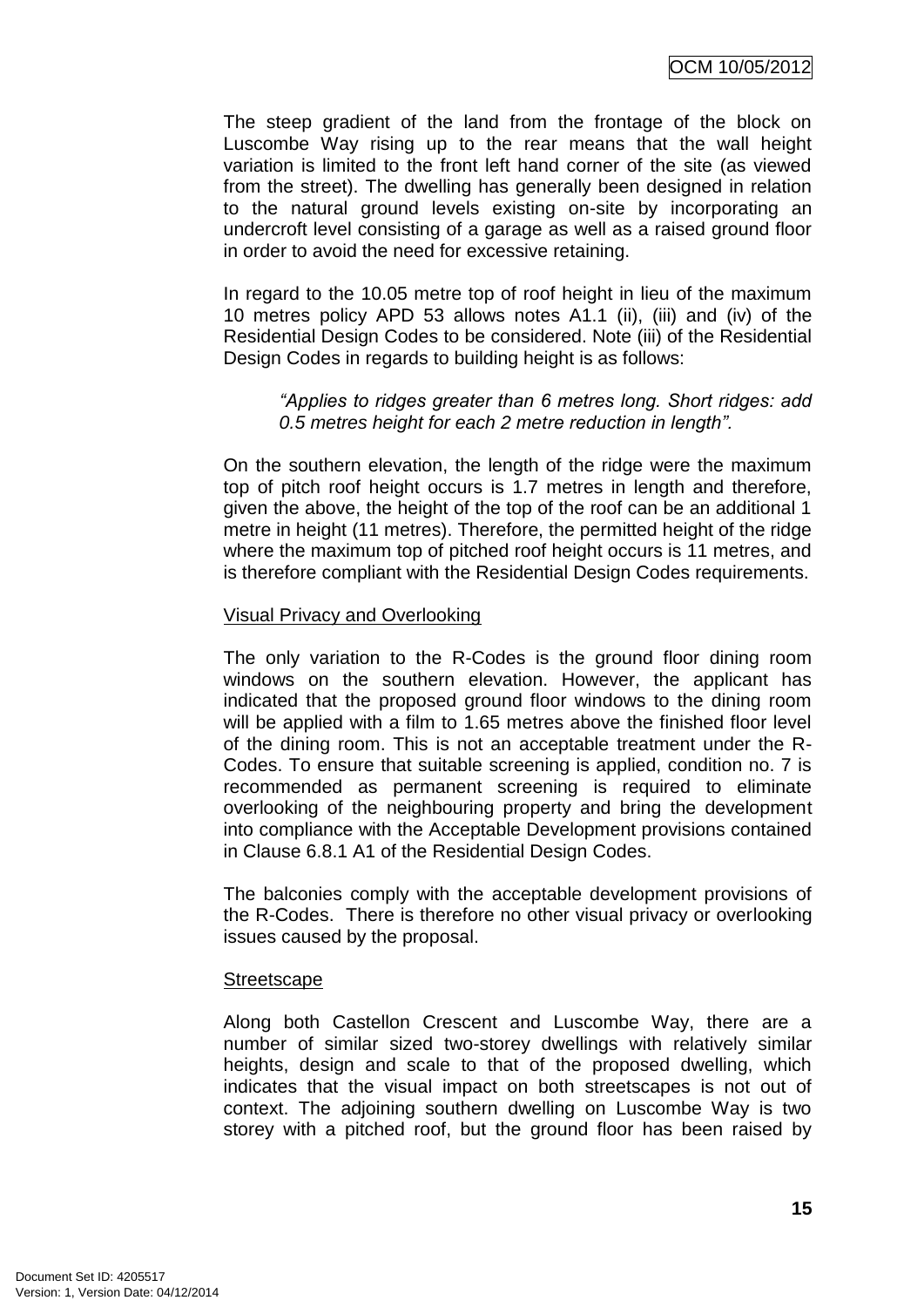retaining walls and this minimises the visual difference in building height.

The over height portion of the dwelling is located in the south western corner of the site but instead of proposing a third storey, an undercroft has been cut into the sloping lot. The proposed development appears to only impact the eastern property in regards to access to views. However, during the advertising period, a letter of support was received.

The contemporary facade of the dwelling is staggered, comprises a select range of attractive external wall surface treatments that will provide articulation and interest to the streetscape, with a balcony assisting in providing passive surveillance of the Castellon Crescent and Luscombe Way and will make an attractive addition to the streetscape for what amounts to a minor variation.

#### **Conclusion**

In light of the above, as the proposed maximum top of wall (roof over) height on the southern elevation is considered to not adversely impact on the amenity of the surrounding area. It is recommended that Council approve the application, subject to the conditions confirmed in the officer"s recommendation to address the above matters.

## **Strategic Plan/Policy Implications**

## **Demographic Planning**

- To ensure the planning of the City is based on an approach that has the potential to achieve high levels of convenience and prosperity for its citizens.
- To ensure development will enhance the levels of amenity currently enjoyed by the community.

## **Budget/Financial Implications**

N/A

## **Legal Implications**

Town Planning Scheme No 3 Planning and Development Act 2005 State Administrative Tribunal Regulations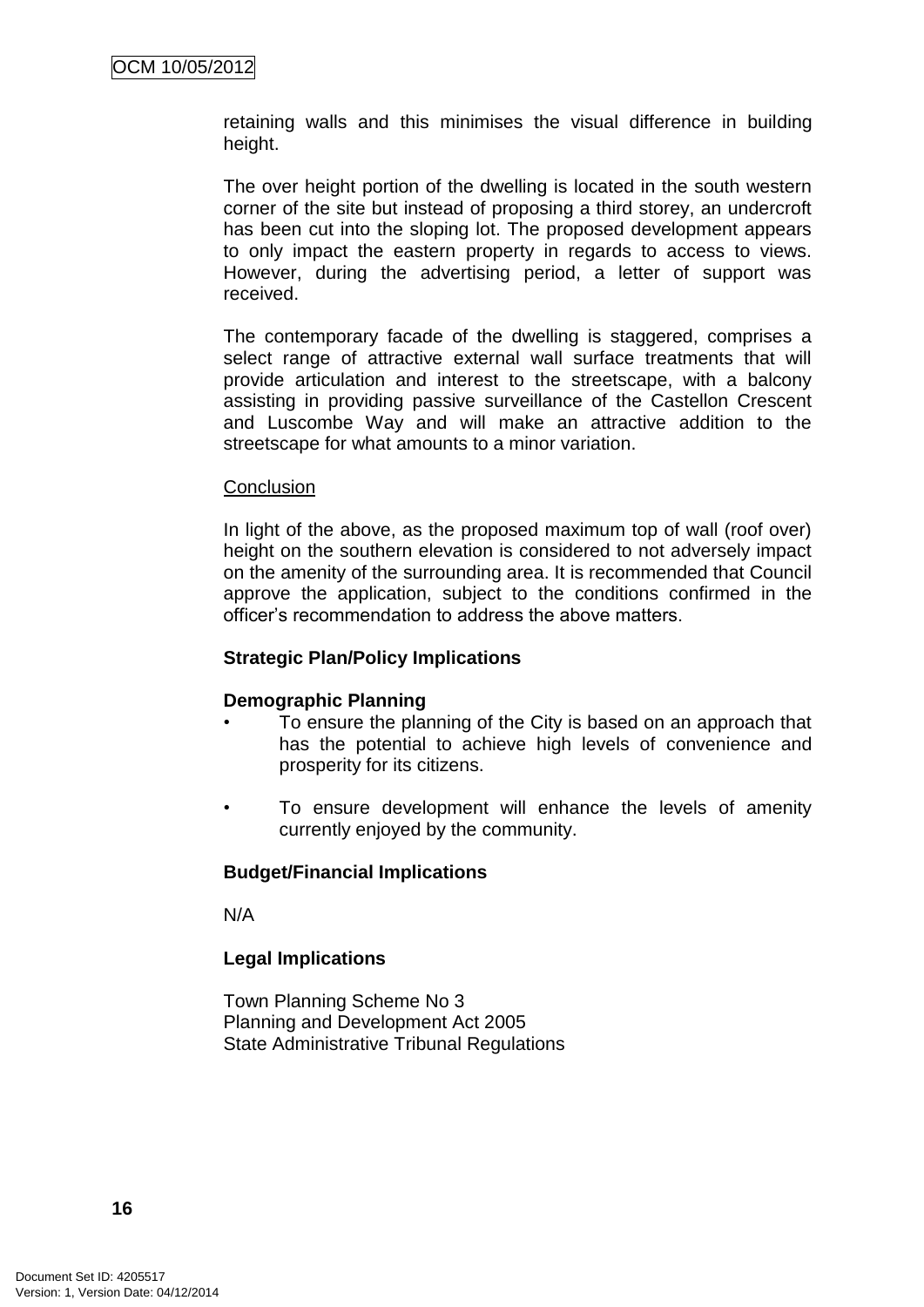## **Community Consultation**

In accordance with Council"s policy APD53, the proposal was advertised to the surrounding six (6) neighbours for comment. Three neighbours responded consisting of three (3) non-objections being received.

## **Attachment(s)**

- 1. Location Plan
- 2. Site Plan
- 3. Floor Plans
- 4. Elevations
- 5. Overshadowing Plan

## **Advice to Proponent(s)/Submissioners**

The Proponent(s) and those who lodged a submission on the proposal have been advised that this matter is to be considered at the 10 May 2012 Council Meeting.

## **Implications of Section 3.18(3) Local Government Act, 1995**

Nil.

**14.3 (OCM 10/05/2012) - CHANGE OF USE FROM WAREHOUSE TO WAREHOUSE AND CONSULTING ROOM - LOCATION: 1/24 HAMMOND ROAD COCKBURN CENTRAL - OWNER: G & F BUCCINI - APPLICANT: P MELSOM & CARYN MINCHERTON (6009733) (L REDDELL) (ATTACH)** 

## **RECOMMENDATION**

That Council refuse planning approval for a change of use from Warehouse to Warehouse and Consulting Room at 1/24 Hammond Road, Cockburn Central for the following reasons:

- 1. The proposed development is contrary to the requirements of Clause 5.9.5 and Tables 3 and 4 of the City of Cockburn Town Planning Scheme No. 3 in that the car parking provision is deficient to the detriment of the amenity of the development and the safety of the locality.
- 2. The proposed development is contrary to Clause 10.2.1(b) of the City of Cockburn Town Planning Scheme No. 3 in that it does not represent orderly and proper planning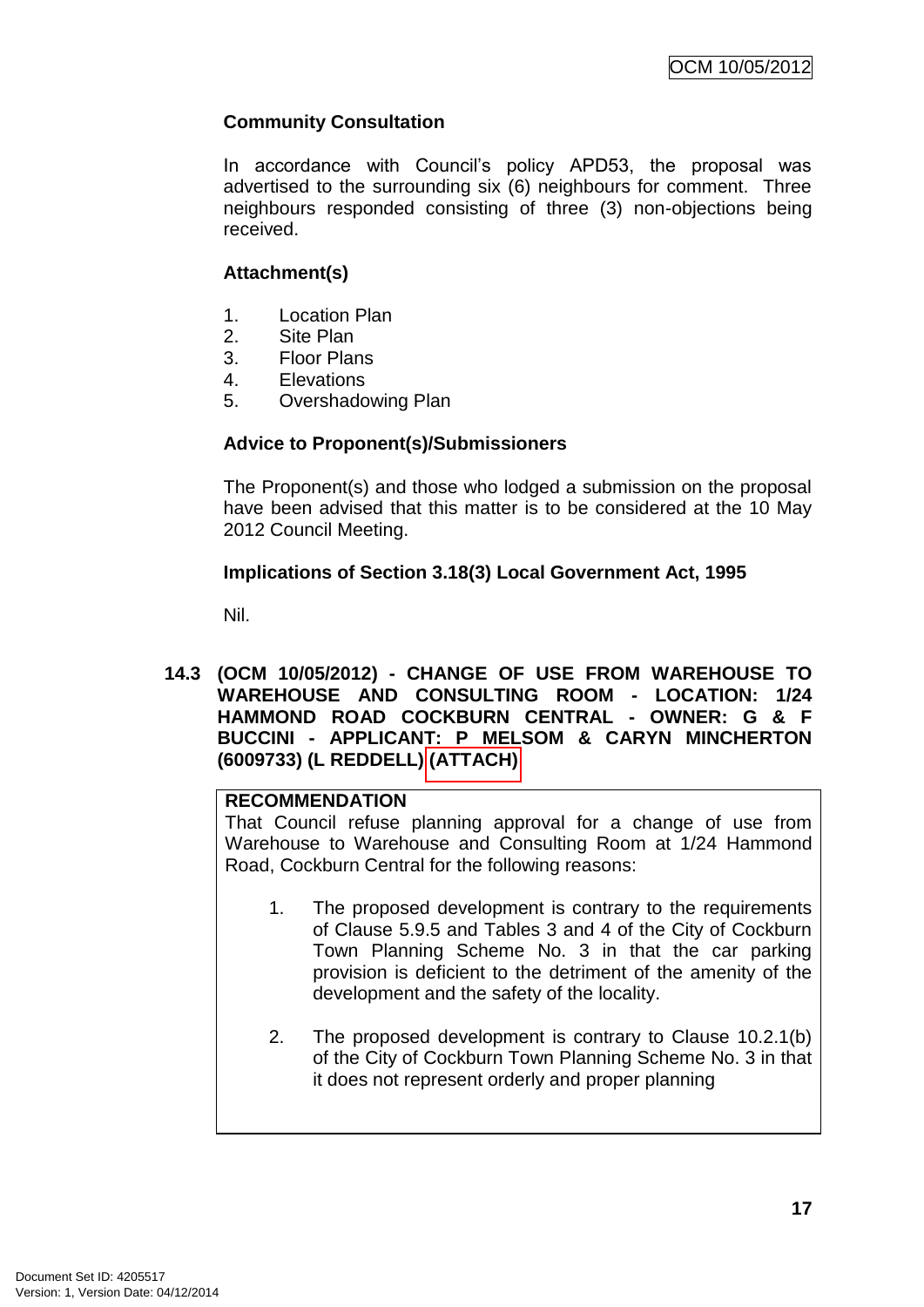## **COUNCIL DECISION**

## **Background**

| Zoning:    | <b>MRS: Industrial</b>        |
|------------|-------------------------------|
|            | <b>TPS3: Mixed Business</b>   |
| Land use:  | Warehouse and Consulting Room |
| Lot size:  | 288m <sup>2</sup>             |
| Use class: | ם                             |

The subject site is located on the western side of Hammond Road, Cockburn Central approximately 320m south of its junction with Merino Entrance. The site is developed with a group of six commercial units.

A previous application for change of use from Warehouse to Warehouse and two Consulting Rooms (DA12/0048) was refused in respect to the car parking deficiencies

#### **Submission**

The applicant seeks approval to change the use of the site from Warehouse to Warehouse and Consulting Room

## **Report**

The application seeks to allow the use of the site for the purposes of a warehouse and consulting room associated with "Skillbuilders" which sells children's therapy products and offers therapy services such as occupational and speech therapy and physiotherapy. The proposed use would include up to 100sqm of warehousing as well as one consulting room which would offer therapy services Monday to Saturday from 9.00am to 5.00pm.

The proposal requires the provision of 6 car parking spaces as per Tables 3 & 4 (Part 5) of the Scheme which requires:

- 1 parking space for the warehouse component (1 space per 100sqm of floor area)
- 5 spaces for the therapy component (5 spaces per consulting room)

The applicant has indicated that a maximum of 5 spaces will be required by the business on the basis of: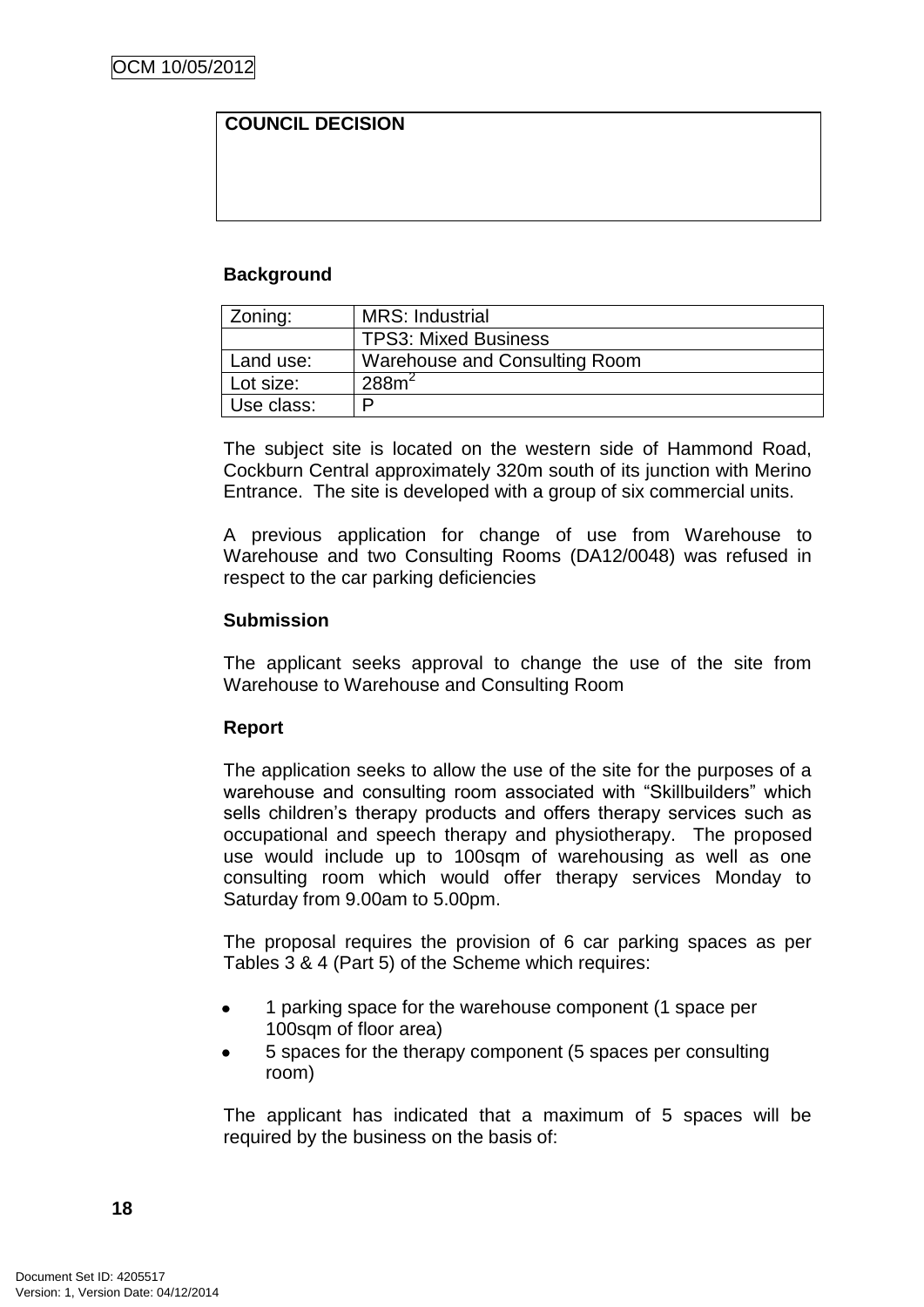- 1 space for the warehouse
- 1 consultant with a maximum of 2 children per practitioner per  $\bullet$ session (for a total of 3 spaces)
- 1 space for part-time administration staff

The strata plan for Unit 1 indicates that the unit is allocated four car spaces which results in a technical shortfall of two car spaces. The provision of four spaces on the strata plan for Unit 1 is consistent with the original planning approval DA06/0923 for the site which allows warehouse/showroom units, with parking calculated at a rate of 1 space per 50sqm of floor area. This accords with the provision of a total of 26 car spaces for the six units at No. 24 Hammond Road.

A review of the strata plans for the remaining units within the complex revealed that Unit 2 is allocated three car spaces while Units 3-6 are allocated two car spaces per unit with the remaining nine car spaces being for communal use.

Despite the provision of communal spaces within the development, it is noted that the original approval provides for either warehouse or showroom use for all of the units. As Showroom attracts a car parking a rate of 1 space per 50sqm of floor area, any use of the remaining units in this way would trigger the need for up to four exclusive parking spaces in accordance with the car parking requirements of the Scheme.

Unfortunately this eventuality has not been catered for by the strata plan but is considered possible given a review of the City"s records shows that none of the other units at No. 24 have applied to change the permitted Warehouse/Showroom use.

It therefore must be assumed that all of the tenancies can comprise a Showroom use and therefore there are no spare car parking spaces available.

In addition it is noted that there are no marked car parking spaces on the street in front of the site and a review of the historical aerials for the local area and a site visit indicate that street parking is already a problem on Hammond Road.

A variation to the car parking requirements may have been able to be supported with consent from all of the other owners within the complex. However, the objection relating to parking indicates that it is an issue of concern for the other owners. Concern regarding parking provision is evident in commercial and industrial areas throughout the City. It is therefore recommended that the application be refused based on the lack of sufficient parking provision and lack of support from all owners within the complex.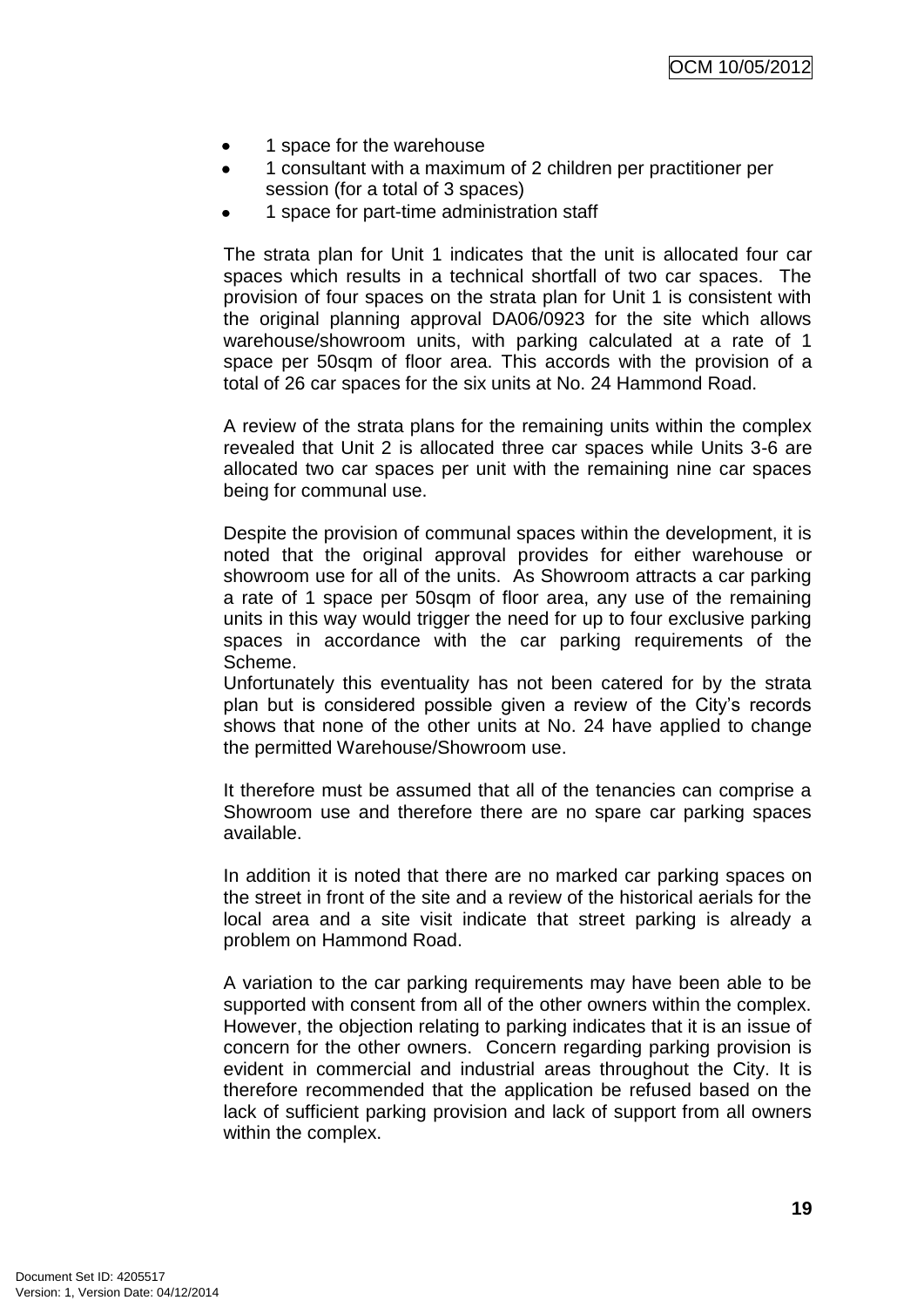## **Conclusion**

In light of the lack of support from all owners within the complex and the potential for the proposed use to impact on the parking needs of the other commercial units on the site, it is recommended that planning approval be refused.

## **Strategic Plan/Policy Implications**

## **Demographic Planning**

• To ensure the planning of the City is based on an approach that has the potential to achieve high levels of convenience and prosperity for its citizens.

## **Employment and Economic Development**

• To pursue high value employment opportunities for our residents.

## **Budget/Financial Implications**

Nil.

## **Legal Implications**

Town Planning Scheme No 3 Planning and Development Act 2005 State Administrative Tribunal Regulations

## **Community Consultation**

Strata body approval for the proposed change of use was not provided with the application and accordingly the application was advertised to the owners of the other five commercial units on the site. One submission was received from Unit 2/24 which objected to the proposal on the basis that the existing car parking spaces are required by the staff and customers of that site

## **Attachment(s)**

- 1. Location Plan
- 2. Floor Plans
- 3. Submitted Plans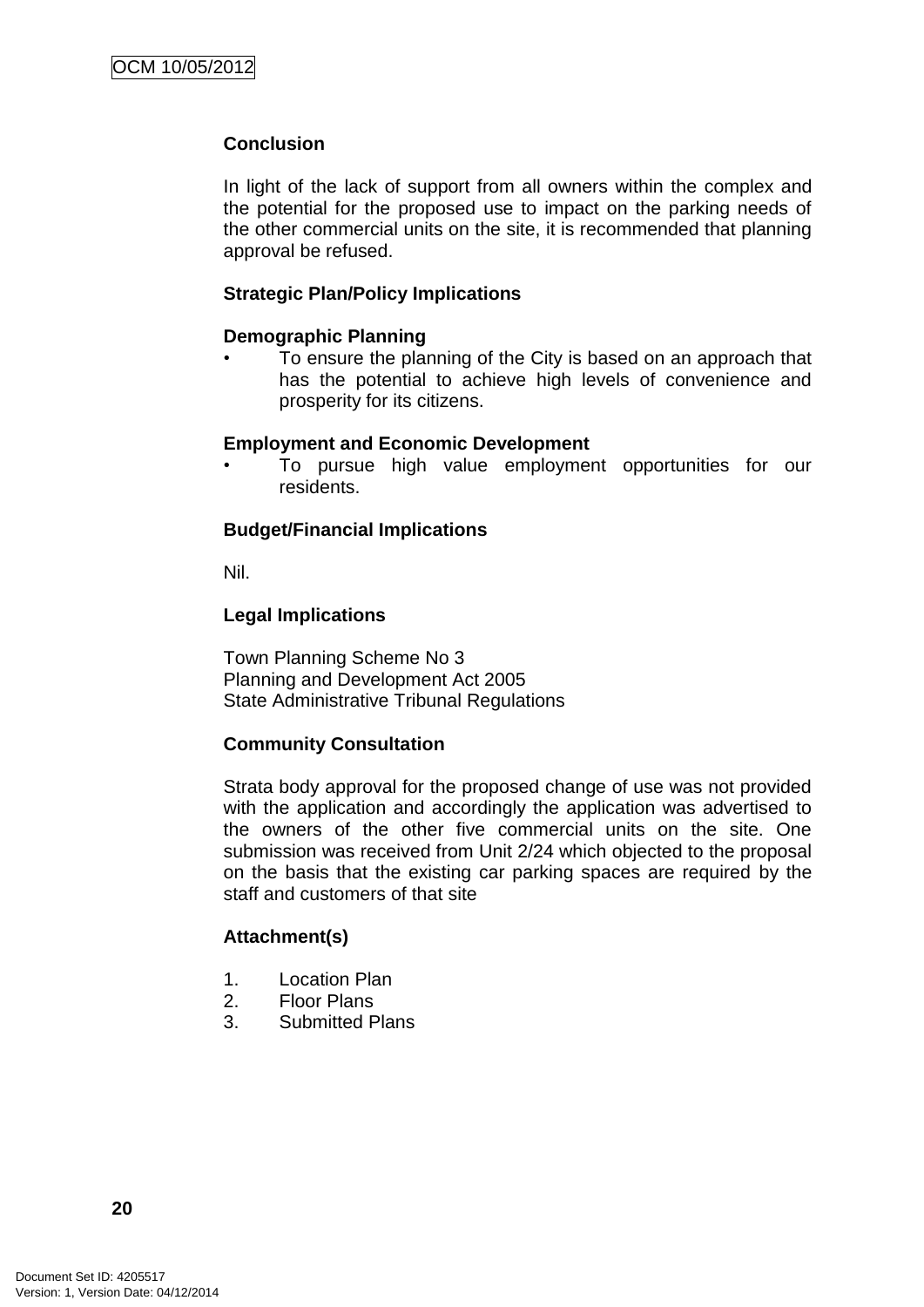## **Advice to Proponent(s)/Submissioners**

The Proponent(s) and those who lodged a submission on the proposal have been advised that this matter is to be considered at the 12 May 2012 Council Meeting.

## **Implications of Section 3.18(3) Local Government Act, 1995**

Nil.

## **14.4 (OCM 10/05/2012) - OFFER TO PURCHASE LAND FROM DEPARTMENT OF HOUSING - LOCATION: PORTION OF LOT 341 LAKEFRONT AVENUE, BEELIAR - OWNER/APPLICANT: DEPARTMENT OF HOUSING/PRM JOINT VENTURE (6007077) (K SIM) (ATTACH)**

**RECOMMENDATION** That Council

- (1) accept the offer to purchase 866m2 of Lot 341 Lakefront Avenue, Beeliar, from the Department of Housing for a consideration of \$480,000 (GST Exclusive), which comprises the existing car park;
- (2) advise Department of Housing that the City of Cockburn is not prepared to surrender the public access easement that burdens Lot 341 Lakefront Avenue; and
- (3) utilise Cash in Lieu of Public Open Space funds to meet all the costs associated with (1) above.

**COUNCIL DECISION**

## **Background**

Council at its meeting held on 9 June 2011 deferred consideration of this matter until a future Ordinary Council Meeting. The deferral was on the basis of needing to undertake further investigation of the issue, particularly in respect of understanding the utilisation nature of the car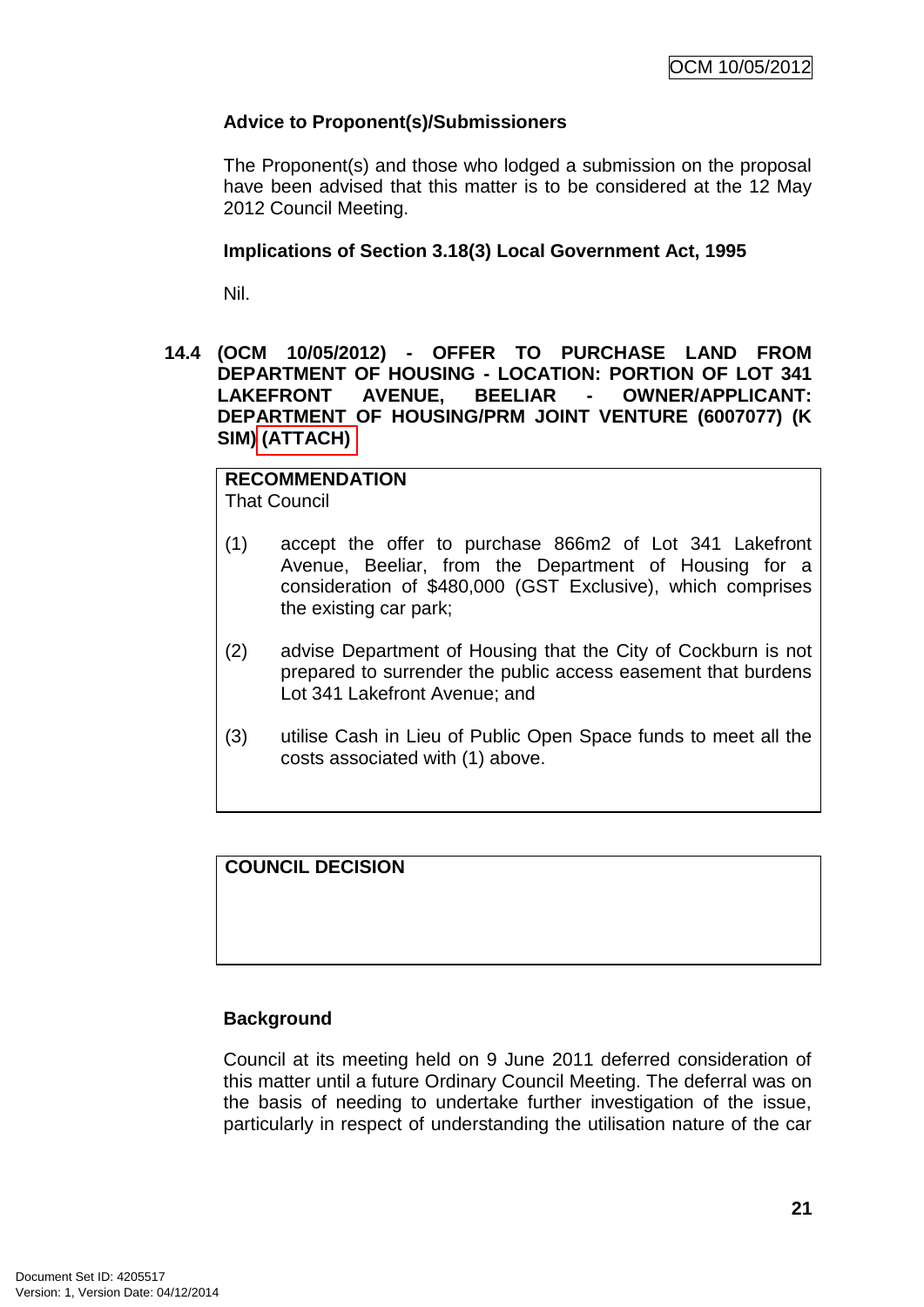park under question and also to undertake further consultation on the matter.

This report provides a summary of the investigations that have taken place, and provides a recommendation to Council on which to consider proceeding forward with.

## **Submission**

The Department of Housing / PRM Joint Venture has written to the City with notice that the car park on portion of Lot 341 Lakefront Avenue is not required by the adjoining shopping centre. They have accordingly indicated an intention to dispose of the entire land parcel including the car park, given it represents freehold land. The Joint Venture has formally made an offer to the City to purchase the  $866m<sup>2</sup>$  portion of Lot 341 which comprises the existing car park.

The asking price of \$480,000 is made up of \$485/ $m^2$  for land (\$420,000), and \$60,000 being the value of the built car park.

In associated correspondence they have requested that if the offer is not accepted by the City, that the City agree to surrender the public access easement in gross on Lot 341, and construct a new access for the Beeliar Community Centre from Lakefront Avenue.

## **Report**

## **Overview**

By way of background, Lot 341 Lakefront Avenue is owned by the Department of Housing and comprises an area of 2340m<sup>2</sup>. The subject land is zoned 'Local Centre' under City of Cockburn Town Planning Scheme No. 3 ("Scheme"). This zoning is the same as the shopping centre recently completed on the opposite side of Lakefront Avenue, on Lot 840.

The Department of Housing with Joint Venture partner PRM has developed a residential subdivision known as Meve Estate. The Joint Venture, as part of the subdivision of the town centre, constructed a car park consisting of 25 bays on Lot 341. The car park is linked with associated car parking on the Beeliar Community Centre site (27 bays).

This provision of car parking preceded the development of the shopping centre on Lot 840, but was intended to potentially be linked with the shopping centre by way of an offsite (cash in lieu) car parking arrangement. There was the expectation that when Lot 840 was developed as a shopping centre, portion of the required parking for the shopping centre would need to be located off site. Funds to cover this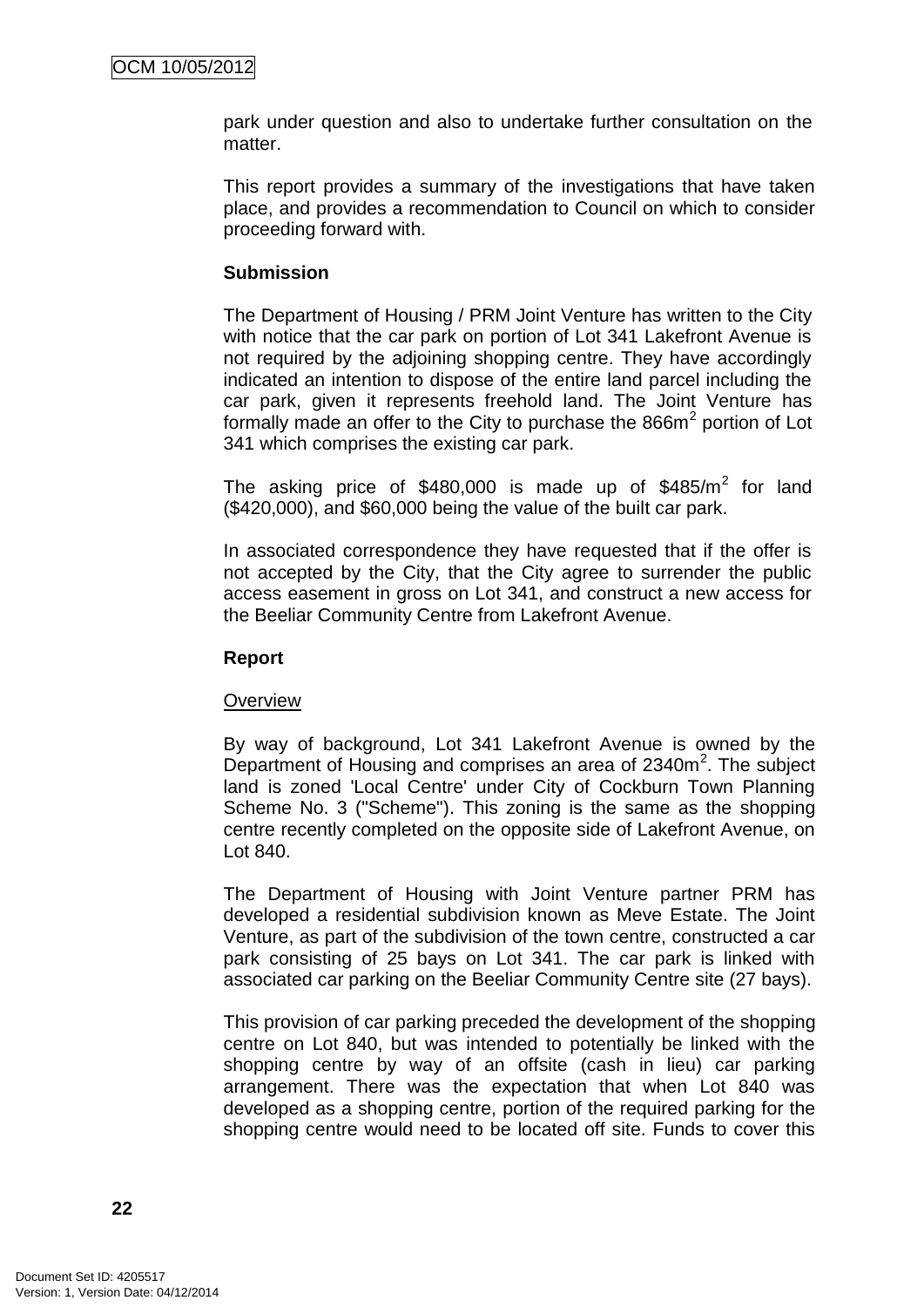car parking cash in lieu arrangement would then be utilised to secure the existing developed car park.

It transpired that the development of Lot 840 achieved all the parking requirements onsite. This has accordingly created a situation whereby the car parking located on Lot 341 has no identified purpose other than associated with the Beeliar Community Centre. This has prompted the landowner to make an offer to the City to purchase the land.

The asking price sought by the Department of Housing is that determined in a report from Licensed Valuers Herron Todd White. An assessment by Licensed Valuers used by the City indicated that this value represents, or is close to, the market value.

Council officers made approaches to both PRM and the Department of Housing to ascertain whether in the interest of the local community it was possible for them to accept less than market value for the subject land. Both parties responded to the City advising that such a proposition would be against Department of Housing / State Government requirements and would not be supported on that basis.

It is clear that the position of the Department of Housing and PRM Joint Venture is that market value will need to be paid for the car park if the City wishes to secure the car park in perpetuity.

#### Option to Secure the Car Park

While it is unfortunate that a negotiated position could not be reached whereby the land was made available, in the interests of the community, at no cost or a heavily discounted cost, officers believe that the purchase should still take place. The car park is utilised as part of the utilisation of the active reserve and the Beeliar Community Centre, and while utilisation does vary, at peak times it must be said that the car park is used. Feedback from the community (on site meeting with Beeliar Residents Action Group) was also that members of the community would feel unsafe in parking away from the active reserve and Beeliar Community Centre in night time hours, and would be discouraged from using the reserve and Centre if the amount of car parking was effectively halved. This was a concern especially given that the peak utilisation of the reserve was known to occur in evenings for training and the like.

Given this relationship between the car park and the active reserve, the opportunity exists for the City to utilise cash in lieu of open space funds to purchase the portion of the subject land. This power is made available under Section 154 of the *Planning and Development Act 2005* as follows: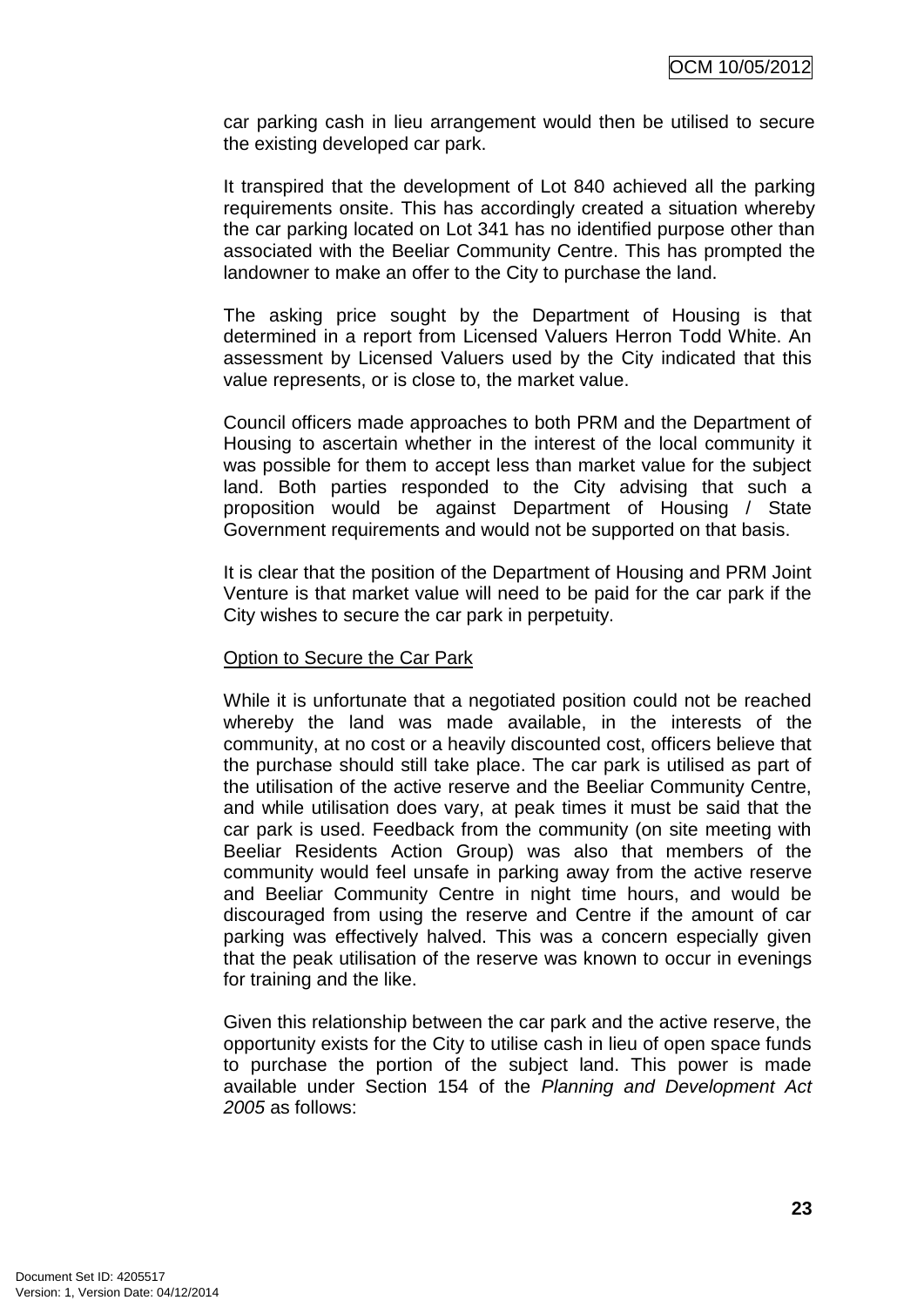#### *154. How money received in lieu of open space to be dealt with*

- *(1) All money received by a local government under section 153 is to be paid into a separate account of the trust fund of the local government established under section 6.9 of the Local Government Act 1995.*
- *(2) The money is to be applied — (a) for the purchase of land by the local government for parks, recreation grounds or open spaces generally, in the locality in which the land included in the plan of subdivision referred to in section 153 is situated;*

It is recommended that Council proceed to utilise its available cash in lieu of public open space funds which exist for the Beeliar locality, as described following.

There is currently \$234,137 held in Council's Cash in Lieu account for the Beeliar locality. Two subdivisions in Tindal Avenue where a Cash in Lieu of Public Open Space condition is applicable are also nearing completion. In this regard, invoices of \$208,500 and \$317,500 have been sent to these two developers. These will create a total pool of funds of \$760,137.

The monies held and anticipated have been collected from an area within the suburb of Beeliar. These funds are therefore allocated for expenditure in Beeliar. The approximate distance between where the funds have been collected and where the funds will be expended is 870m. This expenditure of Cash in Lieu funds is considered to be a valid use of the monies collected, and in accordance with the requirement of the Act under s154. There is also an expectation that future home owners in the Tindal Avenue area will utilise the facilities at the Beeliar Community Centre.

An evaluation of the approved Structure Plan Cell 10 Beeliar also shows that, over time, there is sufficient land where cash in lieu of POS will be collected to adequately address future requirements for POS for the entire cell.

#### Easement in Gross Issue

An easement in gross currently exists across a small part of the car park on Lot 341, and secures access to the car parking associated with the Beeliar Community Centre. Being an easement in gross which benefits the City (and public at large), it can only be surrendered by the City. The terms of the easement require that the owner of Lot 341 maintain the pavement; keep it clear at all times and not to fence off the access points.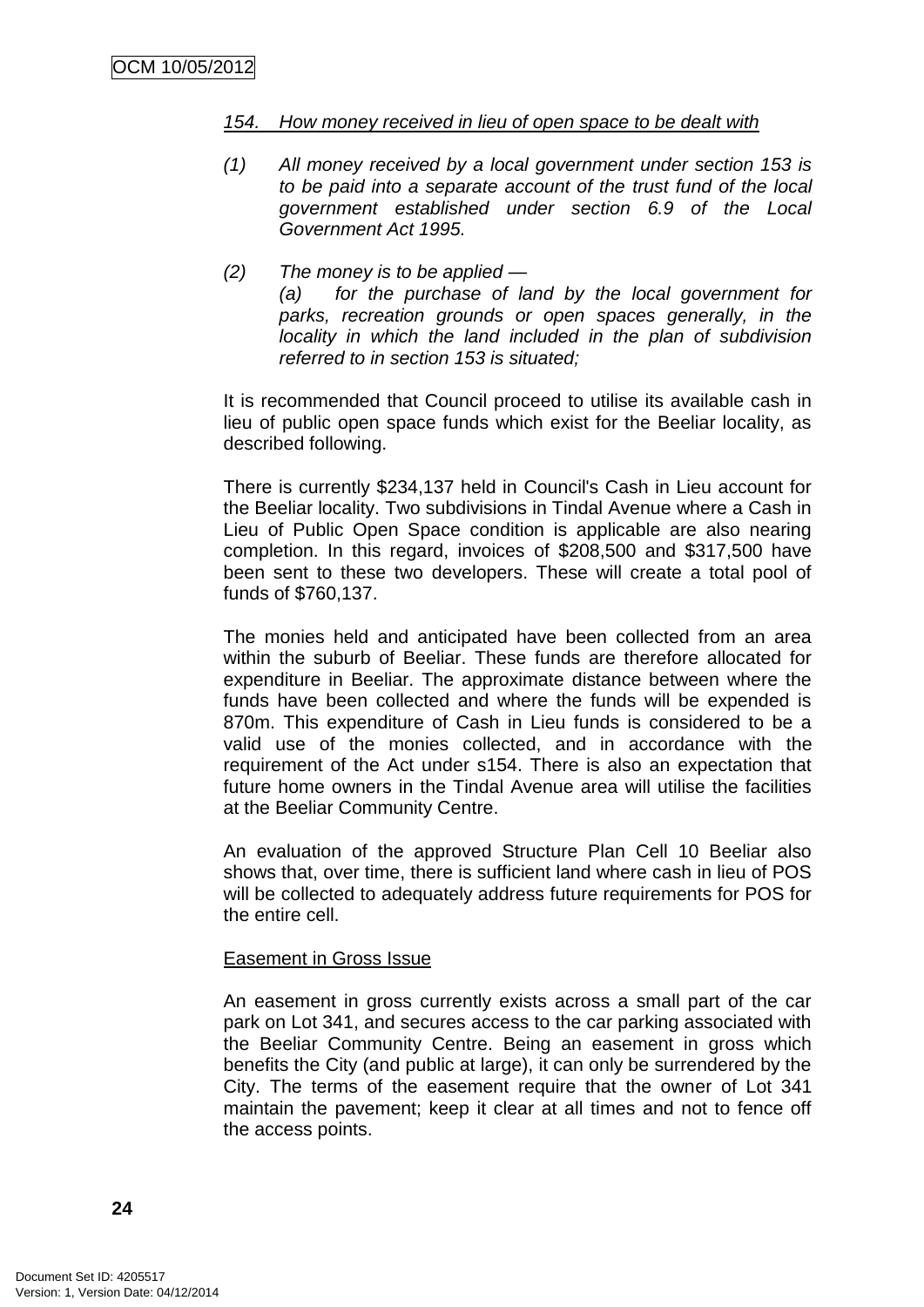The acquisition of portion of Lot 341 will require a subdivision application and survey. The costs associated with the application survey and transfers are also valid uses of the Cash in Lieu funds.

The Department of Housing have in the past sought the surrender of this easement if the offer to sell portion of Lot 341 was not taken up by the City. If the option to purchase portion of Lot 341 is taken up by the City there will only be a small portion of the easement affecting the balance land held by the Department of Housing. Nonetheless, the City should not consider removing this given it secures the required access into the car park.

#### **Conclusion**

In conclusion it is recommended that Council accept the offer from Department of Housing to sell to the City of Cockburn 866m<sup>2</sup> of Lot 341 Lakefront Avenue, Beeliar for a consideration of \$480,000 (GST Exclusive), which comprises the existing car park. Purchase is to be undertaken via the utilisation of cash in lieu of public open space funds.

It is also recommended that Council advise the Department of Housing that the City of Cockburn is not prepared to surrender the public access easement that burdens Lot 341 Lakefront Avenue.

## **Strategic Plan/Policy Implications**

## **Demographic Planning**

• To ensure development will enhance the levels of amenity currently enjoyed by the community.

#### **Infrastructure Development**

• To construct and maintain community facilities that meet community needs.

#### **Governance Excellence**

• To develop and maintain a financially sustainable City.

#### **Budget/Financial Implications**

Funds are available in the Cash in Lieu reserve account.

#### **Legal Implications**

Adherence to provisions of the *Planning and Development Act 2005* in relation to the use of Cash in Lieu funds are applicable.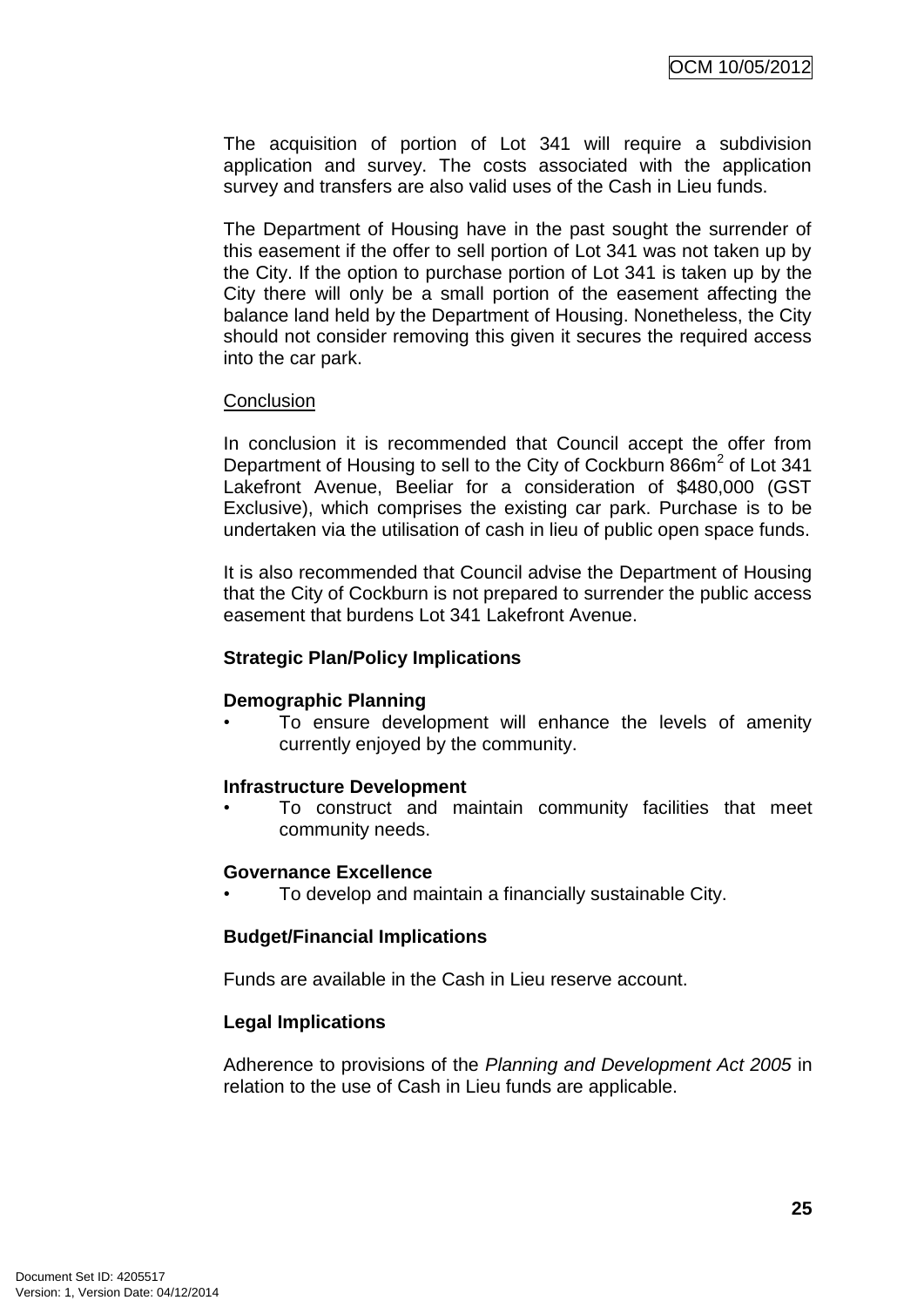## **Community Consultation**

N/A

## **Attachment(s)**

Plan showing car parking on Lot 341, adjoining car parking on Beeliar Community Centre and extent of easement in gross across Lot 341.

## **Advice to Proponent(s)/Submissioners**

N/A

**Implications of Section 3.18(3) Local Government Act, 1995**

Nil

**14.5 (OCM 10/05/2012) - SALE OF LAND - PORTION OF LOT 11 BRENCHLEY DRIVE, ATWELL - OWNER: CITY OF COCKBURN (5515393) (K SIM) (ATTACH)** 

# **RECOMMENDATION**

That Council

- (1) sells the 2417sqm portion of Lot 11 Brenchley Drive, Atwell for a consideration of \$185,000 to Atwell Greens Pty Ltd subject to no objections being received as a result of the statutory advertising required by Section 3.58 of the *Local Government Act 1995*; and
- (2) allocates proceeds of the sale to the Land Development Reserve Fund.

**TO BE CARRIED BY AN ABSOLUTE MAJORITY OF COUNCIL**

**COUNCIL DECISION**

## **Background**

Lot 11 Brenchley Drive, Atwell has been owned by the City of Cockburn since 1977. It exists as an unusual 'L' shaped piece of land,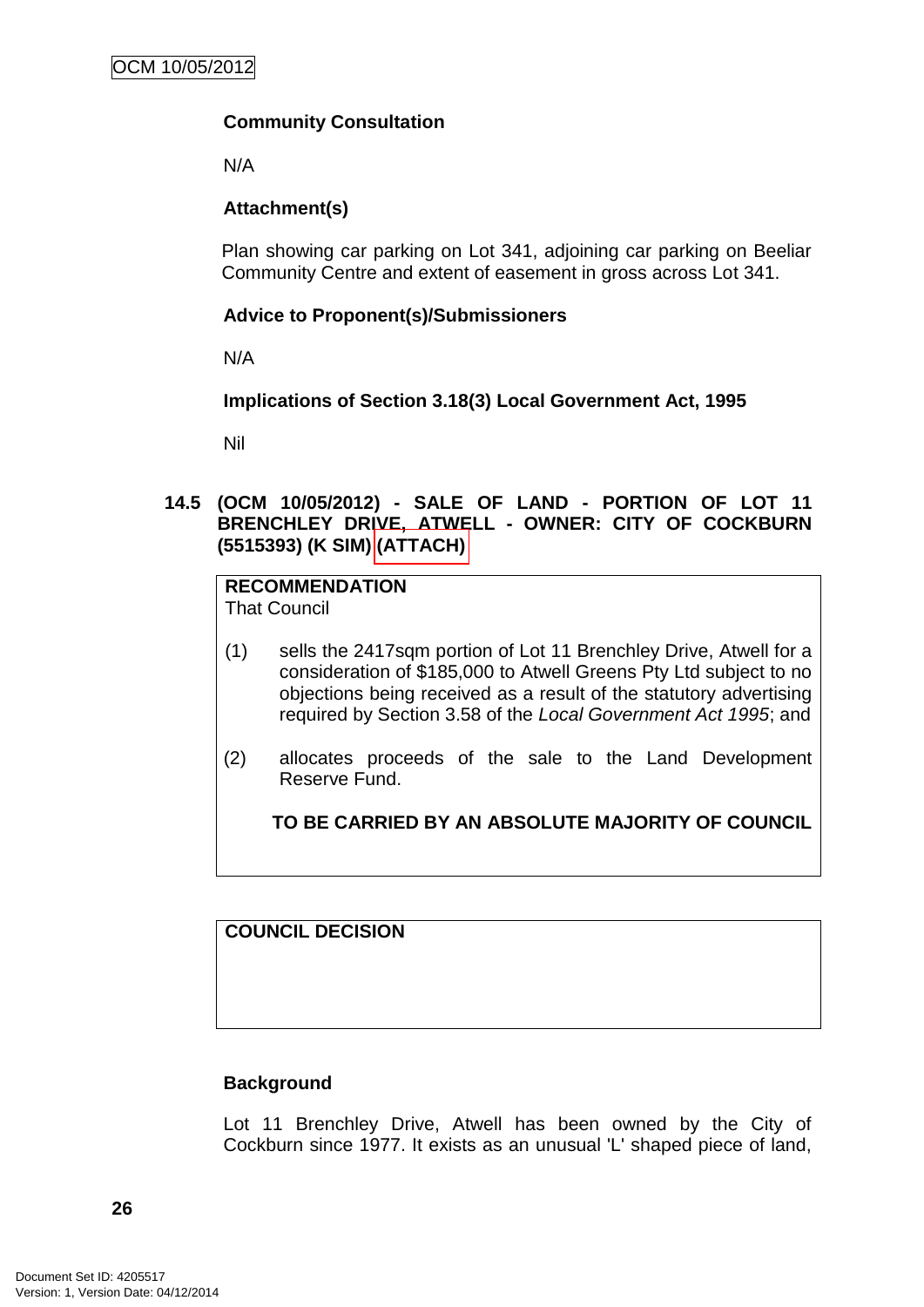with the east-west leg utilised as an open drain and the north-south leg undeveloped. The section under consideration of this offer to purchase is the 2417sqm north-south leg.

## **Submission**

An offer to purchase the land in the form of an Offer and Acceptance Contract has been received from Atwell Greens Pty Ltd. A valuation report and update to that report has been received from Licensed Valuer Wayne Srhoy from McGees Property. A subdivision layout proposed for Lot 10 and the subject portion of Lot 11 Brenchley Drive has also been received via the Western Australian Planning Commission who are currently considering the proposed subdivision.

#### **Report**

The land being purchased is portion of Lot 11 Brenchley Drive, Atwell. This is shown in the attached Plan of Proposed Subdivision as the hatched portion. The balance of the land the subject of the subdivision plan is all of Lot 10 Brenchley Drive, Atwell.

The proposed purchaser of the land, Atwell Greens Pty Ltd, has a contract in place to purchase Lot 10 Brenchley Drive. Initially Atwell Greens made application to the Western Australian Planning Commission to subdivide only Lot 10. Council officers approached the project manager for the development with a proposal to sell to the developer that portion of Lot 11 that would add value to the subdivision development. This approach was taken because if the original subdivision was to have proceeded, it would have left a 15 metre wide strip of undeveloped land between the rear of the proposed residential lots and the Kwinana Freeway. It would have most likely remained this way in perpetuity.

If the strip of land isn't integrated for subdivision as part of Lot 10 Brenchley Drive, it would likely be interfaced by an acoustic wall on its eastern boundary. This would effectively isolate the land, making it impossible to access and maintain. The City would none the less be responsible for the land including FESA required fire breaks.

A valuation report was obtained based on the added value of the City's land to the developer of Lot 10. McGees licensed valuer Wayne Srhoy determined the value of the purchase land to be \$250,000. This value was the basis of an initial offer to sell the land to Atwell Greens Pty Ltd.

Atwell Greens counter offered with \$175,000. A compromise was arrived at whereby the purchase price was increased to \$185,000 utilising the margin scheme but with settlement when the Deposited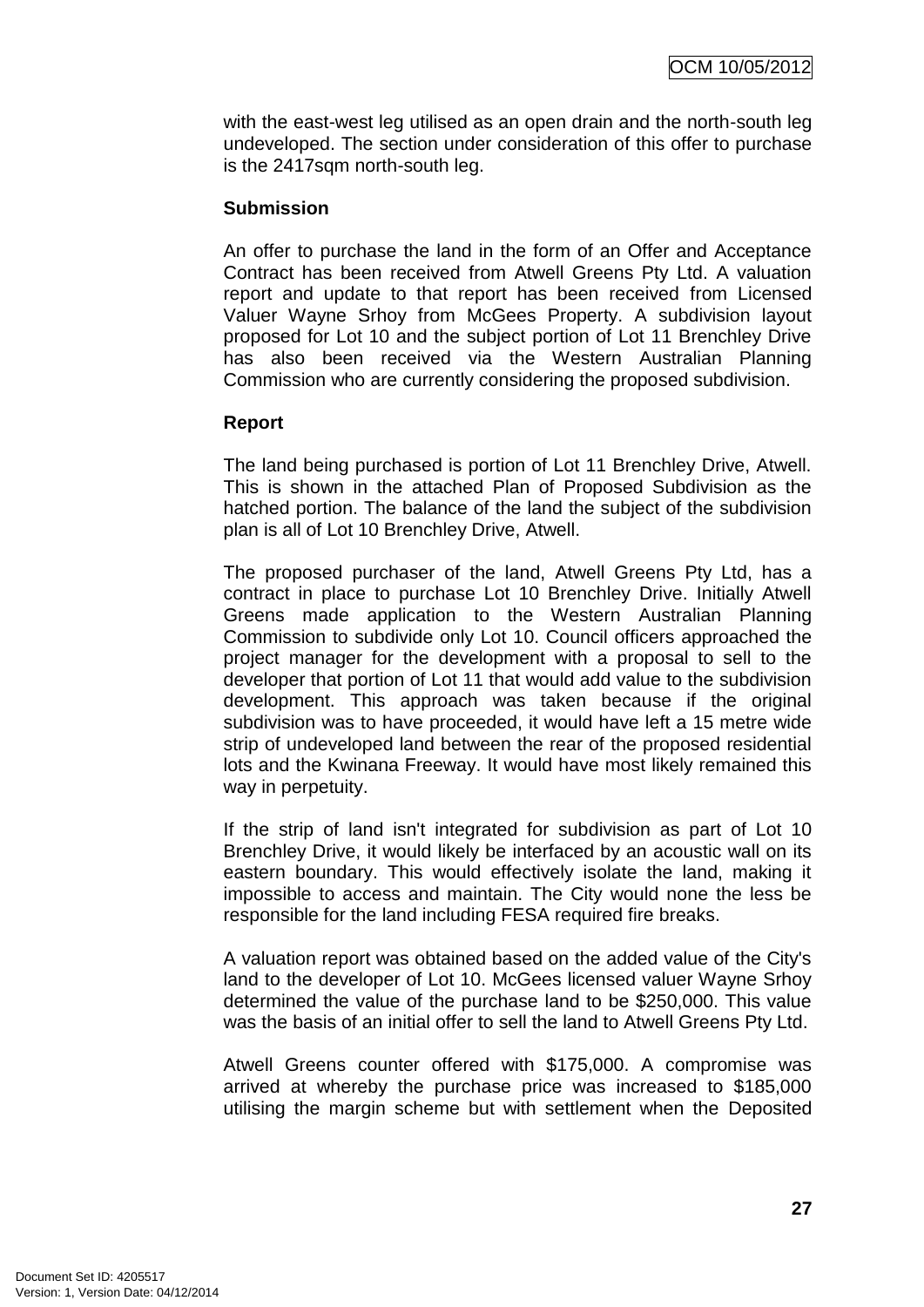Plan for the subdivision of the combined land was in order for dealings at Landgate.

Although the purchase price does not reflect the Licensed Valuers value, it needs to be acknowledged that the City is in a weak position to negotiate. Atwell Greens Pty Ltd has made the point that the subject land does require some filling, and irrespective the size and shape of Lot 10 Brenchley Drive is such that it can proceed with a subdivision design irrespective of the portion of Lot 11 being included.

The prospective purchaser has also pointed out that being adjacent to the Kwinana Freeway the land is less attractive due to the noise generated by the Freeway and railway line. If a sale does not proceed and the developer proceeds to subdivide Lot 10, the City"s land would become isolated and virtually unsalable. Additionally the cost of fire breaks and rubbish removal going forward would be added to the City"s costs.

Advertising as required by Section 3.58 of the *Local Government Act 1995* will be undertaken if Council decide to proceed with the land sale. The advertisement will indicate the proposed sale price and the value determined by the Licensed Valuer. If there are any objections a further report will be presented to Council.

A copy of the McGees Valuation report and an addendum email statement is attached to this confidential report.

## **Strategic Plan/Policy Implications**

## **Demographic Planning**

• To ensure the planning of the City is based on an approach that has the potential to achieve high levels of convenience and prosperity for its citizens.

## **Governance Excellence**

• To conduct Council business in open public forums and to manage Council affairs by employing publicly accountable practices.

## **Budget/Financial Implications**

Proceeds of the sale totalling \$185,000 will be transferred to the Land Development Reserve Fund.

## **Legal Implications**

Provisions of Section 3.58 of the *Local Government Act 1995* apply.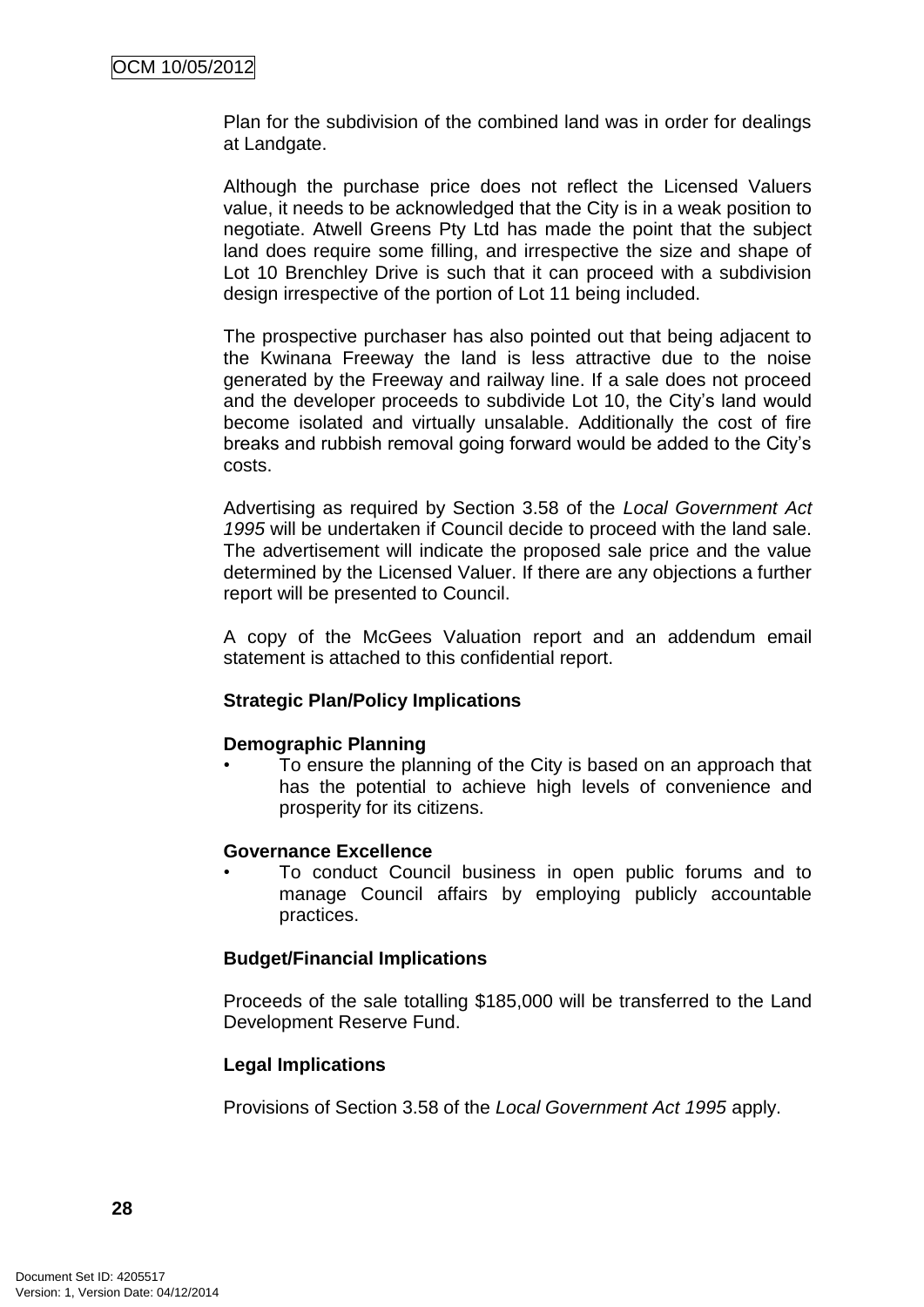## **Community Consultation**

Details of the sale will be advertised in a newspaper for State wide publication, as required by Section 3.58 of the *Local Government Act 1995*.

## **Attachment(s)**

- 1. Map showing subject land
- 2. Plan of Proposed Subdivision

## **Advice to Proponent(s)/Submissioners**

The Proponent(s) and those who lodged a submission on the proposal have been advised that this matter is to be considered at the 10 May 2012 Council Meeting.

## **Implications of Section 3.18(3) Local Government Act, 1995**

Nil.

## **14.6 (OCM 10/05/2012) - CONSIDERATION OF DRAFT LEASE AGREEMENT AND ASSOCIATED FUTURE MANAGEMENT OF RESERVE 24308 (NAVAL BASE SHACKS) - OWNER: STATE OF WESTERN AUSTRALIA - APPLICANT: CITY OF COCKBURN (SM/L/002) (L GATT / A TROSIC) (ATTACH)**

## **RECOMMENDATION**

That Council:

- (1) endorse the lease agreement as provided within the Attachment, specifically noting all the modifications to the draft lease agreement which was subject to community consultation;
- (2) endorse the lease term as a single five year term only, at the agreed lease fee of \$2,000.00 per annum with CPI increases annually. The lease fee to include rent, waste, community surveillance and emergency services levy;
- (3) endorse the reduced demolition levy of \$300.00 per annum fixed for two years, and following the fixed term to be increased annually by CPI;
- (4) endorse the negotiation and preparation of a separate Commercial Lease for the Kiosk at Reserve 24308; and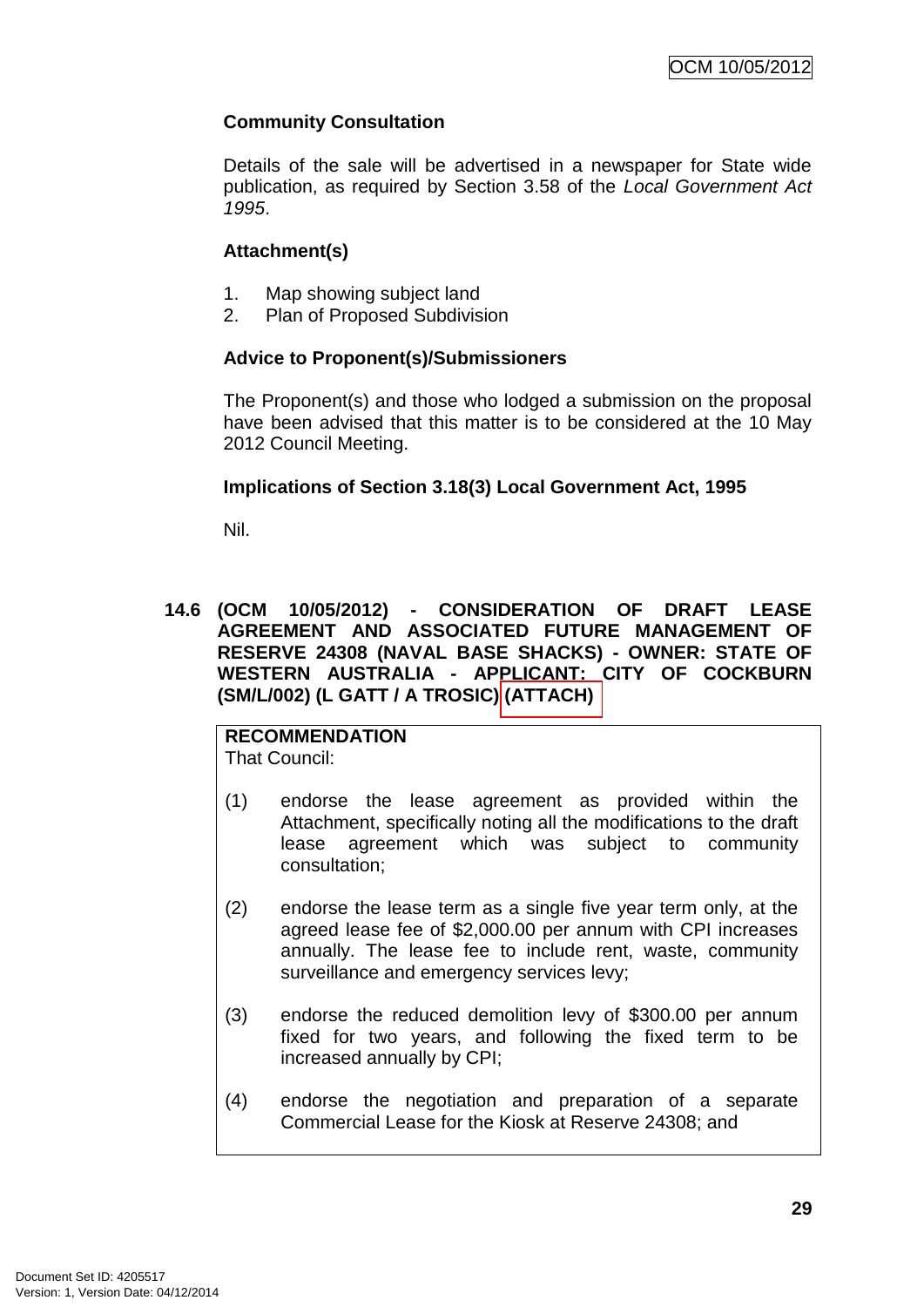- (5) endorse the preparation of a Management Plan for Reserve 24308 which will include the following components for the future management of the Reserve:
	- 1. The lease assignment process
	- 2. Internal office procedures
	- 3. Emergency management procedures
	- 4. Site maps
	- 5. Facilities management information
	- 6. Detailed planning for infrastructure upgrades, including financial planning to ensure infrastructure upgrade costs are met through the lease fee and associated reserve funds.
- (6) advertise the draft lease in accordance with section 3.58 of the Local Government Act.

## **COUNCIL DECISION**

## **Background**

At the Ordinary Council Meeting on 12 August 2010 Council determined to defer a decision on the future of the management of Reserve 24308 until further consultation had been conducted. This decision is provided following:

#### *That Council:*

- *(1) not endorse any draft preferred option regarding the future management of Reserve 24308 at this stage;*
- *(2) prior to considering any future report regarding a preferred option for the future management of Reserve 24308, consultation be undertaken with the current lessees and the results of this consultation be given due regard in preparing a future report;*
- *(3) the consultation with current lessees to involve the following aspects:*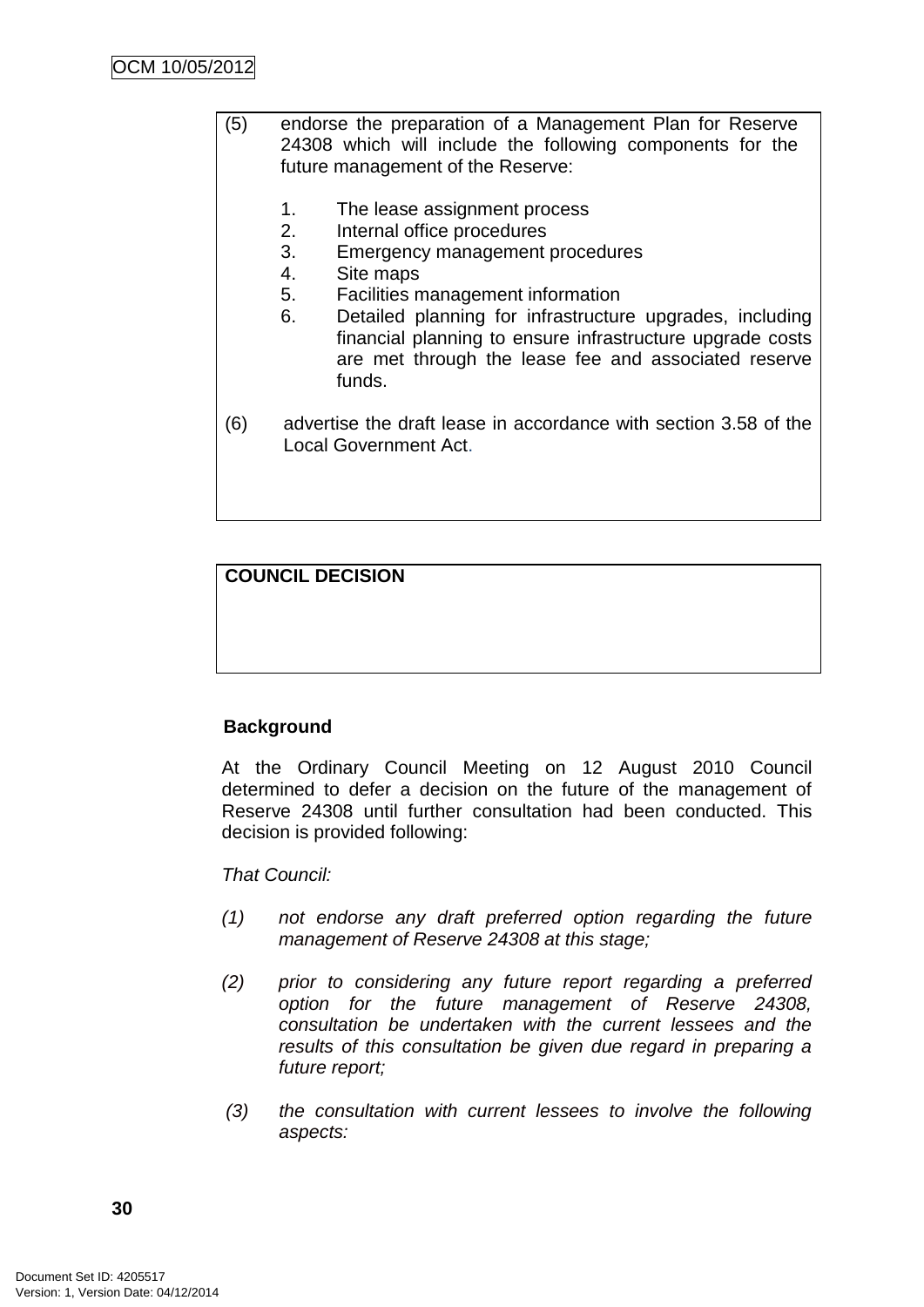- *1. A formal letter being sent to all current lessees, setting out the potential options for the future management of Reserve 24308, inviting their comments. This being for a comment period of 42 days.*
- *2. A public forum briefing being held at the City of Cockburn. This is to be held midway through the public consultation process, for the purpose of answering questions that may arise.*
- *3. For the entire duration of the consultation, a specific page on the City's website being established which includes details regarding the consultation.*

In accordance with Council's decision the City has undertaken detailed consideration and consultation on the future of Reserve 24308. Key to this has been the development of a new lease agreement, which sets the cornerstone of the future management and upgrading of structures on Reserve 24308. The purpose of this report is for Council to consider adoption of the new lease agreement, and the endorsement of the preparation of a management plan for the Reserve going forward.

## **Submission**

Future management of Reserve 24308 has been under consideration by the City over the last two years. The objective for improved management includes creating the right leasing framework for shack sites, which importantly supports the City's administration of shack structures and associated infrastructure. This report is focussed mostly on the consideration of the new leasing framework, which has been developed in a collaborative way via the Naval Base Shacks Community Reference Group ("NBSCRG") and recently advertising to all shack lessees.

## **Report**

## Site Description

Reserve 24308 is located at Lot 373 Cockburn Road, Henderson and consists of an area of 4.5468ha. It has 178 shacks located on it, but with little uniformity in shack positioning, design and current built condition.

Reserve 24308 has a sound internal road system that permits vehicle movement at restricted speed, with adequately installed speed reduction devices (speed humps). Reserve 24308 also contains two common user ablution facilities, which were constructed by the City for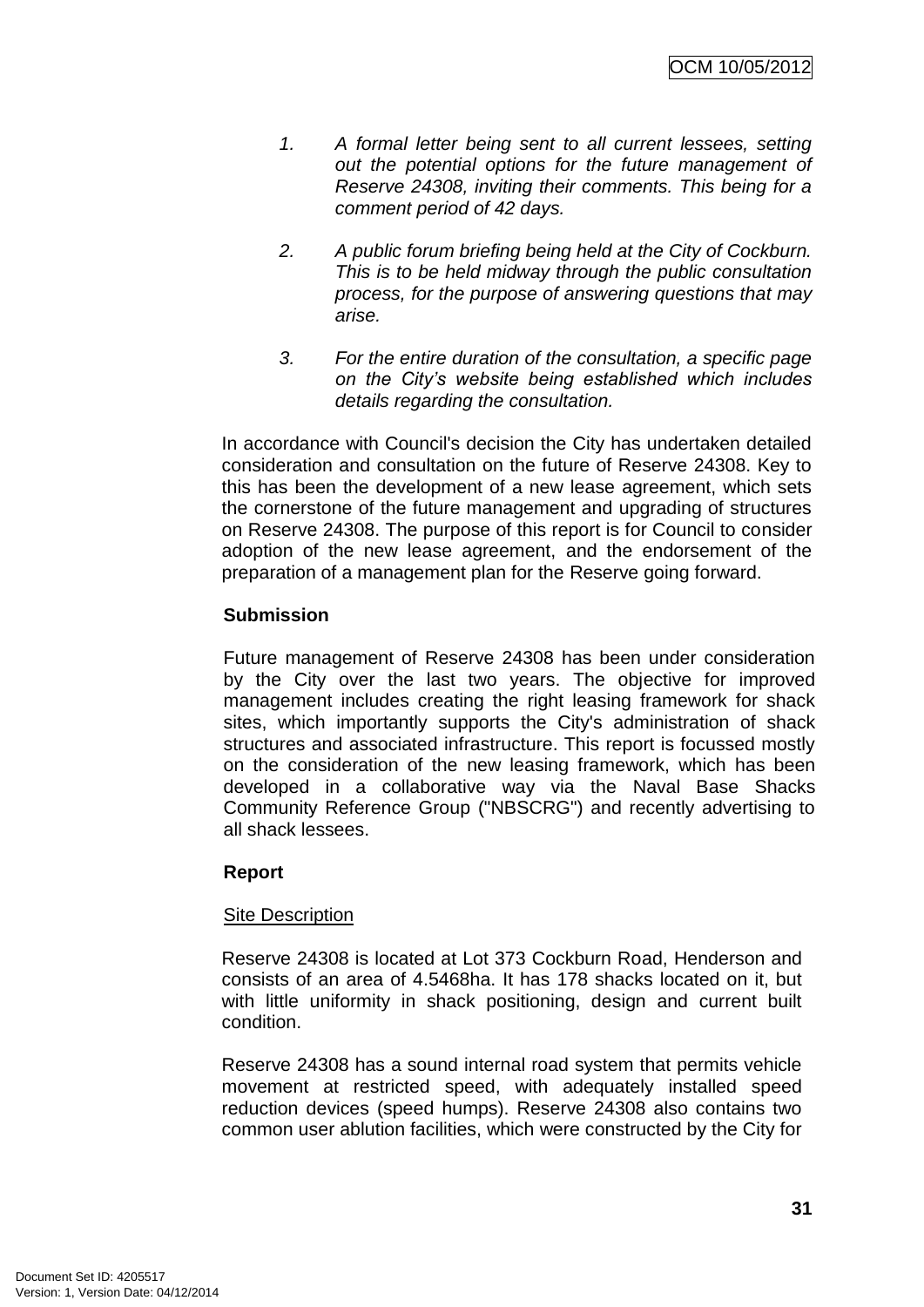use by shack lessees. The ablution facilities have mains electricity and a potable water supply.

A potable water supply for shack lessees is provided through the strategic location of water taps within Reserve 24308, with connection via a hose system. The shacks do not have access to other utilities, such as mains electricity, reticulated gas or sewer. The majority of shacks have been fitted with bottled gas, and generate their own electricity supply through mechanisms such as solar panels, small wind turbines and power inverters. There exists no regulatory framework around such infrastructure to date.

A shack at the entrance to Reserve 24308 has been converted into a small shop. The shop is connected to mains power and reticulated water with its own individual meter for each.

#### History of Reserve 24308

Anecdotal records from the City indicate that parts of the area, now represented by Reserves 24308 and 24309, were used as an informal camping ground possibly as early as 1933. Historically, Reserves 24308 and 24309 were created and set aside for the purposes of public utility in 1955, following transfer of the land from the Commonwealth. The original vesting of Reserves 24308 and 24309 to the Cockburn Roads Board was approved by the Executive Council and granted on 10 July 1957 for the purposes of recreation and camping. The Vesting Order for Reserve 24309 contained the power to lease. The Executive Council also designated Reserves 24308 and 24309 as A Class reserves at the same time.

Original structures placed on the land consisted of caravans with annexes. Over time the structures have become more permanent in nature and no longer represent a caravan with a soft or rigid annexe.

The Reserve was originally managed as a Caravan Park, with a register of City of Cockburn residents being allocated a site each time a lessee rescinded their lease. It has now evolved into exclusive holiday accommodation with the sites and structures being sold on the open market and the number of City of Cockburn Ratepayers reducing to less than 30% of the current lessees.

## Current Tenure of the Land

Part 4 of the *Land Administration Act 1997* provides the legislative basis for the creation, management, amendment and cancellation of reserves of Crown land. A reserve represents Crown land which has been set aside or dedicated for a particular purpose in the public interest. There are hundreds of reserve purposes utilised across the State, recognising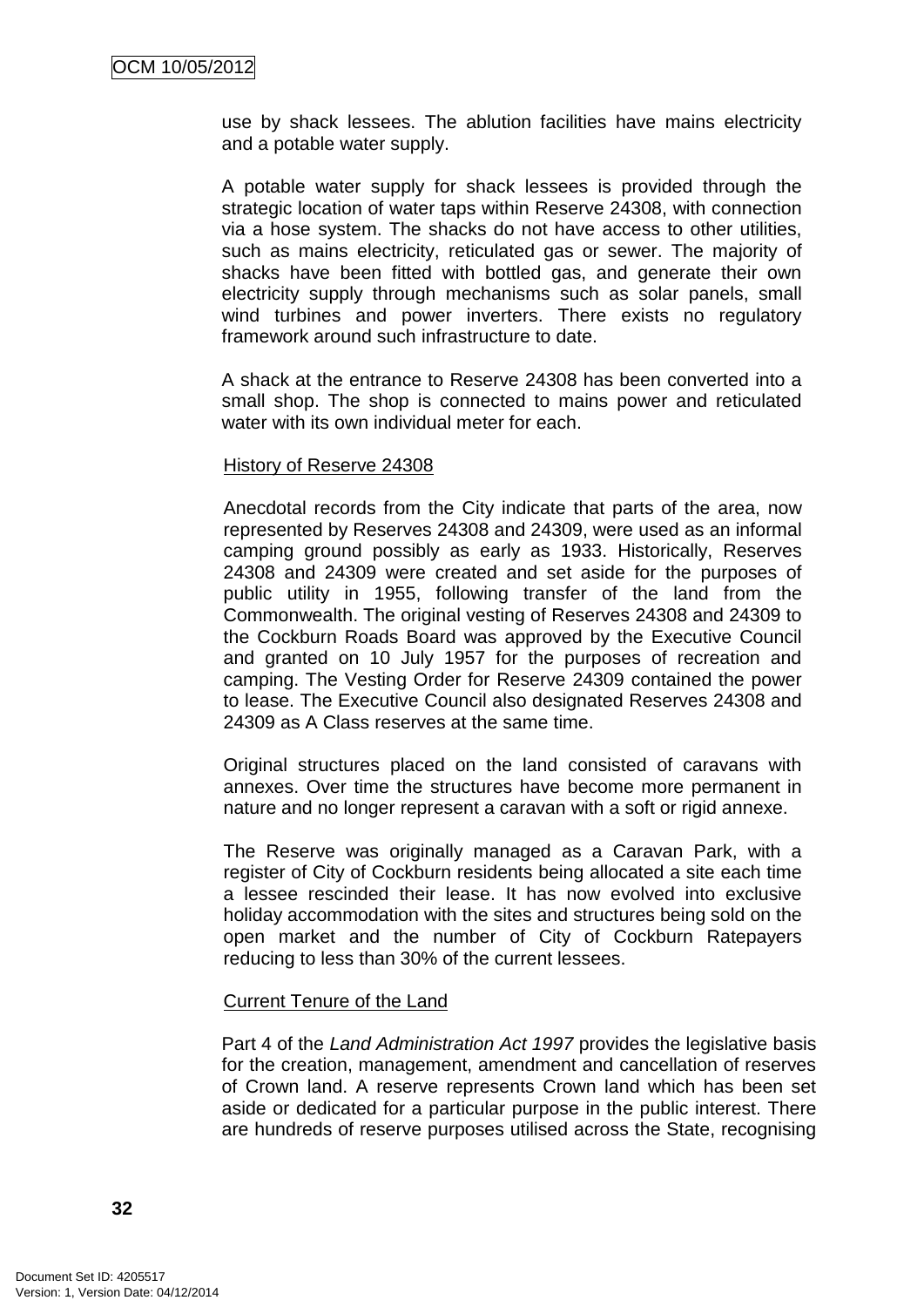the diverse role and function which reserves have to perform in the public interest. The purpose of Reserve 24308 is 'Recreation and Camping'.

In terms of management, once a reserve is created it is placed under the care, control and management of a State Government department, Local Government or incorporated community group by way of a Management Order registered against the relevant parcel of Crown land and endorsed on the Certificate of Land Tenure. In terms of Reserve 24308, a Management Order exists with the City which includes a power to lease for up to 21 years. The Management Order does however limit use to being consistent with the reserve purpose ('Recreation and Camping'), with all leases subject to the Minister for Lands approval.

In addition to the reserve purpose and Management Order requirements, Reserve 24308 is also classified as an A Class reserve which affords the greatest degree of protection under the *Land Administration Act 1997*. In terms of historical appreciation, the *Land Act 1933* provided for reserves of Crown land to be classified as Class A, B or C reserves. This approach was extinguished under the *Land Administration Act 1997*, with a new approach in the form of classifying all reserves as one and the same - but keeping the notion of A Class reserves which would continue to be classified separately representing their importance and need for high level protection. Any proposal to undertake a major amendment to an A Class reserve, including modifying a reserve purpose, can only take place by tabling the proposal in both Houses of Parliament in accordance with Section 43 of the *Land Administration Act 1997*.

### State Government Position

On 29 April 1999 the then Minister for Lands (Hon Doug Shave MLA) advised the City that the *"leases are only an interim measure, which the State has accepted, to recognise the existence of the shacks until such time as the situation is rectified‖*. In further correspondence dated 26 April 2001, it was stated that the then Department of Land Administration *"would prefer a policy that allowed for replacement of existing structures, rather than one that encouraged expansion or major development. This would ensure that lessees were under no misapprehension that their tenure is both short term and finite.‖*

This position of the State Government has evolved to the point that the State Government acknowledges the use of Reserve 24308 consistent with its current use. This is most clearly acknowledged by the recent Legislative Council Environment and Public Affairs Committee's Inquiry into Shack Sites in Western Australia. The Committee finalised their report in April 2011 and below is an extract relevant to Naval Base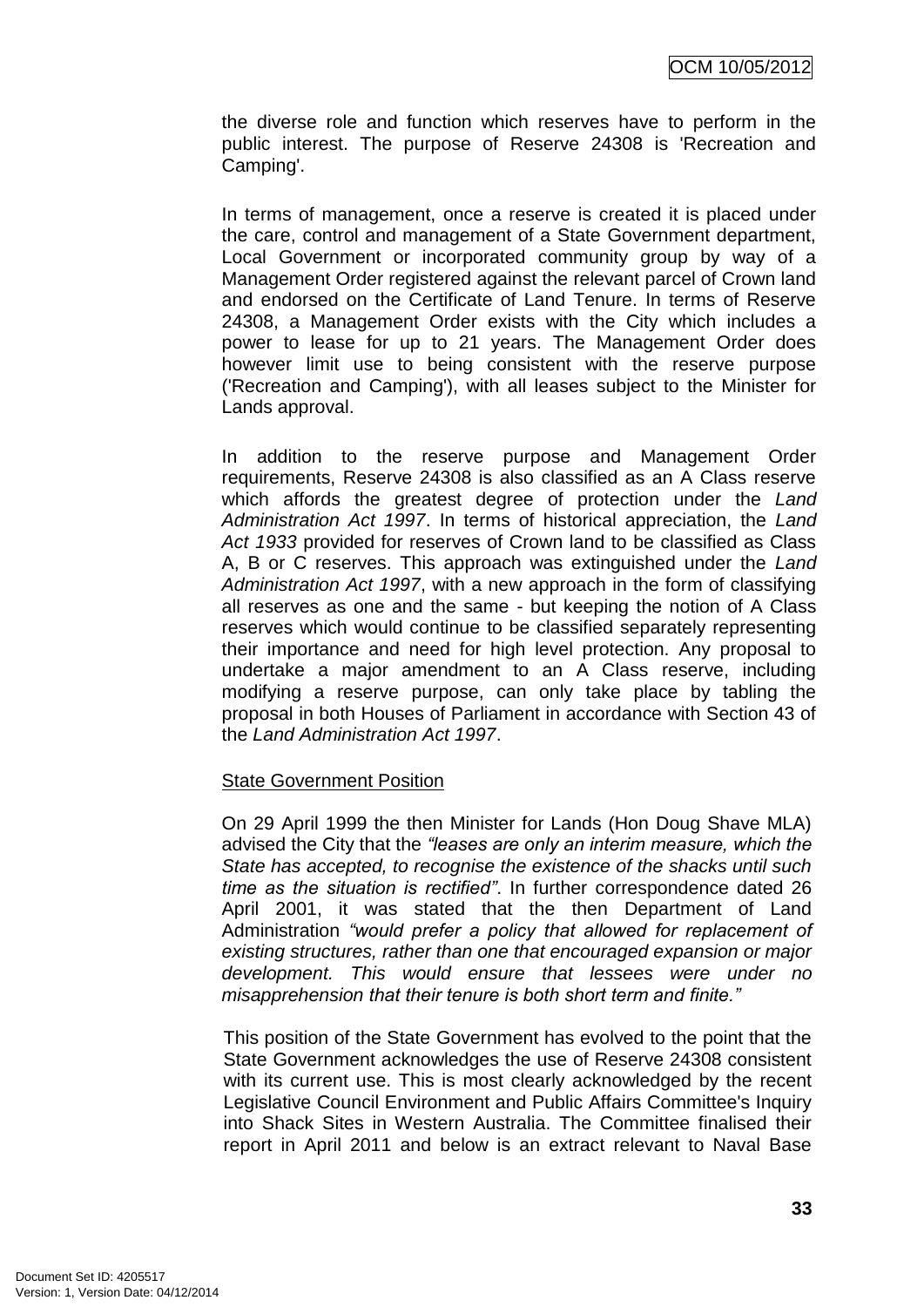Shacks. Naval Base features three specific findings of the Committee (Findings 49 to 51), but with no specific recommendations given. Accordingly, the findings provide a useful indication as to the Committee's views for Reserve 24308.

The Committee noted particularly the collaborative process which the City was working through in determining an appropriate shack standard and a new management approach. The Committee suggested this to be a logical next step into a new management plan for the Reserve:

- *10.44 A distinguishing difference between this site and other shack sites is that Naval Base is the only shack site located within metropolitan Perth. Also, unlike a number of other sites, the shacks are arranged in a reasonably ordered manner (compared to the ad hoc nature of other sites) on a heavily bituminised area.*
- *10.45 The Committee note that the leasehold tenure at this site differs from sites such as Peaceful Bay and Dampier Archipelago. Although the City has renewed the shack leases annually, there is no obligation to do so and, under the terms of the lease, the lease may be cancelled with 14 days notice. The Naval Base lease does not set building or health standards or provide for an increase in standards. Unlike other shack sites, the City has not established any management plan or strategy for the site. The Council provides basic facilities at the site.*
- *10.47 The Committee accepts that there is social heritage at Naval Base, formed by people and families sharing the experience of staying at this site and enjoying the experiences this site offers.*
- *10.49* If shacks are to remain, the City of Cockburn should develop a management plan *which may incorporate short term holiday accommodation as an option for the public.*

*Finding 49: The Committee finds that the City of Cockburn manages 178 shacks at Naval Base. This reserve was vested in the City of Cockburn decades prior to the Squatter Policy. The shacks are leased for a period of one year. To date, the City of Cockburn has offered a lease each year.*

*Finding 50: The Committee finds that the City of Cockburn is currently undertaking a public consultation process to consider the future of Naval Base, including whether to remove the shacks and bring the vested reserve under the Caravan Parks and Camping Grounds Act 1995. The Council will consider the results of the public consultation and deliberate on this issue in due course.*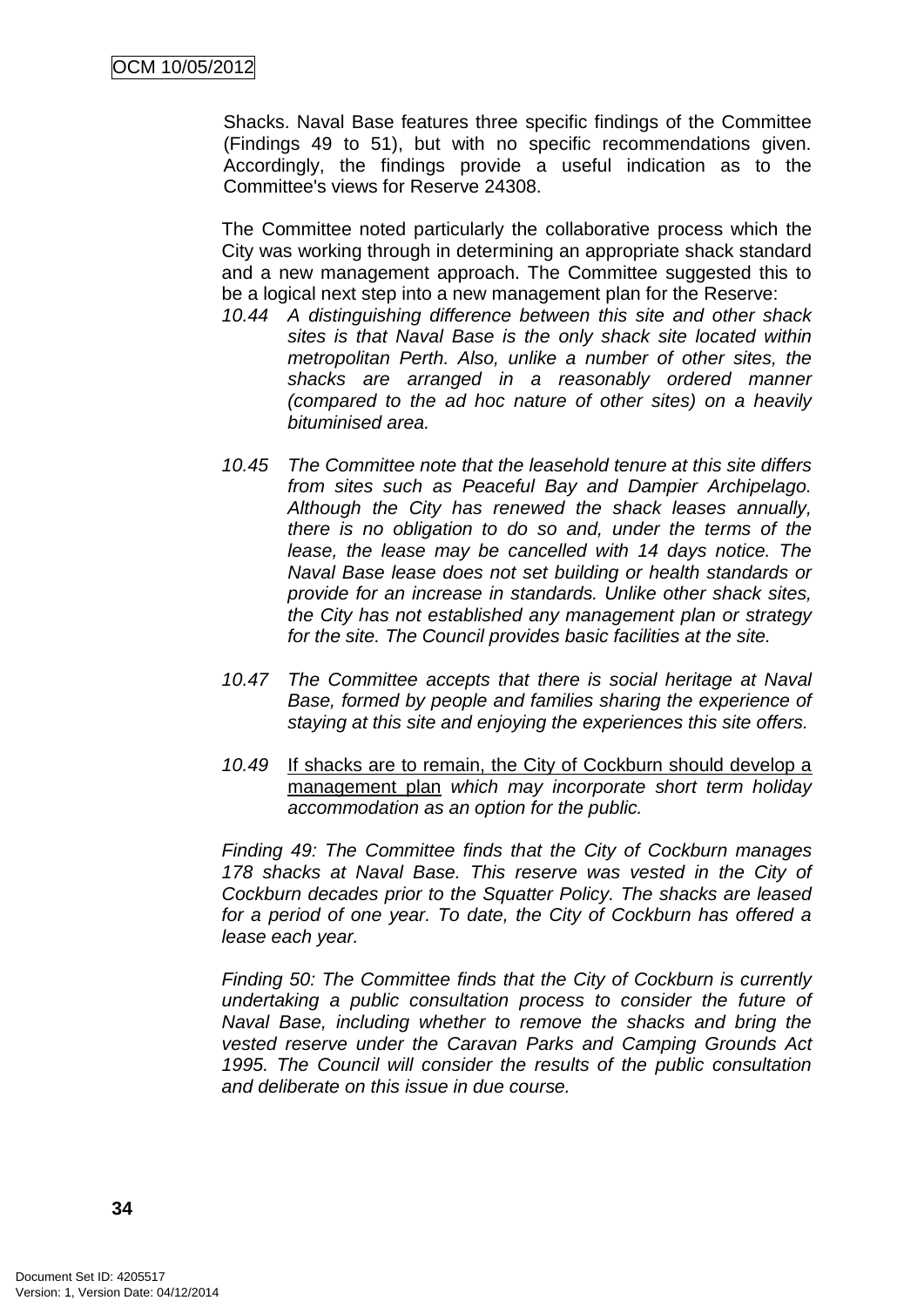*Finding 51: The Committee finds that the City of Cockburn should continue to manage the process, including community consultation, they are presently undertaking to determine the future of Naval Base.*

To provide the City with a clear and concise document that will enable the future of the Naval Base Shacks Reserve 24308 to be managed effectively, a new lease agreement has been formed. This provides the cornerstone to lead to broad improvements in both the regulatory management of shacks and standards of shacks. This new lease agreement, which has been subject to extensive consultation, is a key recommendation to Council in this report.

As specified in Recommendation 10.45 the Committee identified the need for the formal preparation of a Management Plan as the logical next step in improving the Reserve. Once the formal lease agreement becomes operational, the management plan will be able to complement critical operational matters for the Reserve including:

- (a) The lease assignment process;
- (b) Internal office procedures;
- (c) Emergency management procedures;
- (d) Site maps;
- (e) Facilities management information;
- (f) Detailed planning for infrastructure upgrades, including financial planning to ensure infrastructure upgrade costs are met through the lease fee and associated reserve funds.

### City of Cockburn Local Government Inventory

The City resolved on 20 April 2004 to insert the Naval Base Caravan Park into the second volume of the City"s Municipal Heritage Inventory as Place No. 67. This has recently been updated as part of the City's 2011 Local Government Inventory, which is the new name of the Municipal Heritage Inventory. As part of this, Reserve 24308 is now identified as a Heritage Area. This reflects the unique characteristics of the area in totality, and something that requires comprehensive responses to protect the values of the Heritage Area.

The Draft Local Heritage Policy which supports the Heritage Area designation under the Scheme has been prepared for Reserve 24308. This was advertised widely to all shack lessees, with a number of submissions having been received. Finalisation of the Draft Local Heritage Policy will be presented to the next DAPPS Committee Meeting of Council.

## Defining the City's Regulatory Responsibilities

The City's responsibilities broadly fall into the following two categories: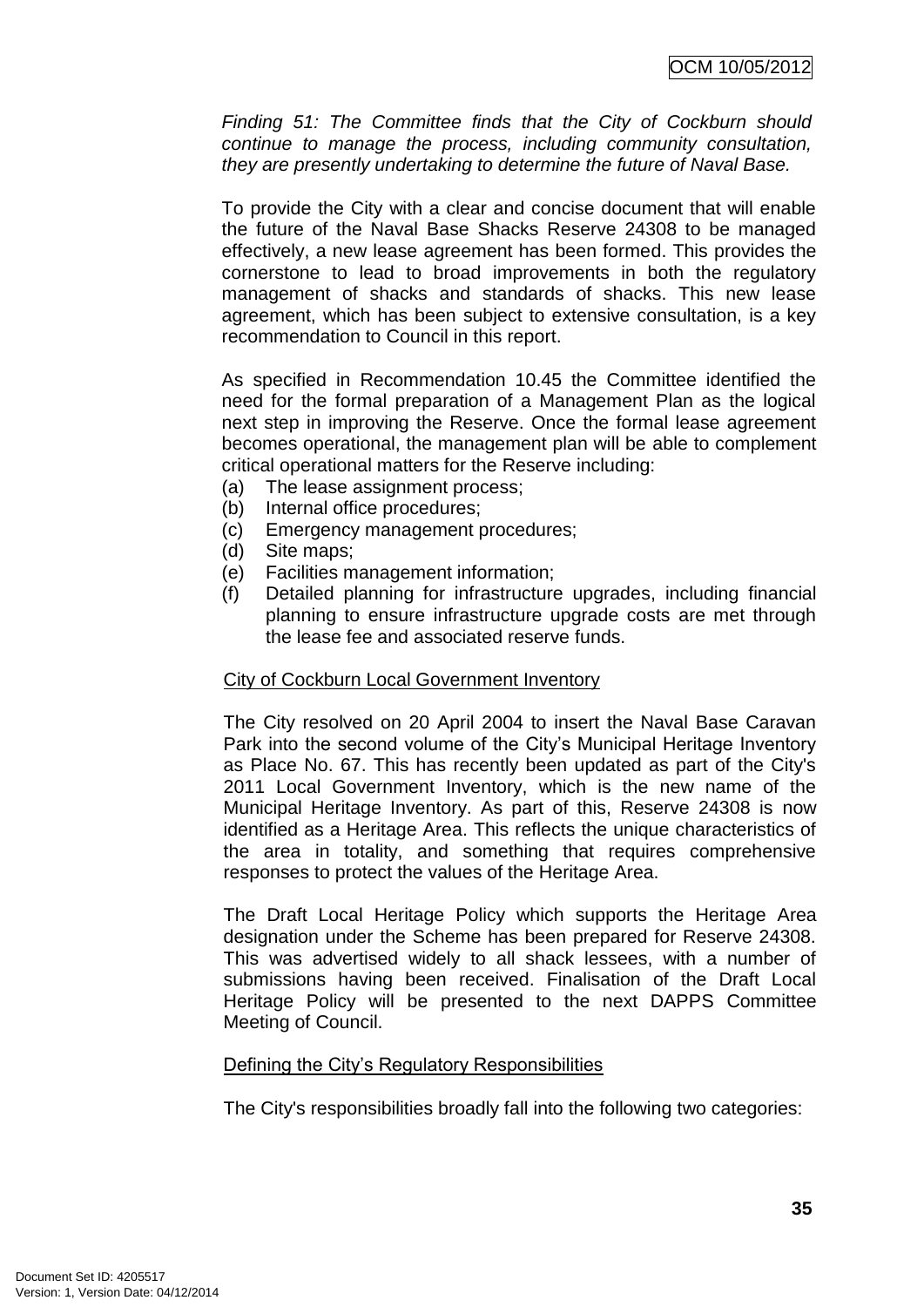- 1. Regulatory (i.e. planning, building and health); and
- 2. Property management (leasing).

In terms of building regulation, there is now the requirement for Building Permits to be issued for building at Reserve 24308, following the commencement of the new *Building Act 2011*. This will require the application of the regulatory standards of the Building Code of Australia as part of building works at the Reserve. The City's Building Services team are responsible for this process.

From a planning viewpoint, the subject land is reserved as 'Parks and Recreation' under the Metropolitan Region Scheme ("MRS"). This triggers an application and assessment process to be undertaken under the MRS (as opposed to under City of Cockburn Town Planning Scheme No. 3), with the decision making responsibilities being with the Western Australian Planning Commission ("WAPC"). Applications will still be made to the City (Statutory Planning division), who will also be able to provide a recommendation of the applications to the WAPC.

Public health involvement is largely under the auspices of the *Health Act 1911*. This now involves annual inspections of shacks, to consider the standard of each shack and to report any upgrading requirements that need urgent action. The City's Property and Lands Officer follows through to require this work to be undertaken.

The new lease agreement will also support the City in its property management functions at the reserve. The new lease agreement does involvement a wide variety of regulatory requirements, which will be administered to ensure the reserve is appropriately managed.

### Community Consultation

Following the Council"s Decision of 12 August 2011, the City commenced the consultation process by sending a letter to all Naval Base Shack Lessees advising of its determination. A specific web page was set up on the Council's website, and information was advertised in the Soundings Newsletter. The City organised a public meeting which was held on 25 October 2010 at which the City advised that it would look to establish a Community Reference Group early in 2011.

The City asked for nominations from the Lessees for the Naval Base Shacks Community Reference Group ("NBSCRG") of the nominations received six lessees were appointed to the NBSCRG along with five City of Cockburn Officers and two Elected Members

The purpose of the NBSCRG was to formulate a new draft lease based on consultation with the lessees of the Naval Base shacks. The first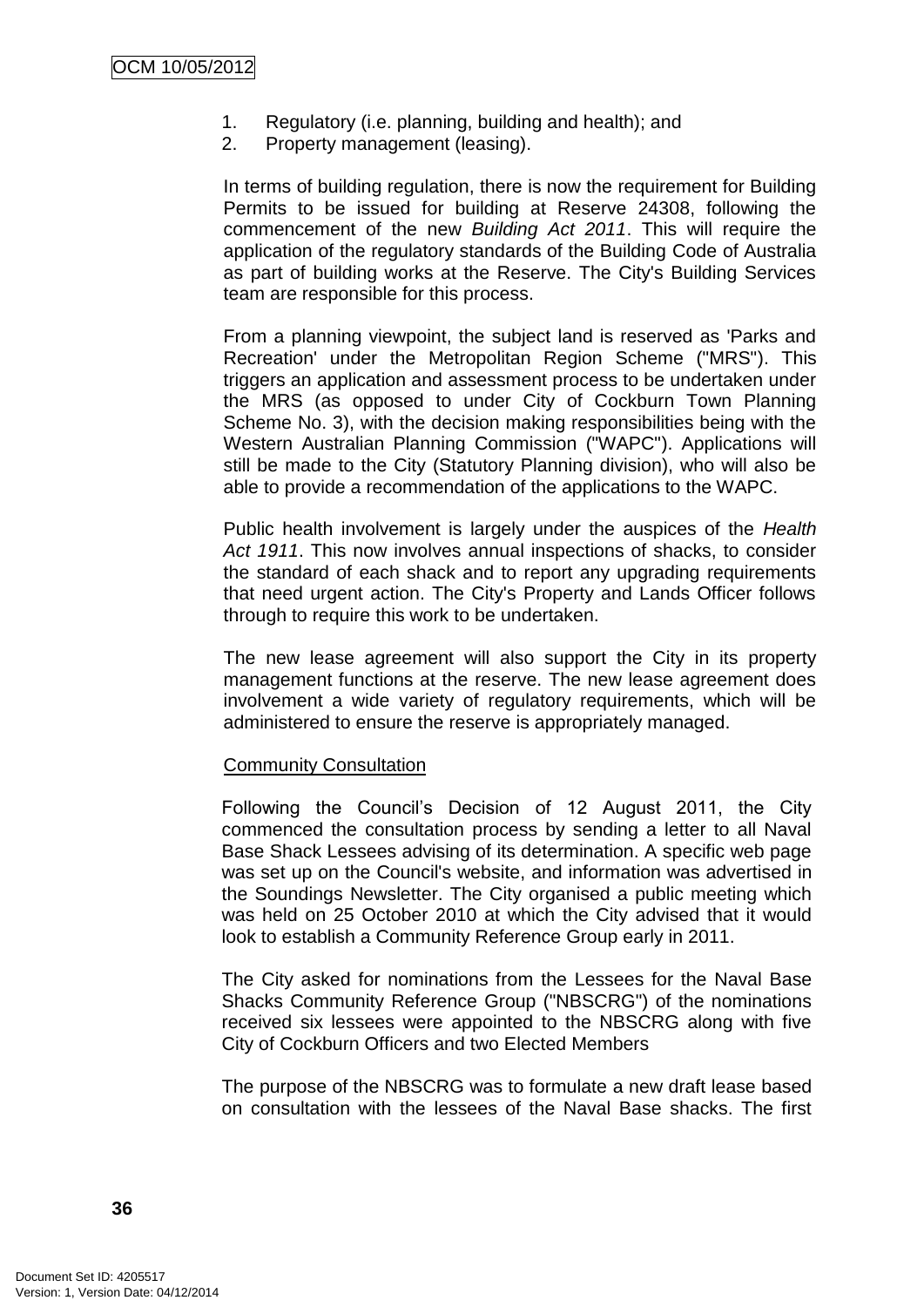meeting was held on 15 February 2011 and was chaired by Cr Houwen.

The NBSCRG held monthly meetings and the first draft of the lease was finalised in December 2011. This draft was then sent to all lessees on the 6 January 2012, providing them with 60 days to submit their comments. The submissions received are detailed in the table attached at Attachment 2.

It is evident that a variety of issues, concerns and general feedback was provided through the advertising of the draft lease. While Attachment 2 details each specific point made in each specific submission, and how Officers have responded to these and formed a set of amendments to the draft lease agreement as per Attachment 1, it is important to highlight some of the key themes that came through the submissions. These are detailed and discussed following:

*Submission – Involvement of the NBHA in preparation of a Management Plan for the Park and consultation with Lessees regarding the management plan before it is adopted by Council.*

*Response – All lessees will have the opportunity to comment on the proposed Management Plan prior to the plan being submitted to Council for adoption. It is expected that input into the preparation of the Management Plan will be via the NBSCRG.*

*Submission – Clause 7.2 Insurance. Request the City's assistance in identifying appropriate insurance providers with terms and costs which are reasonable and acceptable to Lessees to ensure this obligation to obtain insurance is achievable and affordable.*

*Response – The City currently has public liability insurance for areas surrounding the shacks however this will not cover any incident which occurs within or as a result of a shack. It is not the City's responsibility to take out insurance for privately leased sites. Members of the NBHA have advised that some insurance companies are prepared to cover for both Public Liability and Building insurance.*

*Submission – Clause 12.2 Short Term Accommodation Only. The allowing of 3-4 people located throughout the park who meet certain criteria to live permanently in the park so they can act as caretakers and provide a level of security which is important to us. We support the involvement of the NBHA in identifying the criteria for these positions and to assist in the selection of relevant people.*

*Why only 120 days. What is the reasoning, it is related to Kwinana, what info has it been based upon?*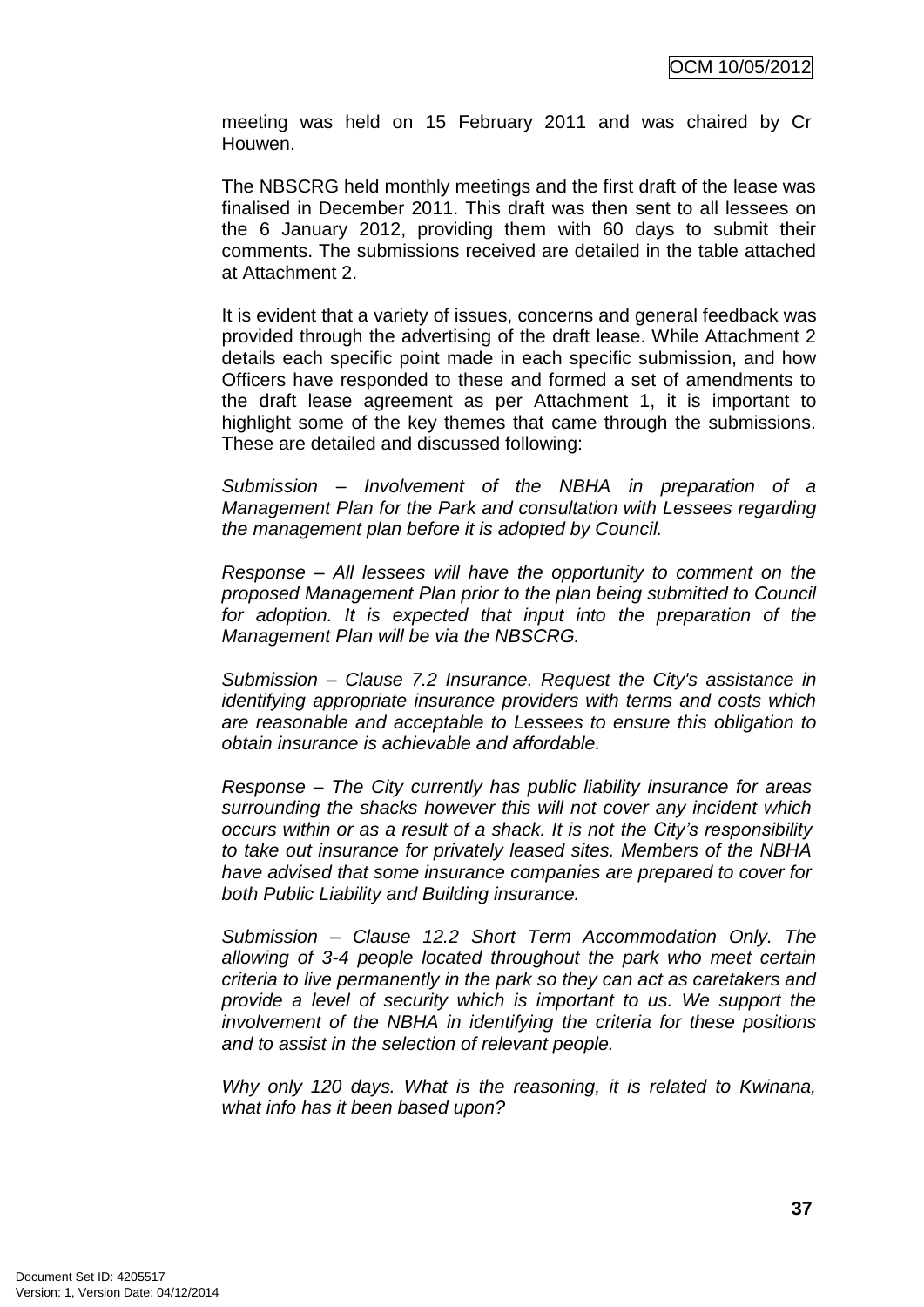*Response – Kwinana is the State's major heavy industrial area. Many of these industries are located in Kwinana because they are potentially dangerous and they could not be located anywhere else in/near Perth. The recommended (by EPA) buffer from residences to a typical heavy industry is 1km to 5km. This is to provide protection to the residents by ensuring that any emissions are able to be diluted in the atmosphere before they reach the residential areas. It is also to provide some protection to these major industries of state and sometimes national significance so that they are not required to invest significant funds in excessive emission control and operational safety systems. The City's requirement is that the Shack is to be used for 120 days in any year no matter who is staying in the shack. The City is not supportive of some lessees using their shack for longer than 120 days in any year whatsoever, based on public health reasons.*

*Submission – Clause 12.6 Use of Generators. The ability to use generators during daylight hours. Such as 8am to 8pm and provided they do not exceed a maximum decibel level.*

*Response – The restriction on the generators was agreed to during the negotiations with the NBSCRG. It was recommended by the group that the noise level was intolerable due to the close proximity of the shacks. It is not the view of officers that generators be permitted at the Reserve (note requirements in the lease on this point).*

*Submission – The inclusion of an option for a further term of 5 years on the lease.*

*Response – The current proposed lease whilst providing some short term certainty also allows the City to look at further improvements to the Reserve as it develops an improved management structure over the next five years. The increase in current lease periods from 12 months to five years is a significant increase, and no option period is considered to be appropriate given the nature of the shacks as an informal, low key area. The granting of exclusive lease rights of up to ten years is considered to create unrealistic expectations about how the reserve will function into the future.*

*Submission – Clause 5.2 Removal Bond. The reduction in the annual cost of the removal bond to a maximum of\$100 a year and the return of the bond to Lessees upon sale of their lease.*

*Response - The introduction of the demolition levy in 2010/11 was to cover the City in the case where a shack had to be removed and the leaseholder either did not want to pay or could not pay for its removal. The figure of \$600 was based on quotes from reputable demolition service providers to remove the shack and dispose of the material in a regulated Landfill Facility (including asbestos costs). The City has*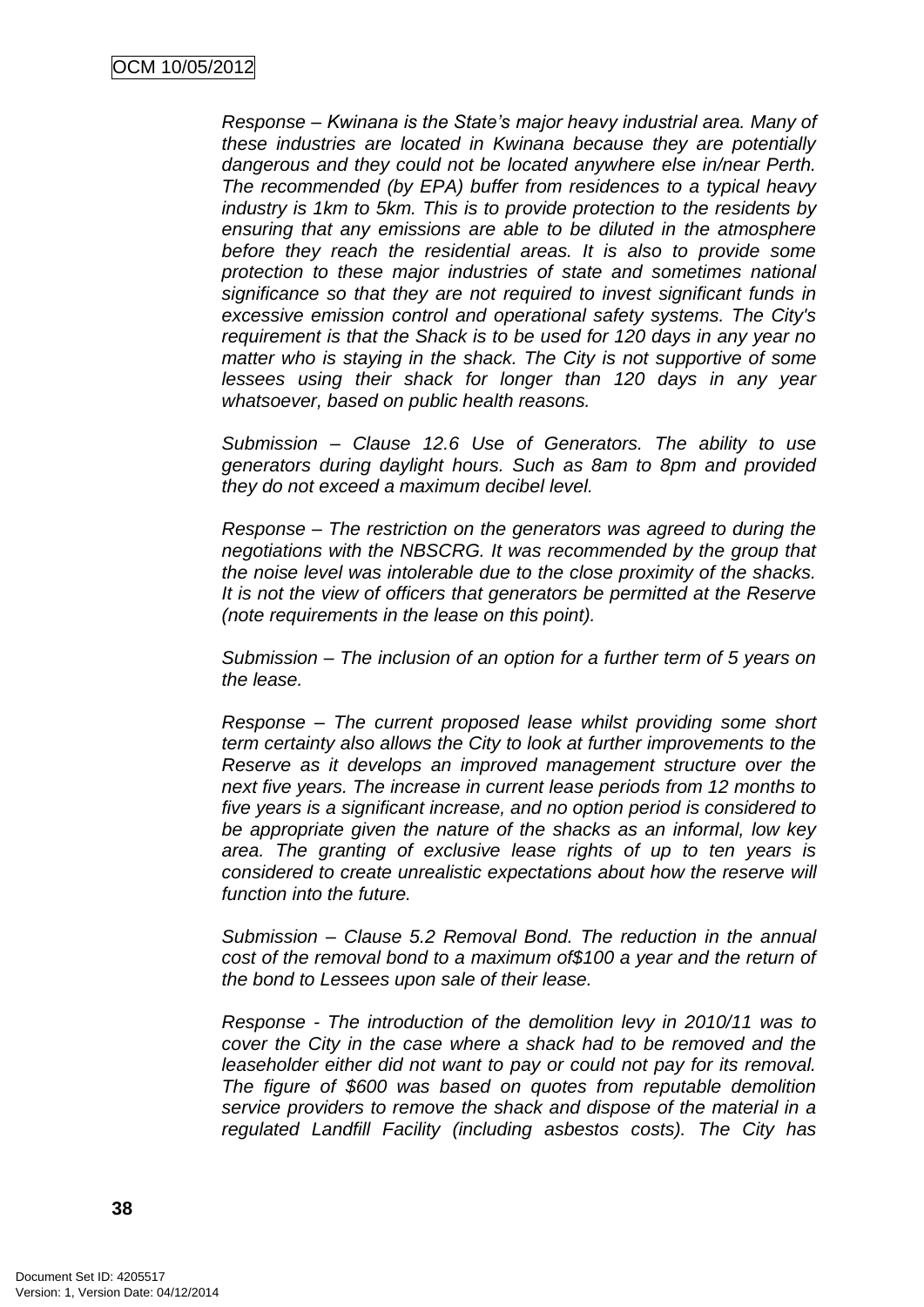*agreed to quarantine these funds so that in the eventuality the shack is removed by the relevant leaseholder and at their cost, the leaseholder would receive the funds back plus interest. This was implemented so that the City would not have to resort to expensive civil litigation to recover any outstanding debt. The issue of recovery in the Courts of unpaid demolition levies is very expensive and one that a litigant rarely recovers their costs or in a lot of instances the actual debt. The City is attempting to ensure that ratepayers will not have to incur legal costs unnecessarily. The recommended charge for the demolition levy effective 1 September 2012 will be decreased to \$300.00. This fee will be fixed for the first two years, with CPI increases following.*

*Submission - Request a clear Explanation of our lease fee, and how it is made up, in ref to Lease, Bond, and Rubbish removal. FESA, & Maintenance. Please note at this stage we are paying allot more for rubbish removal without having any bins supplied than that of my residential address in the Cockburn District.*

*Response - The Lease fee was based on an independent property valuation. The site rental charges for 2011/12 and 2010/11 are the same being \$21.80 per week. At the June 2011 Council budget meeting, the site rental fee was fixed at the same rate at 2010/11. This was done in context that a new lease was being discussed between the Council and the Community Reference Group. The original intention was to increase the site rental fee over three years to coincide with the valuation. As part of the new lease, Council officers will recommend an all inclusive fee (excluding the demolition levy), which for the 2012/13 will be \$2,000 per annum. This fee will include rent, waste, emergency services levy and community surveillance levy. The City has agreed to use the funds raised by the lease fees, net of any running costs for the*  facility, for the capital improvements required at the facility. The *demolition levy funds are not included in this general undertaking and have been put in a separate reserve.*

As a result of the public consultation a number of modifications to the draft lease are recommended to Council. The proposed amendments are highlighted as "track changes" in Attachment 1.

The establishment of a more robust lease agreement will provide the City with a clear and concise document that has been established through working collaboratively with representatives of the NBSCRG and consultation with lessees through the group.

The current Memorandum of Agreement provided only a one year term this has been extended in the new draft lease with a five year term which provides the lessees with security of tenure for this period. It is not recommended that any option period be granted in the lease, as the logistics of administering the leases internally would be made very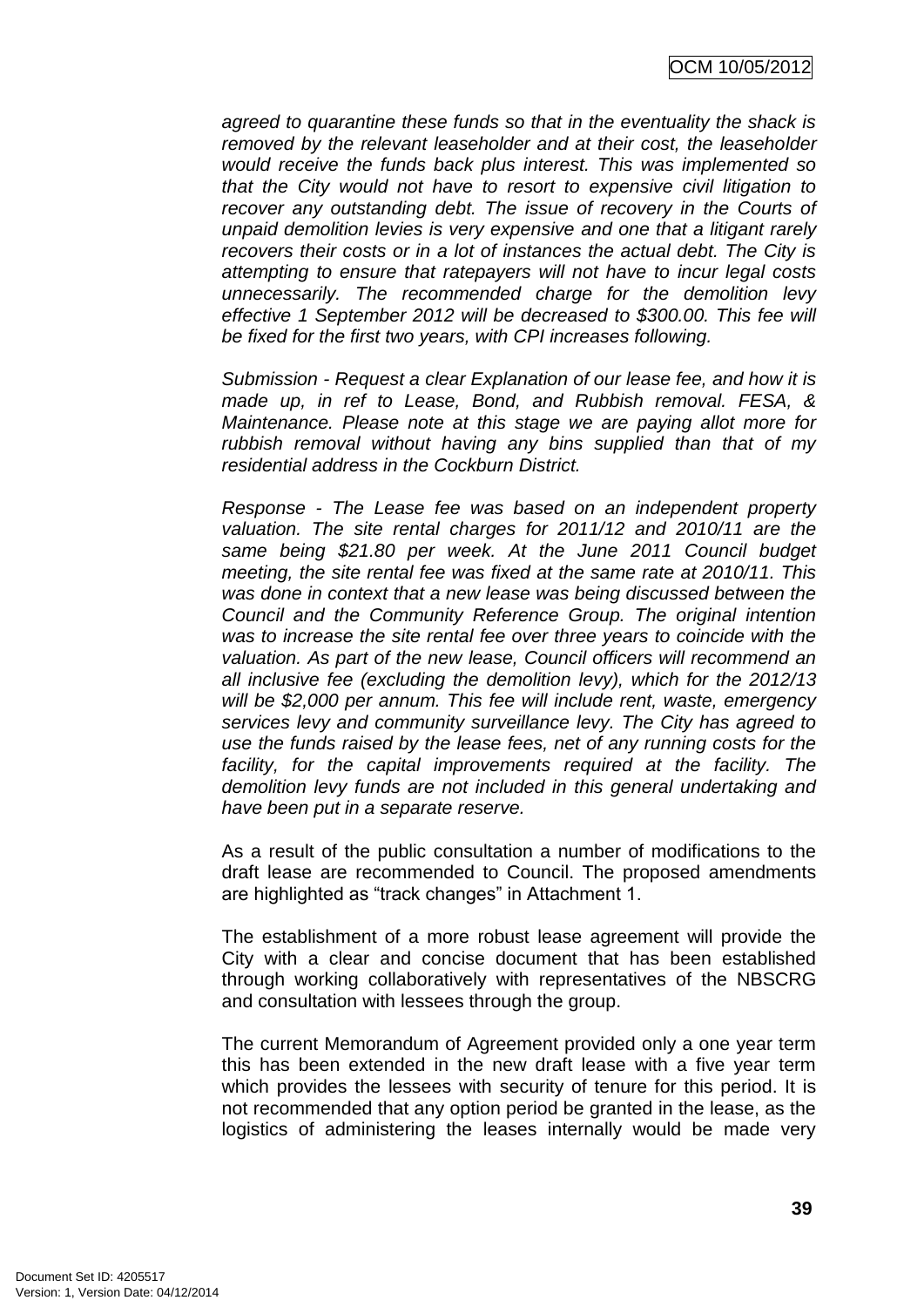difficult as some lessees would take up the option and other lessees would decline. At the end of the five year term, the City will be in a position to review what has been upgraded, the standard of the facilities and shacks at the Reserve prior to considering new leases.

Facilities at Reserve 24308 will be planned for upgrading during the five year lease term, which will include investigations into reticulated water connection and soakwells to each shack, an investigation into connection of electricity and further upgrades to the facilities at the Reserve. This however needs to be appropriately prepared through the new Management Plan for the Reserve.

With the introduction of the new *Building Act 2011* any new structures will be subject to approval by the City's Building Department which will enable the City to bring new structures under the control of this new legislation and will reduce the risk to public safety and the City in the future.

The City"s Health Department has now undertaken external inspections of each shack and some Lessees have completed renovations to improve the safety standards of the shacks. The City"s Health Department will continue to monitor the safety aspects of the shacks by inspecting them on an annual basis.

It is proposed that a Management Plan be prepared which will encourage the creation of a structured plan for the management of the Reserve that proactively tackles (or manages) the whole Reserve including the City's regulatory and 'management' roles together with associated risks identified to date and which may occur in the future. The preparation of a Management Plan for the Reserve was a key finding made by the Environment and Public Affairs Committee Inquiry into Shack Sites in Western Australia.

It is therefore recommended to Council to endorse a new lease agreement for the reserve, and the various associated actions contained in the officer's recommendation.

### **Strategic Plan/Policy Implications**

#### **Demographic Planning**

• To ensure development will enhance the levels of amenity currently enjoyed by the community.

#### **Infrastructure Development**

• To provide an appropriate range of recreation areas that meets the needs of all age groups within the community.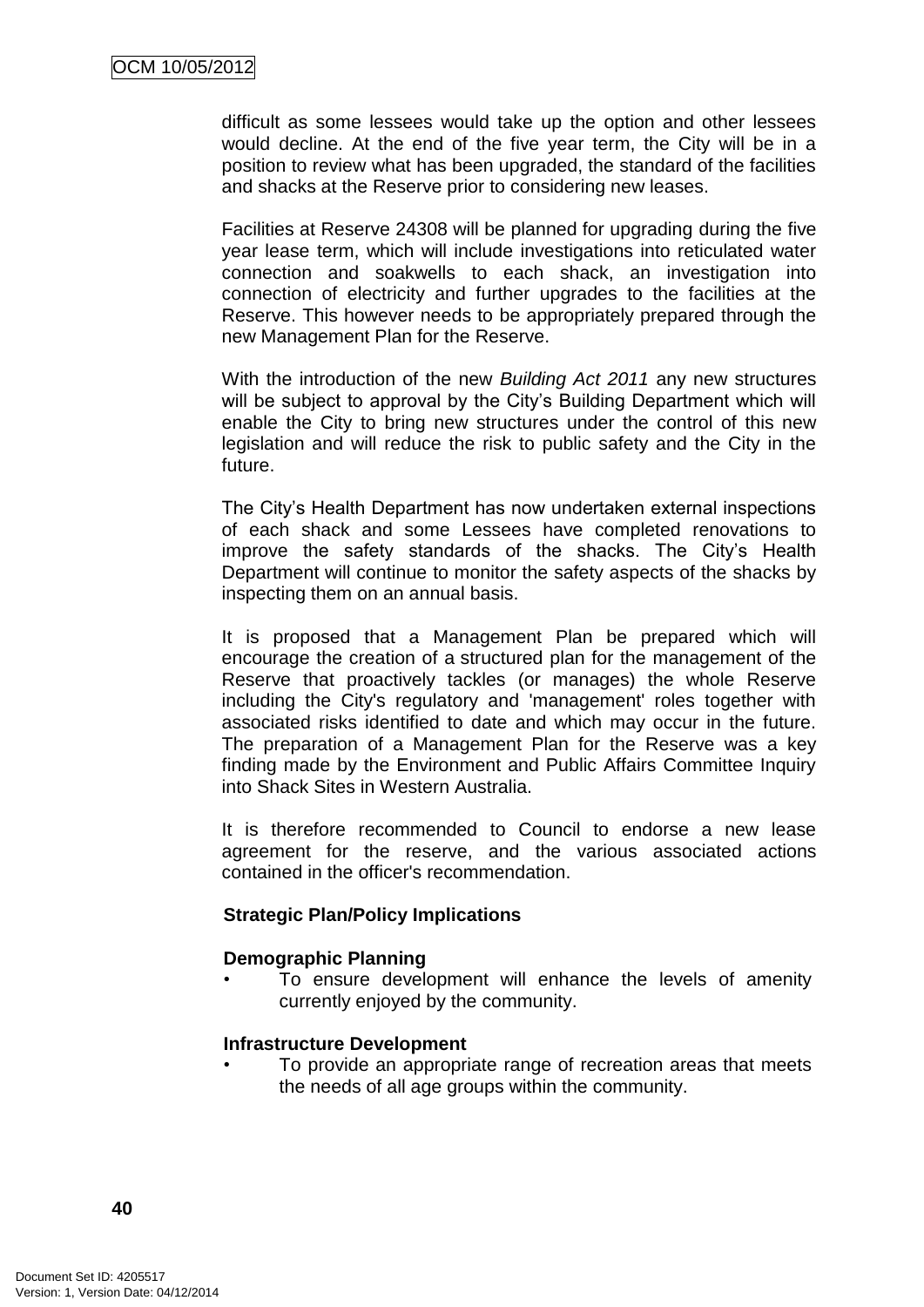## **Lifestyle and Aspiration Achievement**

• To facilitate and provide an optimum range of community services and events.

### **Budget/Financial Implications**

The new lease fee is constructed in a way to reflect the value of shack leases based on two external valuations. The income from the lease fee and the special demolition levy are to be quarantined into two specific reserves respectively. The lease fee is to fund the operating costs as well as the capital expenditure program. The special demolition fee is to fund future removal of a shack should a lessee fail to do so. If a lessee removes a shack in accordance with their lease the full amount of the levy will be refunded to them, on completion of the removal, including interest accumulated on the levy.

178 Shacks @ Lease Fee \$2,000 = \$356,000.00.

178 Shacks @ Demolition Levy \$300.00 = \$53,400.00

## **Legal Implications**

*Land Administration Act 1997 Property Law Act 1969 Building Act 2011 Health Act 1911 Planning and Development Act 2005*

Council has to advertise all of the Naval Base Leases including the names of the lessees in accordance with Section 3.58 of the Local Government Act. Subject to no objections being received following the advertising of the leases under Section 3.58 of the Local Government Act Council endorse the draft lease otherwise a report to council will be submitted with stated objections

### **Community Consultation**

In accordance with Council's previous decision, the City has undertaken the following consultation:

- a) advertising in the City of Cockburn Soundings Newsletter;
- b) establishing a specific page on the City of Cockburn website;
- c) a letter was sent to all Naval Base Shack Lessees;
- d) a public meeting was held on 25 October 2011;
- e) a Community Reference Group was established to prepare a draft lease; and
- f) January 6 2012 the draft lease was forwarded to all lessees providing them with 60 days to comment.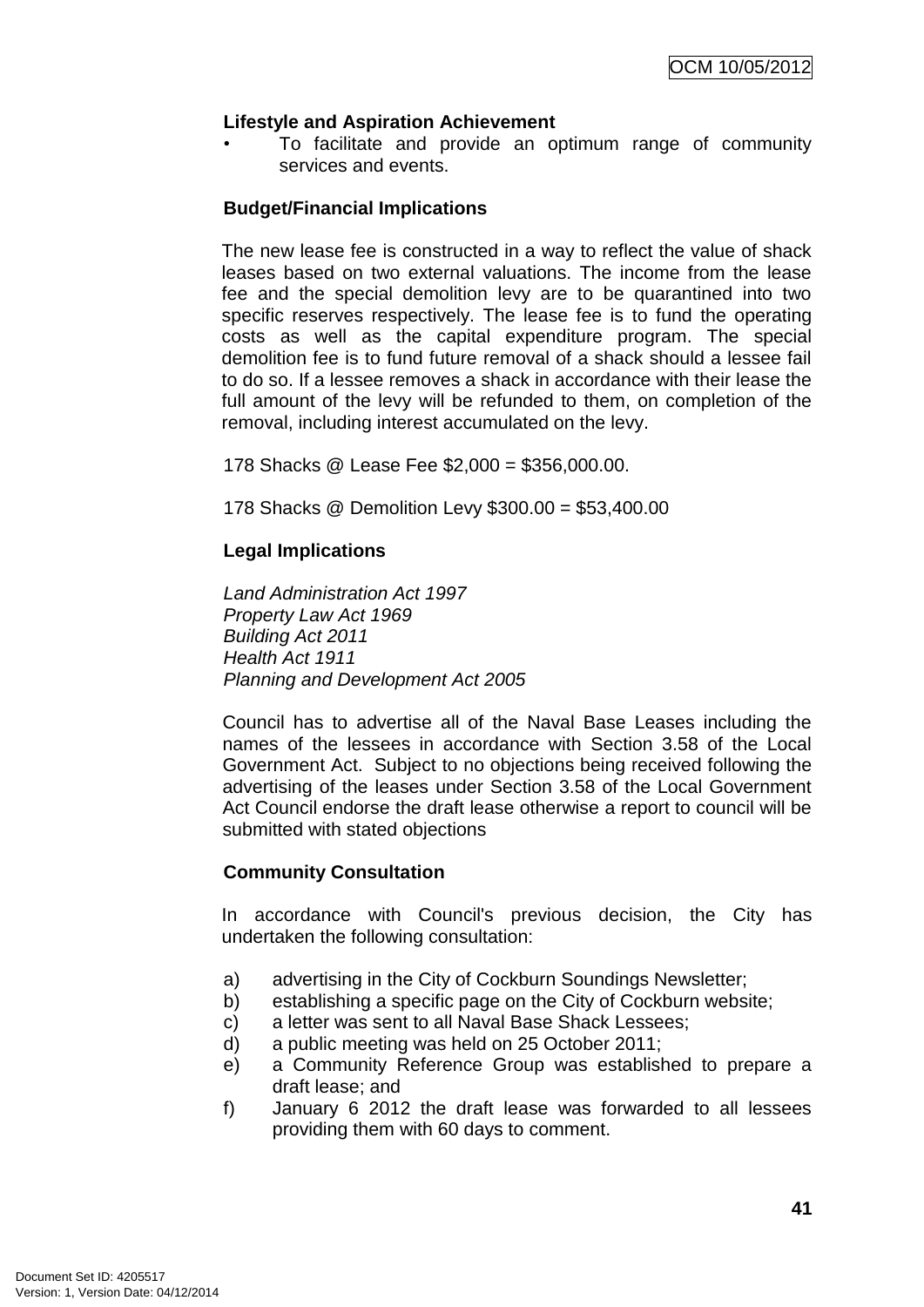The culmination of advertising and responses to the draft lease agreement are contained in Attachment 2, and the recommended changes to the draft lease agreement are identified in Attachment 1.

## **Attachment(s)**

- 1. Draft Lease Agreement Showing Changes
- 2. Schedule of Submissions
- 3. Site Plan
- 4. Copy of Management Order

## **Advice to Proponent(s)/Submissioners**

All Submissioners have been advised that the report will be presented to Council at its Ordinary Council meeting 10 May 2012.

## **Implications of Section 3.18(3) Local Government Act, 1995**

Nil.

### **14.7 (OCM 10/05/2012) - CONSIDERATION TO PREPARE CONSOLIDATION OF CITY OF COCKBURN TOWN PLANNING SCHEME NO. 3 - LOCATION: CITY OF COCKBURN DISTRICT - APPLICANT: CITY OF COCKBURN (9485) (A TROSIC) (ATTACH)**

#### **RECOMMENDATION** That Council:

- (1) in accordance with Section 88(1) of the *Planning and Development Act 2005* ("Act"), resolves to prepare a consolidation of City of Cockburn Town Planning Scheme No. 3 ("Scheme");
- (2) in accordance with Section 89(1) of the Act, requests approval of the Scheme consolidation by the Western Australian Planning Commission ("WAPC");
- (3) following approval of the Scheme consolidation by the WAPC, invites submissions from the public (for a period of 42 days) regarding the effectiveness of the Scheme, the need for amendment of the Scheme and the need for the making of a new Scheme. Following this process a report to be presented back to Council for consideration in accordance with Section 90 of the Act; and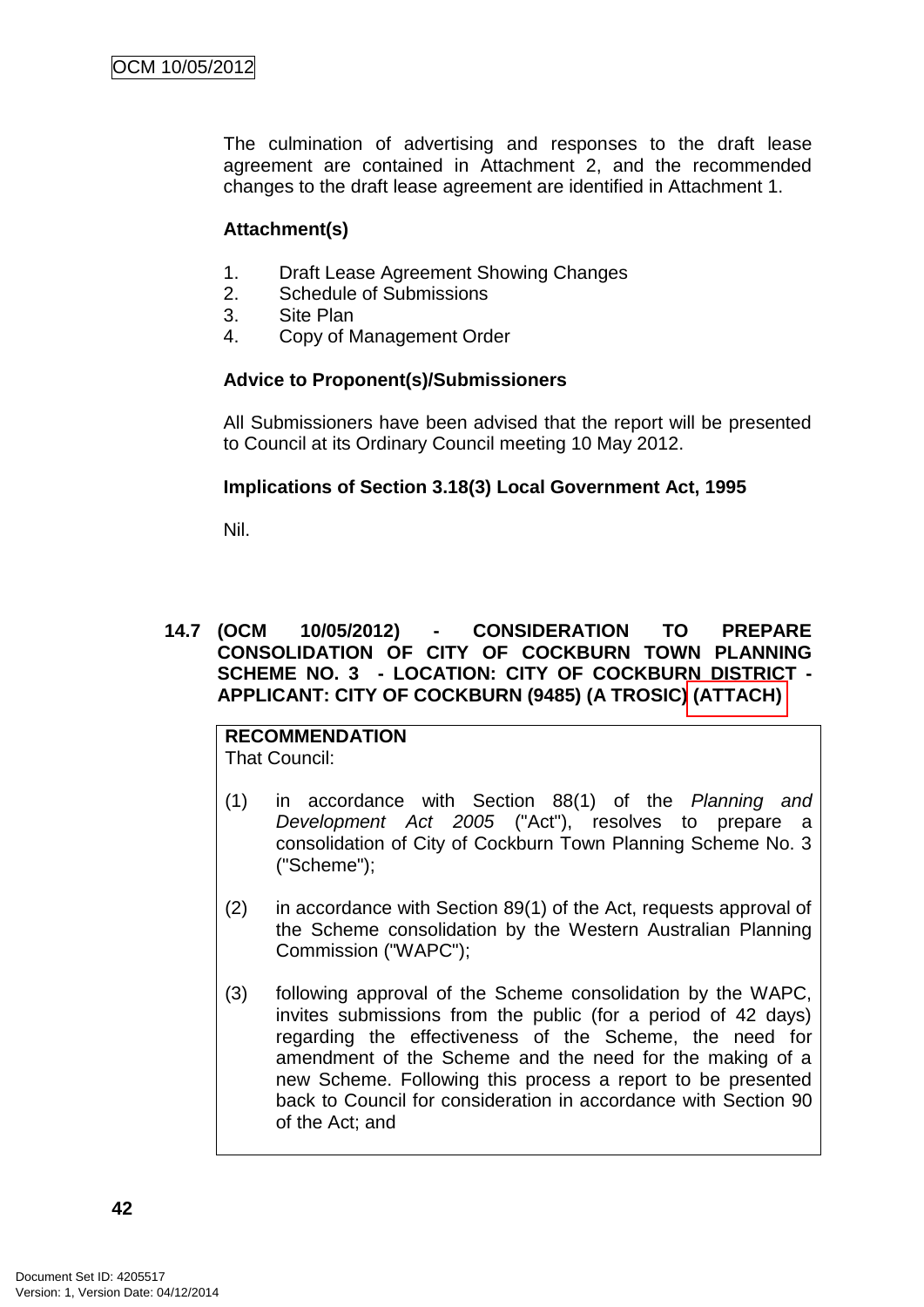(4) consider in the next iteration of the Plan For The District (Strategic Community Plan), the timing for development of a new Local Planning Strategy and Town Planning Scheme within the next five years to replace the current operative document.

# **COUNCIL DECISION**

## **Background**

This matter is being represented to Council following it being deferred at the April 2012 Ordinary Meeting of Council to enable further consideration by Elected Members.

The purpose of this report is to seek Council resolution to prepare a consolidation of City of Cockburn Town Planning Scheme No. 3 ("Scheme"). This consolidation is being sought to comply with the Scheme review requirements specified under Section 88 of the *Planning and Development Act 2005* ("Act"), and in acknowledgement that the current Scheme and its associated Local Planning Strategy continue to plan effectively for the strategic land use matters of the City of Cockburn ("City").

Under the Act a Scheme consolidation is advocated for when there is limited need for strategic or land use changes to the current Scheme, and where the there is a need to comply with the Scheme review requirements specified by the Act. The City's Scheme is considered to meet these key criteria in that it continues to effectively plan for the strategic land use of the City, and should be consolidated to operate for a further five years.

This consolidation will importantly grant an appropriate period of time for the Scheme to continue, during which the Local Planning Strategy will be comprehensively reviewed and renewed, allowing it to be used to inform a new Scheme prior to the five year time period being reached.

This report will effectively seek to justify to Council why a Scheme consolidation is appropriate considering:

1. The currency and successful operation of the Local Planning Strategy which underpins the Scheme.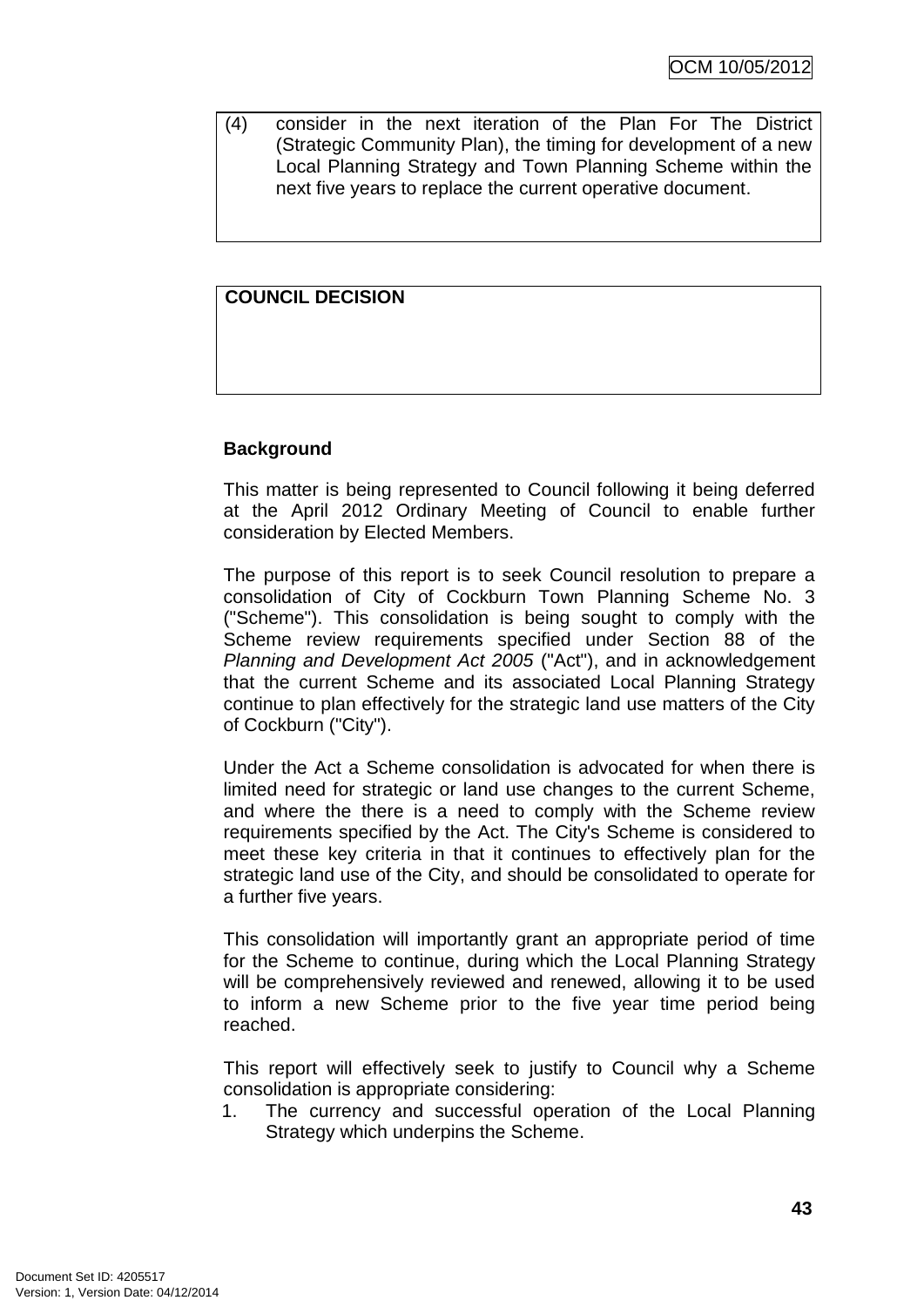- 2. The ability to which the Scheme addresses the state and regional planning context.
- 3. The realisation that previous and planned amendments to the Scheme will not be seeking to substantively alter the Scheme, and will importantly reflect the direction provided within the Local Planning Strategy.

A consolidation copy of the Scheme can be referenced via the WAPC's website. It is not included as an attachment to this item, due to the size of the document.

### **Submission**

N/A

### **Report**

### Background to Town Planning Schemes

Town Planning Schemes are made under Part 5 of the Act, which sets out the general objects of schemes, the matters which may be addressed in schemes and the requirements for review of schemes. Where schemes involve the zoning or classification of land, they are required to reflect the format prescribed by the Model Scheme Text ("MST"), contained within the *Town Planning Regulations 1967*. The City's Scheme has been based upon this prescribed format of the MST.

The MST sets out the following as purposes of a scheme:

- 1. Set out the local government"s planning aims for the scheme area, and implement the local planning strategy.
- 2. Set aside land as reserves for public purposes, in accordance with the aims of the scheme and the local planning strategy.
- 3. Zone land within the scheme area in accordance with the aims of the scheme and the local planning strategy.
- 4. Control and guide land use and development in accordance with the aims of the scheme and the objectives of the respective zones and reserves.
- 5. Make provision for the administration and enforcement of the scheme where necessary to supplement the provisions in the Act.
- 6. Provide for such other matters as set out in Schedule 7 of the Act as are necessary and appropriate to the local area.

These are replicated in basically the same wording under Clause 1.5 of the City's Scheme.

In respect of the City's Scheme and its relationship to the MST, various provisions relating to local planning matters are prescribed. These cover the following areas: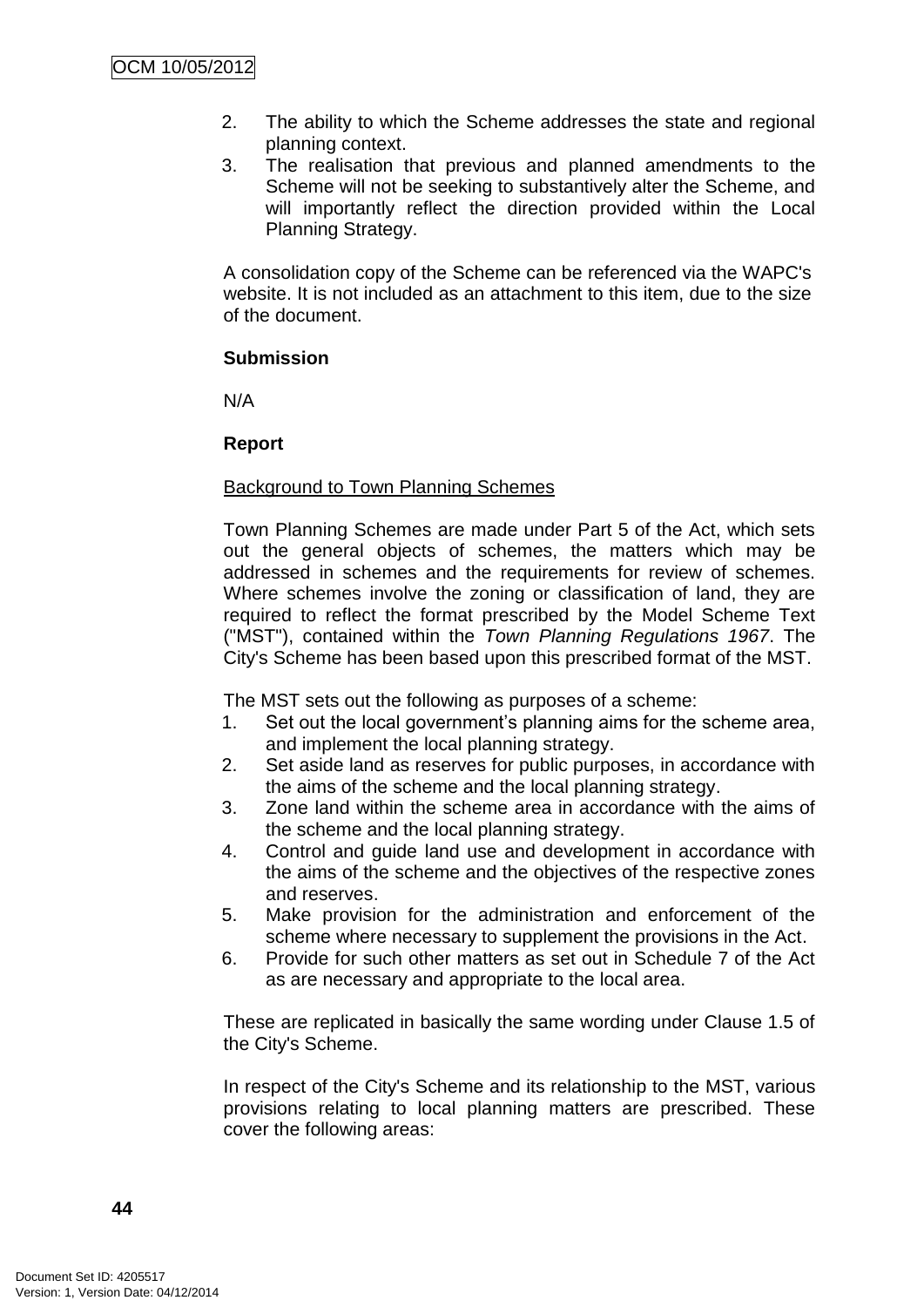- 1. Zoning
- 2. Development standards and controls
- 3. Special control areas including structure planning
- 4. Development agreements and cooperation including cost sharing arrangements
- 5. Other general and ancillary matters.

Schemes need to also be consistent with relevant region schemes (which for the City is the Metropolitan Region Scheme) and have due regard to State Planning Policies ("SPP's") which affect the local area. The primary State Planning Policies affecting the City, and which are covered by the Scheme, are as follows:

Environment and Natural Resources Policy (SPP 2)

SPP 2.3 - Jandakot Groundwater Protection Policy

SPP 2.4 - Basic Raw Materials

SPP 2.5 - Agricultural and Rural Land Use Planning

SPP 2.6 - State Coastal Planning Policy

SPP 2.7 - Public Drinking Water Source Policy

SPP 2.8 - Bushland Policy for the Perth Metropolitan Region

SPP 2.9 - Water Resources

Urban Growth and Settlement (SPP 3)

SPP 3.1 - Residential Design Codes

SPP 3.4 - Natural Hazards and Disasters

SPP 3.5 - Historic Heritage Conservation

SPP 3.6 - Development Contributions for Infrastructure

Economy and Employment (SPP 4)

SPP 4.1 - State Industrial Buffer Policy

SPP 4.2 - Activity Centres for Perth and Peel

Transport and Infrastructure (SPP 5)

- SPP 5.2 Telecommunications Infrastructure
- SPP 5.3 Jandakot Airport Vicinity
- SPP 5.4 Road and Rail Transport Noise and Freight Considerations in Land Use Planning.

Schemes are also subject to environmental assessment by the Environmental Protection Authority, with reference to relevant environmental policies, principals, plans and strategies. This was undertaken as part of the development of the current Scheme.

The basic tools of land use planning which the City's Scheme utilises at the local planning level are:

- 1. Local planning policy
- 2. Local reservation
- 3. Local zoning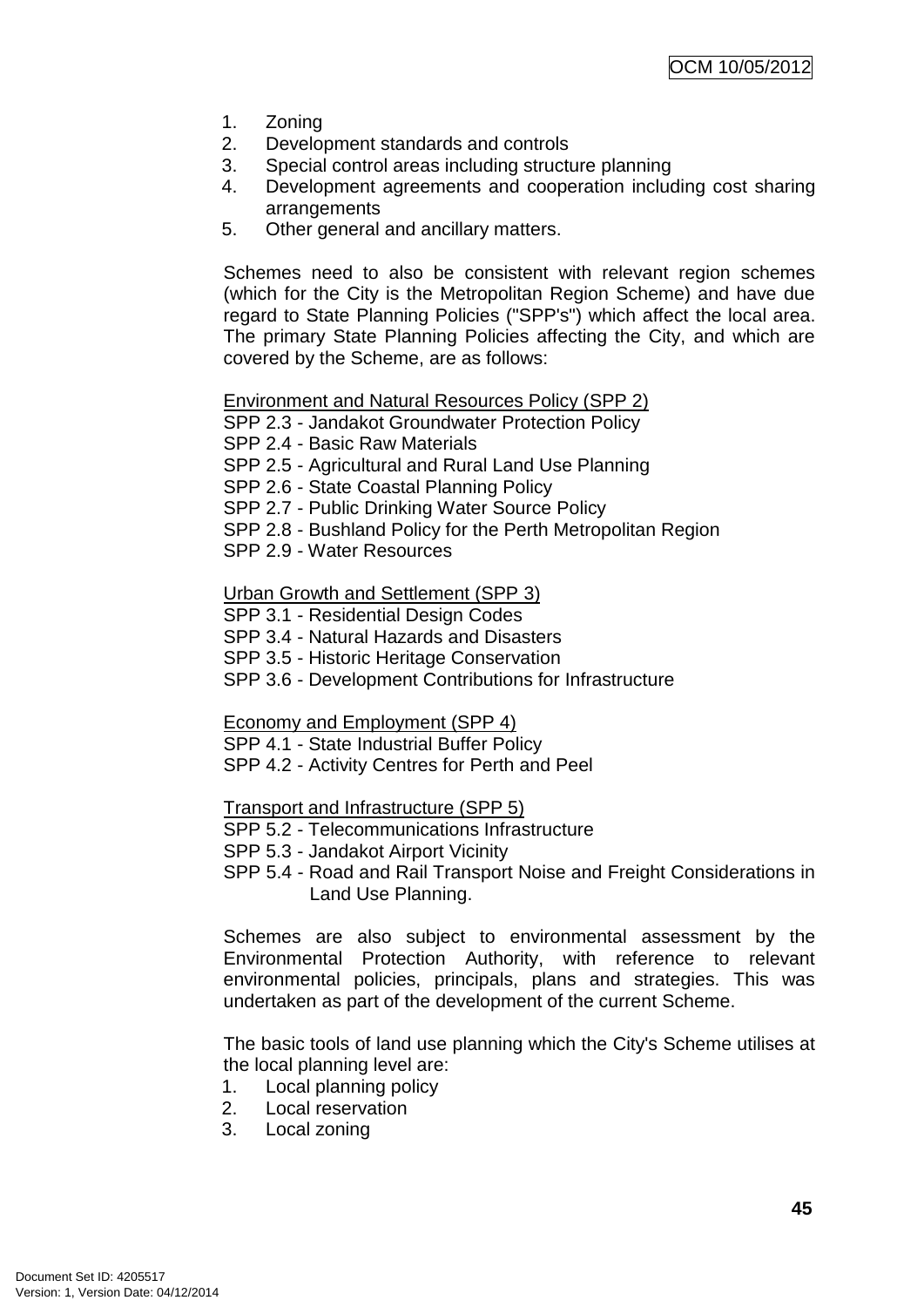- 4. Additional and restricted uses
- 5. Non-conforming uses
- 6. Special use zones
- 7. Special control areas
- 8. Structure planning and development contribution cost sharing arrangements
- 9. Heritage provisions and listing.

As mentioned in the introductory section, Schemes require timely review either by consolidation or by the preparation of a new Scheme. As per the introduction to this report, the City is seeking to consolidate its current Scheme on the basis of limited need for major strategic and/or land use changes, with the main aim being to comply with the Scheme review timeframe as outlined in the Act.

### Scheme Consolidation Versus Review

Under the Act there is a requirement to review Schemes. The Act provides two avenues by which to review a Scheme - being either by consolidation of an existing Scheme and all its amendments (effectively continuing the current Scheme), or by the preparation of a new Scheme.

A consolidation is an appropriate path to consider if there is little need for major strategic or land use change under the current Scheme. This has a direct relationship back to the associated Local Planning Strategy as explained following.

The Local Planning Strategy provides the strategic vision and framework for planning over a time period usually between five to 15 years into the future. It is not uncommon for this to be even as far out as 20 to 30 years. The key point being that provided a Local Planning Strategy has been prepared in a very robust manner, which considers and responds to the local and regional planning context appropriately, and then there is no practical reason why the Strategy cannot run for at least 10 to 15 years without being re-written. Accordingly, a Scheme based upon its Local Planning Strategy should be able to be consolidated at least one, provided it has been prepared appropriately based upon the Local Planning Strategy.

Where there is a need to comprehensively update the strategic and land use direction under the Scheme, then a new Scheme will be required. This also necessitates the preparation of a new Local Planning Strategy, to provide the strategic and policy basis to inform the new Scheme's preparation.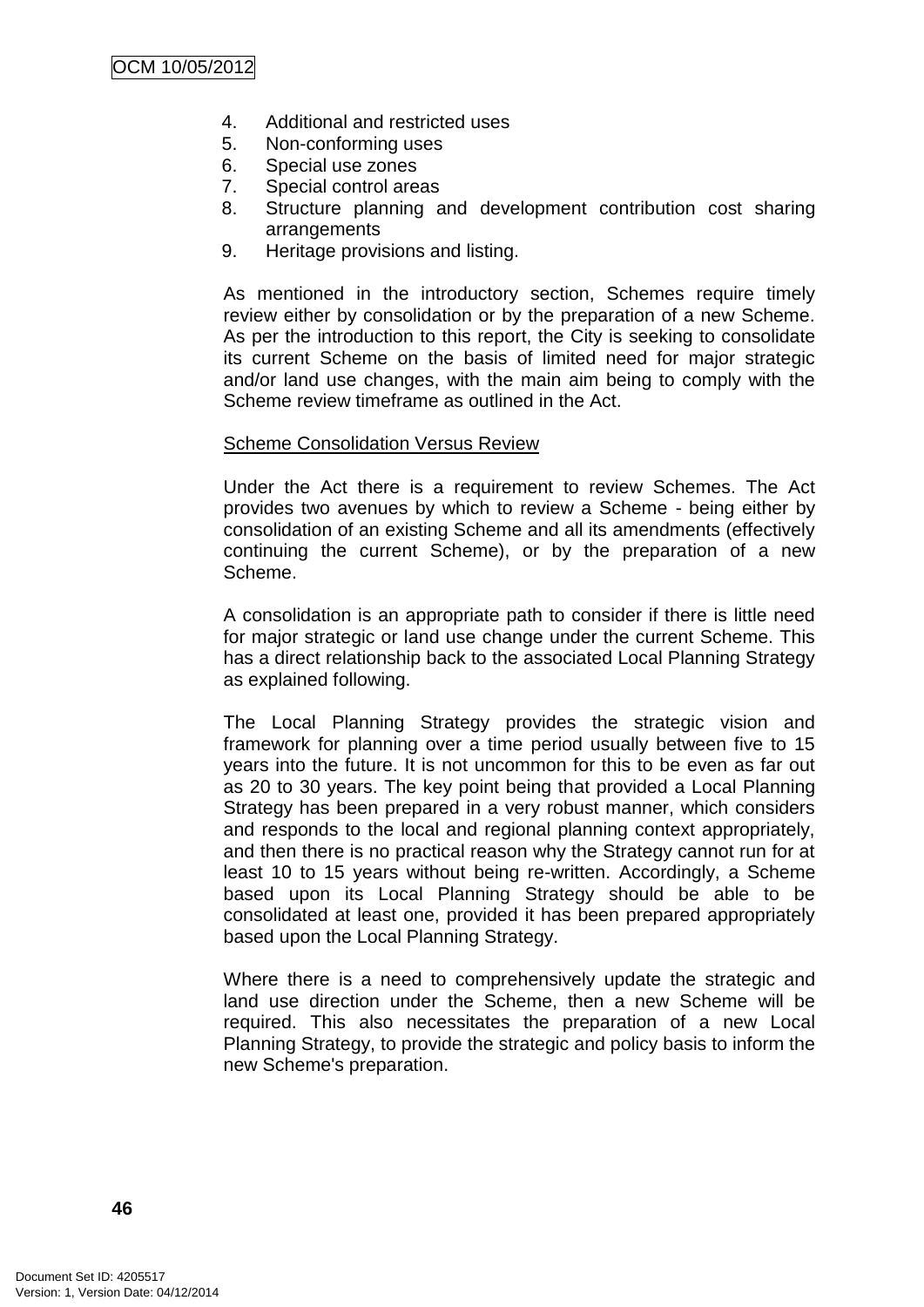## Rationale For Scheme Consolidation

While it would seem attractive to pursue a Scheme consolidation in the first instance, it is important that this decision not be taken just because of its relative ease compared to a Scheme review. Decision between either a Scheme consolidation or Scheme review needs to take into account the following specific criteria:

- 1. Age of Scheme
- 2. Number of amendments
- 3. Whether Scheme aims are being achieved
- 4. Any limitations in administration and effectiveness of Scheme provisions in controlling land use and development
- 5. Extent to which the Scheme complies with the Metropolitan Region Scheme ("MRS")
- 6. Extent to which Scheme is fulfilling strategic vision under the Local Planning Strategy.

These form the basis of assessment following. Age of Scheme

The Scheme was gazetted on 20 December 2002, based upon an associated Local Planning Strategy. This places the Scheme at under 10 years old, with the effective age of the Local Planning Strategy at approximately 15 years old. This reveals in an initial sense scope for consolidation of the current Scheme for a further five year period.

The age of the Scheme is also an important consideration in respect of the timing of key changes to the *Town Planning Regulations 1967*  ("Regulations"). In October 1999, the *Town Planning Amendment Regulations 1999* were gazetted which gave effect to the Model Scheme Text - MST. The MST is set out in Appendix B of the Regulations and is prescribed under the Act as a set of general provisions for Schemes.

In its approach, the MST allows the separation of the strategic component of Schemes (the Local Planning Strategy) from the legal and administrative component (the Scheme Text and Map). The Regulations require Schemes to comply with the MST except where otherwise approved by the Minister.

The MST utilises conventional zoning as the content of Schemes but enables the incorporation of other planning approaches into the Scheme especially through the use of special control areas. The standardised format also enables the adoption of planning policies, precinct plans, performance planning and standardised layout throughout WA. The MST forms the structure of the Scheme but does neither dictate nor guide land use content of Schemes - this remains a function for local government to consider and determine, based upon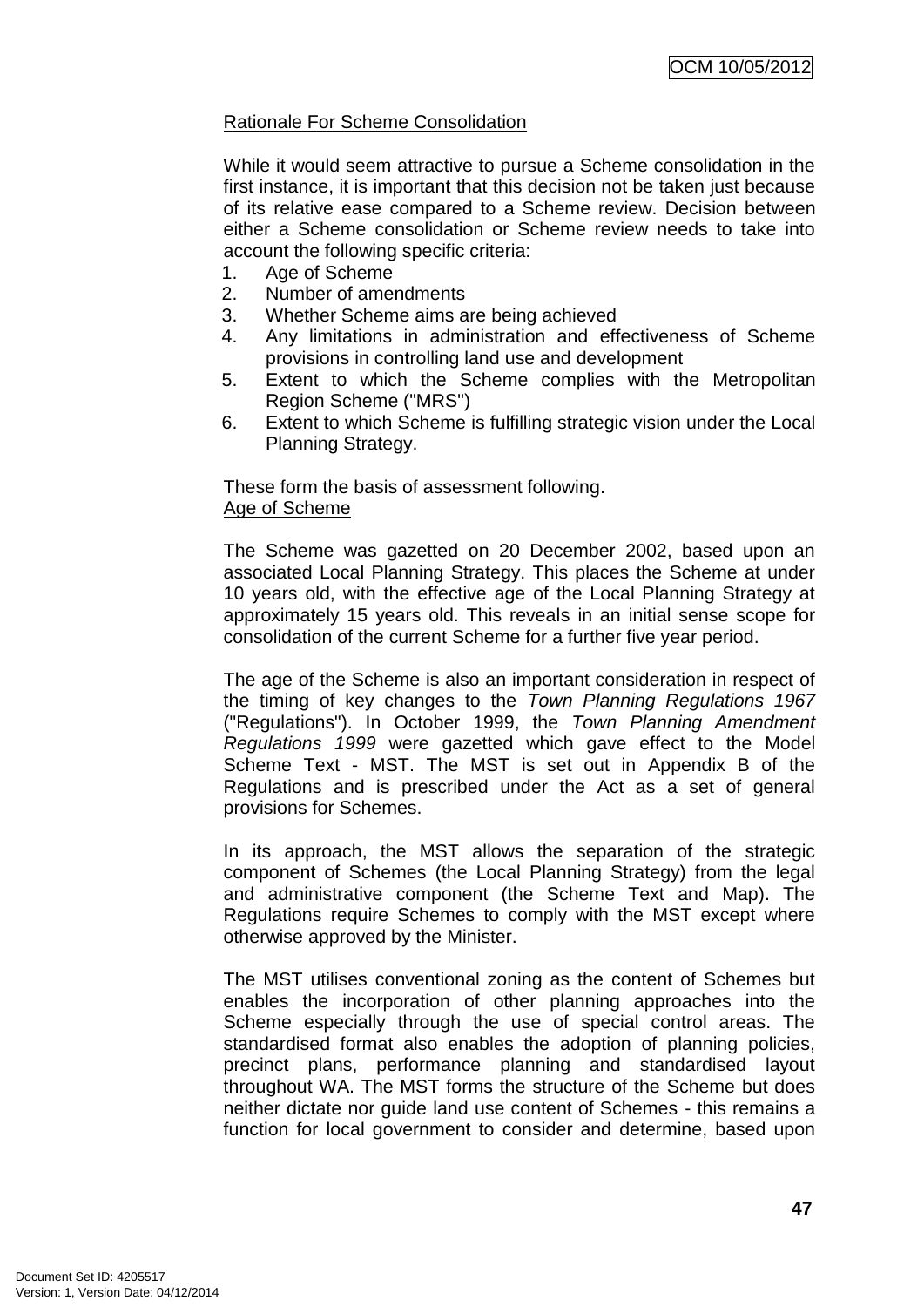the strategic and policy based vision and framework created through the Local Planning Strategy.

In respect of the City's Scheme, this has been based entirely on the prescribed format of the MST. Its local content provisions have been drawn from the strategic and policy based content of the Local Planning Strategy, and specifically expressed through the following key parts:

Part 1 - Specifically Clause 1.6 identifying the aims of the Scheme with a relationship back to the Local Planning Strategy vision/strategic objectives.

Part 4 - Specifically Clause 4.2, which specifies Scheme zones and their associated objectives. This then leads on to the zoning table, contained under Table 1. This provides the control over whether certain land uses are permitted within certain zones, and what form of approval is required.

Part 5 - This sets out the general requirements which apply to land use and development within the Scheme area, and the specific requirements which apply to particular uses and forms of development. The City's Scheme includes criteria such as site requirements, access, parking, building design, setbacks and landscaping, residential, industrial uses, commercial uses etc. Similar to the aims of the Scheme and arrangement of zones and objectives, these general Scheme requirements have been informed by the strategic basis of the Local Planning Strategy.

Part 6 - This sets out the Scheme's special control areas. This is particularly pertinent to the City's Scheme, through the use of Development Area and Development Contribution Area provisions in order to guide land use, development and subdivision. This occurs through the basis of structure planning and associated development contribution planning to enable comprehensive planning of large areas for development, and the equitable sharing of common infrastructure (both civil and community based) for development.

In essence, the City's Scheme reflects the content and expectations of the MST as established through the Regulations and the Act. This establishes a basic test to determine that the Scheme is capable for consolidation.

In terms of the age of the Scheme, it is useful to consider this against similar growing outer metropolitan local governments. Accordingly the City's Scheme dated December 2002 compares to the following:

City of Wanneroo Town Planning Scheme No. 2 - July 2001 City of Gosnells Town Planning Scheme No. 6 - February 2002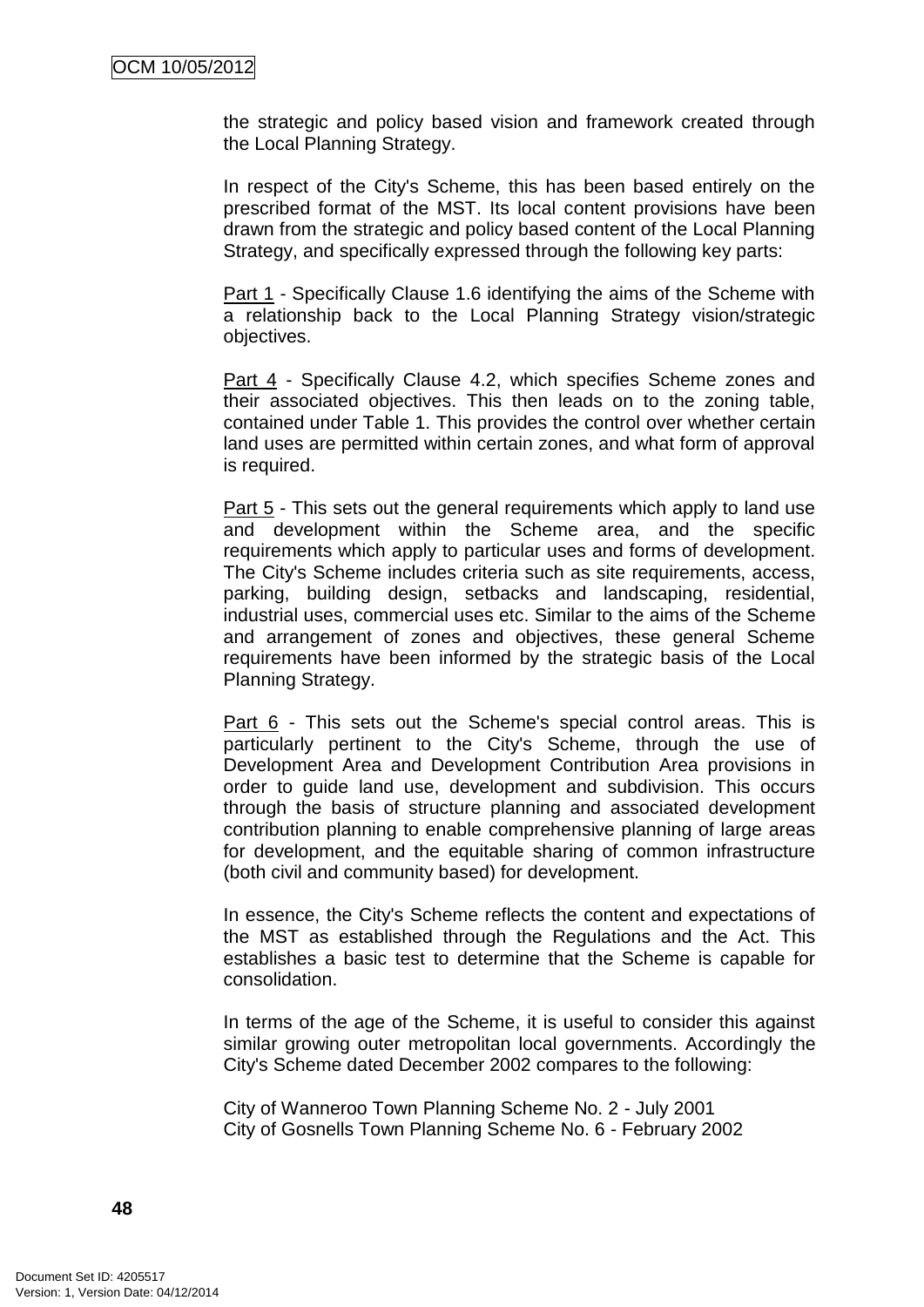City of Armadale Town Planning Scheme No. 4 - November 2005 Town of Kwinana Town Planning Scheme No. 2 - November 1992 City of Rockingham Town Planning Scheme No. 2 - November 2004

This simple age comparison reveals the City's Scheme being generally in line with the age of other Schemes from similar growing local government areas.

#### Number of Scheme Amendments

To date 92 amendments to the Scheme have taken place, with seven still currently in process. These amendments cover a wide spectrum of purposes, and importantly reflect the ongoing management and improvement of the Scheme. The Scheme amendments are strategically informed through the Local Planning Strategy, providing broader level guidance to consider when an amendment should or should not be contemplated.

Scheme amendments have also been undertaken to ensure the Scheme maintains statutory compliance with the Act and associated *Town Planning Regulations* 1967. This places significant importance upon Scheme consistency with the following:

- 1. Section 69 of the Act, which provides the general objectives of Schemes.
- 2. Schedule 7 of the Act, which provides the matters which may be dealt with by Schemes.
- 3. The MRS, which represents the statutory form of regional town planning for the Perth Metropolitan Area. and
- 4. State Planning Policies, which provide the key policy guidance relevant to general planning and facilitating the coordination of planning throughout the State by local government Schemes.

These represent tests to which an amendment must comply before it will be granted final approval by the WAPC and Hon Minister. In terms of the alignment of Scheme amendments to the City's Local Planning Strategy, Attachment 1 contains a table identifying how each Scheme amendment undertaken has addressed strategic actions contained within the City's Local Planning Strategy.

Attachment 2 further shows the status of current Scheme amendments which are in their final stages of progress. These are specifically awaiting determination by the WAPC.

The Scheme amendments undertaken have kept the City's Scheme valid and up-to-date in terms of the statutory requirements placed upon it under the Act. The scope of the Scheme amendments are aligned with the Local Planning Strategy, and accordingly the Scheme continues to implement this going forward. This is considered to support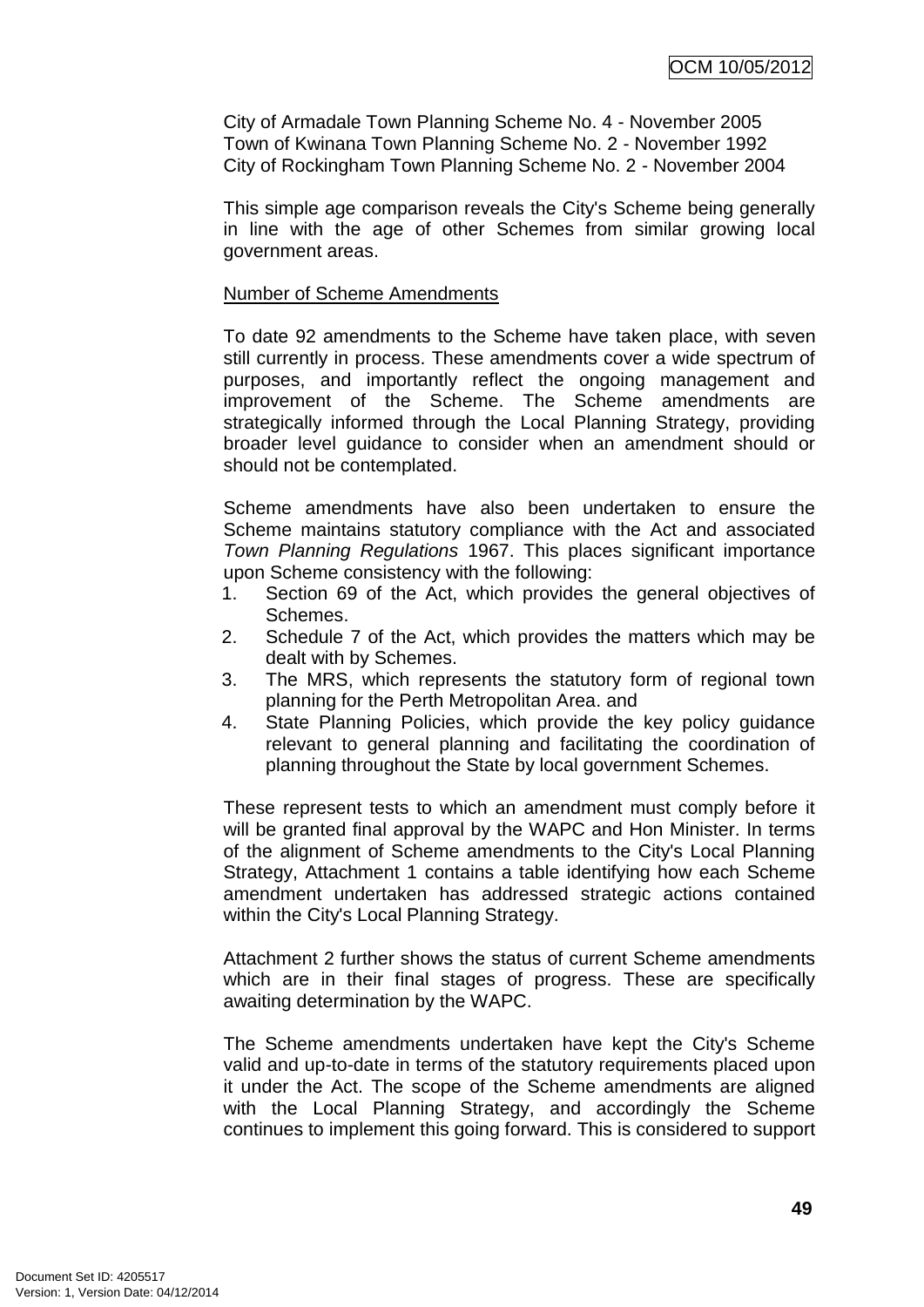the capability of the Scheme to be consolidated for a further five year, as is recommended by this report.

#### Whether Scheme aims are being achieved

Schemes are made up of a variety of zones and accompanying statutory planning provisions which combine to provide for control of land use and development. This combination reflects a set formula of land use possibilities and zoning arrangements, with the intent being that the formula achieves the aims of the Scheme, which itself is derived from the strategic vision of the Local Planning Strategy.

Schemes function as regulatory devices, and therefore come under significant statutory interpretation focussed commonly at one or a group of clauses. This narrow view of Schemes is a common and expected occurrence, recognising the need for statutory instruments to have regard for principles of statutory interpretation in all aspects.

Taking a narrow view of Schemes as is often the case in statutory assessment does drive home the need to reflect about how the whole Scheme is helping achieve (or otherwise) its stated aims. The ideology and vision for the Scheme area is captured at its highest level through the Scheme aims, derived from both planning theory and community values held. Provided that such aims are being supported through the statutory application of the Scheme, then the narrow aspects of land use and development control should be helping achieve such aims as measured in a broad sense.

In terms of the City's Scheme, its aims are as follows:

- *(a) ensure that development and the use of land within the district complies with accepted standards and practices for public amenity and convenience; and*
- *(b) ensure that the future development and use of land within the district occurs in an orderly and proper way so that the quality of life enjoyed by its inhabitants is not jeopardised by poor planning, unacceptable development and the incompatible use of land.*

The Scheme is considered to be fulfilling these aims, with examples as follows:

- 1. Zoning maintains an appropriate spatial allocation of land uses.
- 2. Scheme controls provide an appropriate balance between being prescriptively based (absolute controls) versus performance based (which seek to promote and encourage innovation in development).
- 3. The approach to zoning, while still cognisant of the protection of residential and public amenities, has provided the opportunity for the mixing of compatible uses.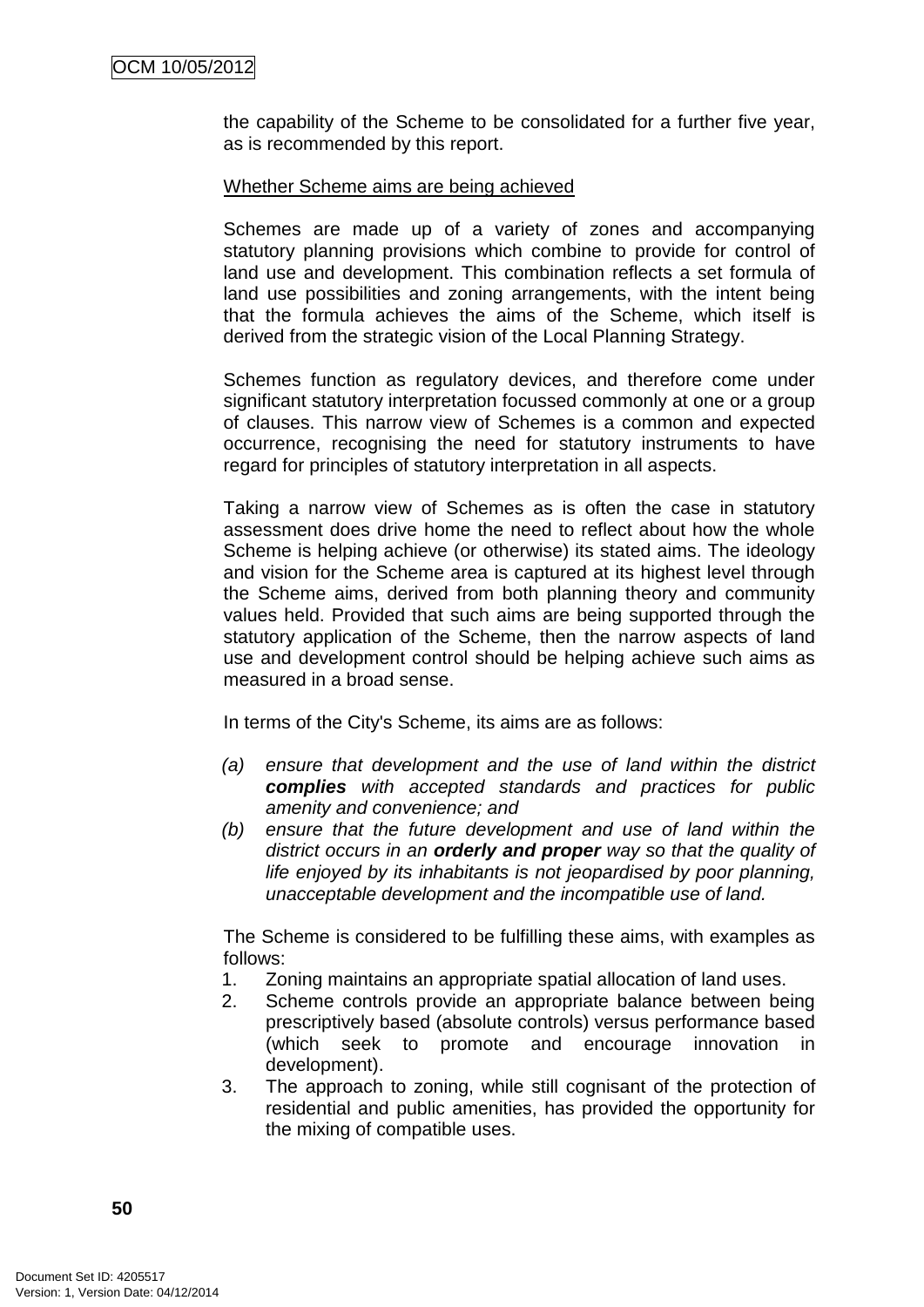OCM 10/05/2012

- 4. Scheme controls have not remained static, but have evolved through associated amendments, local planning policy and design guidelines to respond to drivers for change.
- 5. Scheme controls have helped balance both local and regional planning interests. The embracing of medium to high density zoning based around activity centres has been embraced by the Scheme, consistent with the associated Local Planning Strategy and State Planning Policy.
- 6. Scheme controls have been supported through local planning policies and design guidelines which place a focus on both the use acceptability as well as the quality of design and built outcome.

These are key conclusions taken from the current assessment of how the Scheme is achieving its associated aims.

#### Any limitations in administration and effectiveness of Scheme provisions in controlling land use and development

There are no current limitations in administration associated with the Scheme. Being based upon the MST, the Scheme utilises conventional zoning and development controls as the statutory basis for administration and implementation. Unique aspects of the Scheme are best reflected by the rigorous use of Special Control Areas under Part 6 of the Scheme.

The City has been a leader in respect of the use and application of both Development Areas and Development Contribution Areas to enable the comprehensive development of otherwise fragmented land to achieve identified outcomes. This is best reflected through the use of Structure Plans and their associated Development Contribution Plans as a statutory mechanism akin to the Scheme to help to coordinate the equitable arrangement of land uses as well as the equitable sharing of infrastructure costs.

The standardised format of the City's Scheme has also enabled the adoption of local planning policies to help inform the application and administration of Scheme provisions providing for discretion to be exercised. Accordingly while the MST forms the structure of the City's Scheme, it neither dictates nor guides land use content - this remains a function for the City to consider and determine, based upon the strategic and policy based vision and framework created through the Local Planning Strategy.

In terms of land use control, it is worth emphasising that the Scheme maintains an appropriate focus upon the protection of public health and amenities from inappropriate land use and development taking place - a clear purpose behind the reason for local planning. The preparation and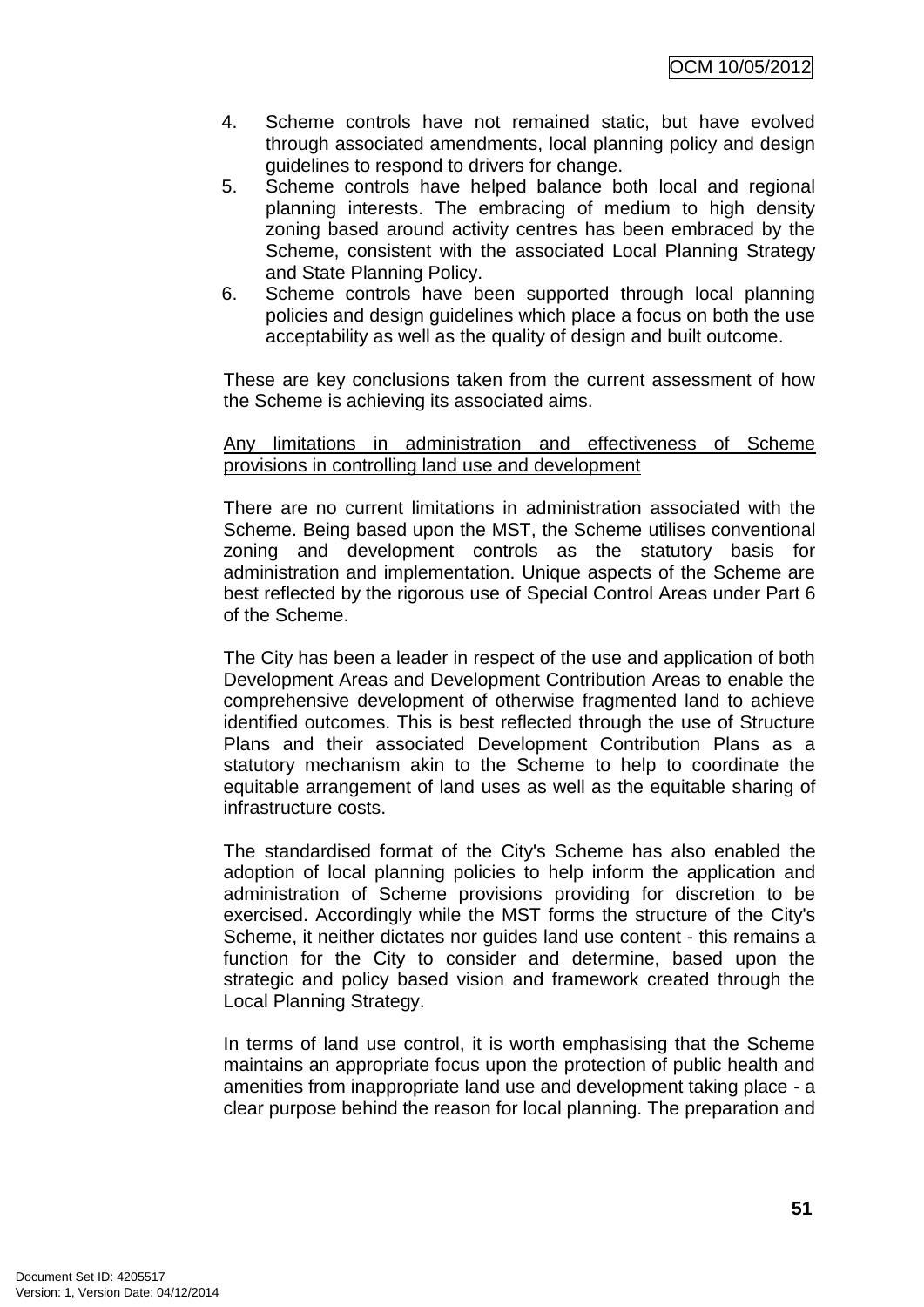administration of Schemes to control land use and development has remained as the primary responsibility for local government planning.

Recent planning reforms however, passed as the *Approvals and Related Reforms (No. 4) (Planning) Act 2010*, have somewhat started to erode this through the introduction of Development Assessment Panels ("DAPs"). DAPs have been introduced to effectively remove the decision making responsibilities for certain (qualifying) development types from local government, and placing this decision making responsibilities within an allocated DAP made up by a majority of 'technical experts'. While this impacts upon local planning in respect of decision making responsibilities for certain development types, in all cases the Scheme still provides the statutory mechanism by which development is assessment and determined - whether that is by the City or a DAP.

#### Extent to which the Scheme complies with the Metropolitan Region Scheme ("MRS")

This has been effectively ensured by the strengthening of relevant provisions contained within the *Planning and Development Act 2005*, as well as the recent reforms introduced as part of the *Approvals and Related Reforms (No. 4) (Planning) Act 2010*. Scheme compliance with the MRS is achieved through the following key provisions:

- 1. Planning Control Area provisions of the Act prevail over a Local Scheme to the extent of any inconsistency.
- 2. The provisions of the Act relating to Region Schemes prevail over any inconsistent provision of the Act relating to Local Schemes.
- 3. A Local Scheme or amendment is not to be approved unless the provisions are in accordance with any relevant Region Scheme.
- 4. If a Region Scheme/amendment is made which renders a Local Scheme inconsistent with it, the local government must within 90 days resolve to prepare a new Local Scheme/amendment to be consistent with the Region Scheme.
- 5. The Minister may direct a local government to prepare a Local Scheme/amendment to ensure consistency with a Region Scheme/amendment.
- 6. Amendment of a Region Scheme reserve automatically amends the relevant Local Scheme to reflect the reservation.

### Extent to which Scheme is fulfilling strategic vision under the Local Planning Strategy

The extent of consistency with the Local Planning Strategy is an important aspect which needs final consideration. As mentioned, the Scheme is the statutory tool which is used by the City to set out the planning aims for the Scheme area, and implement the Local Planning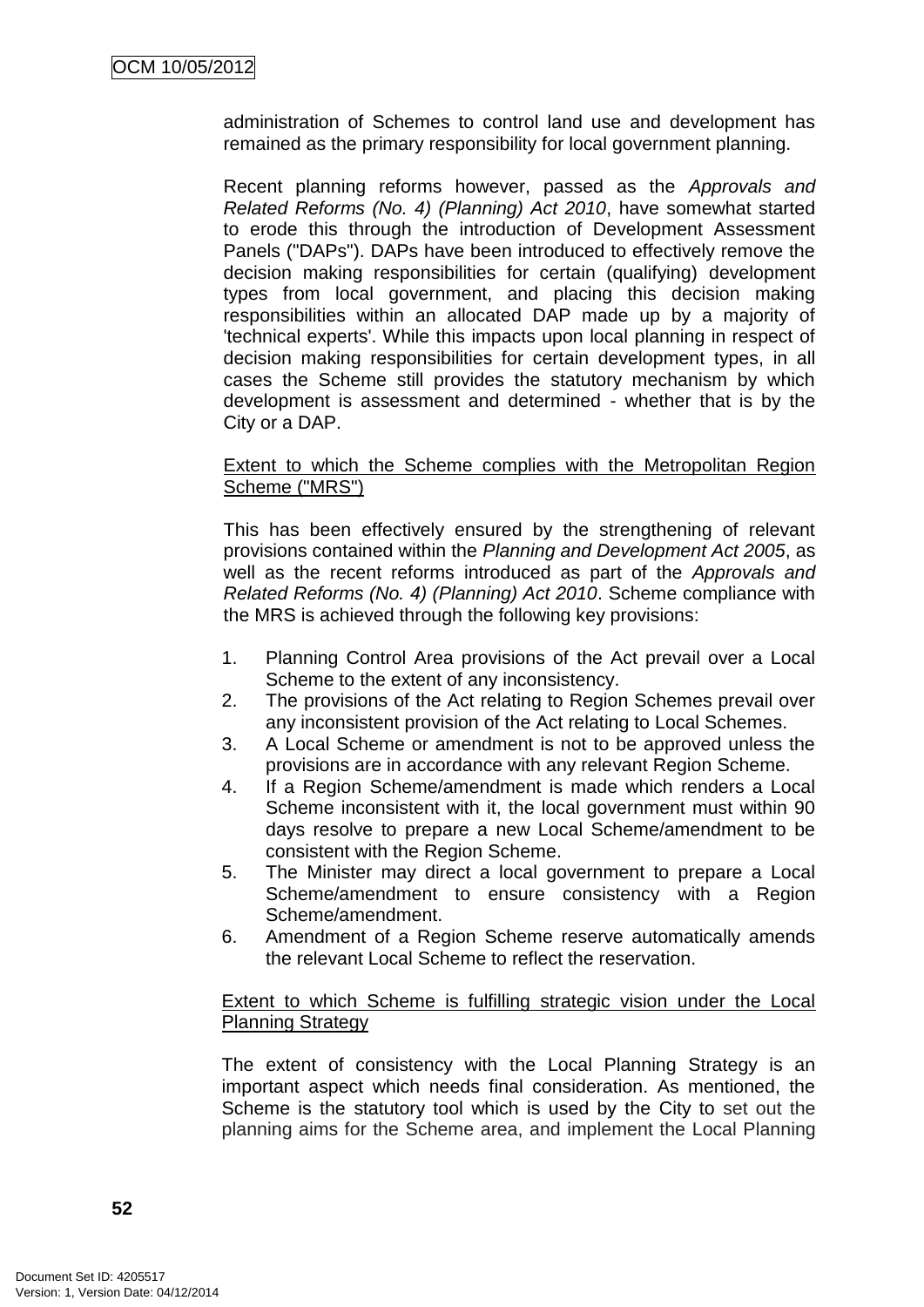Strategy as the Scheme area's primary strategic plan. The Local Planning Strategy has a strategic purpose, addressing medium to long term planning and strategies which guide land use, development control and infrastructure management. Broad environmental, social and economic goals are integrated into these strategies.

The Local Planning Strategy provides the strategic vision and framework for planning over a time period usually between five to 15 years. Provided the Local Planning Strategy it is not uncommon for this to be even as far out as 20 to 30 years. The key point being that provided a Local Planning Strategy has been prepared in a very robust manner, which considers and responds to the local and regional planning context appropriately, then there is no practical reason why the Strategy cannot run for at least 10 to 15 years without being rewritten. Accordingly, a Scheme based upon its Local Planning Strategy should be able to be consolidated at least one, provided it has been prepared appropriately based upon the Local Planning Strategy.

The City's Local Planning Strategy was developed in conjunction with the Scheme, and accordingly has been used to provide the strategic planning consideration as part of the statutory administration of the Scheme. In respect of the relationship between the Local Planning Strategy and Scheme, Clause 1.1 of the Local Planning Strategy states that it supports and is to be read in conjunction with the Scheme. Clause 1.2.2 then states that the Local Planning Strategy is particularly pertinent for "providing the planning context for…statutory provisions contained in the town planning scheme" and that it "will become a central part of the scheme, being a consideration the Council will have to have regard to in making planning decisions, and will carry significant weight in planning appeals".

This portrays the emphasis placed upon strategy in respect of the preparation and administration of Schemes. In a statutory context, Clause 2.1.1 of the City's Scheme states:

"Except to the extent that the Local Planning Strategy is inconsistent with this Scheme, determinations of the local government under the Scheme are to be consistent with the Local Planning Strategy."

This makes the Local Planning Strategy a living document, whereby applicants are particularly directed to carefully review the Local Planning Strategy prior to the lodgement of any planning proposal. This helps establish both strategic planning aims and objectives the City is pursuing, as well as highlighting planning obstacles that impact upon land use and development taking place.

In respect of how the Local Planning Strategy has been functioning as a living document to inform planning actions of the City, Attachment 3 contains an analysis of the action plan associated with the Local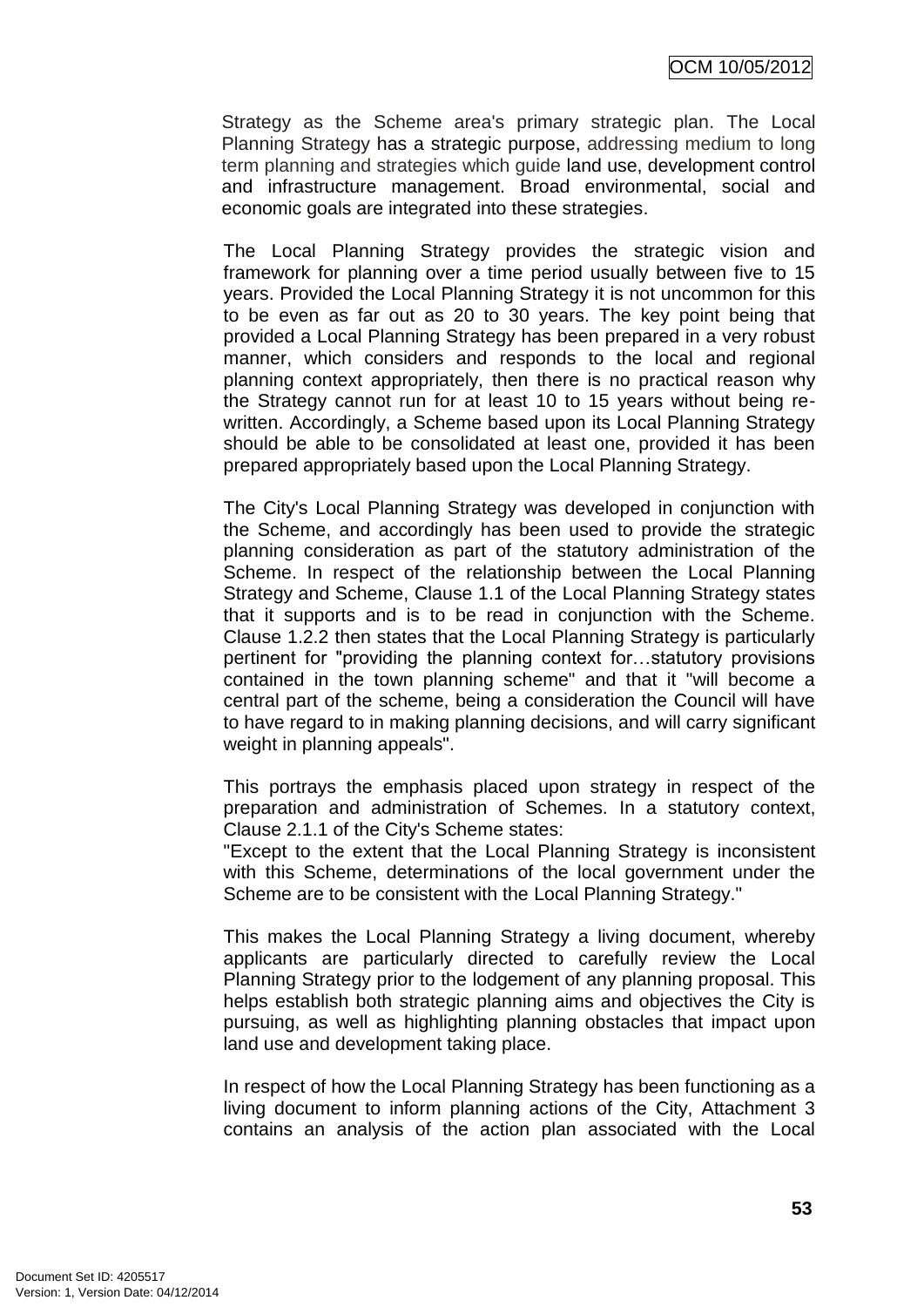Planning Strategy. This discusses how the various strategies remain relevant to the City's planning, and also how the Scheme has implemented the actions.

#### **Conclusion**

As mentioned previously, it is considered that the Local Planning Strategy was developed with an effective life of between 10 to 15 years. Accordingly this places the need for review of the Local Planning Strategy within the coming 5 years, and in association with a new Scheme should be a key action for Council to pursue over the next five year period. But to ensure consistency with the requirements of the Act, the Council should in the meantime consolidate the current Scheme to operate for a further five year period. This will provide adequate time in which to develop both the Local Planning Strategy and Scheme together, undertake the required public participation in both documents, and proceed through the statutory processes prescribed by the Act and *Town Planning Regulations 1967*.

### **Strategic Plan/Policy Implications**

### **Demographic Planning**

- To ensure the planning of the City is based on an approach that has the potential to achieve high levels of convenience and prosperity for its citizens.
- To ensure development will enhance the levels of amenity currently enjoyed by the community.

### **Governance Excellence**

• To conduct Council business in open public forums and to manage Council affairs by employing publicly accountable practices.

### **Budget/Financial Implications**

N/A

# **Legal Implications**

The Scheme consolidation process comprises of [Sections 88(1); 89(1); 89(2); 90; 91(1); 92(1); 92(2); and Section 95 of the Planning and Development Act].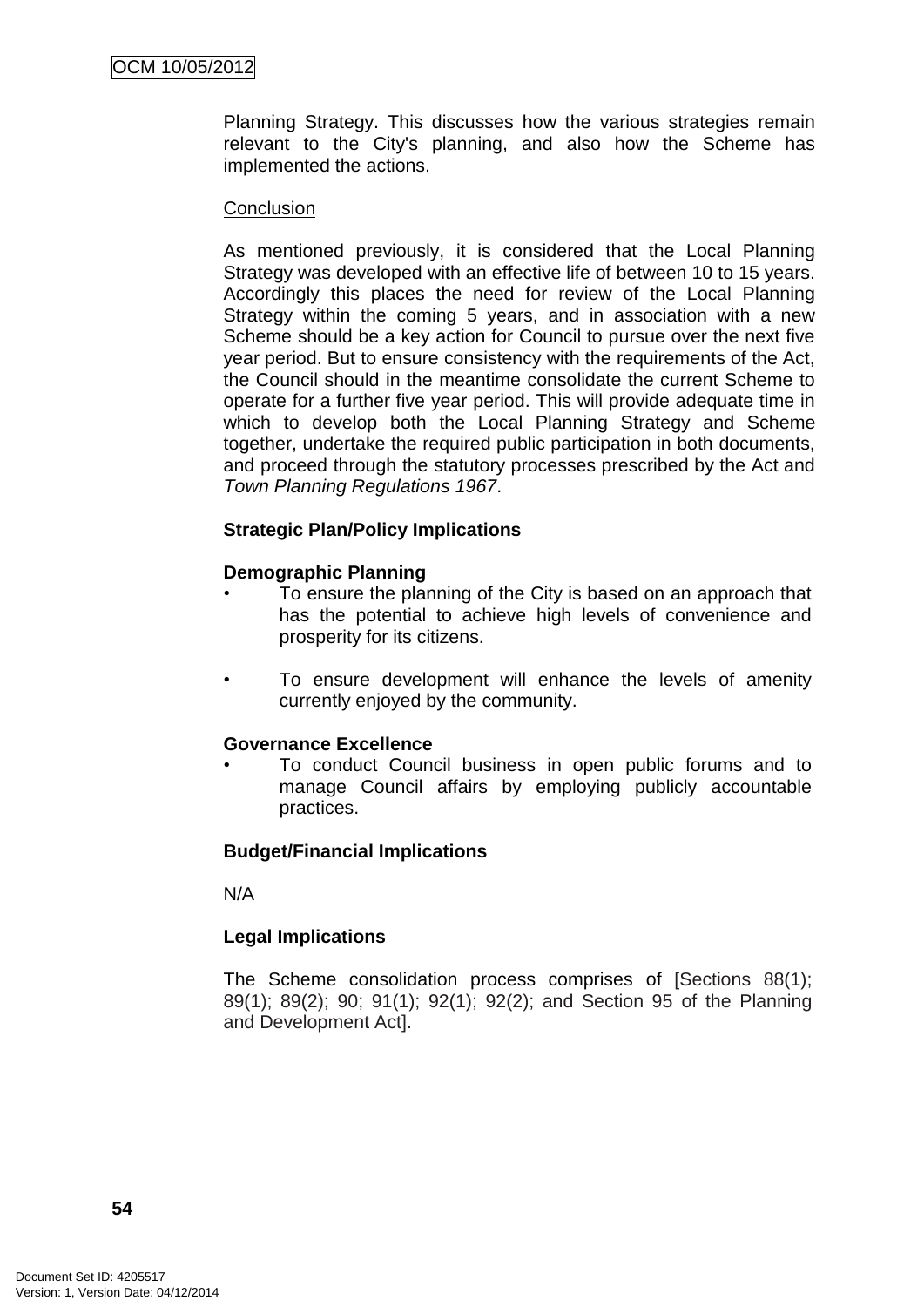# **Community Consultation**

Should Council resolve to proceed with a Scheme consolidation, approval will be required from the WAPC. Following approval, advertising of the Scheme consolidation will take place inviting submissions from the public (for a period of 42 days) regarding the following aspects:

- 1. The effectiveness of the Scheme;
- 2. The need for amendment of the Scheme;
- 3. The need for the making of a new Scheme.

Following this process, a report needs to be presented back to Council within six months for consideration in accordance with Section 90 of the Act. This report will be required to include:

- 1. All submissions received during advertising.
- 2. Recommendations in respect of the submissions received.
- 3. Recommendations as to whether or not the Scheme is satisfactory in its existing form; should be amended; should be repealed and a new Scheme prepared in its place, or; should be repealed.

# **Attachment(s)**

- 1. Table identifying scheme amendments.
- 2. Table showing status of current Scheme amendments awaiting determination by WAPC.
- 3. Table showing analysis of Local Planning Strategy.

# **Advice to Proponent(s)/Submissioners**

N/A

# **Implications of Section 3.18(3) Local Government Act, 1995**

Nil

# **15. FINANCE AND CORPORATE SERVICES DIVISION ISSUES**

## **15.1 (OCM 10/05/2012) - LIST OF CREDITORS PAID - MARCH 2012 (FS/L/001) (N MAURICIO) (ATTACH)**

#### **RECOMMENDATION**

That Council receive the List of Creditors Paid for March 2012, as attached to the Agenda.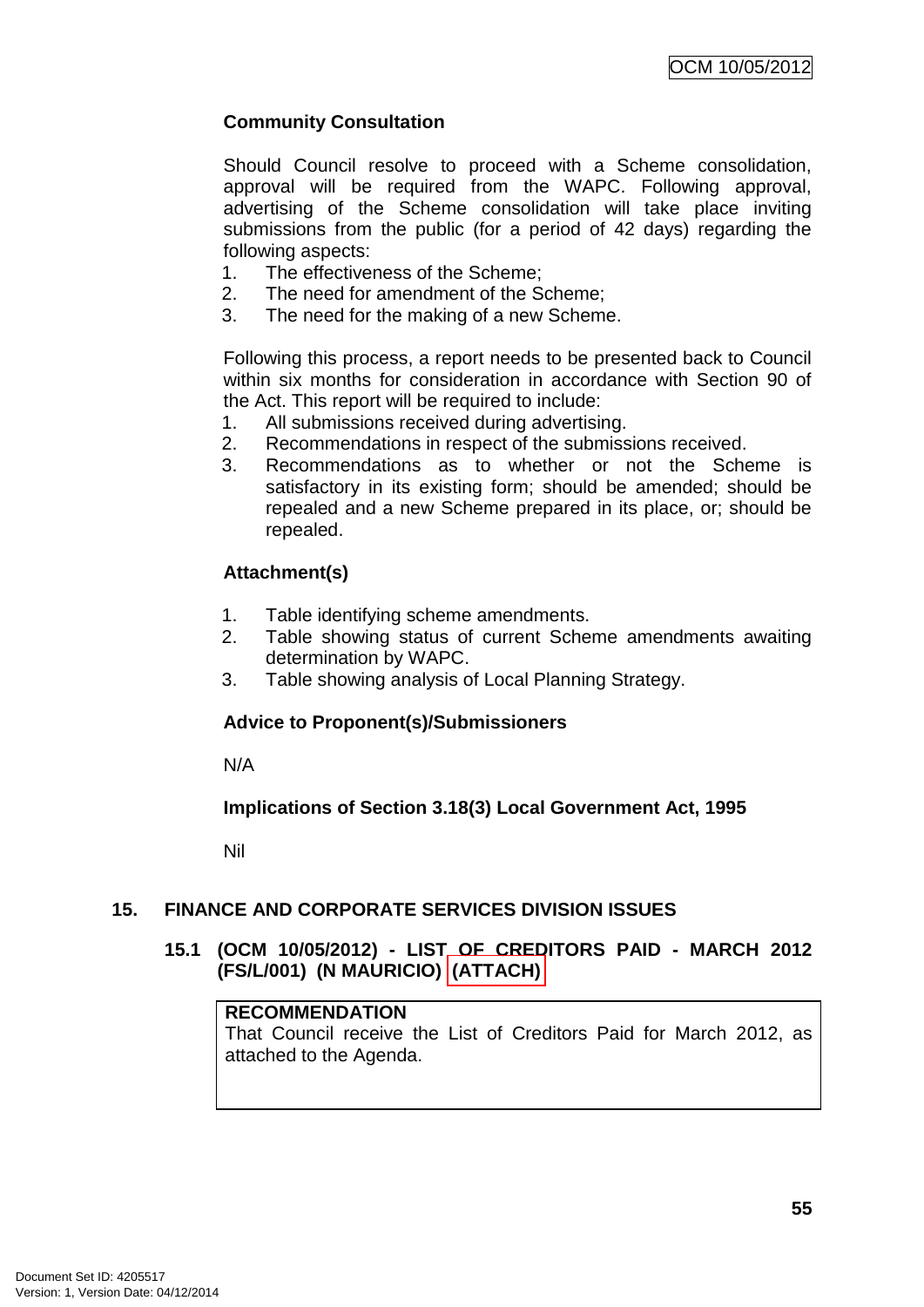# **COUNCIL DECISION**

### **Background**

It is a requirement of the Local Government (Financial Management) Regulations 1996, that a List of Creditors be compiled each month and provided to Council.

#### **Submission**

N/A

#### **Report**

The List of Accounts for March 2012 is attached to the Agenda for consideration. The list contains details of payments made by the City in relation to goods and services received by the City

### **Strategic Plan/Policy Implications**

#### **Governance Excellence**

• To conduct Council business in open public forums and to manage Council affairs by employing publicly accountable practices.

#### **Budget/Financial Implications**

N/A

### **Legal Implications**

N/A

### **Community Consultation**

N/A

### **Attachment(s)**

List of Creditors Paid – March 2012.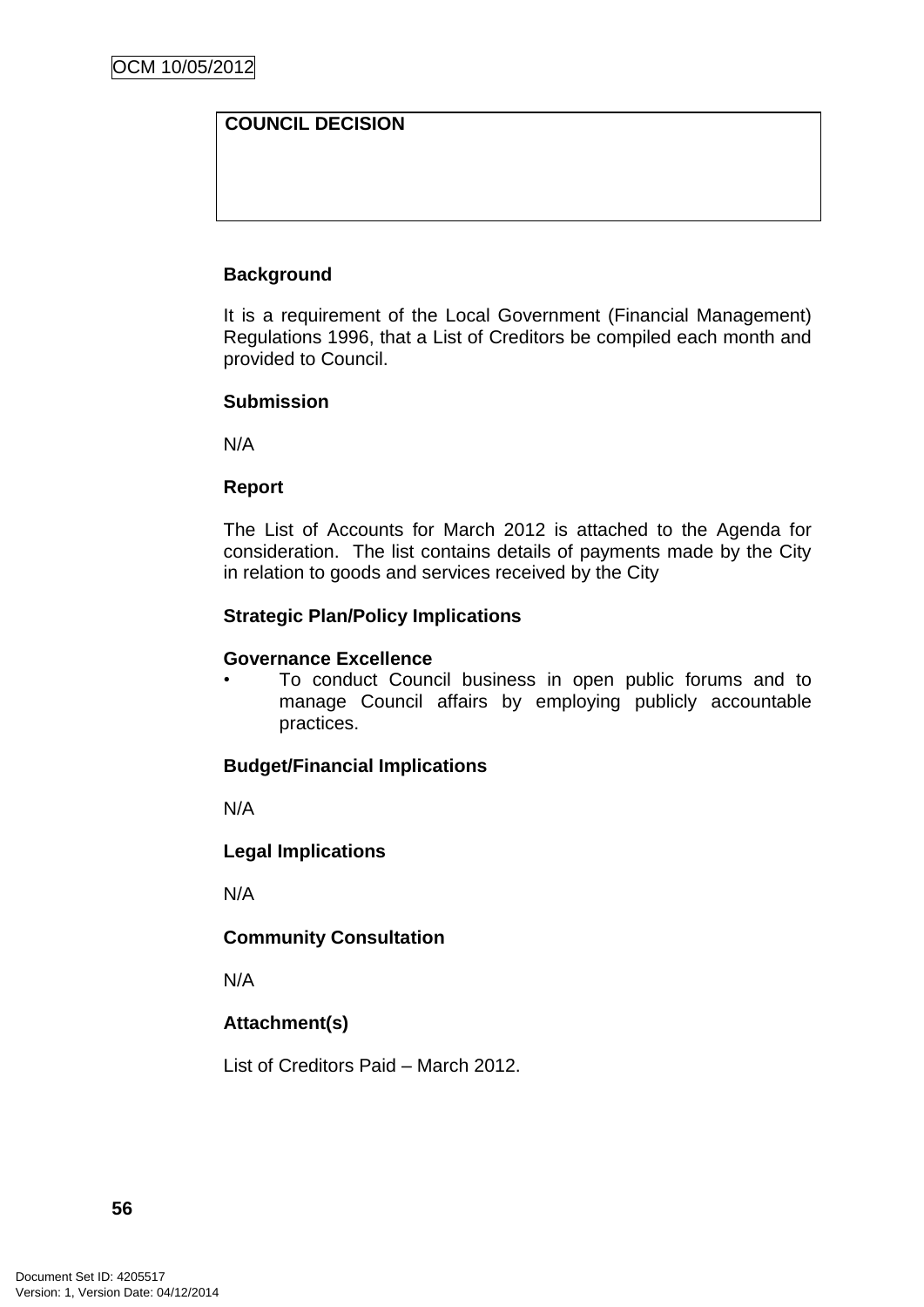## **Advice to Proponent(s)/Submissioners**

N/A

**Implications of Section 3.18(3) Local Government Act, 1995**

Nil.

### **15.2 (OCM 10/05/2012) - STATEMENT OF FINANCIAL ACTIVITY & ASSOCIATED REPORTS - MARCH 2012 (FS/S/001) (N MAURICIO) (ATTACH)**

### **RECOMMENDATION**

That Council receive the Statements of Financial Activity and associated reports for March 2012, as attached to the Agenda.

## **COUNCIL DECISION**

### **Background**

Regulations 1996 prescribes that a local government is to prepare each month a Statement of Financial Activity.

Regulation 34(2) requires the Statement of Financial Activity to be accompanied by documents containing:–

- (a) details of the composition of the closing net current assets (less restricted and committed assets);
- (b) explanations for each material variance identified between YTD budgets and actuals; and
- (c) any other supporting information considered relevant by the local government.

Regulation 34(4)(a) prescribes that the Statement of Financial Activity and accompanying documents be presented to Council within 2 months after the end of the month to which the statement relates.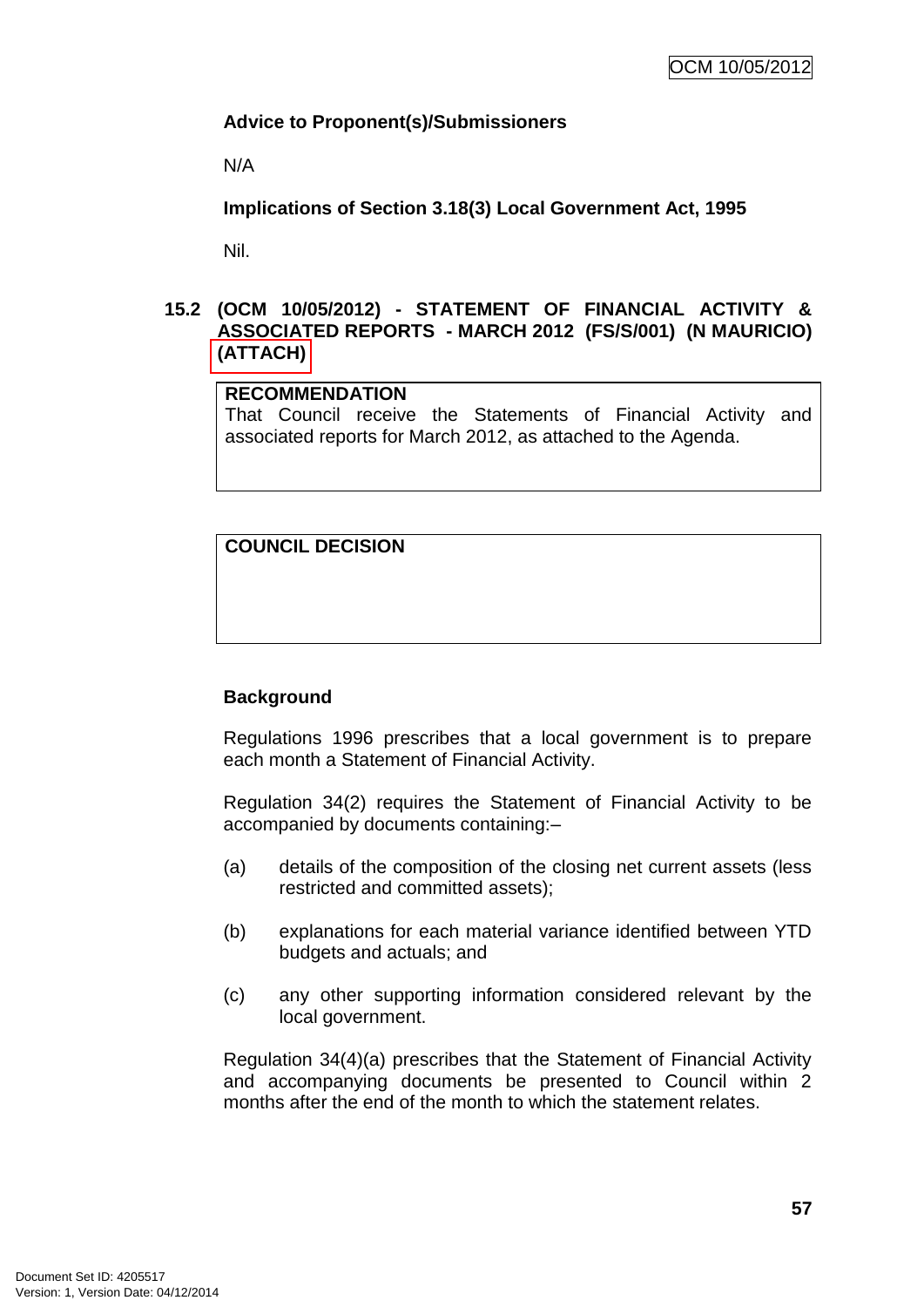The regulations require the information reported in the statement to be shown either by nature and type, statutory program or business unit. The City chooses to report the information according to its organisational business structure, as well as by nature and type.

Financial Management Regulation 34(5) requires Council to annually set a materiality threshold for the purpose of disclosing budget variance details. To this end, Council has adopted a materiality threshold variance of \$100,000 for the 2011/12 financial year.

#### **Submission**

N/A

### **Report**

### Closing Funds

The City"s closing municipal funds of \$47.7M were \$13.0M higher than the YTD revised budget. This represents favourable operating revenue and expenditure positions, underspending in the capital program and \$4.2M of transfers to Reserve not yet completed.

The full year revised budget is showing a closing funds position of \$393k, little changed from last month. The budgeted closing funds position will fluctuate moderately throughout the year as it is impacted by various Council decisions and minor system adjustments and corrections. Details of these are outlined in Note 3 to the financial report.

### Operating Revenue

Overall, operating revenue is tracking ahead of budget by \$2.9M, which is less than last month's variance by \$0.2M. This continues to be impacted by several regular items. Interest earnings on investments were \$0.7M ahead of YTD budget due to the strong cash flow position. Rates revenue was \$0.4M ahead of budget. Revenue from the Henderson Waste Recovery Park was also \$0.8M ahead of the YTD budget despite the MYBR. This has reduced from last month due to the impact of the revised budget target adopted in the mid year review.

### Operating Expenditure

Operating expenditure is showing an overall underspend of \$3.3M, being 4% of the YTD budget and \$0.2M more than last month. Key contributors to this result include: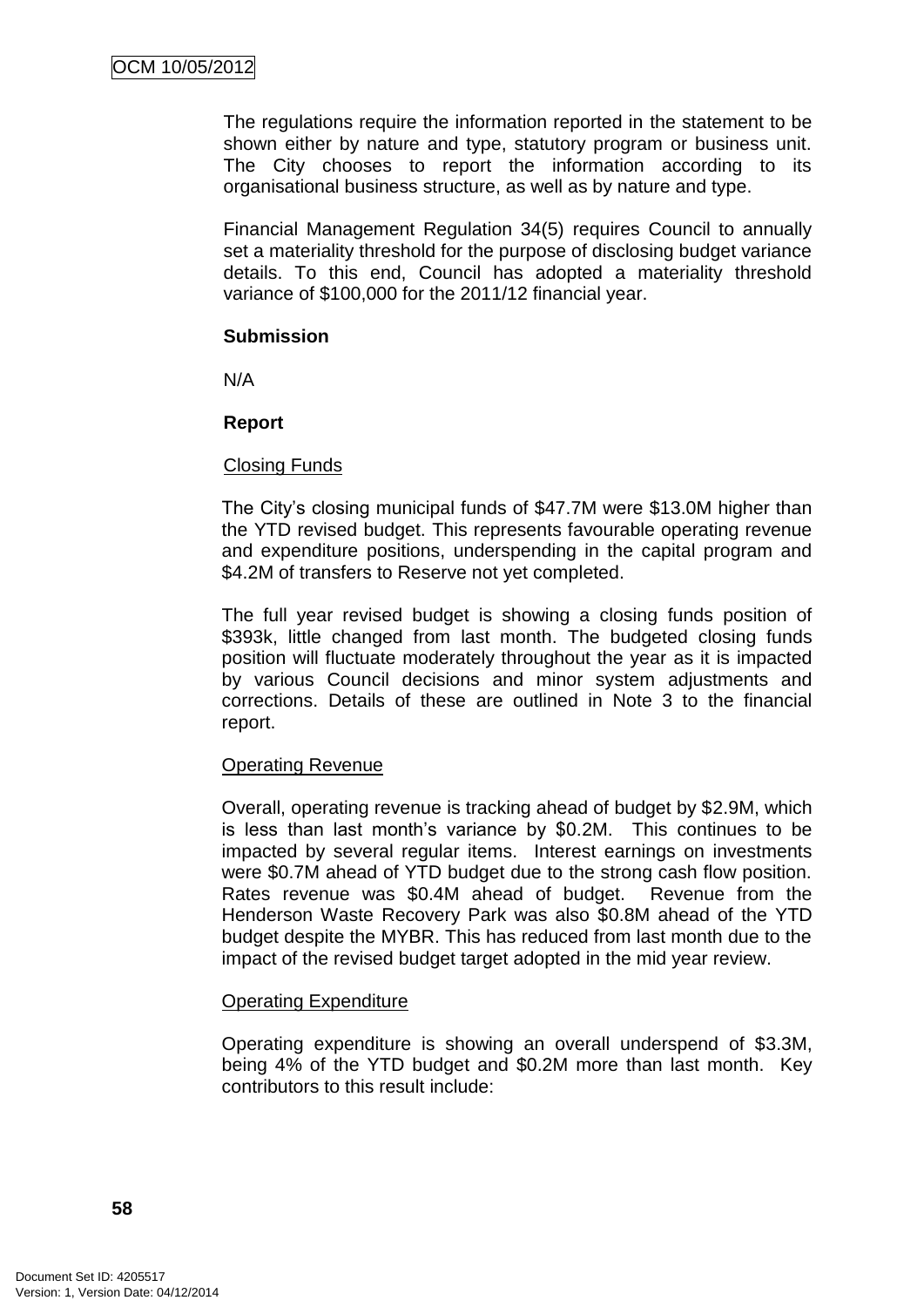- a YTD under spend of the Council grants program of \$0.4M,
- General budget under spend within Parks and Environmental Services of \$0.7M,
- Overall budget under spend within Roads Maintenance and Construction Services of \$1.5M, including an allocation of \$1.0M for underground power and \$0.5M in street lighting costs not yet expensed due to ongoing negotiations for revised charges.

The following table shows the budgetary performance from a nature or type perspective:

| <b>Nature or Type</b><br><b>Classification</b> | <b>Actual</b> | <b>Amended</b><br><b>YTD Budget</b> | Variance to<br><b>YTD Budget</b> |
|------------------------------------------------|---------------|-------------------------------------|----------------------------------|
|                                                |               |                                     | %                                |
| <b>Employee Costs</b>                          | \$26.47M      | \$27.00M                            | 2.0%                             |
| <b>Materials and Contracts</b>                 | \$21.67M      | \$23.39M                            | 7.9%                             |
| <b>Utilities</b>                               | \$2.35M       | \$3.05M                             | 29.8%                            |
| Insurances                                     | \$1.73M       | \$1.67M                             | $-3.6%$                          |
| <b>Other Expenses</b>                          | \$5.11M       | \$5.59M                             | 8.6%                             |
| Depreciation (non cash)                        | \$16.50M      | \$15.57M                            | $-5.9%$                          |

There is traditionally a lag effect in the incurring of materials and contracts and utility expenses. The basis for street lighting costs is currently being disputed with Synergy, which is impacting the variance.

Depreciation is tracking ahead of budget due to the impact of the revaluation on road infrastructure performed during the 2011/12 end of year financial reporting.

### Capital Program

The City"s capital budget is showing an overall under spend of \$13.4M against a YTD budget of \$34.9M and full year budget of \$60.3M. The majority of the City"s largest infrastructure projects are under construction, which will lead to an increased rate of expenditure over the remainder of the year.

Capital related funding sources are conversely down \$11.4M against the ytd budget, largely as a result of the capital expenditure underspend. The main impacts are Council"s cash reserves at \$8.3M and proceeds from the sale of assets (land) of \$3.9M.

The more significant project spending variances are disclosed in the attached CW Variance analysis report.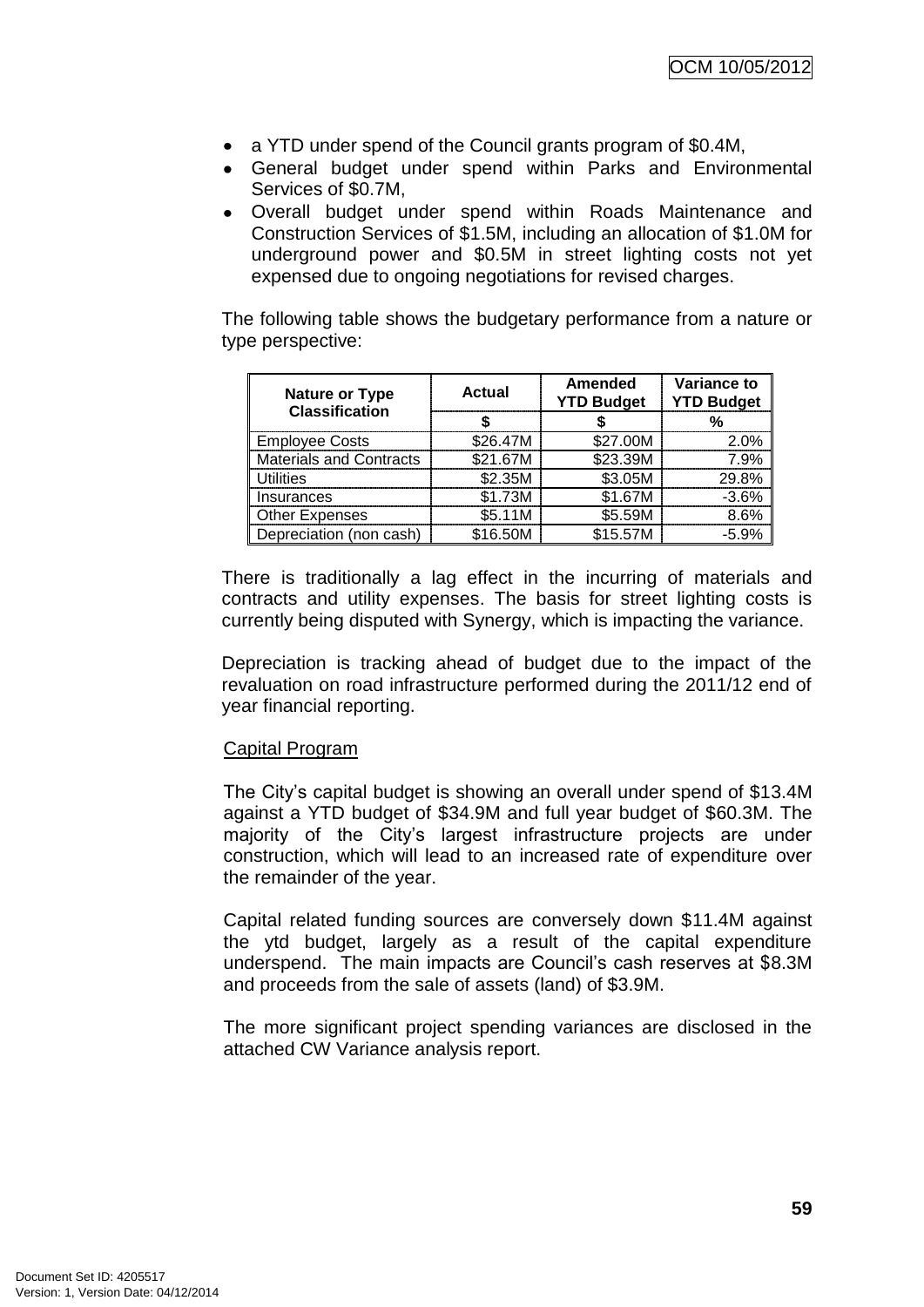#### Cash & Investments

Council"s cash and current/non-current investment holdings reduced to \$102.9M (from \$109.6M in February). This is \$18.8M ahead of YTD budget estimates mainly due to the impact of the capital budget variances, as well as the favourable operating budget. This continues to boost the City"s interest earning capacity.

Of this total cash and investment holding, \$46.8M represents the City"s cash reserves, whilst another \$6.2M is held for other restricted purposes such as bonds and capital contributions. The balance of \$49.9M represents the cash and investment component of the City's working capital, available to fund ongoing operations and the municipal funded portion of the capital program.

The City"s investment portfolio made an annualised return of 6.02% for the month, versus the benchmark BBSW performance of 4.70%. The Reserve Bank again failed to reduce interest rates in April, thus allowing the City to continue investing its funds at yields of around 6%.

The majority of investments held continue to be in term deposit products placed with highly rated APRA (Australian Prudential Regulation Authority) regulated Australian banks. These mainly range in terms of up to six months, as this is where the current value in the yield curve lies.

#### Description of Graphs and Charts

There is a bar graph tracking Business Unit operating expenditure against budget. This provides a very quick view of how the different units are tracking and the comparative size of their budgets.

The Capital Expenditure graph tracks the YTD capital spend against the budget. It also includes an additional trend line for the total of YTD actual expenditure and committed orders. This gives a better indication of how the capital budget is being exhausted, rather than just purely actual cost alone.

A liquidity graph shows the level of Council"s net current position (adjusted for restricted assets) and trends this against previous years. This gives a good indication of Council"s capacity to meet its financial commitments over the course of the year.

Council"s overall cash and investments position is provided in a line graph with a comparison against the YTD budget and the previous year"s position at the same time.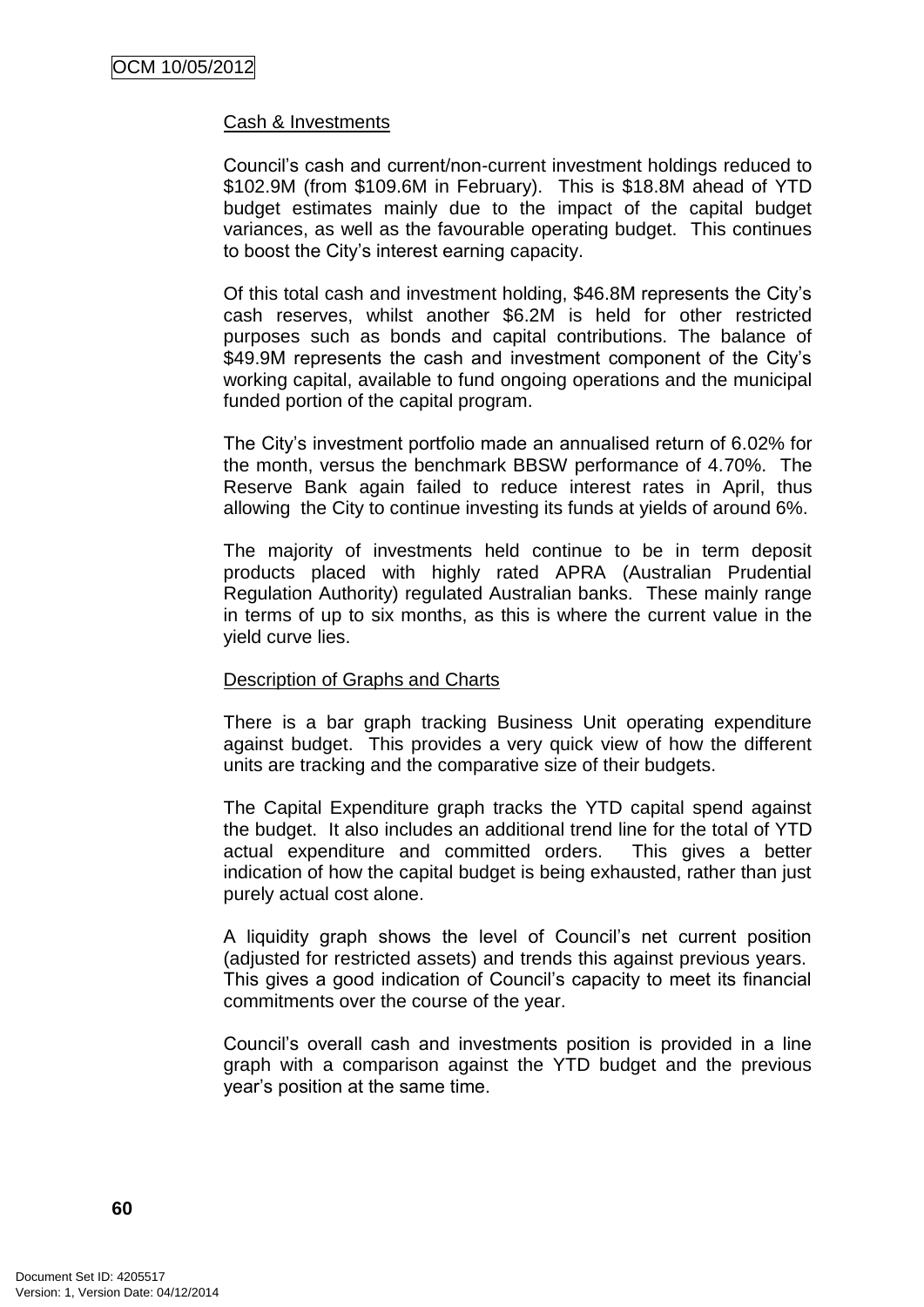Pie charts included show the break-up of actual operating income and expenditure by nature and type and the make-up of Council"s current assets and liabilities (comprising the net current position).

### **Strategic Plan/Policy Implications**

#### **Governance Excellence**

• To conduct Council business in open public forums and to manage Council affairs by employing publicly accountable practices.

## **Budget/Financial Implications**

Material variances identified of a permanent nature (ie. not due to timing issues) may impact on Council"s final budget position (depending upon the nature of the item.

## **Legal Implications**

N/A

## **Community Consultation**

N/A

### **Attachment(s)**

Statement of Financial Activity and associated reports – March 2012.

### **Advice to Proponent(s)/Submissioners**

N/A

# **Implications of Section 3.18(3) Local Government Act, 1995**

Nil.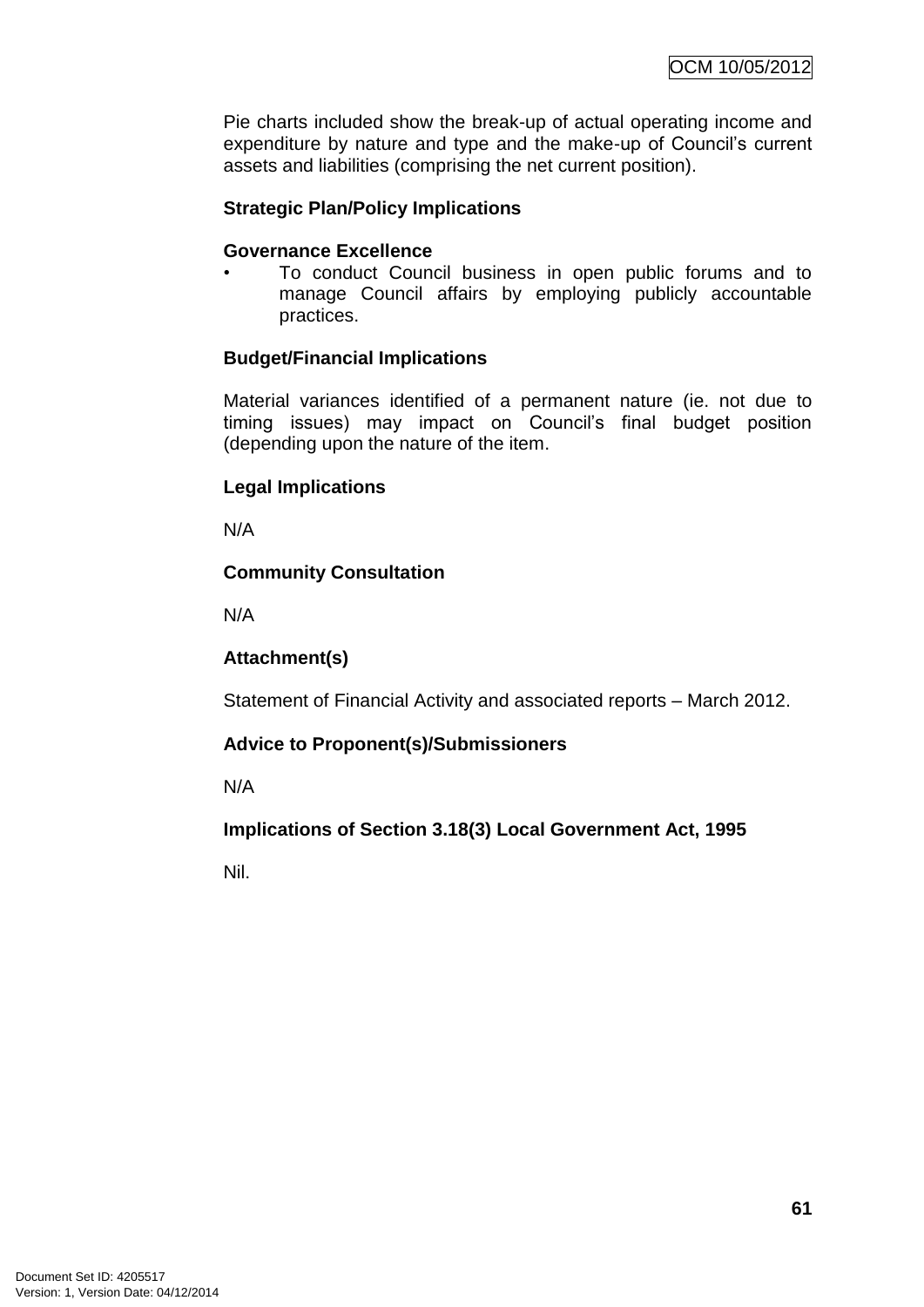## **15.3 (OCM 10/05/2012) - PROPOSED MULTI-STOREY CAR PARK AT COCKBURN CENTRAL (PS/L/001) (S DOWNING) (ATTACH)**

# **RECOMMENDATION**

That Council

- (1) approach WAPC to explore the acquisition of Lot 24 Stockton Bend, Cockburn Central or Lot 23 Tea Tree Bend, Cockburn Central for the purpose of developing a multi-storey car park; and
- (2) allocate \$25,000 in the 2012/13 Municipal budget to enable a design of a multi-storey car park to be completed and costed.

# **COUNCIL DECISION**

# **Background**

At the Ordinary Council Meeting of 8 March 2012, Mayor Howlett requested that a report be presented to the May 2012 Council meeting outlining the business case or otherwise for the provision of a multistorey car park at Cockburn Central either as a project solely funded by the City or in conjunction with other potential stakeholders, including the State Government.

### **Submission**

N/A

# **Report**

Cockburn Central is a Transport Orientated Development (TOD) where the use of cars is actively discouraged by planning and design. This in turn has created a need for parking as the use of cars continues to dominate the building landscape. One solution is the construction of a multi-storey car park aside from the current parking solutions in the precinct and the parking provided on the eastern side of the Freeway.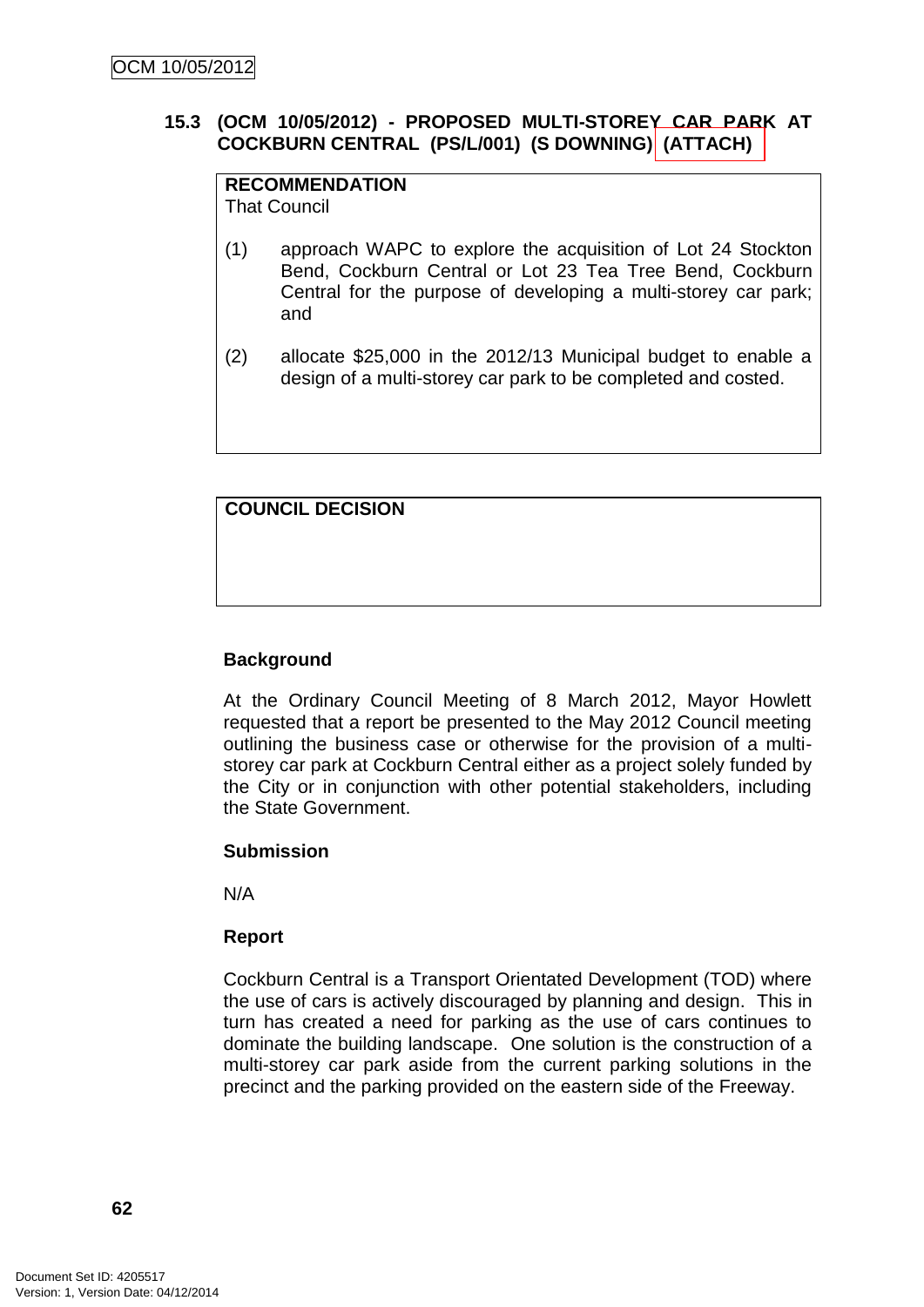As such a number of land options suitable for the construction of a multi-story car park are being and have been investigated for the purposes of this report.

### *Lot 24 Stockton Bend, Cockburn Central*

This 6,011 sq. m. lot is currently being used as a "secure" car park that is a guard is in place to monitor the ingress and egress of vehicles into the car park, for general public car parking on a "first in first served basis". The lot is owned by the WA Planning Commission (WAPC) but leased to the Public Transport Authority (PTA) for ten years for the purposes of a car park. The car park currently has 205 ordinary car bays, 6 Acrod bays and 10 motor cycle bays. The PTA charge users of the facility \$2 per day. Initial discussions with WAPC have been favourable and they would consider any proposal on its merits for the construction on a paid multi-storey car park.

### *Lot 23 Tea Tree Close, Cockburn Central*

This 7,231 sq. m. lot is currently being used as an "unsecure" car park, that is "no-guard" is in place to monitor the ingress and egress of vehicles into the car park, for general public car parking on a "first in first served basis". The lot is owned by the WA Planning Commission (WAPC) but leased to the Public Transport Authority (PTA) for ten years for the purposes of a car park. The car park currently has 197 ordinary car bays, 3 Acrod bays and 6 motorcycle bays. The PTA does not charge users of the facility \$2 per day. Initial discussions with WAPC have been favourable and they would consider any proposal on its merits for the construction on a paid multi-storey car park.

### *Lot 7 Linkage Avenue, Cockburn Central*

The City of Cockburn owns Lot 7 freehold. This is a 4,646 sq. m. site. The zoning of this land is for a commercial building. Originally it was intended to construct a three storey commercial building incorporating a library and parking plus a residential tower. Planning approval has been granted for the construction of this facility. The site is currently vacant but is being used as a paid temporary car park for construction workers as various buildings in Cockburn Central are constructed. The original intention was for a three storey above ground car park to be constructed to service the parking needs of the tenants of the building. Planning consent could be amended to provide for a further three levels of public parking providing an estimated 460 car bays.

### *Other Lots in Cockburn Central*

Landcorp is the owner of other land totalling 3.6ha in the Cockburn Central precinct. If a multi-storey car park is to be constructed, the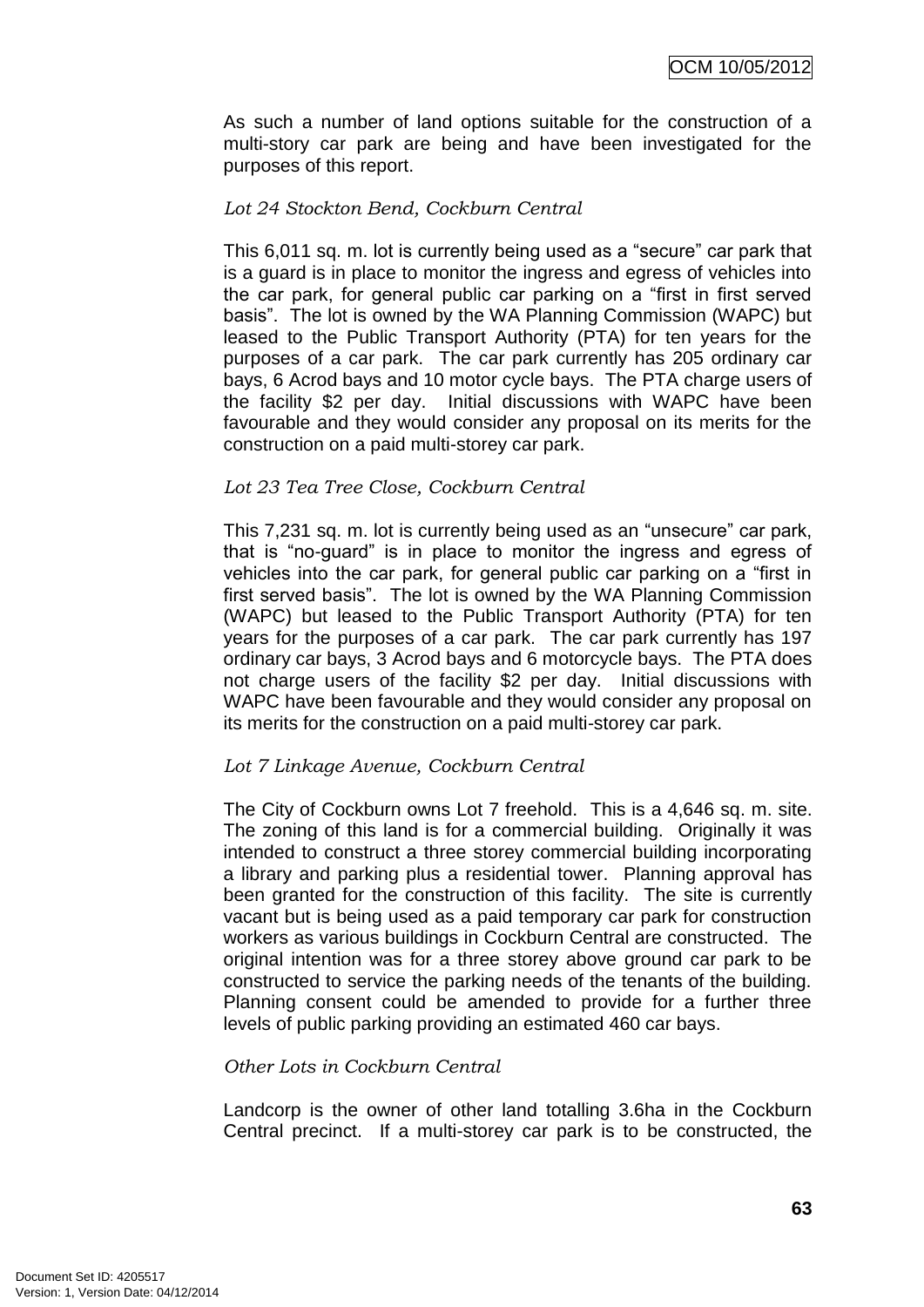assumption would be that the Council would have to acquire it from Landcorp. As a TOD this may prove problematic for the purposes of a stand alone multi-storey car park as it would be contrary to the original purposes of the precinct. As with the WAPC, Landcorp would review any proposal from the City on its merits as they are ultimately a profit making body for the State Government.

### *FESA Building*

A further option is altering the existing car park on the FESA building site. The City has been approached by FESA about parking for staff with a non-FESA vehicle. Whilst a number of temporary solutions are being canvassed with FESA, a permanent solution with FESA may be the construction of a multi-storey car park on their current parking facility, which is approximately 2,500 sq m. The benefits of this are FESA has the additional parking required for non-FESA vehicles and secondly, additional storeys are then available for public parking. FESA is yet to be approached about this latter model.

#### *Cost*

Final costing for any multi-storey car park is subject to a final design, which to date has not occurred. The City has consulted a leading firm of quantity surveyors and has been advised of the following:

- 1. Multi-Storey Car park similar to the Fiona Stanley Hospital Car Park (near the Freeway) - \$35,000 per car bay inclusive of all professional fees but exclusive of land costs.
- 2. Multi-Storey Car Park similar to a CDB Car Park (appearing like an office building which would fit into the design of Cockburn Central Precinct) - \$40,000 per car bay inclusive of all professional fees but exclusive of land cost.

When you extrapolate the above cost estimates, it will translate to a draft cost of \$21m to \$24m for a three level, 600 car bay multi-storey car park exclusive of land costs on a site of approximately 6000 sq. m. of 28 sq. m. per bay.

Land may cost \$5m to \$6m for a 6,000 sq. m. block unless the City obtains a block leasehold or enters into a joint venture with a current landowner such as the WAPC.

#### *Fee Structures*

The last review the City did for paid parking did not proceed because of the perception that the City could not recover the cost of the capital investment into a multi-storey car park. The cost recovery rate was set at \$1.00 to \$1.50 per hour for a 24 hour cycle. This paper and the draft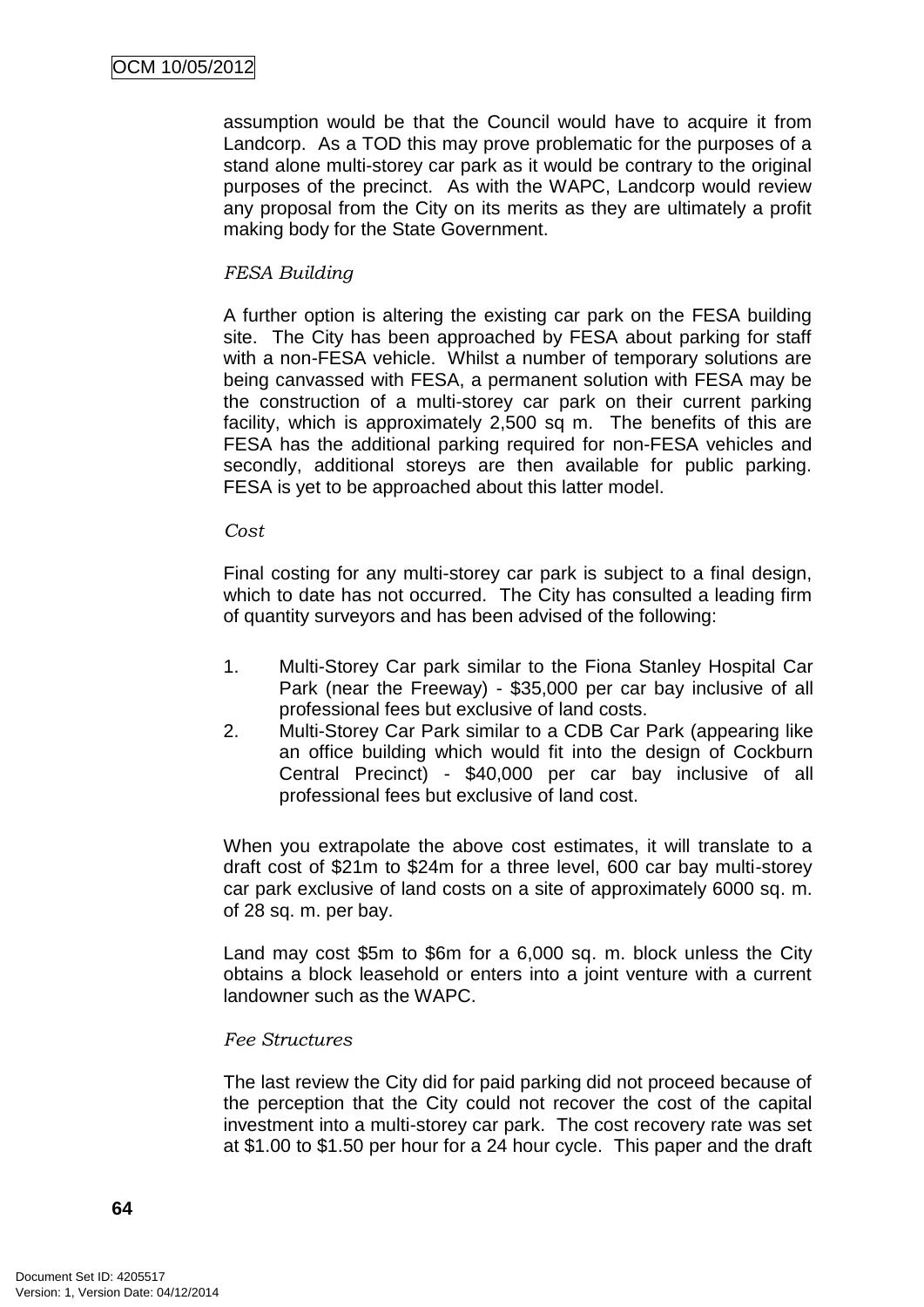OCM 10/05/2012

numbers completed to support the rate of \$1.30 to \$1.50 per hour. This rate would make a multi-storey car park feasible. In part, there would be day or commuter shift and then a night shift as TOD residential occupiers of the precinct seek to park their cars securely. A permanent work force in the precinct could also occupy part of the facility and be subsidised by their employer. Australand have approached Council about cash in lieu of parking for one of their developments. This policy could also apply to other developments in the Cockburn Central precinct.

The rate per bay has been struck to recover the loan the Council would have to borrow to facilitate the construction of the building and to fund the operations of the parking station including a sinking fund to maintain the parking station. No margin has been built into the above hourly rate.

Funding the cost of a 600 bay facility will cost between \$21m to \$24m. The Council could provide an equity contribution of up to 20% or \$4 to \$5m. The Council would have to borrow the balance accessing a long term loan from WA Treasury Corporation at the State Government"s AAA credit rating. An alternative funding strategy is to strata part or all of the facility as a real estate investment to provide the initial capital funding or the Council could on-sell a portion of the balance so as to minimise financial risk.

The City has noted the increasing push for paid parking at Fiona Stanley Hospital. Although no cost has been projected, nursing and other hospital staff at other public hospitals is required to pay \$8 to \$10 per 8 hour day/afternoon shift. The City of Stirling is now also discussing the introduction of paid parking in the industrial/commercial precinct of Herdsman for street parking. This is without them investing in a multi-storey car park. The cost for building parking stations is very expensive and this cost should be recovered from users. A recent article in the West Australian indicated car parking rates in the City (outskirts of the CBD) of \$1.94 to \$2.30 per five hour day for parking (single level asphalt car park). This is around \$2 per hour but the commuter would have to drive the car into the city with the increasing traffic delays pushing up the cost of this part of the journey. Multistorey parking in the CBD is \$4.20 to \$8.00 per hour.

No designs for a parking station have been drawn up for the purposes of this report, but pictures of the Fiona Stanley Hospital car park and a City of Perth "building" style of car park are attached.

One note of caution is that an investment in car parking facility will provide an irregular/casual income stream as against a regulated income stream obtained from an office complex.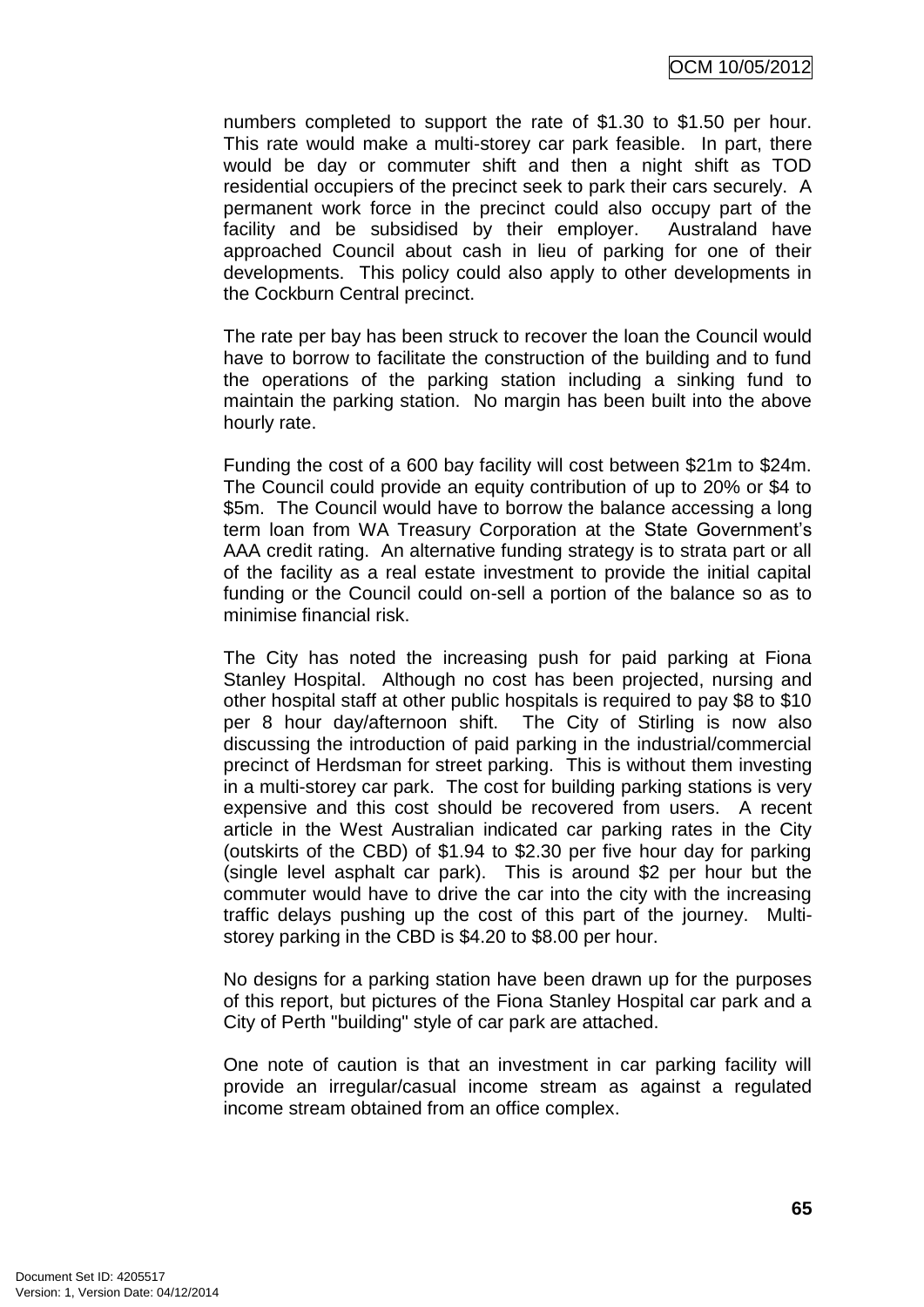## *Conclusion and Recommendations –*

A formal design should be completed and costed. A formal approach should be made to a number of landholders including WAPC, PTA, FESA, Landcorp and Australand to discuss a joint venture for the construction of a paid multi-storey car park.

### **Strategic Plan/Policy Implications**

### **Infrastructure Development**

• To construct and maintain community facilities that meet community needs.

## **Transport Optimisation**

• To achieve provision of an effective public transport system that provides maximum amenity, connectivity and integration for the community.

## **Budget/Financial Implications**

An allocation of \$25,000 in the 2012/13 Budget is recommended.

## **Legal Implications**

N/A

# **Community Consultation**

N/A

# **Attachment(s)**

- 1. Map of Cockburn Central highlighting the potential lots mentioned in the report.
- 2. Pictures of the Fiona Stanley Hospital car park and a City of Perth car park – office appearance.
- 3. Map of Cutler Road 401 Private Car Park Facility

# **Advice to Proponent(s)/Submissioners**

N/A.

# **Implications of Section 3.18(3) Local Government Act, 1995**

Nil.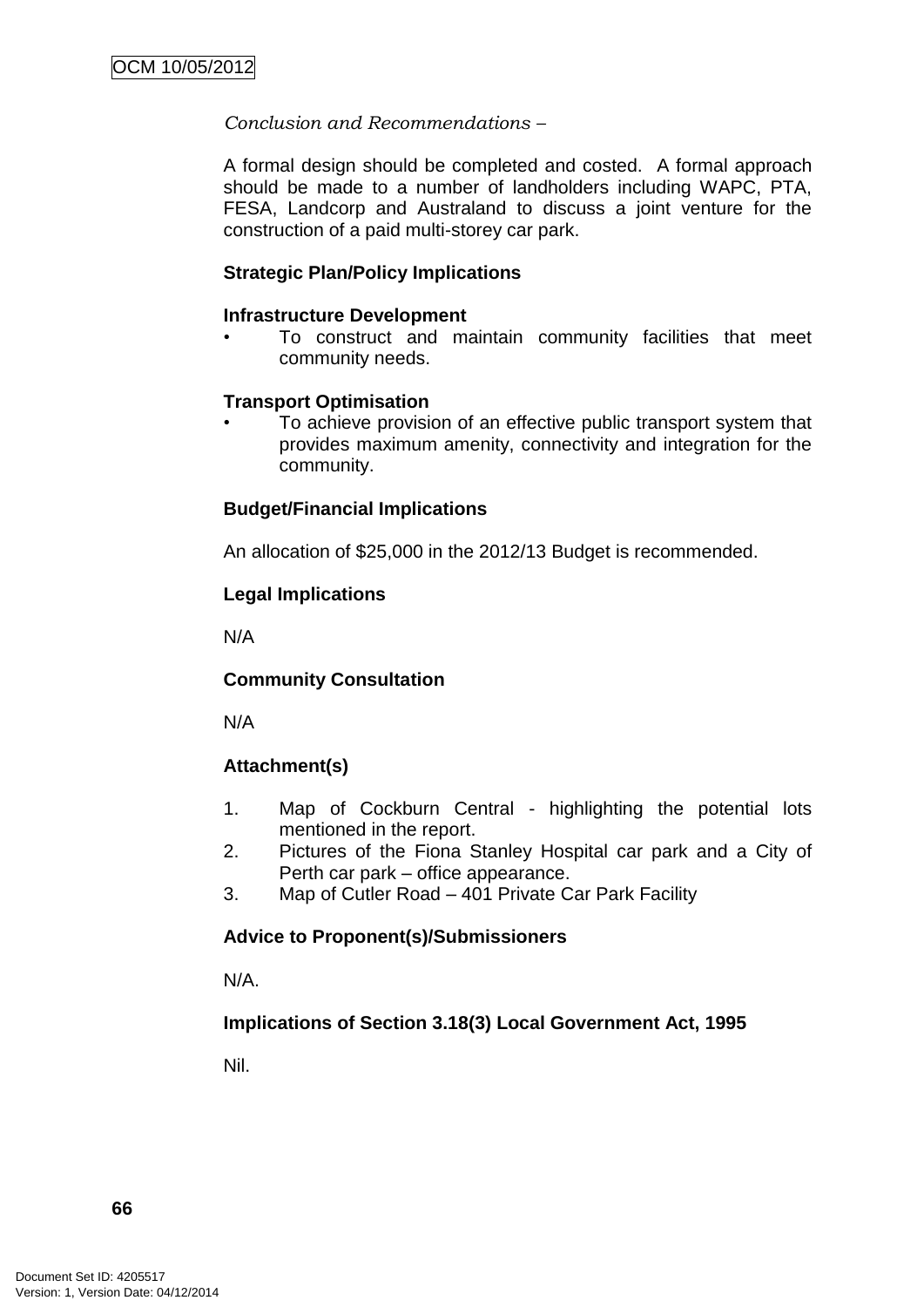### **15.4 (OCM 10/05/2012) - PROPOSED DIFFERENTIAL RATES FOR LAND CLASSIFIED SPECIAL INDUSTRIAL - CEMENT WORKS 2012/13 (FS/T/001) (S DOWNING)**

### **RECOMMENDATION**

That Council write to the Minister for Local Government seeking approval under Section 6.33 (3) of the Local Government Act in relation to imposing a differential rate on land classified as Special Industrial – Cement Works, for financial year 2012/12 to rise from 11.12¢ in the dollar to 11.676¢ in the dollar.

## **COUNCIL DECISION**

## **Background**

Section 6.33 (3) of The Local Government Act requires a Council to seek the permission of the Minister for Local Government when it wishes to impose a differential rate which is twice the lowest differential general rate. As in prior years, permission has been granted by the Minister to impose such a rate once Council has endorsed the rate proposed by Council Officers.

### **Submission**

N/A

### **Report**

For the financial years 2010/11 and 2011/12, Council has imposed a differential rate on land classified by Special Industrial – Cement Works.

The rate in the dollar imposed was greater than the two times permitted under section 6.33 (3) of the Local Government Act. For 2011/12 the lowest rate in the dollar was 4.65¢ with the rate for Special Industrial – Cement Works being 11.12¢, in the dollar or 38% greater than the limit allowed. Prior to making this determination Council wrote to the landowner advising of the imposition of the differential rate. No correspondence was subsequently received from the landowner.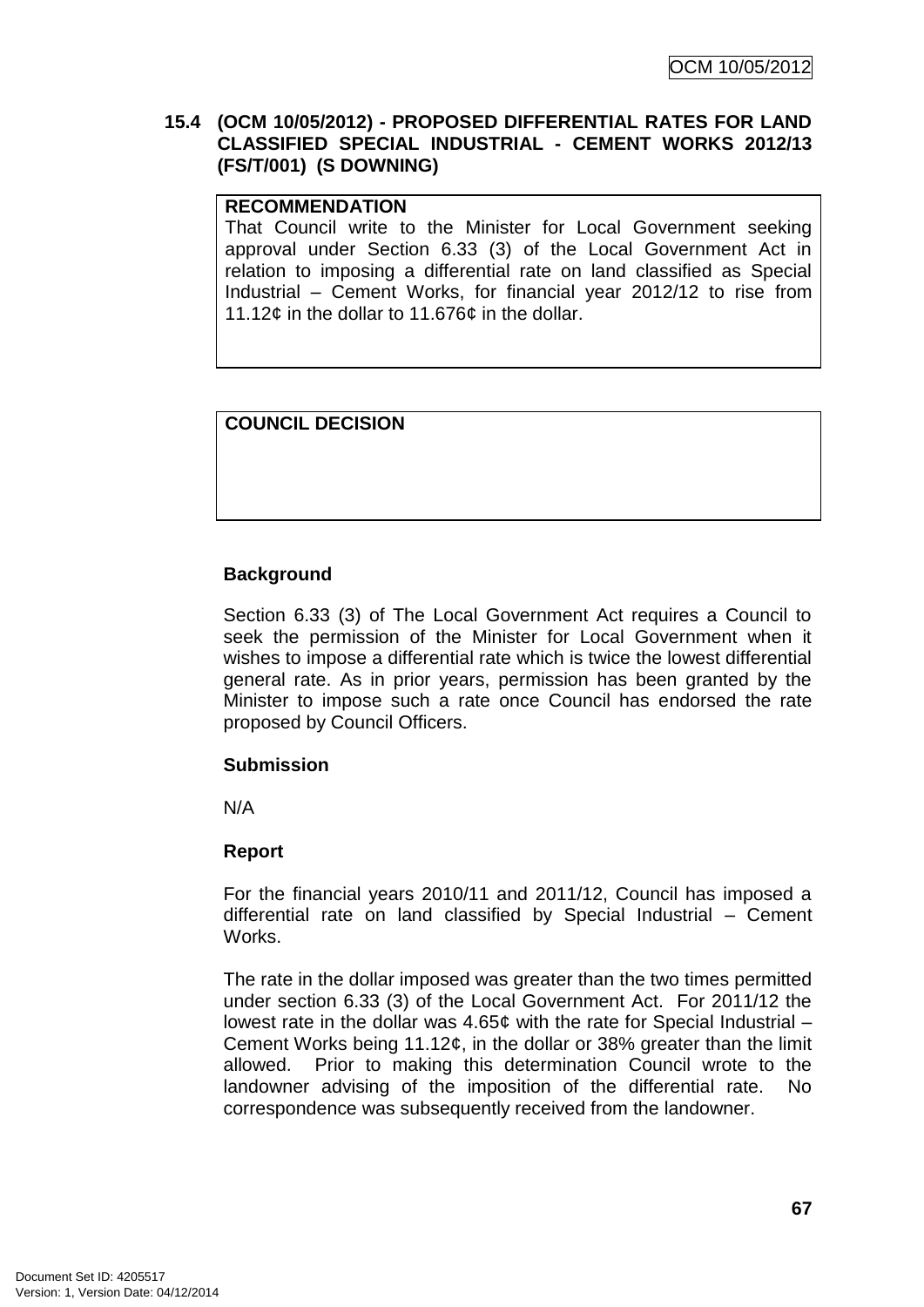For the new financial year Council is seeking, subject to the adoption of the Municipal Budget and permission from the Minister for Local Government to impose a rate similar to one imposed in financial year 2011/12, plus an increase of 5%. The determination will impose a differential rate of 11.676¢ in the dollar or 39% higher than the limit imposed under section 6.33 (3) of the Act.

The increase is similar to one proposed for all commercial and industrial properties in the municipality. Council will also correspond with the affected landowner advising them of this approval.

## **Strategic Plan/Policy Implications**

## **Governance Excellence**

- To conduct Council business in open public forums and to manage Council affairs by employing publicly accountable practices.
- To provide effective monitoring and regulatory services that administer relevant legislation and local laws in a fair and impartial way.

## **Budget/Financial Implications**

The additional rate as proposed on the affected land will derive approximately \$28,000 more in rate income compared to financial year 2011/12.

### **Legal Implications**

Local Government Act 1995 – Section 6.33(3).

### **Community Consultation**

N/A

### **Attachment(s)**

N/A

# **Advice to Proponent(s)/Submissioners**

N/A

**Implications of Section 3.18(3) Local Government Act, 1995**

Nil.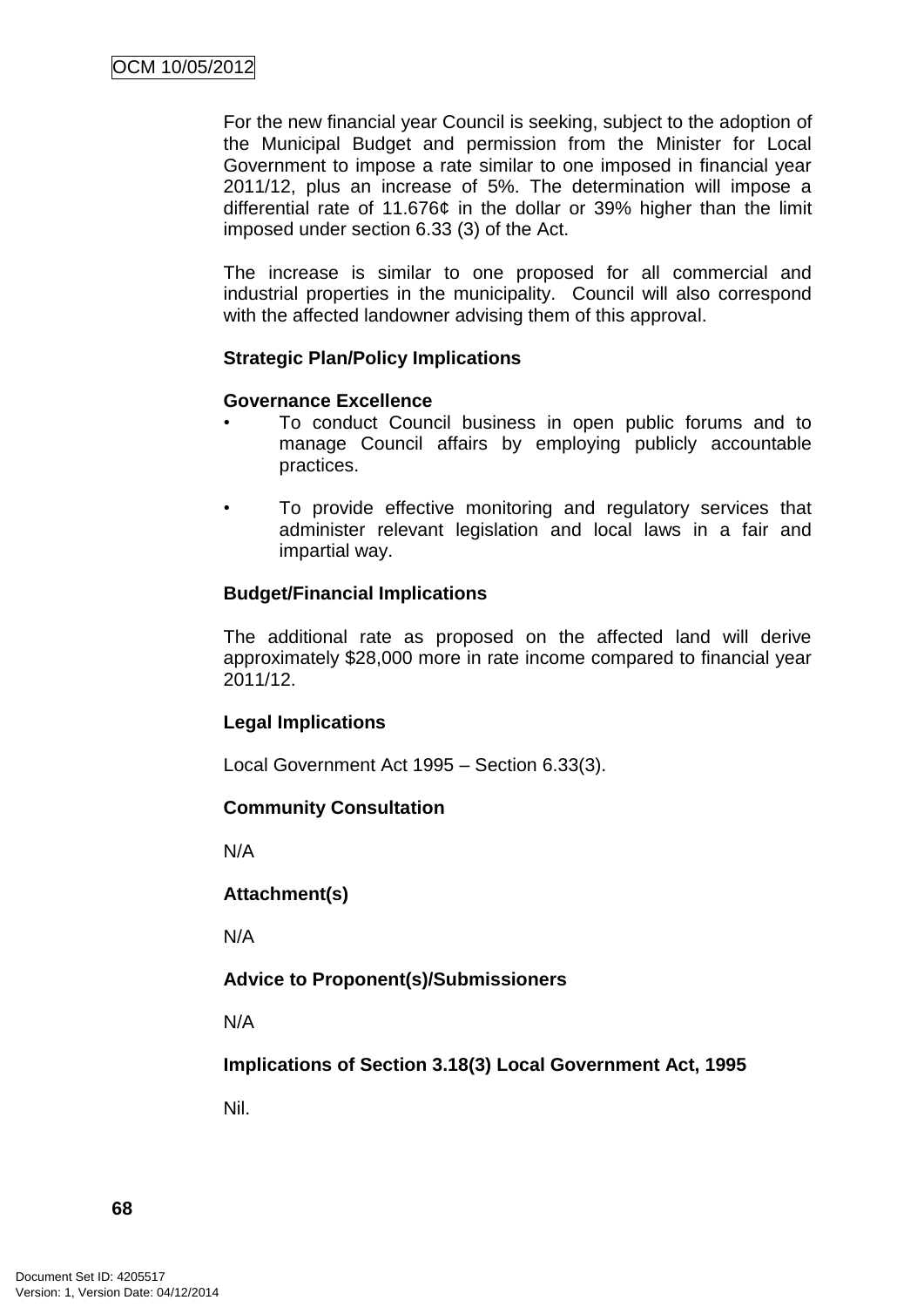#### **16. ENGINEERING AND WORKS DIVISION ISSUES**

# **16.1 (OCM 10/05/2012) - COOGEE BEACH SHARK EXCLUSION ZONE FEASIBILITY STUDY (ES/V/001) (D VICKERY) (ATTACH)**

# **RECOMMENDATION**

That Council

- (1) receive the attached Feasibility Study for information; and
- (2) take no further action on the installation of a shark exclusion net or other device at this time.

# **COUNCIL DECISION**

# **Background**

Over the last several years there has been an increased incidence of fatal shark attacks on swimmers, surfers and divers along Western Australia"s west coast, including the Perth Metropolitan area. Each of these attacks has been attributed to great white sharks.

At the 10<sup>th</sup> November 2011 Ordinary Council Meeting, Deputy Mayor Kevin Allen requested that officers prepare a report to be provided to a future Council meeting, investigating the feasibility of installing shark nets on a section of Coogee Beach.

The report presented is to address all necessary issues, including, but not limited to costs, engineering feasibility, effect on the marine environment, length of deployment, community consultation and any other issues considered relevant by the officer compiling the report.

#### **Submission**

N/A

# **Report**

A feasibility study has been undertaken (report attached) that: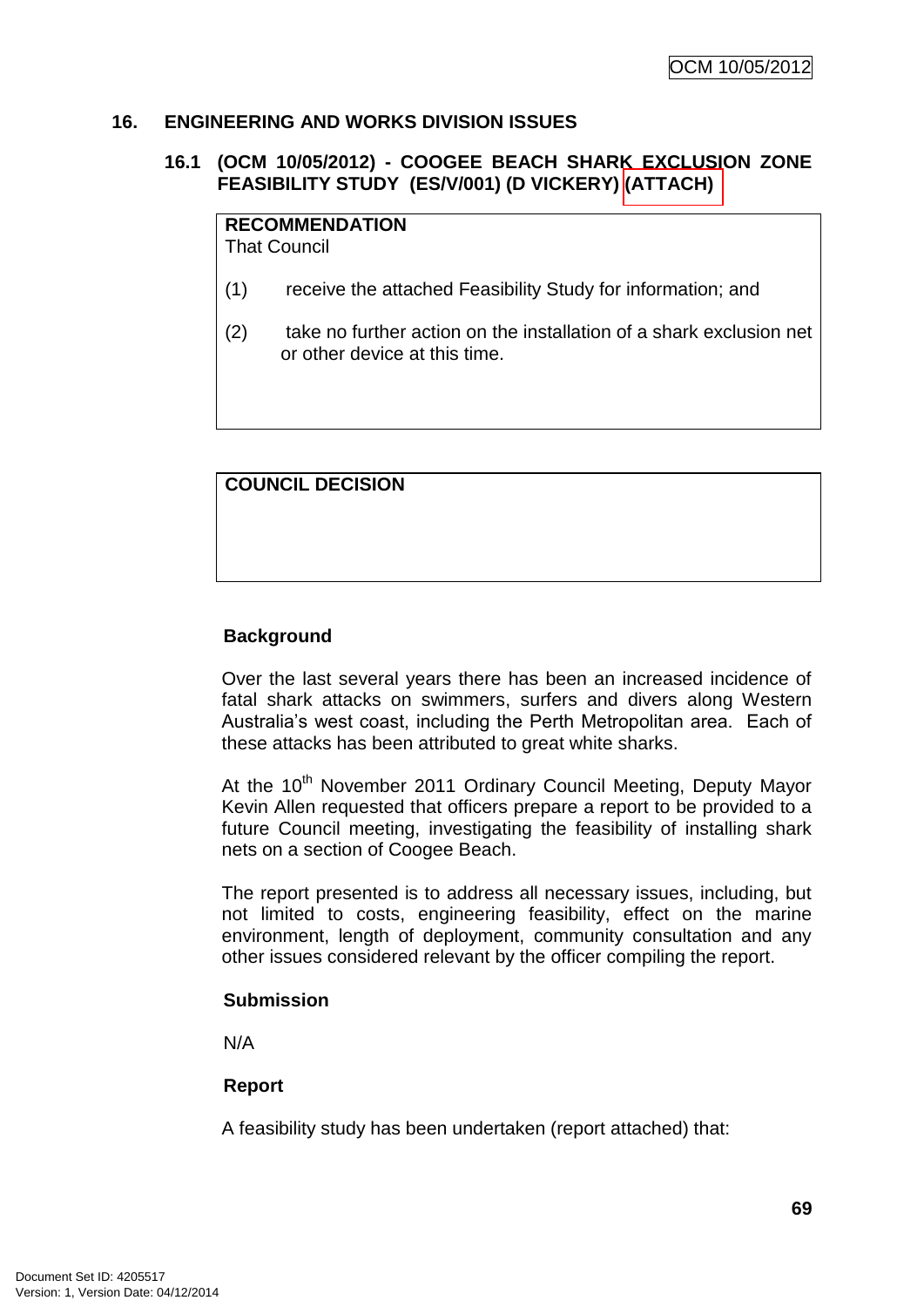- a) Explores what form of shark exclusion net or other devices may be appropriate for installation at Coogee Beach. The Study has investigated what forms of swimmer protection have been installed elsewhere in Australia and the world and assesses their suitability for the Coogee Beach/Cockburn Sound environment. This includes consideration of potential adverse impacts on non targeted marine species and how this would be perceived by relevant Agencies and the Community as a whole.
- b) Provides the statistics to do with shark sightings and incidences with people over the last 120 years as relates to Cockburn Sound and wider metropolitan Perth coastline and draws some conclusions in respect to relative risks for swimmers utilising Coogee Beach.
- c) Explores and reports on the jurisdiction of the City to install shark exclusion nets or other devices and what external agency approvals may be required to proceed with an installation.
- d) Looks at potential impacts on other beach and near shore aquatic activities arising from any exclusion net or other device installation, and at the potential benefits versus dis-benefits of drawing additional people to a section of beach, if that were the outcome of installing some form of protection.
- e) Reports on the current State Government initiative and actions of the Shark Response Unit set up within the Department of Fisheries, this unit conducting research on shark movements and options for providing additional protection for persons entering the water.
- f) Details the existing protective measures and warnings in place through the State Government and the Surf Life Saving Association.
- g) Presents the results of a small community survey of people visiting Coogee Beach in regard to their perception of the need and worth of some form of shark exclusion net at Coogee Beach and whether that would influence them entering the water at that location.
- h) Explores the cost for installation and maintenance of what would appear from the study to be the most appropriate form of shark exclusion net for a section of Coogee Beach, if it were determined to proceed with a detail design and trial.

#### **Conclusions**

The nature of Coogee Beach, including the gently sloping and relatively shallow sea bed, and absence of swell generated waves and strong currents, suggest that a net installed over the warmer months of the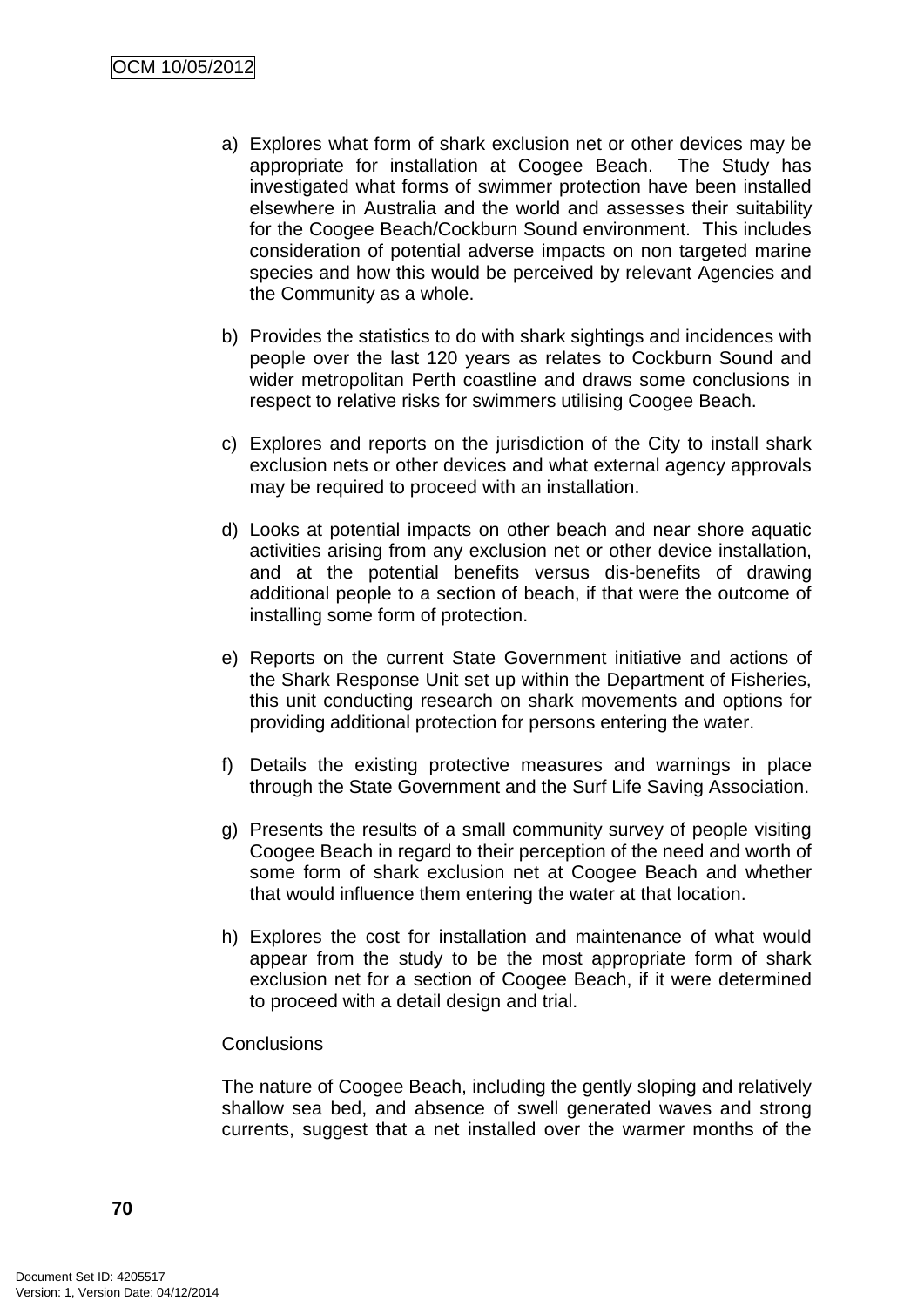year is feasible. Further, the City appears to be empowered to install a shark exclusion net at Coogee Beach, subject to certain approvals and permits.

There is however already a very low likelihood of a swimmer being seriously or fatally injured by an encounter with a shark at Coogee Beach, based on historical data. There is no record of any person being seriously or fatally injured from a shark attack in the vicinity of Coogee Beach since records commenced in the 1800"s.

The low risk of serious or fatal injury for persons swimming at Coogee Beach has been enhanced by the metropolitan beaches aerial patrols, the (limited) presence of Surf Life Savers at Coogee Beach and public information of the hazards of swimming at certain hours of the day etc.

There is opportunity to expand existing protective measures other than by installing a shark exclusion net, by way of the provision of Surf Life Saving patrols on additional days each year, for instance over school holiday week days, through arrangements with Surf Life Saving Australia and be funded by the City. Similarly the provision of elevated viewing platforms could be considered, to aid the monitoring of swimmers at the beach and through that a rapid response in the event of any incident.

The State Government has established the Shark Response Unit, which is researching shark movements and is expected to report to the Minister later this year on protective measures including exclusion nets at swimming beaches. As it stands any installation of a shark exclusion net at Coogee Beach would be a first for Western Australia and provide a precedent for other Local Authorities. It may also alter the balance of liability of the Council in regard to beach users.

A highlighted issue associated with installing a shark exclusion net at Coogee Beach is the risk arising of entanglement and mortality of marine creatures, including protected species. To minimise the risk of entanglement any net would likely need to be wire marine mesh or a monofilament nylon net hung in a "flag" pattern, whereas a conventional fishing gill net over anything but a very small length would not be recommended on account of the risk to marine life and fouling. Use of non enclosure nets and drum lines as installed off New South Wales and Queensland beaches is certainly not recommended, for the reasons outlined in the study.

The suggested size of any net to provide a decent enough area of enclosure is approximately 275 metres long (along the beach) by 75 metres wide (off shore), with the deepest part of the net being in about 2.5 to 3 metres depth of water. Very preliminary costings suggest for a net length of around 400 metres total the cost to Council may be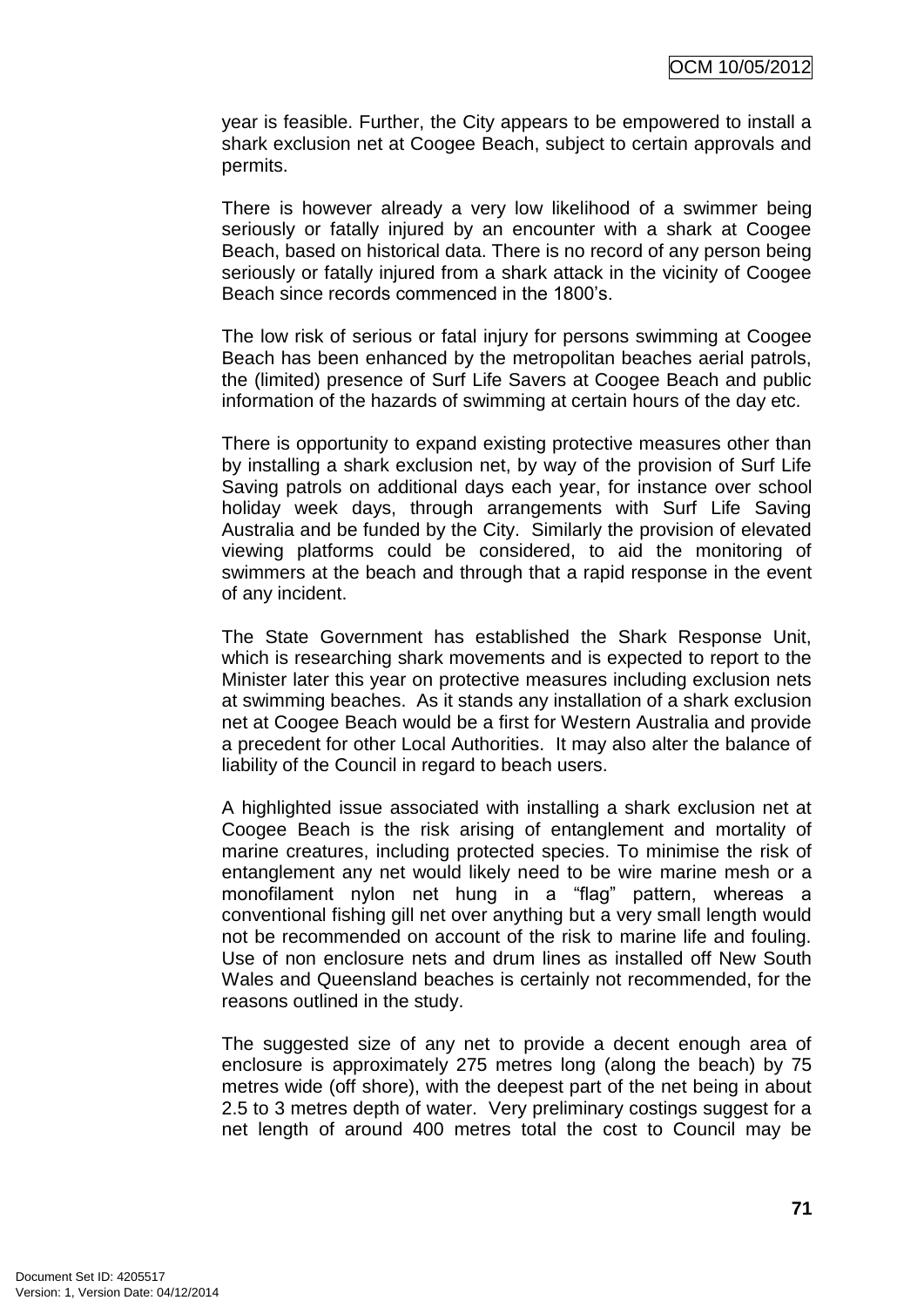around \$150,000 initial cost and around \$72,000 per annum for operating costs including installation and removal, cleaning and depreciation expenses.

The installation of a net of any kind will restrict activities on or in the water at this location other than swimming, such as the use of water craft, wind and kite surfing and also fishing (especially if appended to the Coogee Beach jetty). As well, the installation of a net may lead to over popularity, with consequences for overcrowding and strain on existing facilities and infrastructure. Alternatively the installation of a net may actually deter people from swimming at Coogee Beach, due to the perception that Coogee Beach is a high risk area for sharks.

The community's attitude to the possible installation of a shark exclusion net at Coogee Beach is untested. Whilst a very preliminary beach user survey provided some insight to attitudes (suggesting a 2/3rds in favour - refer to the attached feasibility study findings), a far greater community consultation and education process would be advisable if the Council sought to further consider the installation of a shark exclusion net at Coogee Beach.

Noting the above points, the recommendation arising from the feasibility study is that the City not proceed with the installation of a shark exclusion net at Coogee Beach at this time.

# **Strategic Plan/Policy Implications**

# **Infrastructure Development**

- To construct and maintain community facilities that meet community needs.
- To construct and maintain parks and bushland reserves that are convenient and safe for public use, and do not compromise environmental management.

#### **Natural Environmental Management**

- To conserve, preserve and where required remediate the quality, extent and uniqueness of the natural environment that exists within the district.
- To ensure development of the district is undertaken in such a way that the balance between the natural and human environment is maintained.

# **Budget/Financial Implications**

Budget implications are outlined in the report.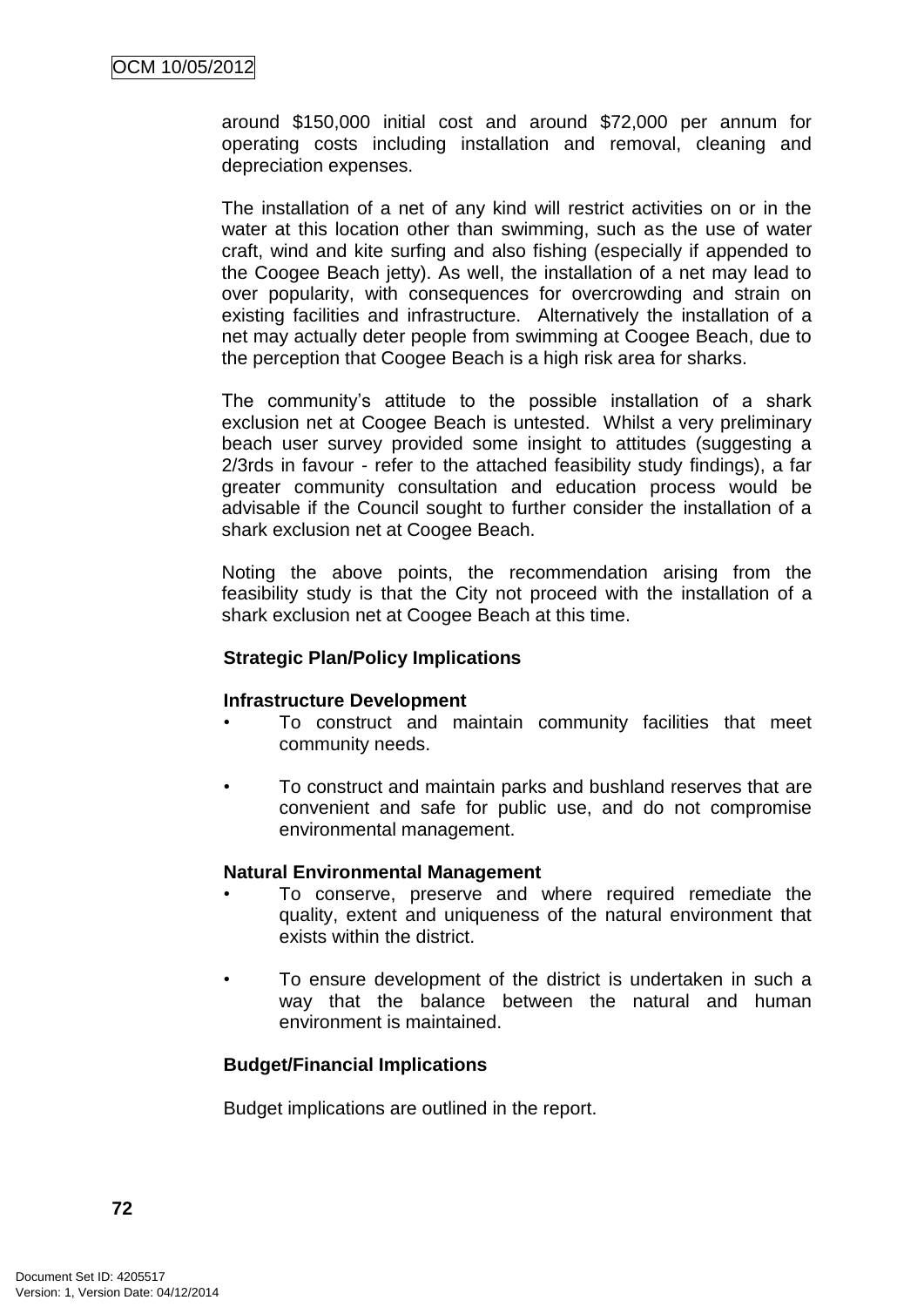# **Legal Implications**

None ascertained.

# **Community Consultation**

Consultation has been undertaken with the President and a number of members of the Coogee Beach Progress Association and the Coogee Beach Surf Life Saving Club. In addition a survey of beachgoers was conducted over 18 – 20 April 2012, the findings of which are detailed in the attached Feasibility Study Report.

# **Attachment(s)**

Coogee Beach Shark Exclusion Zone Feasibility Study.

# **Advice to Proponent(s)/Submissioners**

N/A

**Implications of Section 3.18(3) Local Government Act, 1995**

Nil.

# **17. COMMUNITY SERVICES DIVISION ISSUES**

# **17.1 (OCM 10/05/2012) - FINAL ADOPTION - PARKING AND PARKING FACILITIES (AMENDMENT) LOCAL LAW 2012 (CC/P/099) (P WESTON) (ATTACH)**

# **RECOMMENDATION**

That Council

- (1) pursuant to section 3.12(4) of the Local Government Act, 1995, proceed to adopt the *Parking and Parking Facilities (Amendment) Local Law 2012,* as shown in the attachment to the Agenda, and
- (2) authorise the affixing and witnessing of the Common Seal to the adopted local law.

**TO BE CARRIED BY AN ABSOLUTE MAJORITY OF COUNCIL**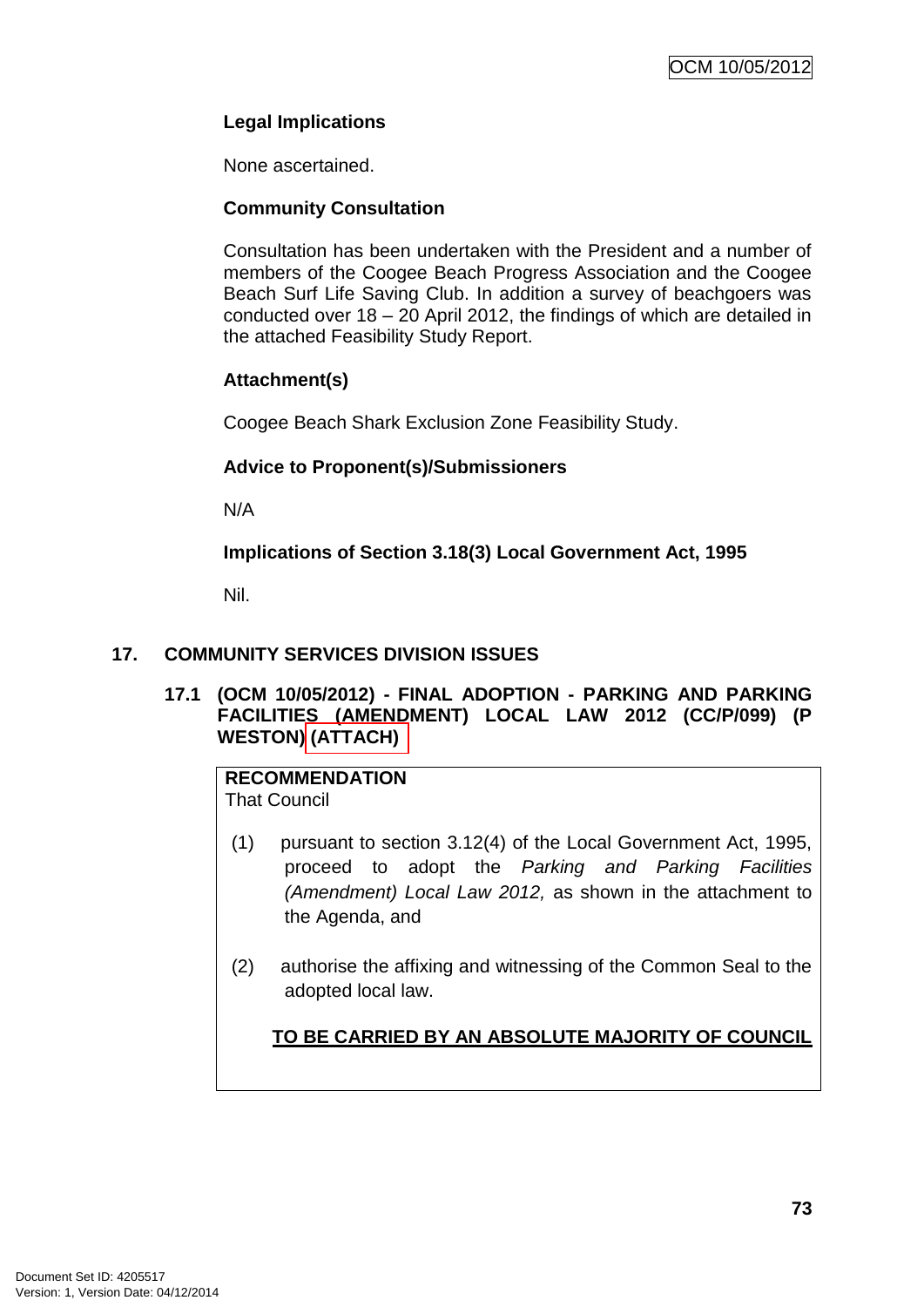# **COUNCIL DECISION**

# **Background**

In accordance with Section 3.12(3) of the *Local Government Act 1995* and Council resolution of 8 March 2012 (Minute No 4731) Statewide public notice was given in the "West Australian" newspaper on 14 March 2012 stating that:

- 1. The City of Cockburn proposed to amend the *Parking and Parking Facilities Local Law 2007.*
- 2. A copy of the proposed local law may be inspected or obtained from places specified in the notice.
- 3. Submissions about the proposed local law may be made to the City of Cockburn before the day specified in the notice, not less than six (6) weeks after the notice was given (25 April, 2012).

# **Submission**

To adopt the *City of Cockburn Parking and Parking Facilities (Amendment) Local Law 2012.*

# **Report**

The amendments are a requirement of the Parliamentary Joint Standing Committee on Delegated Legislation (JSCDL) namely:

- 1. to modify clause 4 of the local law by insertion of identified definitions,
- 2. amend clauses 9 and 11,
- 3. amend clause 17(3) and,
- 4. delete existing clause 72, and insert a new clause 72 to include the definitions and clauses pertaining to "special purpose vehicle" and "emergency vehicle".

The effect of the amendment is that:

1. the amending of clause 9 and other clauses will require the creation of a "parking station" by way of amending the local law by the process laid out pursuant to section 3.12 of the *Local Government Act, 1995* ("the Act") and inclusion it in Schedule 1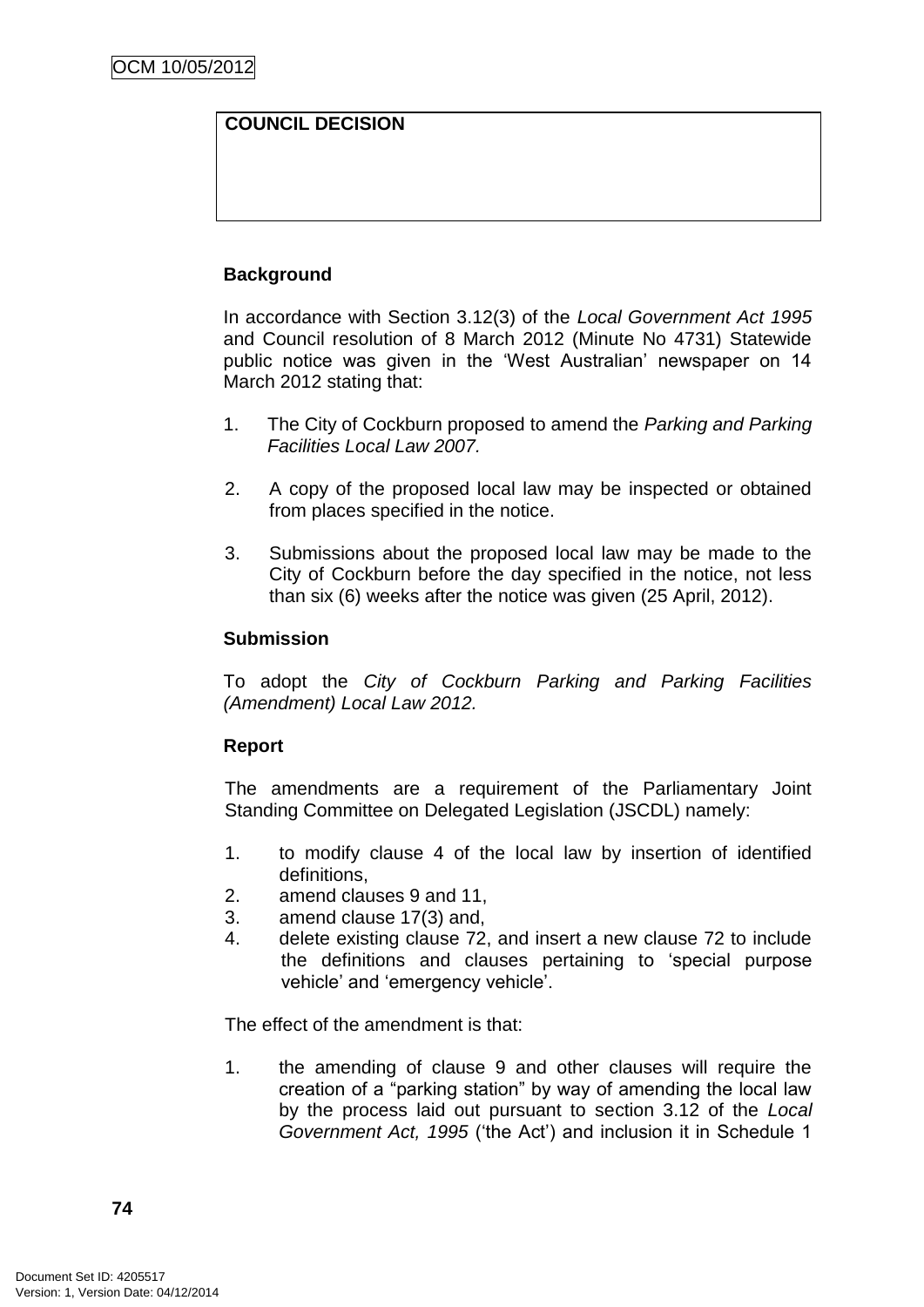of the Local Law, rather than by a resolution of Council, as required by the JSCDL and,

2. "special purpose" and "emergency" vehicles may, when expedient and safe to do so, stop and /or park the vehicle in any place, at any time.

As stated, the JSCDL imposed requirements on the City, through the City"s lawyers, to make amendments to the local law.

The JSCDL noted a number of terms within the local law had inadequate definitions outlined in clause 4.

Also the JSCDL considered the decision to constitute land as a "parking station" was not a decision of the type that may be considered administrative in nature.

The JSCDL considered that clause 9 required amending so as not to allow the making of a "parking station" by way of a Council resolution rather than amending the local law and listing the "parking station" in Schedule 1 of the local law.

This provided both public and Parliamentary scrutiny, as required in the process laid out in section 3.12 of the Act, which includes both public advertising notices and ultimate referral to the JSCDL by way of a completed explanatory memoranda.

In other words, the JSCDL regarded the existing clause 9 to be administrative in nature (i.e. Council resolution), rather than legislative (i.e. the process of making a local law as laid out in section 3.12).

The amendment to clause 11(2) required that the effect of a resolution under clause 11(2) must be indicated by signs.

The JSCDL required an amendment to clause 17(3) pertaining to "Special Event Parking" to reflect that it was properly characterised as an administrative power by specifying a reasonable defined limit to the possible dates for the special event and require local public notice for a reasonable period before it came into effect.

The amended Clause 72 provides for instances requiring either a "special purpose vehicle" or an "emergency vehicle" to be allowed to park anywhere in the District, where safe and expedient to do so.

As there were no submissions received, it is now proposed that Council resolve to adopt the make the *City of Cockburn Parking and Parking Facilities (Amendment) Local Law 2012* and authorise two officers of the City, nominally the Mayor and the Chief Executive Officer, to affix the Common Seal of the City, thus progressing the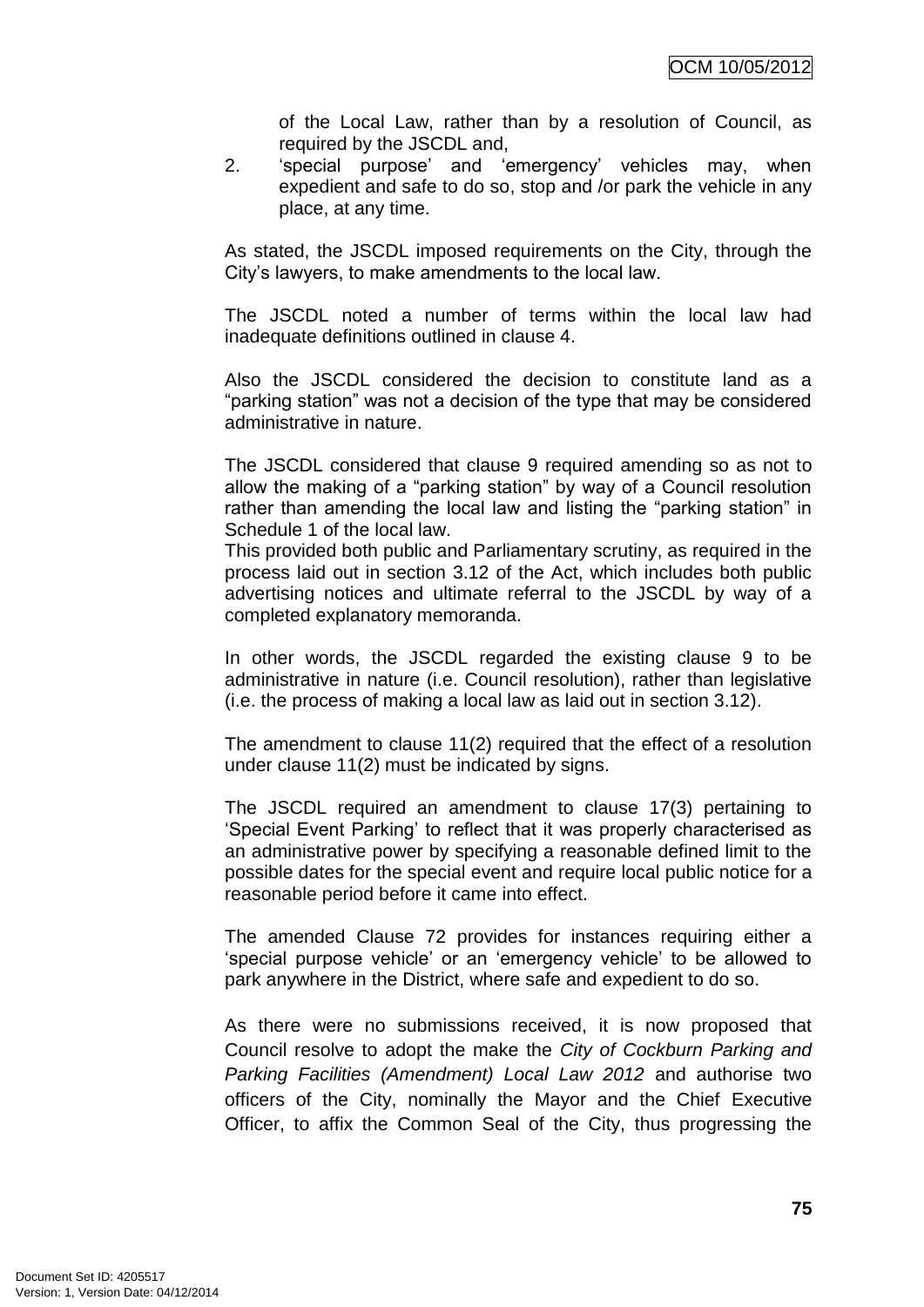processing of the local law and having it gazetted in the *Government Gazette* ultimately bringing the local law into force.

# **Strategic Plan/Policy Implications**

# **Governance Excellence**

To provide effective monitoring and regulatory services that administer relevant legislation and local laws in a fair and impartial way.

# **Budget/Financial Implications**

Minor expenditure relevant to advertising and publishing costs are provided for within Council`s governance budget.

# **Legal Implications**

Sections 3.12 and 9.10 of the Local Government Act, 1995, refer.

#### **Community Consultation**

Advertisement of the proposed amendments was placed in a statewide public notice, on 14 March, 2012. No submissions were received.

# **Attachment(s)**

Copy of proposed City of Cockburn Parking and Parking Facilities (Amendment) Local Law, 2012.

# **Advice to Proponent(s)/Submissioners**

N/A

# **Implications of Section 3.18(3) Local Government Act, 1995**

Nil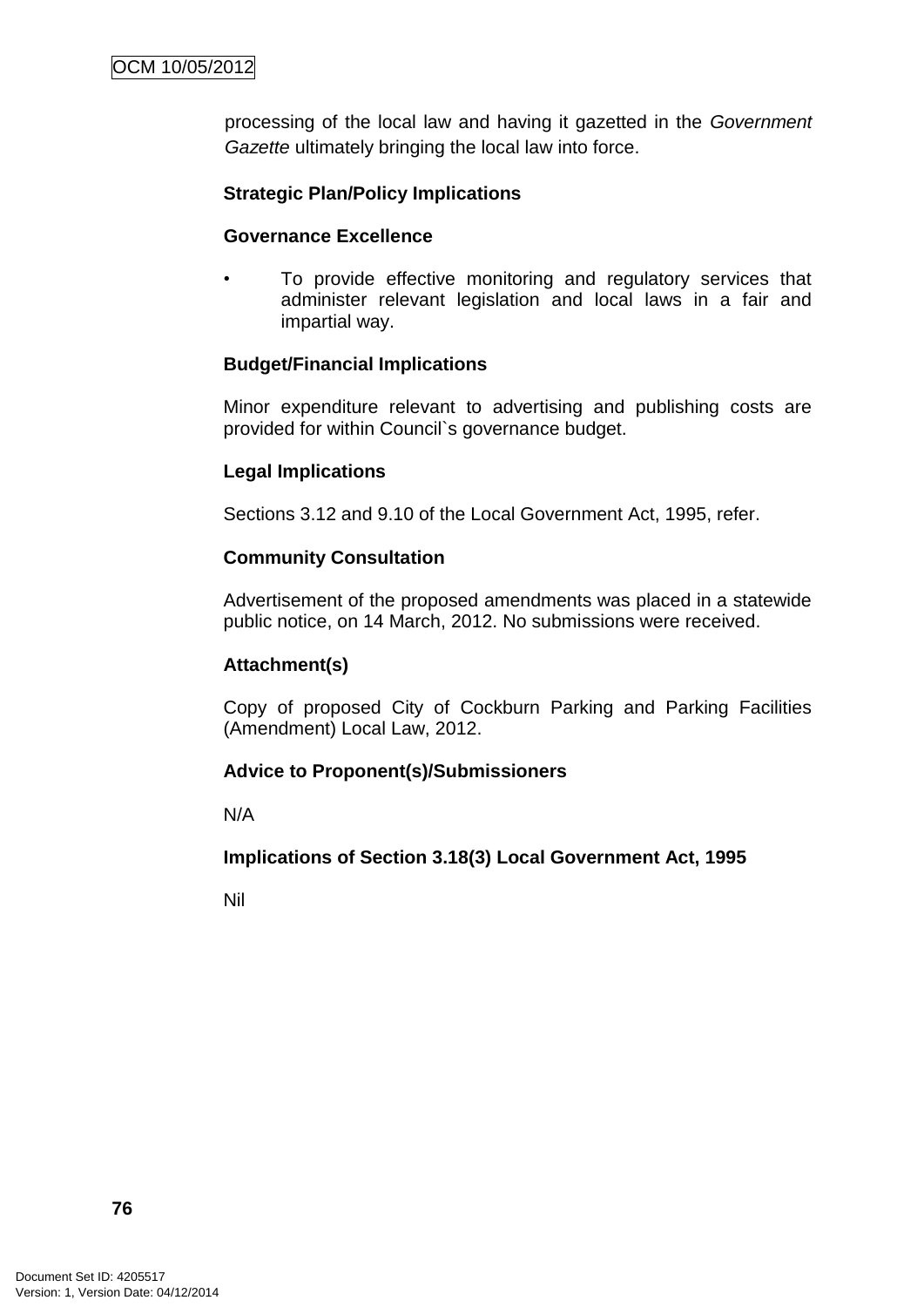**17.2 (OCM 10/05/2012) - TENDER NO. RFT 01/2012 - CONSULTANCY SERVICES - MARKET RESEARCH SERVICES - CUSTOMER SATISFACTION AND OTHER SURVEYS ( PART RFT 01/20129) (S SEYMOUR-EYLES) (ATTACH)**

## **RECOMMENDATION**

That Council accept the tender submitted by Research Solutions WA Pty Ltd for Tender No. RFT 01/2012 – Market Research Services – Customer Satisfaction (KPI) Surveys, for:

- (1) an estimated Contract total of \$160,000.00 GST Excl. (\$176,000.00 GST Incl.) over four (4) years, and
- (2) the additional Schedule of Rates for determining variations and additional services, as shown in the attachments to the Agenda.

# **COUNCIL DECISION**

# **Background**

The City conducts annual Customer Satisfaction KPI Surveys, Annual Community Perceptions and Needs Surveys and other market research surveys as required to guide the City"s strategic direction and to underpin business decisions.

The cumulative spend has reached a level that requires a tender process. Additionally having a tender in place will make for more efficient processes.

A specification and tender document was prepared in conjunction with Procurement and tenders were subsequently called.

Tender Number RFT 01/2012 - Market Research Services was advertised on Wednesday 18 January 2012 in the Local Government Tenders section of "The West Australian" newspaper. It was also displayed on the City"s E-Tendering website between the 18 January 2012 and 2.00pm (AWST) on 2 February 2012.

The Tender was divided into two (2) segments to enable potential providers to lodge submissions for either, or both, elements of the Consultancy.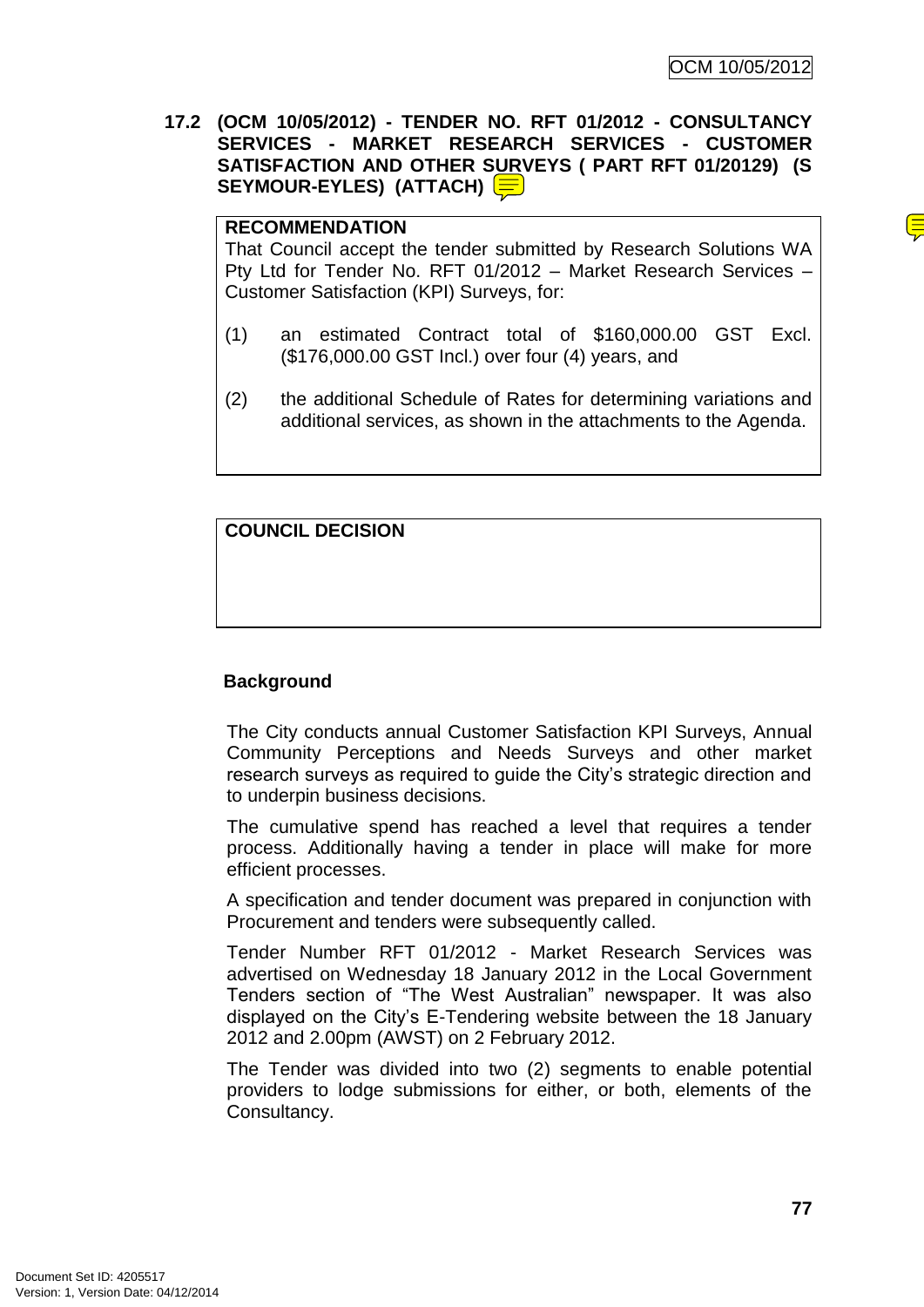Accordingly, following the closure of Tenders, the Contract for undertaking the Community Perceptions Survey was awarded to Catalyse Pty Ltd, under Delegated Authority.

However, following the evaluation of the Customer Satisfaction Survey portion of the Tender, it is necessary to submit this to Council for determination, as the recommended Tender is more than 25% more expensive than the lowest priced conforming Tender.

Therefore, the following Report refers only to that part of the Tender relative to the Customer Satisfaction (KPI) research requirements of the City.

# **Submission**

Tenders closed at 2.00pm (AWST) on Thursday 2 February 2012 and five (5) tender submissions were received from:

- 1. Bodhi Alliance Pty Ltd Trading as Bodhi Alliance
- 2. Catalyse Pty Ltd
- 3. Research Solutions WA Pty Ltd
- 4. Dr Shane Langsford and Ms Jeanette McQueen Trading as Savant Surveys & Strategies
- 5. Insync Surveys Pty Limited (Late Tender)

# **Report**

# a. Compliant Tenderers

|                | <b>Compliance Criteria</b>                                                            |
|----------------|---------------------------------------------------------------------------------------|
| A              | Compliance with the Specification                                                     |
| B              | Compliance with the Conditions of Tendering                                           |
| C              | Compliance with Insurance Requirements and completion of<br>Clause 3.2.6              |
| C1             | Public Liability Insurance \$10,000,000.00 Australian                                 |
| C <sub>2</sub> | Professional Indemnity Insurance \$5,000,000.00 Australian                            |
| C3             | Workers Compensation Insurance or Personal Accident                                   |
| D              | Compliance with the OSH Requirements and completion of<br>Appendix A                  |
| F.             | Compliance with Anti-Competitive Conduct Requirements and<br>completion of Appendix B |
| F              | Compliance with the Fixed Price and completion of Clause 3.4.2                        |
| G              | Compliance with Sub-Contractors Requirements and completion of<br>Clause 3.5          |
| н              | Compliance with and completion of the Price Schedule in the<br>format provided.       |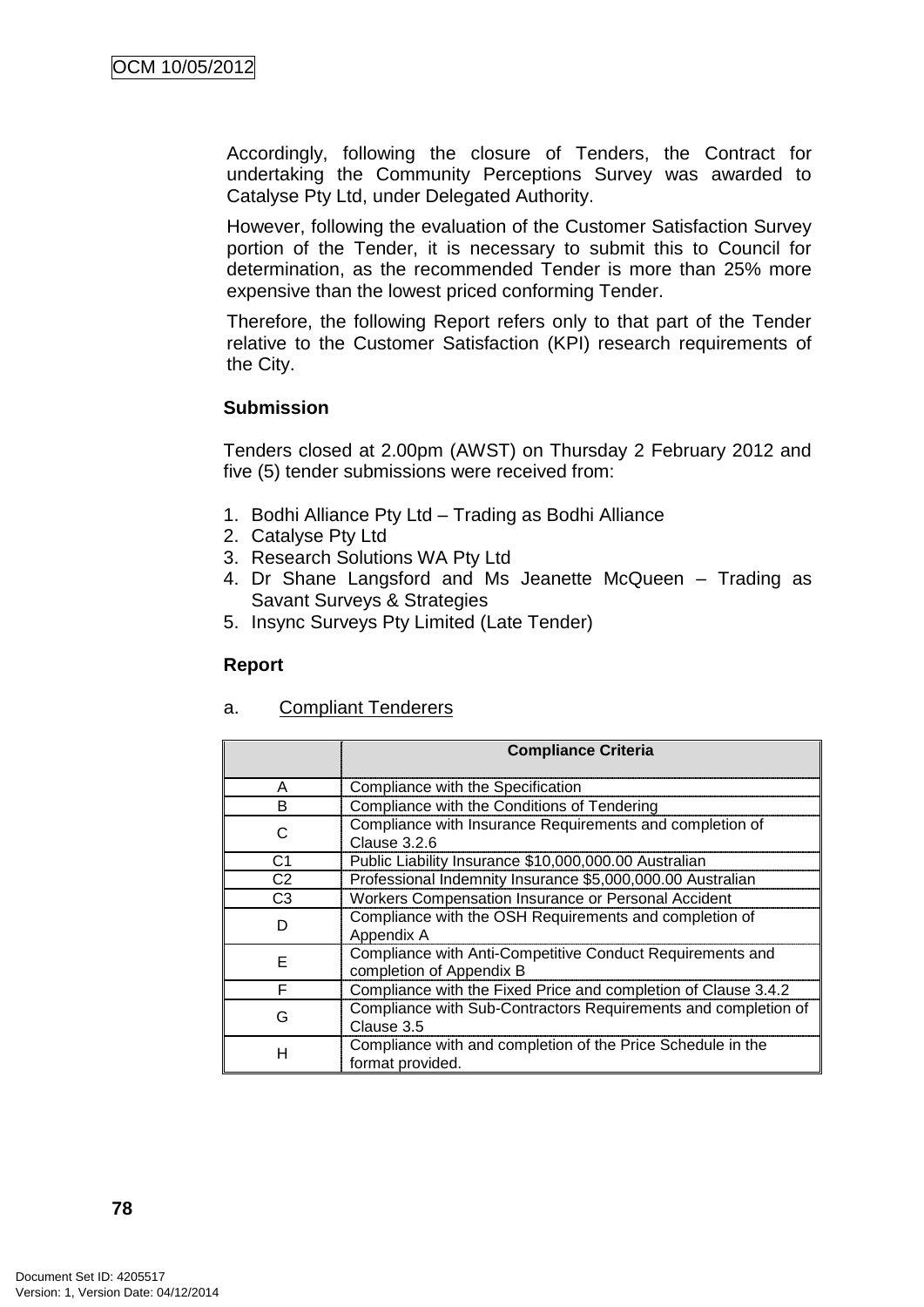| <b>Tenderer's Name</b> |                           | <b>Compliance Assessment</b> |
|------------------------|---------------------------|------------------------------|
|                        | Bodhi Alliance            | Compliant                    |
|                        | Catalyse                  | Compliant                    |
|                        | <b>Research Solutions</b> | Compliant                    |
|                        | <b>Savant Surveys</b>     | Compliant                    |
|                        | <b>Insync Surveys</b>     | Non-Compliant                |

Research Solutions WA Pty Ltd submitted only a tender for the Customer Satisfaction (KPI) Surveys and other market research services but was deemed compliant and their submission was evaluated.

Insync Surveys Pty Limited were deemed non compliant and not evaluated as they failed to comply with the Conditions of Tendering as their tender submission was received late at 3:04pm (AWST) on Thursday 2 February 2012 and was submitted by electronic mail.

| <b>Evaluation Criteria</b>  | <b>Weighting Percentage</b> |
|-----------------------------|-----------------------------|
| Demonstrated Experience     | 20%                         |
| Knowledge of Benchmarking   | 10%                         |
| Key Personnel and Resources | 20%                         |
| Methodology                 | 20%                         |
| <b>Tendered Price</b>       | 30%                         |
| ΤΟΤΑL                       | 100%                        |

b. Evaluation Criteria

#### c. Tender Intent/Requirements

The City of Cockburn is seeking the services of a suitably qualified, experienced and resourced Market Research Consultant(s) to undertake its annual Community Needs and Perceptions, and Customer Satisfaction (KPI) surveys, bi-annual Business Perceptions survey; and other as required/requested ad-hoc surveys, social and market research services.

The scope of services includes:

- 1. Qualitative and quantitative research.
- 2. Engaging and consulting with the Principal"s internal stakeholders.
- 3. Identification of strategic issues.
- 4. Production of reports with firm, actionable recommendations.
- 5. Microsoft Power Point presentations.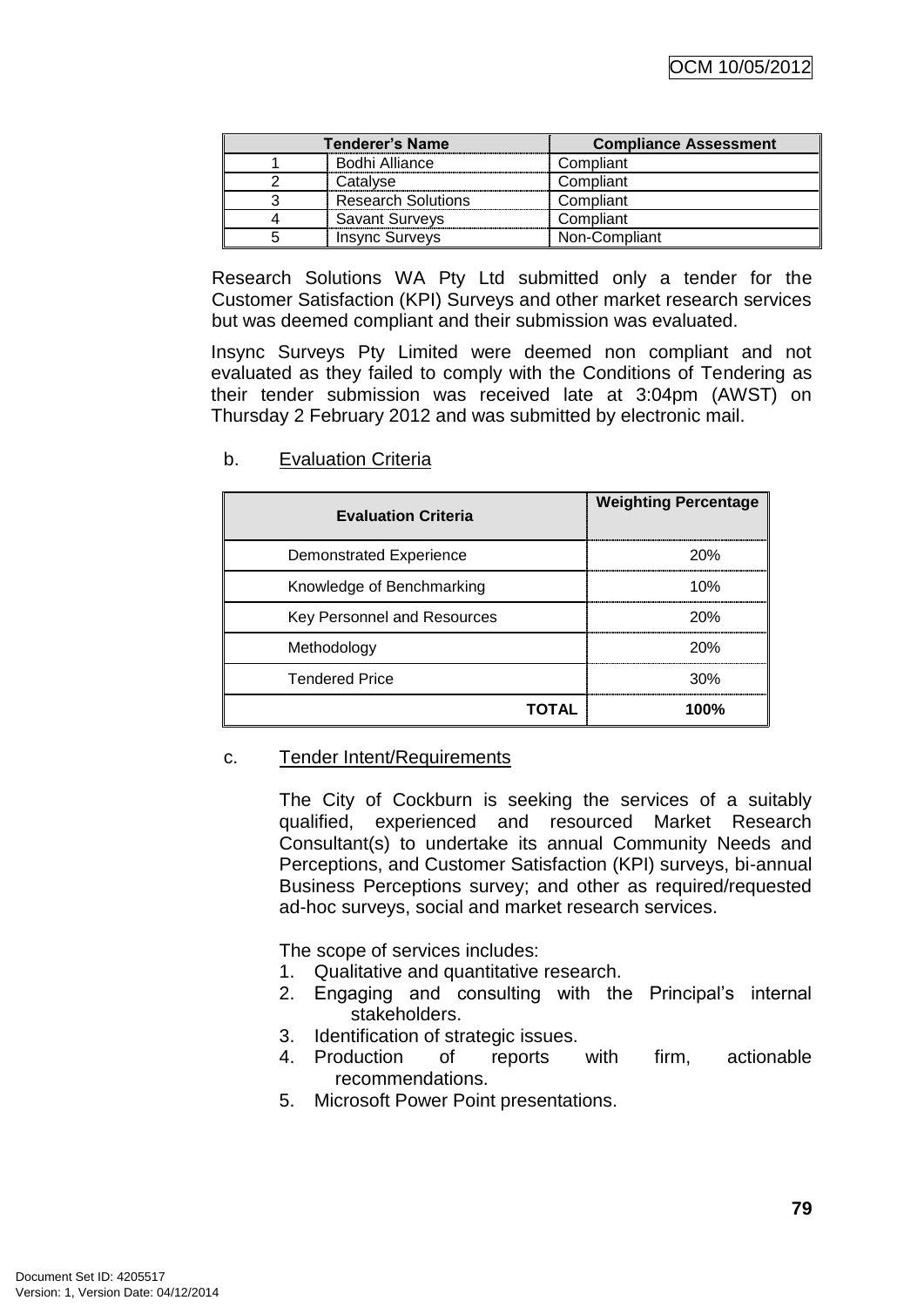# d. Evaluation Panel

The tender submissions were evaluated by:

- 1. Samantha Seymour-Eyles Manager Corporate Communications (Chairperson)
- 2. Greg Bowering Manager Statutory Planning
- 3. Jennifer Harrison Climate Change Officer

# SCORING TABLE

# Customer Satisfaction (KPI) Surveys

|                              | <b>Percentage Scores</b>             |                    |              |
|------------------------------|--------------------------------------|--------------------|--------------|
| <b>Tenderer's Name</b>       | <b>Non Cost</b><br><b>Evaluation</b> | Cost<br>Evaluation | <b>Total</b> |
|                              | 70%                                  | 30%                | 100%         |
| <b>Savant Surveys</b>        | 62.11%                               | 30.00%             | 92.11%       |
| <b>Research Solutions **</b> | 59.30%                               | 15.02%             | 74.32%       |
| Catalyse                     | 43.40%                               | 20.09%             | 63.48%       |
| <b>Bodhi Alliance</b>        | 39.92%                               | 21.75%             | 61.68%       |

*\*\* Recommended Submission*

# a. Evaluation Criteria Assessment

1. Demonstrated Experience

Research Solutions and Savant Surveys provided comprehensive details that demonstrated the depth of their experience in market research services. Bodhi demonstrated their experience to a lesser degree whilst Catalyse did not provide sufficient details to demonstrate their experience.

2. Knowledge of Benchmarking

Research Solutions, Savant Surveys and Bodhi provided detailed responses demonstrated their familiarity and knowledge of benchmarking. Catalyse provided less details of their familiarity and knowledge of benchmarking.

However, Catalyse has extensive access to ongoing community perceptions survey data. Collection of this data commenced in 2003 and includes up to twenty-two (22) Perth metropolitan local governments.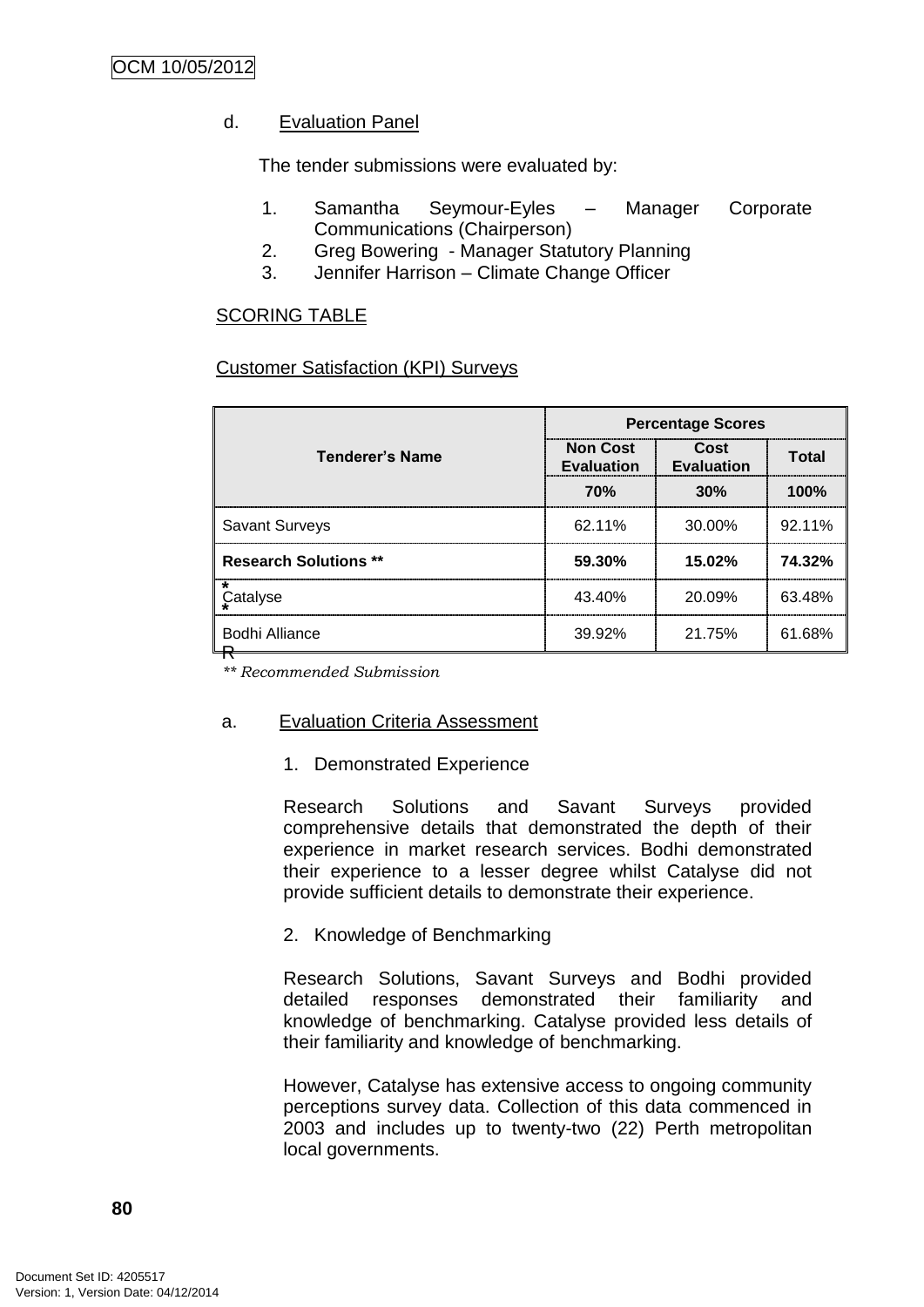Research Solutions has access to customer satisfaction survey data from four (4) metropolitan local governments but has access to City of Cockburn survey data for a ten (10) year period. Savant has provided one-off customer satisfaction surveys to four (4) metropolitan local governments whilst Bodhi has only provided this survey to one (1) metropolitan local government.

3. Key Personnel Skills and Resources

Research Solutions and Savant Surveys provided comprehensive details of their key personnel, skills, experience and their role in the performance of the proposed contract as well as details of their resources.

Catalyse and Bodhi provided details of key personnel and resources to a lesser degree.

4. Methodology

Research Solutions and Savant Surveys provided comprehensive details of their proposed market research services methodology. Catalyse and Bodhi detailed their proposed methodologies to a lesser extent.

The City still requires seven of their business survey units to be undertaken through phone surveys, as although email addresses could be secured in many cases, the relevant staff primarily responsible for outcomes in these areas believe there is little likelihood of a high success rate for the completion of online services in relation to subjects such as how planning, building or health applications were dealt with. Recreation Services believe the same is true for their area and that telephone surveys, albeit more expensive, remain the preferred method of surveying.

The Youth Centre, Henderson and Customer Service front counter surveys are better undertaken as intercept (face to face) surveys (more expensive), as we do not possess reliable telephone contact lists or emails addresses for these customers. Savant Surveys has costed for these to be undertaken online.

Additionally the surveys are mostly small samples sizes of around 50 and if conducted online each one would have to be set up individually as an online survey and follow up phone calls may need to be made to finalise the responses.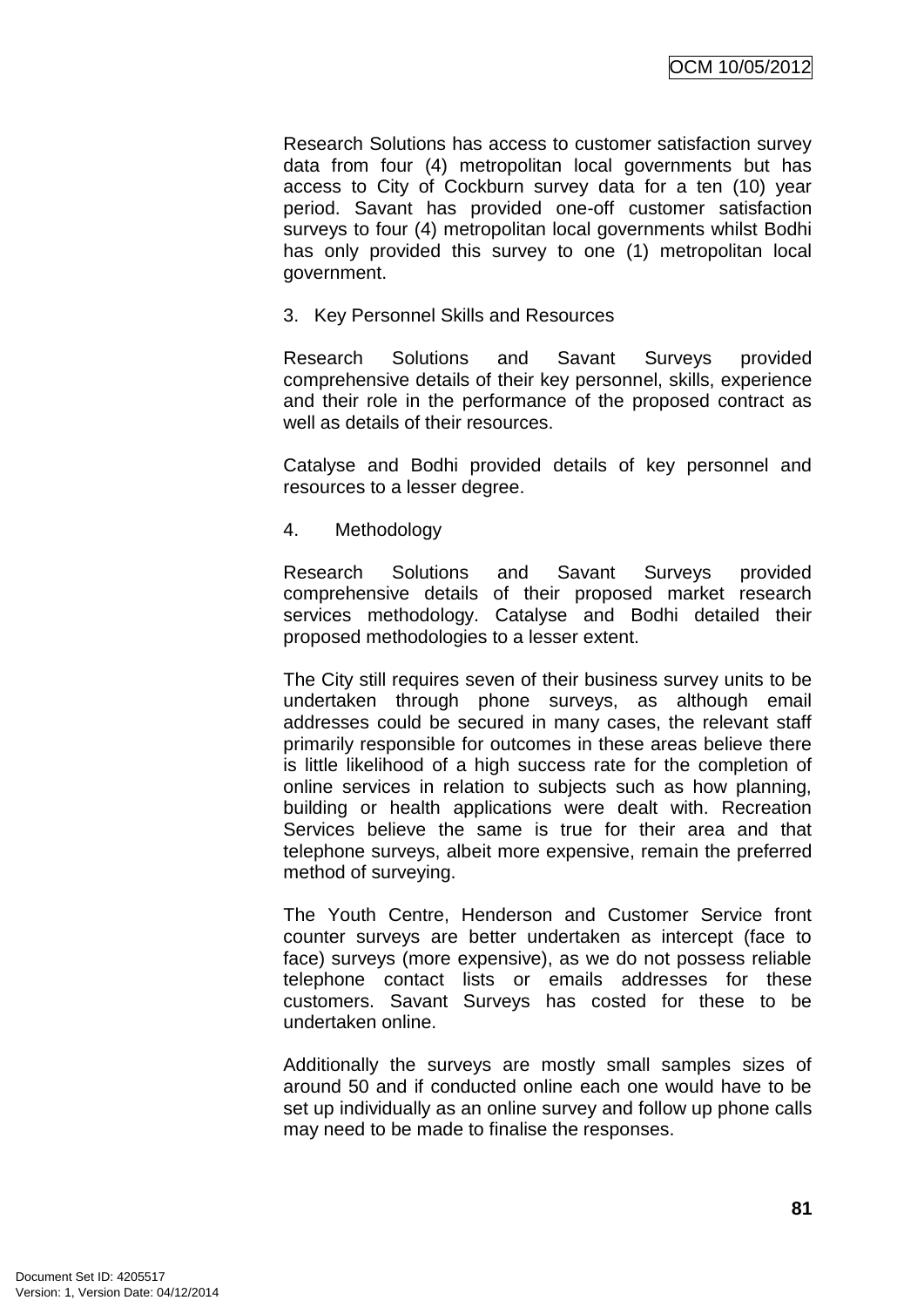Savant Surveys" tender submission is based on online surveys as their core survey method, hence the price difference between Savant Surveys and Research Solutions. Savant Surveys has also clarified (their email dated Thursday 5 April 2012) that they would need to outsource large scale phone surveys, as their specialist area is online work.

This methodology may be useful for community consultation work and other surveys, but is not currently considered appropriate for the City"s relatively small sample sizes for the Customer Satisfaction KPI survey.

Savant Surveys were asked after the initial tender submission to provide a cost for data collection as per the city"s preferred methodology but they chose not to provide that, given that it was not a Tender requirement to do so. Accordingly, while the Savant Tender submission complies with the criteria requested, there is no doubt the amount tendered would be subject to a cost variation to reflect the cost of any telephone surveying, should it be awarded the Contract.

| <b>Survey</b>                                       | <b>City survey</b><br>preferred<br>methodology | <b>Could be</b><br>done Online?     | <b>Comment</b>                                                                                                                                                                                               |
|-----------------------------------------------------|------------------------------------------------|-------------------------------------|--------------------------------------------------------------------------------------------------------------------------------------------------------------------------------------------------------------|
| Halls                                               | Telephone                                      | Yes, City has<br>email<br>addresses | Services<br>Recreation<br>believe that phone surveys<br>are likely to get higher<br>response                                                                                                                 |
| <b>Youth Services</b>                               | Intercept                                      | <b>No</b>                           | No email addresses.<br>do<br>self-<br>Would not<br>complete<br>prior<br>on<br>attempts.                                                                                                                      |
| Recreation<br>Services<br>(sports clubs)            | Telephone                                      |                                     | Recreation<br>services<br>believe that phone surveys<br>are more likely to get<br>higher response                                                                                                            |
| Libraries                                           | Online                                         | Yes                                 | The City has a large email<br>database<br>and<br>self-<br>complete online surveys<br>will work well for this<br>service, as it is a service<br>customers have chosen to<br>use and are generally<br>engaged. |
| Seniors                                             | Self Complete                                  | <b>No</b>                           |                                                                                                                                                                                                              |
| Henderson<br><b>Waste Centre</b><br>$(x 2$ surveys) | Intercept                                      | <b>No</b>                           |                                                                                                                                                                                                              |
| Customer<br>Service<br>front counter                | Intercept                                      | <b>No</b>                           |                                                                                                                                                                                                              |

*Analysis of Online Versus Phone Survey Considerations*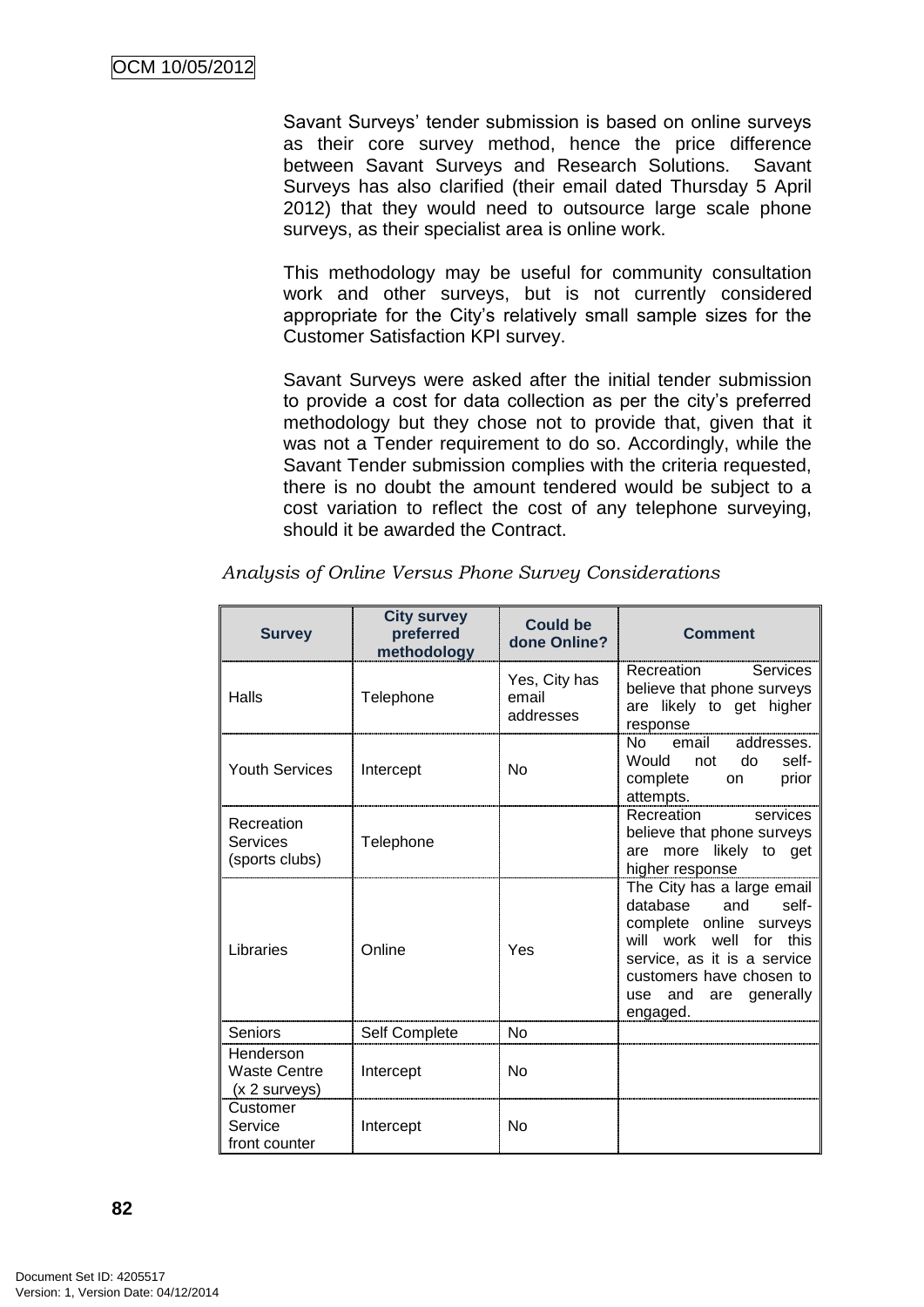| <b>Survey</b>                         | <b>City survey</b><br>preferred<br>methodology       | <b>Could be</b><br>done Online?                                        | <b>Comment</b>                                                                                                                                                                                                                       |
|---------------------------------------|------------------------------------------------------|------------------------------------------------------------------------|--------------------------------------------------------------------------------------------------------------------------------------------------------------------------------------------------------------------------------------|
| Customer<br>Service<br>contact centre | Added to the<br>other intercept and<br>phone surveys |                                                                        |                                                                                                                                                                                                                                      |
| Swimming Pool                         | Telephone                                            | Do not<br>currently<br>collect email<br>addresses                      | Consideration to be given<br>to the fact that it is highly<br>unlikely that many people<br>will complete an online<br>questionnaire in relation to<br>their<br>swimming<br>pool<br>inspection.                                       |
| Strategic<br>Planning                 | Telephone<br>although emails<br>could be secured     | Yes                                                                    | Considered<br>more<br>likely<br>that surveys will be not be<br>given priority<br>and<br>that<br>phone surveys would be<br>preferable                                                                                                 |
| Health x 2                            | Telephone.                                           | Could trial<br>online as have<br>$30\%$ of<br>contacts with<br>emails. | Consideration to be given<br>to the fact that it is highly<br>unlikely that many people<br>will complete an online<br>questionnaire<br>this<br><b>on</b><br>subject and phone surveys<br>the<br>preferred<br>are<br>still<br>method. |
| Statutory<br>Planning                 | Telephone                                            | Do not<br>currently have<br>enough email<br>addresses                  | Consideration to be given<br>to the fact that it is highly<br>unlikely that many people<br>will complete an online<br>questionnaire and phone<br>the<br>surveys<br>still<br>are<br>preferred method.                                 |
| <b>Building</b><br>Services           | Telephone                                            | Do not<br>currently have<br>enough email<br>addresses                  | Consideration to be given<br>to the fact that it is highly<br>unlikely that many people<br>will complete an online<br>questionnaire and phone<br>surveys<br>still<br>the<br>are<br>preferred method.                                 |

#### SUMMATION:

#### Customer Satisfaction (KPI) Surveys

Savant Surveys and Research Solutions submitted comprehensive tenders that clearly demonstrated their experience and capabilities in providing these surveys to local governments. Savant scored higher in the cost evaluation but this is a result of two differing core methodologies being utilised – online surveys by Savant and telephone surveys by Research Solutions.

The evaluation panel recommends the City retain telephone, intercept and self- complete surveys for the KPI Customer Satisfaction Surveys as its preferred response to the original tender brief.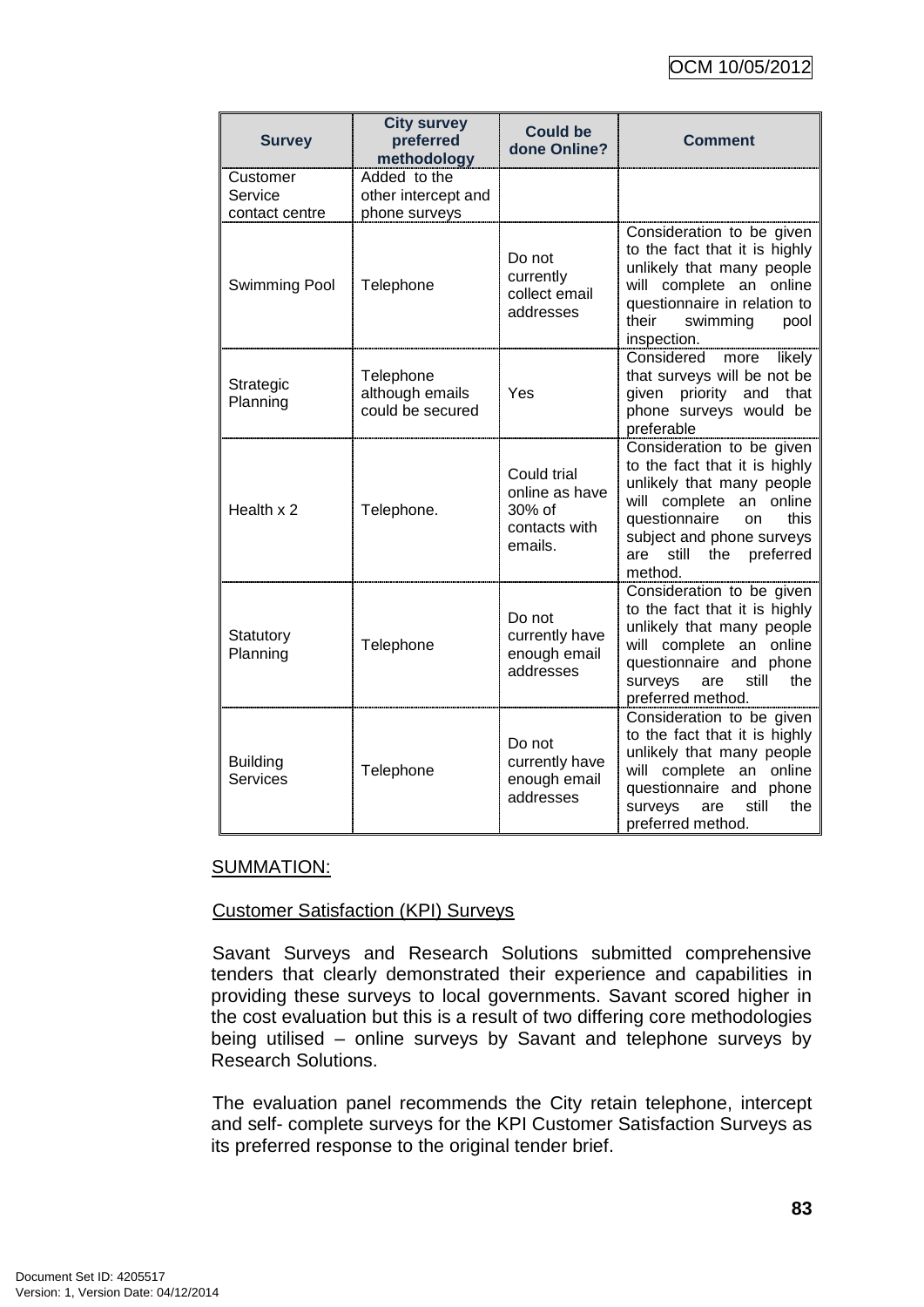The panel recommends the award of the contract for the Customer Satisfaction (KPI) Surveys to Research Solutions due to their greater depth of experience and expertise in these surveys coupled with the fact that Savant Surveys stated they would need to outsource the telephone surveys if this was required.

#### Other Market Research Services

All four Tenderers have demonstrated that they have sufficient experience and expertise to undertake ad hoc market research services. As the volume of requirement for these ad hoc services is unknown, the evaluation panel recommends that Research Solutions be awarded the contract for the provision of these additional "as required" Market Research Services.

#### **Strategic Plan/Policy Implications**

#### **Lifestyle and Aspiration Achievement**

To identify community needs, aspirations, expectations and priorities for services that are required to meet the changing demographics of the district.

#### **Governance Excellence**

• To conduct Council business in open public forums and to manage Council affairs by employing publicly accountable practices.

# **Budget/Financial Implications**

Operational funding is available in the 2011/2012 Budget for undertaking the Customer Satisfaction (KPI) and Community Needs and Perceptions Surveys, whilst the Business Perceptions Survey (awarded to Catalyse) shall be funded from the 2012/2013 Budget.

#### **Legal Implications**

Section 3.57 of the Local Government Act 1995 and Part 4 of the Local Government (Functions and General) Regulations 1996 refers.

# **Community Consultation**

The relevant Tender was advertised in the print and electronic media publications, with submissions closing on 2 February, 2012.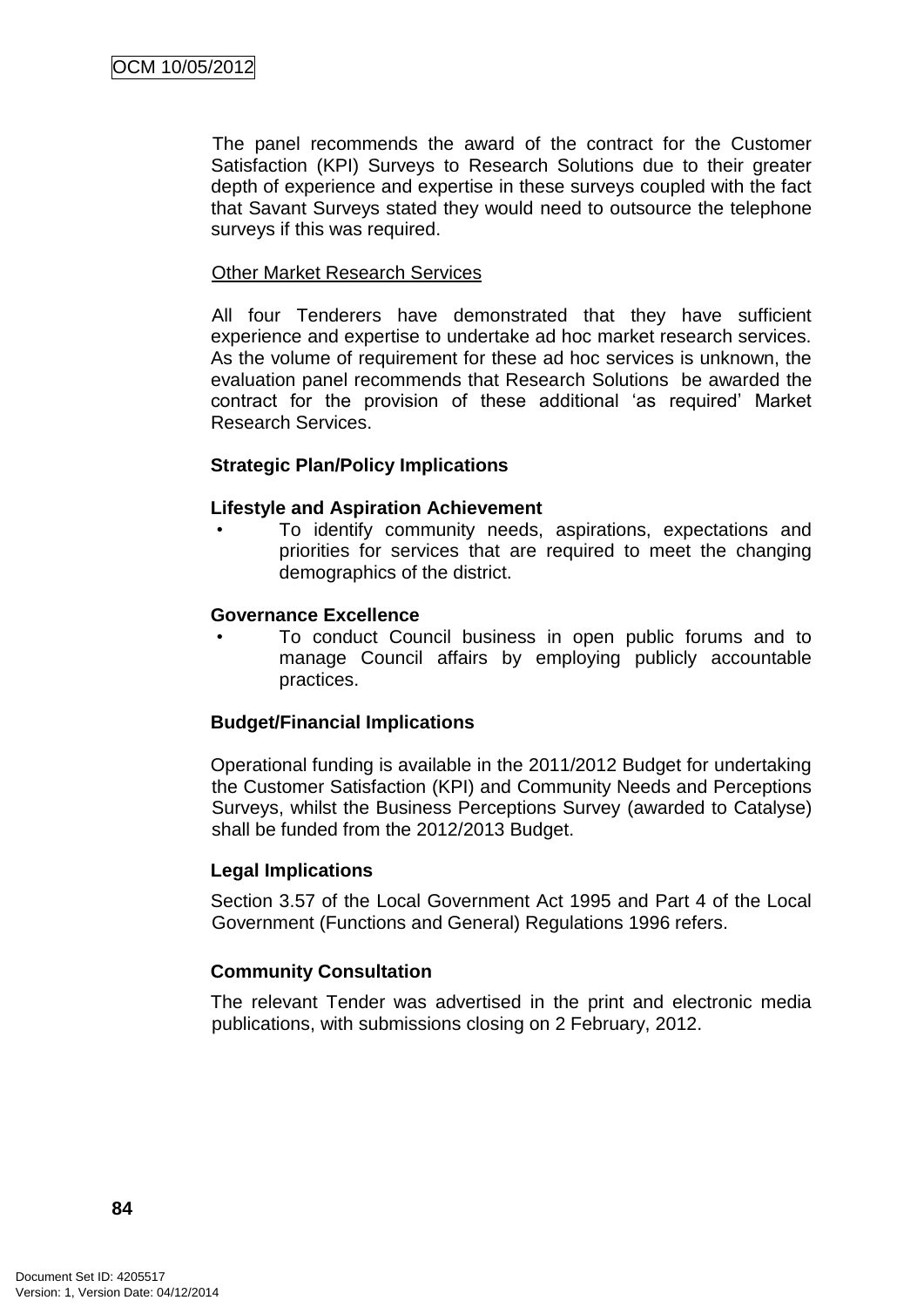# **Attachments**

The following Confidential Attachments are provided under a separate cover:

- 1. Compliance Criteria Assessment
- 2. Consolidated Evaluation Score Sheet
- 3. Tendered Prices

# **NOTE:**

The tendered prices are not disclosed at the opening of Tenders nor entered into the Tender Register.

In accordance with Part 4, Regulation 16-3(c) and 17-3 of the Local Government (Functions and General) Regulations 1996 the Principal is only required to record the price of the winning Tenderer/s in the Tenders Register.

# **Advice to Proponent(s)/Applicants**

Those who lodged a tender submission have been advised that this matter is to be considered at the  $10<sup>th</sup>$  May 2012 Council Meeting.

# **Implications of Section 3.18(3) Local Government Act 1995** Nil.

**17.3 (OCM 10/05/2012) - TENDER NO. RFT 02/2012 - ARCHITECTURAL SERVICES (DESIGN & PROJECT MANAGEMENT) COCKBURN BOWLING & RECREATION CLUB VISKO PARK YANGEBUP WA (R AVARD) (ATTACH)**

# **RECOMMENDATION**

That Council accepts the tender submission by Fratelle Group Pty Ltd for RFT 02/2012 – Architectural Services (Design & Project Management) Cockburn Bowling & Recreation Club – Visko Park, Yangebup, for the lump sum contract price for Concept Design of \$86,625.00 (Inc GST) (\$78,750.00 Ex GST), plus additional fees payable totalling between 6.02% to 6.19% of the final construction cost, as contained in the confidential attachments to the Agenda.

# **COUNCIL DECISION**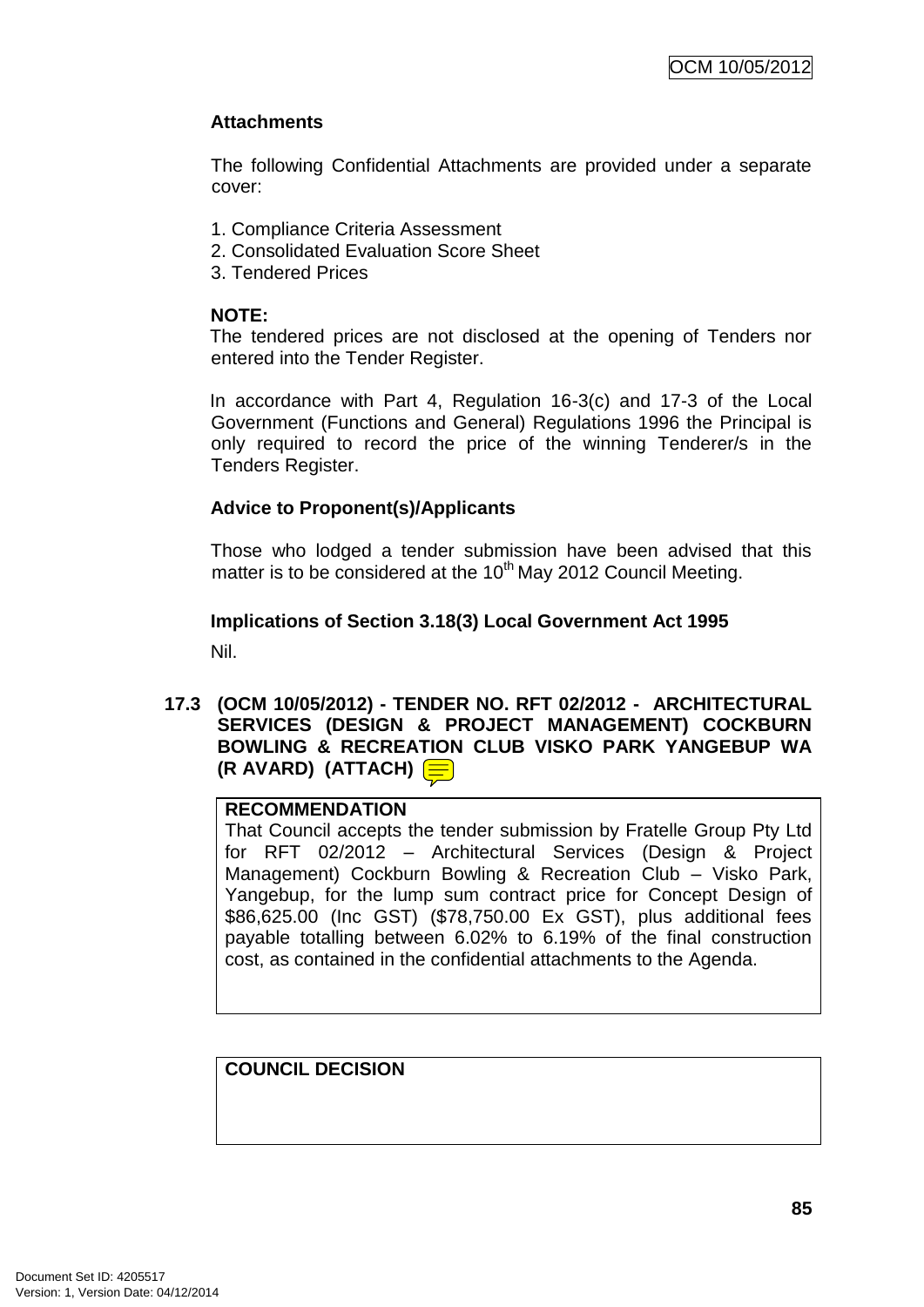# **Background**

At its meeting of the 4<sup>th</sup> April 2012 Council resolved to "advise the *Cockburn Bowling and Recreation Club that:*

- *(1) It remains committed to the future relocation of the Club to Visko Park, Yangebup;*
- *(2) The timing of the relocation is contingent on a future Council decision to sell the land upon which the current premises are located, such decision and funding commitments to be determined in conjunction with the adoption of the Plan for the District, scheduled for June 2012;*
- *(3) The terms and conditions of occupancy of the new premises by the Club will be negotiated with the Club's Board of Management in future to coincide with the timing of the relocation, as determined by Council pursuant to (2) above; and*
- *(4) As an interim measure, City of Cockburn will commit to expenditure of up to a maximum of \$100,000 in the 2011/12 financial year to address urgent repairs and maintenance issues at the current premises".*

The repairs on the Bowling Club building have been completed.

An allocation of a further \$100,000 was made in the 2011/12 budget to allow for the development of design drawings for the proposed facility by an architect. This will enable a detailed proposal to be developed for an application for a Department of Sport and Recreation Community Sport and Recreation Facilities Fund Grant which is due to close in October 2012.

The results of the application will be known in March 2013.

An area within Visko Park has been excised out to allow for the construction of the Bowling club.

Public car parking and tennis/netball facilities are proposed to abut the bowling club building.

# **Submission**

Tenders closed at 2:00pm (AWST) on Thursday 7 February 2012 and the following twenty two (22) tender submissions were received.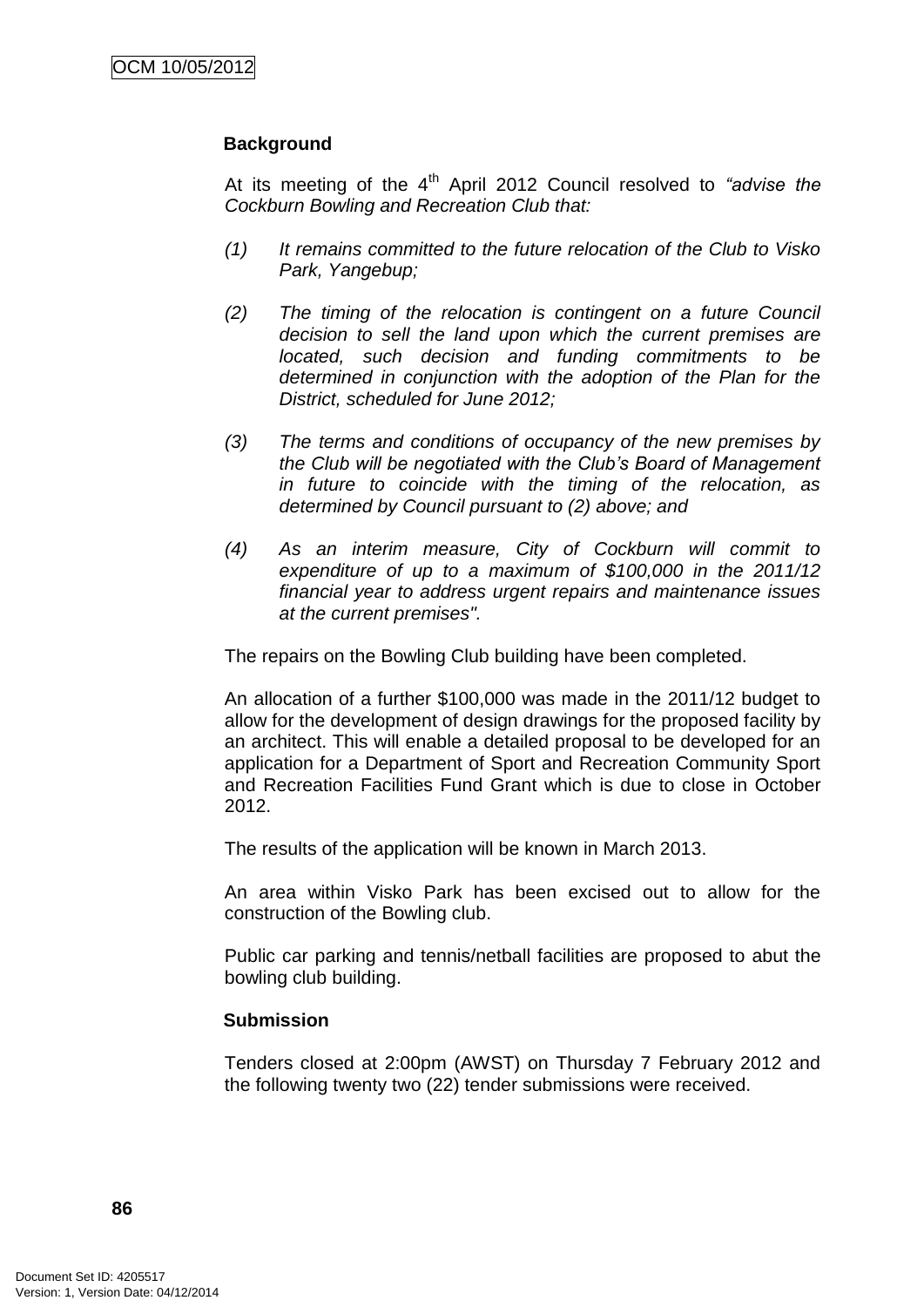- Bollig Design  $\bullet$
- Cameron Chisholm  $\bullet$
- Christou Design Group  $\bullet$
- Coniglio Ainsworth Architects  $\bullet$
- Cox Howlett & Bailey Woodland  $\bullet$
- DesignInc Perth Pty Ltd  $\bullet$
- Donovan Payne Architects Pty Ltd  $\bullet$
- Fratelle Group Pty Ltd  $\bullet$
- Gresley Abas  $\bullet$
- Griffiths Architects  $\bullet$
- Hodge Collard Preston Architects  $\bullet$
- Holton Connor Architects & Planners  $\bullet$
- Jackson Clements Burrows Pty Ltd  $\bullet$
- $\bullet$ Motus Architecture
- The Buchan Group  $\bullet$
- Paradigm Architects Pty Ltd  $\bullet$
- R.I. Allan Architect Pty Ltd  $\bullet$
- $\bullet$ Sandover Pinder Architects Pty Ltd
- Site Architecture Studio  $\bullet$
- Spaceworks Australia  $\bullet$
- Urbanize Architect  $\bullet$
- Woodhead Pty Ltd  $\bullet$

# **Report**

a. Compliance Criteria

|                | <b>Compliance Criteria</b>                                                            |
|----------------|---------------------------------------------------------------------------------------|
| A              | Compliance with the Specification                                                     |
| В              | Compliance with the Conditions of Tendering                                           |
| С              | Compliance with Insurance Requirements and completion of<br>Clause 3.2.7              |
| C <sub>1</sub> | Public Liability Insurance \$10,000,000.00 Australian                                 |
| C <sub>2</sub> | Professional Indemnity Insurance \$5,000,000.00 Australian                            |
| C3             | Workers Compensation Insurance or Personal Accident                                   |
| D              | Compliance with the OSH Requirements and completion of<br>Appendix A                  |
| Е              | Compliance with Anti-Competitive Conduct Requirements and<br>completion of Appendix B |
| F              | Compliance with the Fixed Price and completion of Clause 3.4.2                        |
| G              | Compliance with Sub-Contractors Requirements and completion<br>of Clause 3.5          |
| H              | Compliance with and completion of the Price Schedule in the<br>format provided.       |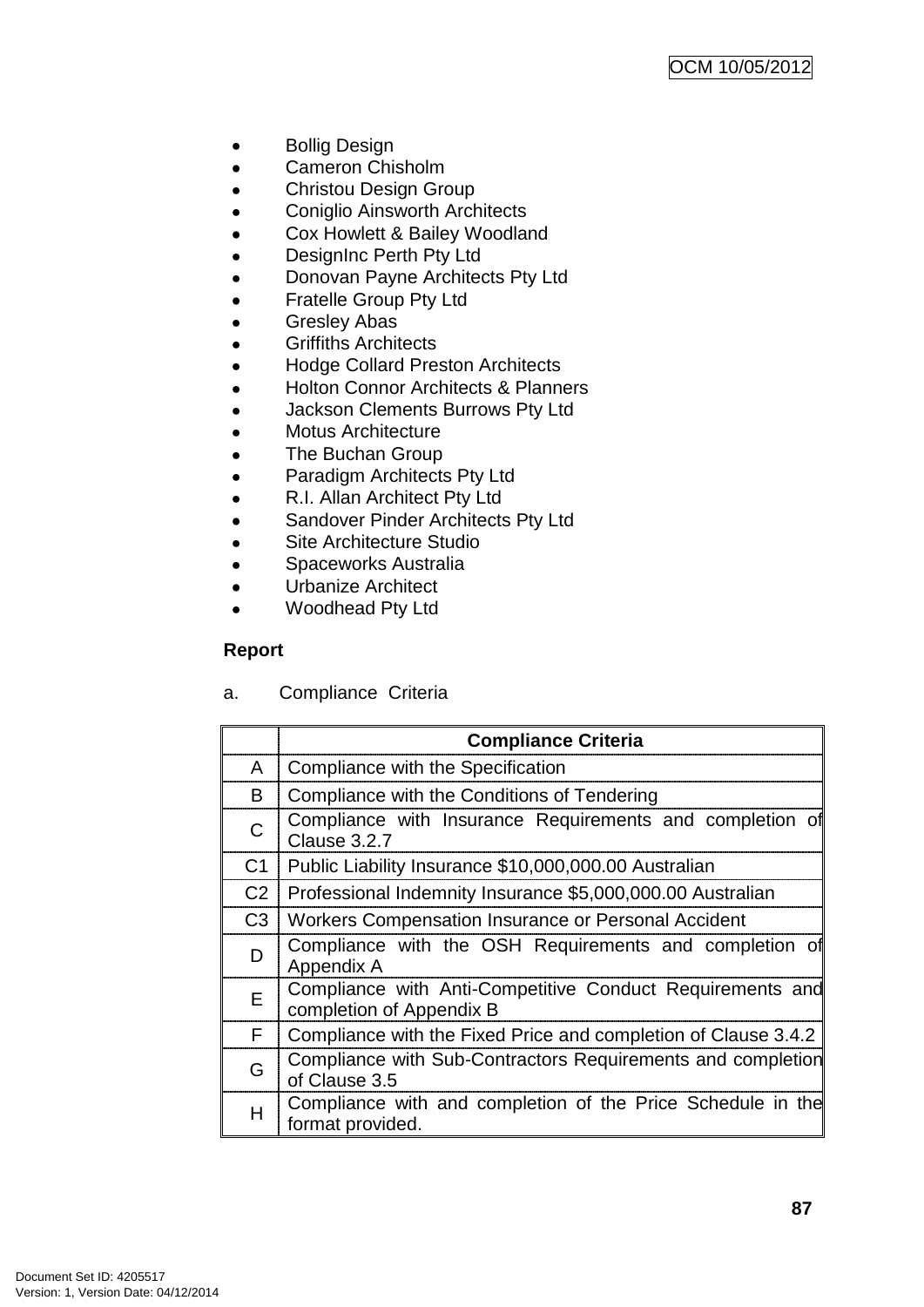# b. Compliant Tenders

| <b>Tenderers Name</b> |                                                | <b>Compliance</b> |
|-----------------------|------------------------------------------------|-------------------|
|                       |                                                | <b>Assessment</b> |
| 1                     | <b>Bollig Design</b>                           | Compliant         |
| $\overline{2}$        | <b>Cameron Chisholm</b>                        | Compliant         |
| 3                     | <b>Christou Design Group</b>                   | Compliant         |
| 4                     | <b>Coniglio Ainsworth Architects</b>           | Compliant         |
| 5                     | Cox Howlett & Bailey Woodland                  | Compliant         |
| 6                     | DesignInc Perth Pty Ltd                        | Compliant         |
| $\overline{7}$        | Donovan Payne Architects Pty Ltd               | Compliant         |
| 8                     | <b>Fratelle Group Pty Ltd</b>                  | Compliant         |
| 9                     | <b>Gresley Abas</b>                            | Compliant         |
| 10                    | <b>Griffiths Architects</b>                    | Compliant         |
| 11                    | <b>Hodge Collard Preston Architects</b>        | Compliant         |
| 12                    | <b>Holton Connor Architects &amp; Planners</b> | Compliant         |
| 13                    | Jackson Clements Burrows Pty Ltd               | Compliant         |
| 14                    | <b>Motus Architecture</b>                      | Compliant         |
| 15                    | The Buchan Group                               | Compliant         |
| 16                    | Paradigm Architects Pty Ltd                    | Compliant         |
| 17                    | R.I. Allan Architect Pty Ltd                   | Compliant         |
| 18                    | Sandover Pinder Architects Pty Ltd             | Compliant         |
| 19                    | Site Architecture Studio                       | Compliant         |
| 20                    | Spaceworks Australia                           | Compliant         |
| 21                    | <b>Urbanize Architect</b>                      | Compliant         |
| 22                    | <b>Woodhead Pty Ltd</b>                        | Compliant         |

# c. Evaluation Criteria

| <b>Evaluation Criteria</b>     | Weighting<br>Percentage |
|--------------------------------|-------------------------|
| <b>Relevant Experience</b>     | 20%                     |
| <b>Tenderers Key Personnel</b> | 15%                     |
| <b>Tenders Resources</b>       | 10%                     |
| Methodology                    | 15%                     |
| <b>Tendered Price</b>          | ⊿∩%                     |
| TOTAL                          | nn%                     |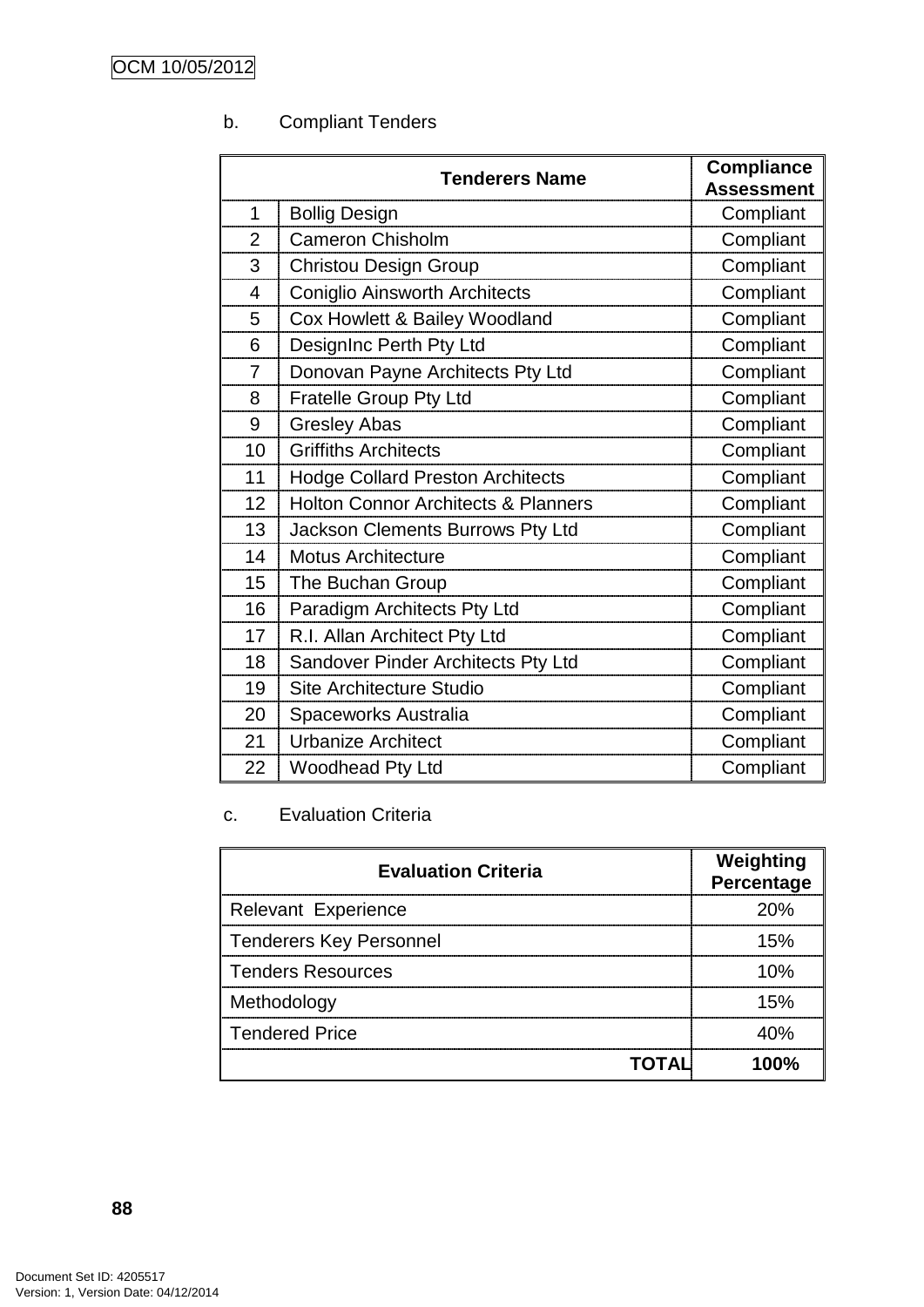## d. Tender Intent/Requirements

The scope of services was divided into three discrete areas which allows for the project to be staged. Should the project either not proceed, or a decision made at any point, the contract can be terminated prior to proceeding to the next stage.

The first stage includes concept design options with cost estimates for grant applications.

Second stage is design documentation to tender and contract administration, with the final stage being defects liability.

e. Evaluation Panel

The tender submissions were evaluated by the following City of Cockburn officers:

- Robert Avard Manager Community Services (Chair)
- Peter McCullough Project Manager Facilities
- Adrian Lacquiere Recreation Services Coordinator  $\bullet$

|    | <b>Tenderers Name</b>                                         | <b>Non-Cost</b><br><b>Criteria</b><br><b>Score</b> | <b>Cost</b><br><b>Criteria</b><br><b>Score</b> | <b>Total</b><br><b>Score</b> |
|----|---------------------------------------------------------------|----------------------------------------------------|------------------------------------------------|------------------------------|
| 1  | <b>Fratelle Group Pty Ltd **</b>                              | 47.28                                              | 34.98                                          | 82.26                        |
| 2  | <b>Bollig Design</b>                                          | 44.92                                              | 35.26                                          | 80.18                        |
| 3  | The Buchan Group                                              | 42.82                                              | 30.84                                          | 73.66                        |
| 4  | <b>Christou Design Group</b>                                  | 43.13                                              | 29.82                                          | 72.95                        |
| 5  | Donovan Payne Architects Pty<br>Ltd                           | 40.83                                              | 31.05                                          | 71.88                        |
| 6  | Collard<br>Hodge<br>Preston<br>Architects                     | 37.28                                              | 34.37                                          | 71.65                        |
| 7  | Spaceworks Australia                                          | 38.95                                              | 32.55                                          | 71.50                        |
| 8  | <b>Griffiths Architects</b>                                   | 31.43                                              | 40.00                                          | 71.43                        |
| 9  | DesignInc Perth Pty Ltd                                       | 38.32                                              | 33.09                                          | 71.41                        |
| 10 | Sandover Pinder Architects Pty<br>Ltd                         | 40.98                                              | 27.98                                          | 68.96                        |
| 11 | <b>Gresley Abas</b>                                           | 38.17                                              | 30.70                                          | 68.87                        |
| 12 | Architects<br><b>Holton</b><br>Connor<br>&<br><b>Planners</b> | 37.12                                              | 31.46                                          | 68.58                        |
|    | 13 Paradigm Architects Pty Ltd                                | 35.10                                              | 29.83                                          | 64.93                        |

#### f. Scoring Table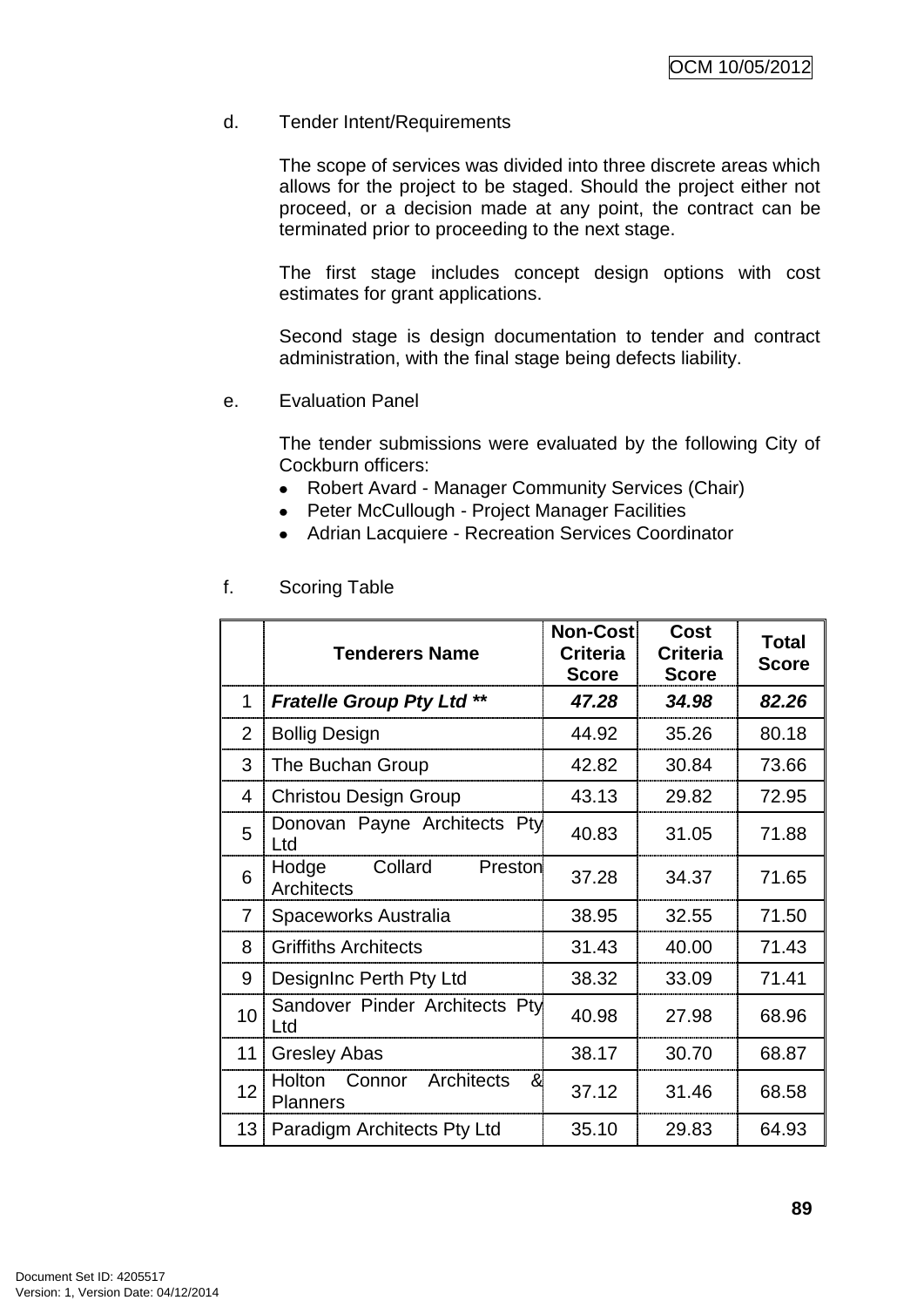|    | 14 Motus Architecture                | 33.22 | 31.53 | 64.75 |
|----|--------------------------------------|-------|-------|-------|
|    | 15 Coniglio Ainsworth Architects     | 36.47 | 28.26 | 64.73 |
|    | 16 Site Architecture Studio          | 34.32 | 29.66 | 63.98 |
| 17 | Jackson Clements Burrows Pty<br>l td | 33.67 | 27.97 | 61.64 |
|    | 18 Woodhead Pty Ltd                  | 36.22 | 23.78 | 60.00 |
|    | 19 Cameron Chisholm                  | 36.28 | 22.51 | 58.79 |
|    | 20 R.I. Allan Architect Pty Ltd      | 26.63 | 29.56 | 56.19 |
|    | 21 Cox Howlett & Bailey Woodland     | 41.00 | 12.30 | 53.30 |
|    | 22 Urbanize Architect                | 27.13 | 24.71 | 51.84 |

*\*\* Recommended Submission*

# EVALUATION CRITERIA ASSESSMENT

1. Relevant Experience

Most firms that tendered had the relevant experience to perform a project of this nature.

Fratelle Group demonstrated experience in working with local government in community and recreation facilities provision and had strong experience in the construction of bowling clubs for local government and private interest such as seniors villages.

Frattelle had strong experience and commitment to achieving high NABERs ratings.

2. Tenders Key Personnel

Similar to relevant experience many tenders had demonstrated experienced personnel.

Fratelle had well qualified staff, with the project architect in particular.

3. Tenders resources

A number of tenders were from larger firms in Perth with apparent surplus capacity.

Frattelle is a middle size firm which presented a clear senior staff resource allocation and good office and administrative support and will be well capable of providing a high level of architectural services.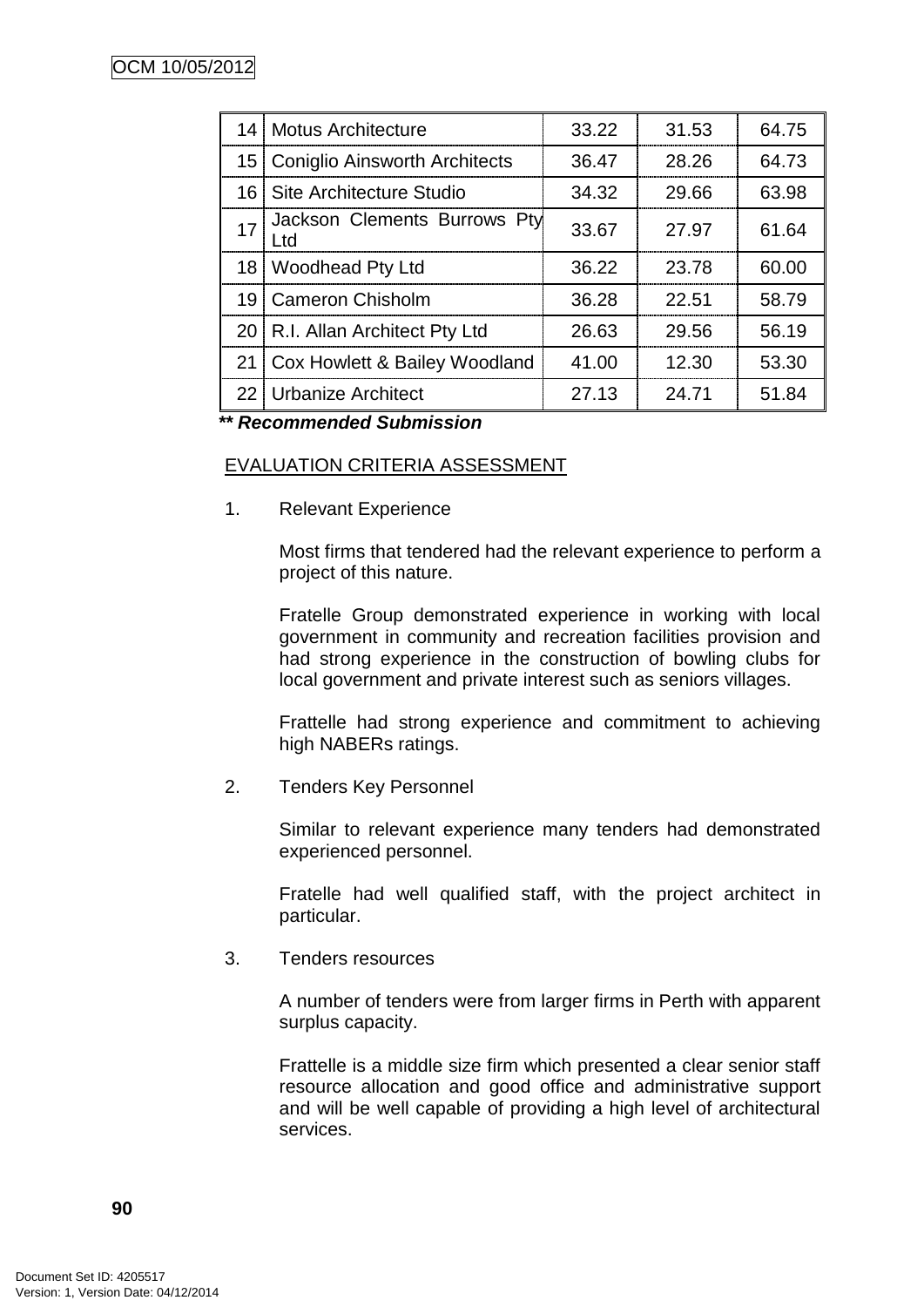They provided an experienced specialist consulting team.

4. Methodology

Frattelle Group provided a clear demonstration of its methodology for projects completed and provided a detailed understanding of the methodology proposed for this project.

5. Summation & Recommendation

The tender for Architectural services for the Cockburn Bowling Club Project was very competitive with many larger firms in Perth submitting tenders.

The percentage scoring for price was based on the total estimated construction cost of seven (7) million dollars (Ex GST).

The Fratelle Group submitted a very competitive submission that is advantageous to the City of Cockburn.

The Group has both strong local government and commercial experience in community and recreation facilities construction, including bowling clubs.

They were able to demonstrate a good understanding of the need to involve community stakeholders in the design process, while recognising the need to construct a cost effective and financially viable facility with good whole of life value.

Environmental Design was demonstrated as intrinsic to their architectural practice. Local government referees were very complimentary on their design and project management performance.

Therefore it is the Evaluation Panel"s recommendation to Council that The Fratelle Group be awarded the tender for RFT 02/2012 - Architectural Services (Design & Project Management) Cockburn Bowling & Recreational Club, Visko Park, Yangebup.

# **Strategic Plan/Policy Implications**

#### **Infrastructure Development**

- To construct and maintain community facilities that meet community needs.
- To provide an appropriate range of recreation areas that meets the needs of all age groups within the community.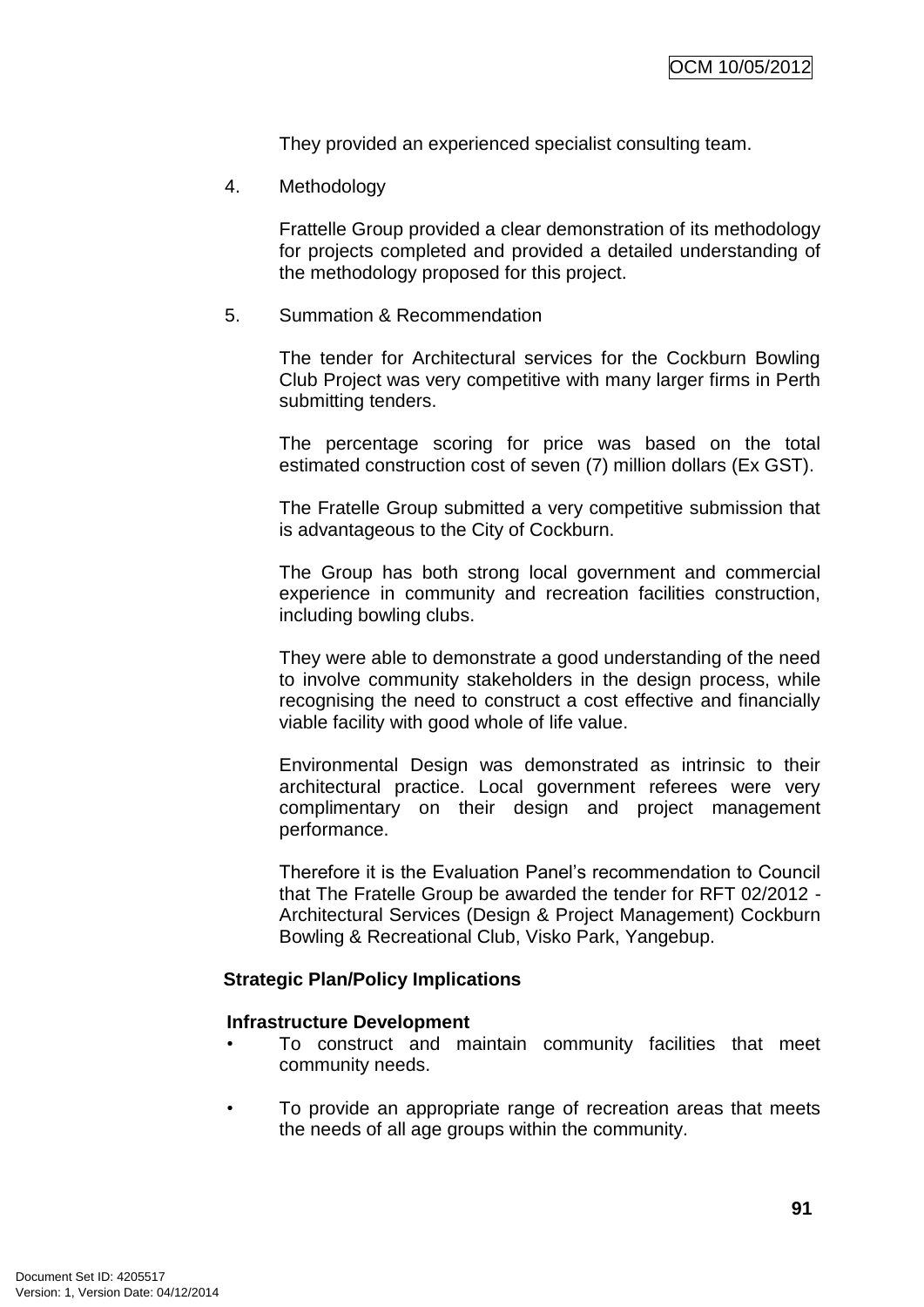#### **Governance Excellence**

• To conduct Council business in open public forums and to manage Council affairs by employing publicly accountable practices.

# **Budget / Financial Implications**

A Council budget allocation of \$100,000 has been made for design and construction costs estimates for 2011/12. Funds are held in account CW 4322 with unspent funds to be carried forward to 2012/13.

If Council resolve to proceed with the project, further Architect fees of approximately \$430,000 will need to be included in the final cost, (based on a construction cost of \$7m).

# **Legal Implications**

Section 3.57 of the Local Government Act, 1995 and Part 4 of the Local Government (Functions and General) Regulations 1996 refers.

# **Community Consultation**

There was extensive community consultation carried out at the planning application stage to develop the site for a Bowling Club to meet statutory requirements.

# **Attachments**

The following Confidential Attachments are provided under a separate cover:

- 1. Compliance Criteria Assessment
- 2. Consolidated Evaluation Score Sheet
- 3. Tendered Prices

# **Advice to Proponent(s)/Applicants**

Those who lodged a submission on the tender have been advised that this matter is to be considered at the 10 May 2012 Council Meeting.

# **Implications of Section 3.18(3) Local Government Act 1995**

Nil.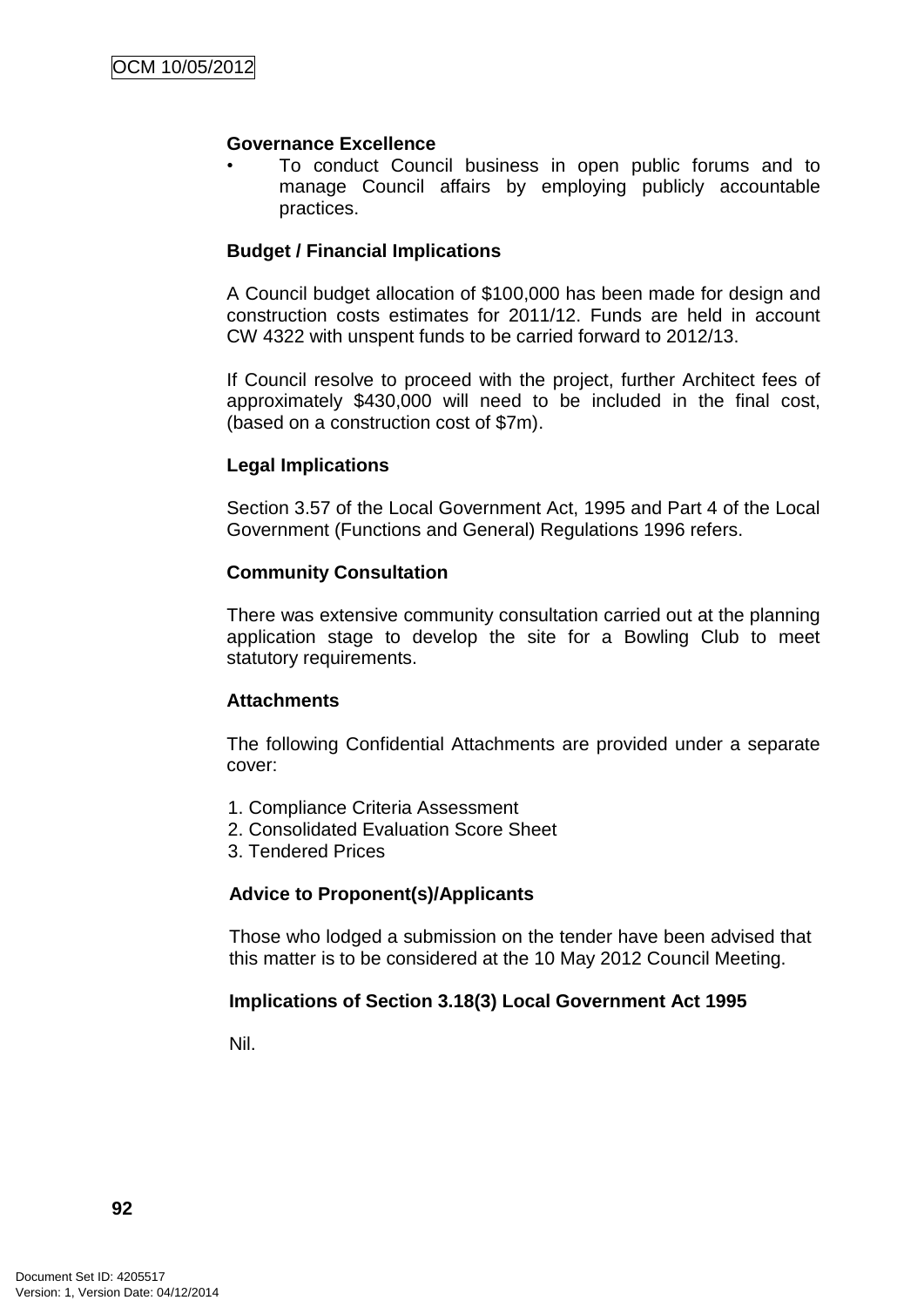## **18. EXECUTIVE DIVISION ISSUES**

## **19. MOTIONS OF WHICH PREVIOUS NOTICE HAS BEEN GIVEN**

**20. NOTICES OF MOTION GIVEN AT THE MEETING FOR CONSIDERATION AT NEXT MEETING**

# **21. NEW BUSINESS OF AN URGENT NATURE INTRODUCED BY COUNCILLORS OR OFFICERS**

**21.1** (OCM 10/05/2012) - LOCAL GOVERNMENT REFORM – SUBMISSION ON THE DRAFT FINDINGS OF THE METROPOLITAN LOCAL GOVERNMENT REVIEW (CC/L/002) (S CAIN)

# **22. MATTERS TO BE NOTED FOR INVESTIGATION, WITHOUT DEBATE**

# **23. CONFIDENTIAL BUSINESS**

# **24 (OCM 10/05/2012) - RESOLUTION OF COMPLIANCE (SECTION 3.18(3), LOCAL GOVERNMENT ACT 1995)**

#### **RECOMMENDATION**

That Council is satisfied that resolutions carried at this Meeting and applicable to items concerning Council provided services and facilities, are:-

- (1) integrated and co-ordinated, so far as practicable, with any provided by the Commonwealth, the State or any public body;
- (2) not duplicated, to an extent Council considers inappropriate, services or facilities as provided by the Commonwealth, the State or any other body or person, whether public or private; and
- (3) managed efficiently and effectively.